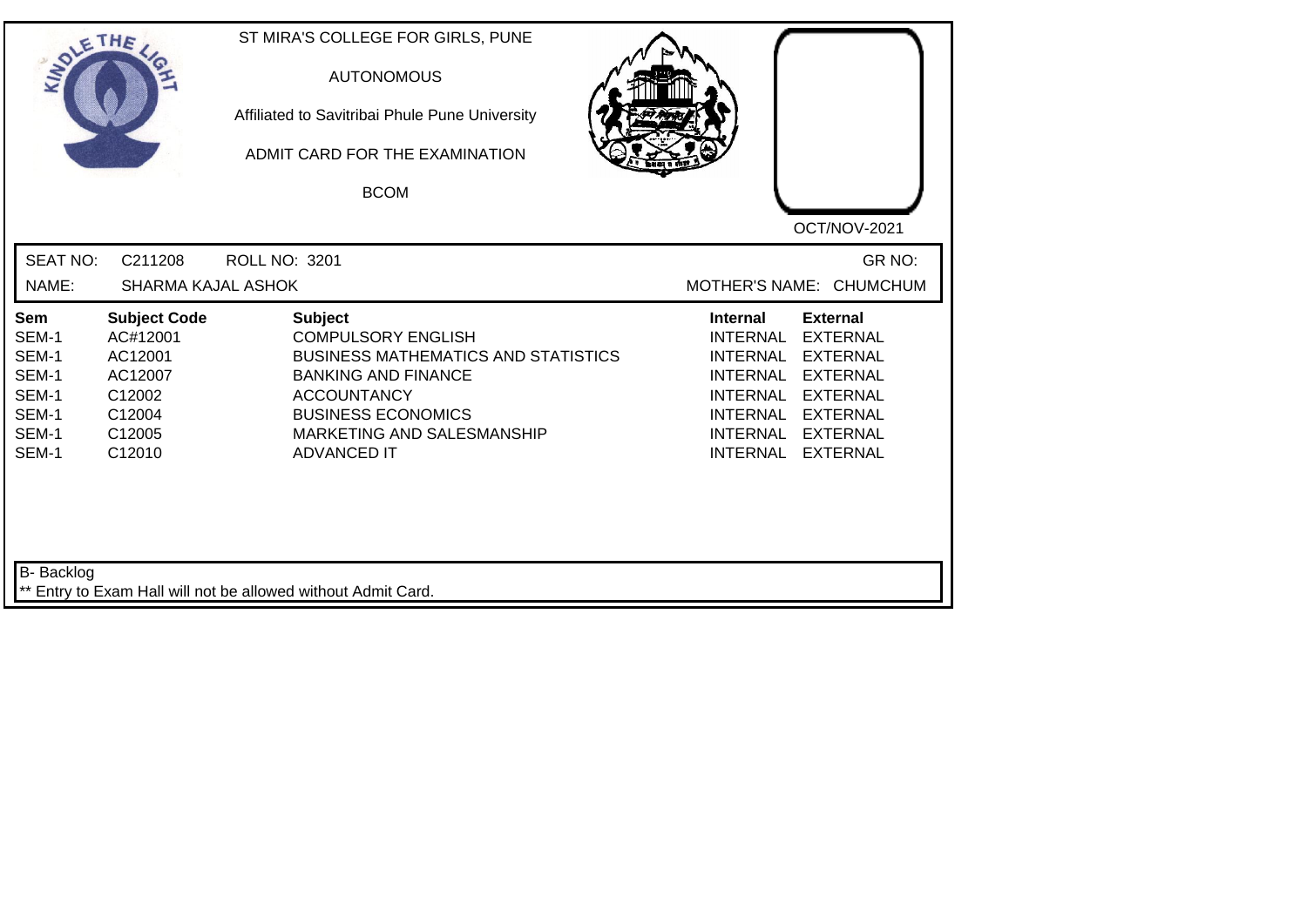| <b>SOLETHE</b>                                                     |                                                                                               | ST MIRA'S COLLEGE FOR GIRLS, PUNE<br><b>AUTONOMOUS</b><br>Affiliated to Savitribai Phule Pune University<br>ADMIT CARD FOR THE EXAMINATION<br><b>BCOM</b>                                                                               |                                                                                                                                                                  | OCT/NOV-2021                                                                                                                      |
|--------------------------------------------------------------------|-----------------------------------------------------------------------------------------------|-----------------------------------------------------------------------------------------------------------------------------------------------------------------------------------------------------------------------------------------|------------------------------------------------------------------------------------------------------------------------------------------------------------------|-----------------------------------------------------------------------------------------------------------------------------------|
| <b>SEAT NO:</b><br>NAME:                                           | C211413<br><b>KADAM SIMRAN PRAFUL</b>                                                         | ROLL NO: 3202                                                                                                                                                                                                                           | MOTHER'S NAME: SANGEETA                                                                                                                                          | GR NO:                                                                                                                            |
| Sem<br>SEM-1<br>SEM-1<br>SEM-1<br>SEM-1<br>SEM-1<br>SEM-1<br>SEM-1 | <b>Subject Code</b><br>AC#12001<br>AC12001<br>AC12008<br>C12002<br>C12004<br>C12005<br>C12009 | <b>Subject</b><br><b>COMPULSORY ENGLISH</b><br><b>BUSINESS MATHEMATICS AND STATISTICS</b><br><b>BUSINESS ADMINISTRATION</b><br><b>ACCOUNTANCY</b><br><b>BUSINESS ECONOMICS</b><br>MARKETING AND SALESMANSHIP<br><b>OPTIONAL ENGLISH</b> | <b>Internal</b><br><b>External</b><br><b>INTERNAL</b><br><b>INTERNAL</b><br><b>INTERNAL</b><br><b>INTERNAL</b><br>INTERNAL<br><b>INTERNAL</b><br><b>INTERNAL</b> | <b>EXTERNAL</b><br><b>EXTERNAL</b><br><b>EXTERNAL</b><br><b>EXTERNAL</b><br><b>EXTERNAL</b><br><b>EXTERNAL</b><br><b>EXTERNAL</b> |
| B- Backlog                                                         |                                                                                               | ** Entry to Exam Hall will not be allowed without Admit Card.                                                                                                                                                                           |                                                                                                                                                                  |                                                                                                                                   |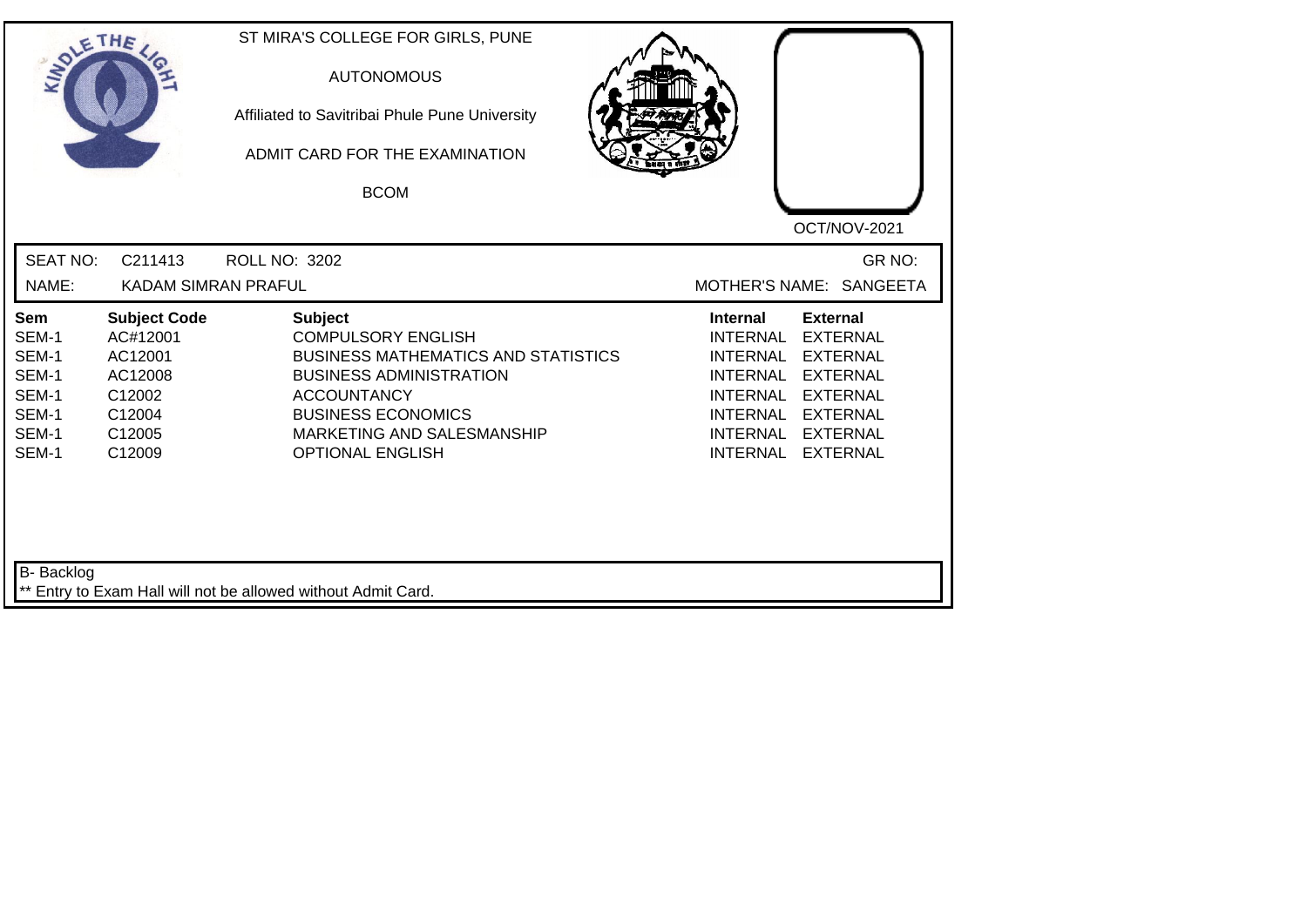| <b>SEAT NO:</b><br>C211143<br><b>ROLL NO: 3203</b><br>NAME:<br>LISHA BHALCHANDRA SAPKAL<br><b>Subject</b><br><b>Subject Code</b><br><b>Internal</b><br>Sem<br>SEM-1<br>AC#12001<br><b>COMPULSORY ENGLISH</b><br><b>INTERNAL</b>                                                                                                                                                                                        |                                                                                                                                                      |
|------------------------------------------------------------------------------------------------------------------------------------------------------------------------------------------------------------------------------------------------------------------------------------------------------------------------------------------------------------------------------------------------------------------------|------------------------------------------------------------------------------------------------------------------------------------------------------|
|                                                                                                                                                                                                                                                                                                                                                                                                                        | GR NO:<br>MOTHER'S NAME: VAISHALI                                                                                                                    |
| SEM-1<br>AC12001<br><b>BUSINESS MATHEMATICS AND STATISTICS</b><br><b>INTERNAL</b><br>SEM-1<br><b>BUSINESS ADMINISTRATION</b><br><b>INTERNAL</b><br>AC12008<br>SEM-1<br>C12002<br><b>ACCOUNTANCY</b><br><b>INTERNAL</b><br>SEM-1<br><b>BUSINESS ECONOMICS</b><br>C12004<br>INTERNAL<br>SEM-1<br>C12005<br>MARKETING AND SALESMANSHIP<br><b>INTERNAL</b><br>SEM-1<br><b>INTERNAL</b><br>C12008<br><b>MARATHI GENERAL</b> | <b>External</b><br><b>EXTERNAL</b><br><b>EXTERNAL</b><br><b>EXTERNAL</b><br><b>EXTERNAL</b><br><b>EXTERNAL</b><br><b>EXTERNAL</b><br><b>EXTERNAL</b> |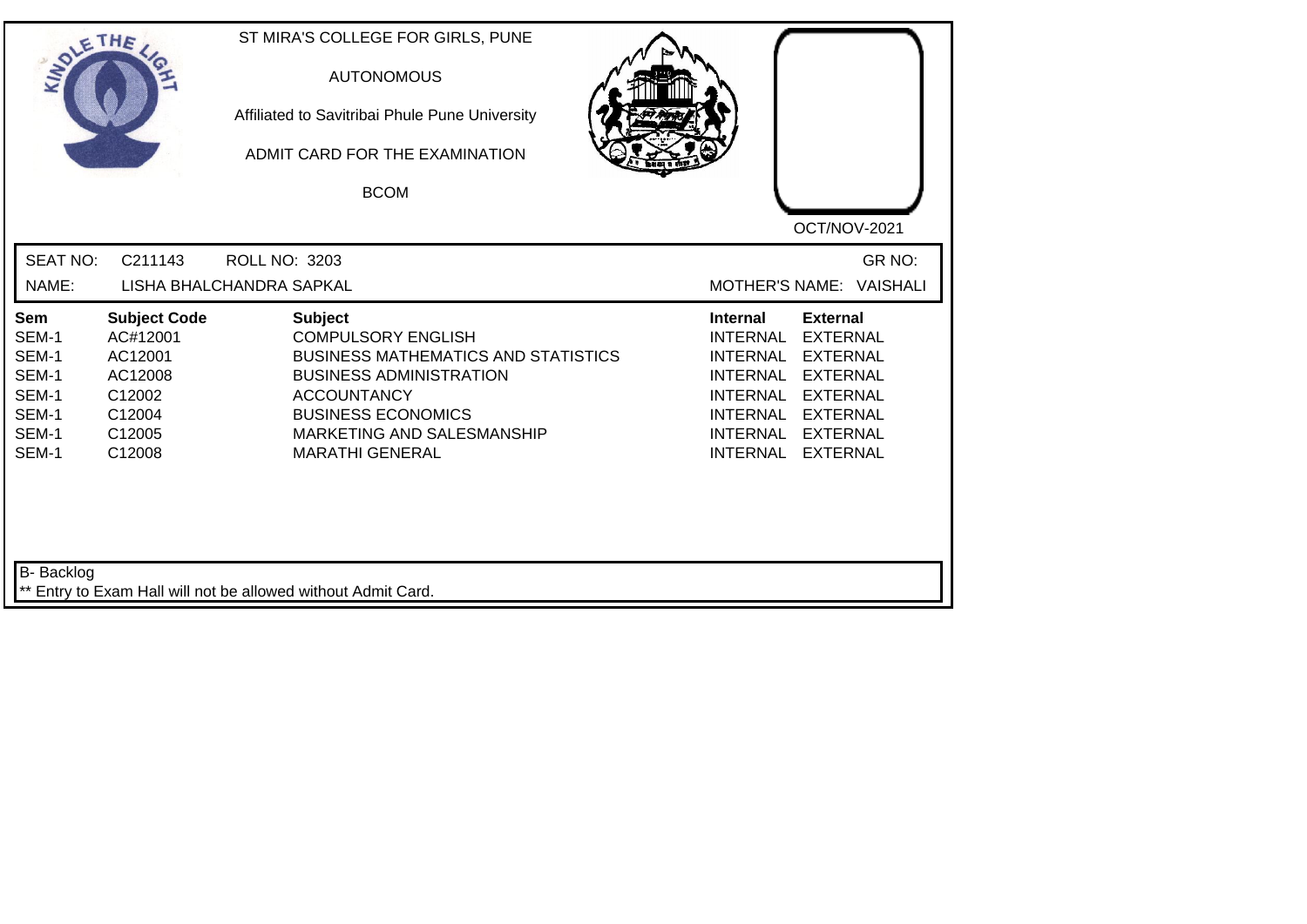| SOLE THE                                                           |                                                                                               | ST MIRA'S COLLEGE FOR GIRLS, PUNE<br><b>AUTONOMOUS</b><br>Affiliated to Savitribai Phule Pune University<br>ADMIT CARD FOR THE EXAMINATION<br><b>BCOM</b>                                                                          | OCT/NOV-2021                                                                                                                                                                                                                                                                                          |
|--------------------------------------------------------------------|-----------------------------------------------------------------------------------------------|------------------------------------------------------------------------------------------------------------------------------------------------------------------------------------------------------------------------------------|-------------------------------------------------------------------------------------------------------------------------------------------------------------------------------------------------------------------------------------------------------------------------------------------------------|
| <b>SEAT NO:</b><br>NAME:                                           | C211271                                                                                       | ROLL NO: 3204<br><b>BADE NIKITA JANARDHAN</b>                                                                                                                                                                                      | GR NO:<br>MOTHER'S NAME: VAISHALI                                                                                                                                                                                                                                                                     |
| Sem<br>SEM-1<br>SEM-1<br>SEM-1<br>SEM-1<br>SEM-1<br>SEM-1<br>SEM-1 | <b>Subject Code</b><br>AC#12001<br>AC12001<br>AC12008<br>C12002<br>C12004<br>C12005<br>C12010 | <b>Subject</b><br><b>COMPULSORY ENGLISH</b><br><b>BUSINESS MATHEMATICS AND STATISTICS</b><br><b>BUSINESS ADMINISTRATION</b><br><b>ACCOUNTANCY</b><br><b>BUSINESS ECONOMICS</b><br>MARKETING AND SALESMANSHIP<br><b>ADVANCED IT</b> | <b>External</b><br><b>Internal</b><br><b>INTERNAL</b><br><b>EXTERNAL</b><br><b>INTERNAL</b><br><b>EXTERNAL</b><br><b>INTERNAL</b><br><b>EXTERNAL</b><br><b>INTERNAL</b><br><b>EXTERNAL</b><br><b>INTERNAL</b><br><b>EXTERNAL</b><br>INTERNAL<br><b>EXTERNAL</b><br><b>INTERNAL</b><br><b>EXTERNAL</b> |
| B- Backlog                                                         |                                                                                               | ** Entry to Exam Hall will not be allowed without Admit Card.                                                                                                                                                                      |                                                                                                                                                                                                                                                                                                       |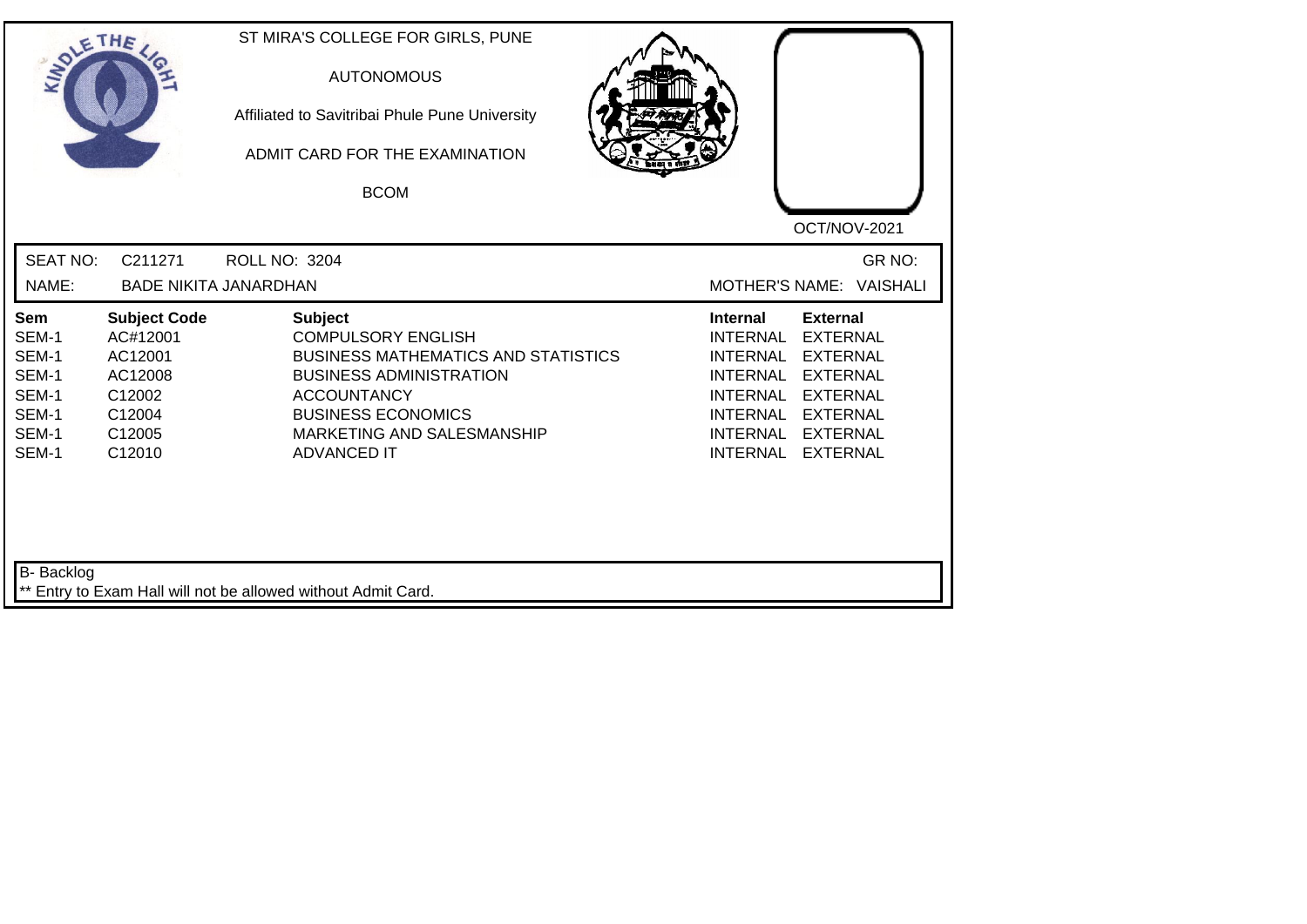| SOLE THE                                                                  |                                                                                               | ST MIRA'S COLLEGE FOR GIRLS, PUNE<br><b>AUTONOMOUS</b><br>Affiliated to Savitribai Phule Pune University<br>ADMIT CARD FOR THE EXAMINATION<br><b>BCOM</b>                                                                        | OCT/NOV-2021                                                                                                                                                                                                                                                                                          |
|---------------------------------------------------------------------------|-----------------------------------------------------------------------------------------------|----------------------------------------------------------------------------------------------------------------------------------------------------------------------------------------------------------------------------------|-------------------------------------------------------------------------------------------------------------------------------------------------------------------------------------------------------------------------------------------------------------------------------------------------------|
| <b>SEAT NO:</b><br>NAME:                                                  | C211417                                                                                       | <b>ROLL NO: 3205</b><br>DHABEKAR SNEHA AMRUT                                                                                                                                                                                     | GR NO:<br>MOTHER'S NAME: NILIMA                                                                                                                                                                                                                                                                       |
| <b>Sem</b><br>SEM-1<br>SEM-1<br>SEM-1<br>SEM-1<br>SEM-1<br>SEM-1<br>SEM-1 | <b>Subject Code</b><br>AC#12001<br>AC12001<br>AC12007<br>C12002<br>C12004<br>C12005<br>C12007 | <b>Subject</b><br><b>COMPULSORY ENGLISH</b><br><b>BUSINESS MATHEMATICS AND STATISTICS</b><br><b>BANKING AND FINANCE</b><br><b>ACCOUNTANCY</b><br><b>BUSINESS ECONOMICS</b><br>MARKETING AND SALESMANSHIP<br><b>HINDI GENERAL</b> | <b>External</b><br>Internal<br><b>INTERNAL</b><br><b>EXTERNAL</b><br><b>INTERNAL</b><br><b>EXTERNAL</b><br><b>INTERNAL</b><br><b>EXTERNAL</b><br><b>INTERNAL</b><br><b>EXTERNAL</b><br><b>INTERNAL</b><br><b>EXTERNAL</b><br><b>INTERNAL</b><br><b>EXTERNAL</b><br><b>INTERNAL</b><br><b>EXTERNAL</b> |
| B- Backlog                                                                |                                                                                               | ** Entry to Exam Hall will not be allowed without Admit Card.                                                                                                                                                                    |                                                                                                                                                                                                                                                                                                       |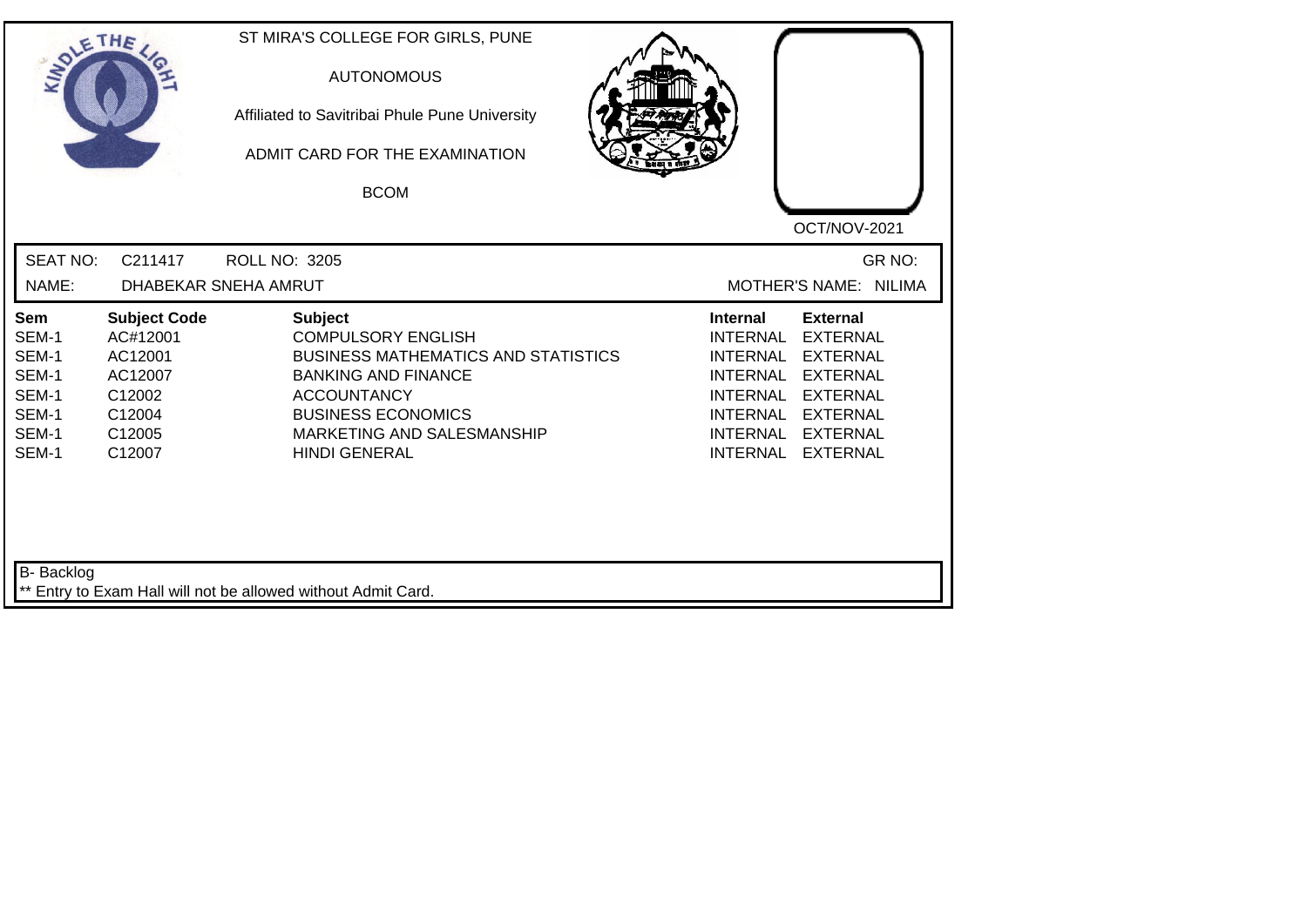| <b>SEAT NO:</b><br>GR NO:<br>C211226<br>ROLL NO: 3207<br>MOTHER'S NAME: RUPALI<br>NAME:<br>SAKSHI LAHU CHOUGULE<br><b>Subject Code</b><br><b>Subject</b><br><b>Internal</b><br><b>External</b><br>Sem<br>SEM-1<br>AC#12001<br><b>COMPULSORY ENGLISH</b><br><b>INTERNAL</b><br><b>EXTERNAL</b><br>SEM-1<br>AC12001<br><b>BUSINESS MATHEMATICS AND STATISTICS</b><br><b>INTERNAL</b><br><b>EXTERNAL</b><br>SEM-1<br>AC12008<br><b>BUSINESS ADMINISTRATION</b><br><b>INTERNAL</b><br><b>EXTERNAL</b><br>SEM-1<br>C12002<br><b>ACCOUNTANCY</b><br><b>INTERNAL</b><br><b>EXTERNAL</b><br>SEM-1<br><b>BUSINESS ECONOMICS</b><br>C12004<br>INTERNAL<br><b>EXTERNAL</b><br>SEM-1<br>C12005<br>MARKETING AND SALESMANSHIP<br><b>INTERNAL</b><br><b>EXTERNAL</b><br>SEM-1<br>C12008<br><b>MARATHI GENERAL</b><br><b>INTERNAL</b><br><b>EXTERNAL</b> | SOLETHE . | ST MIRA'S COLLEGE FOR GIRLS, PUNE<br><b>AUTONOMOUS</b><br>Affiliated to Savitribai Phule Pune University<br>ADMIT CARD FOR THE EXAMINATION<br><b>BCOM</b> | OCT/NOV-2021 |
|-------------------------------------------------------------------------------------------------------------------------------------------------------------------------------------------------------------------------------------------------------------------------------------------------------------------------------------------------------------------------------------------------------------------------------------------------------------------------------------------------------------------------------------------------------------------------------------------------------------------------------------------------------------------------------------------------------------------------------------------------------------------------------------------------------------------------------------------|-----------|-----------------------------------------------------------------------------------------------------------------------------------------------------------|--------------|
|                                                                                                                                                                                                                                                                                                                                                                                                                                                                                                                                                                                                                                                                                                                                                                                                                                           |           |                                                                                                                                                           |              |
|                                                                                                                                                                                                                                                                                                                                                                                                                                                                                                                                                                                                                                                                                                                                                                                                                                           |           |                                                                                                                                                           |              |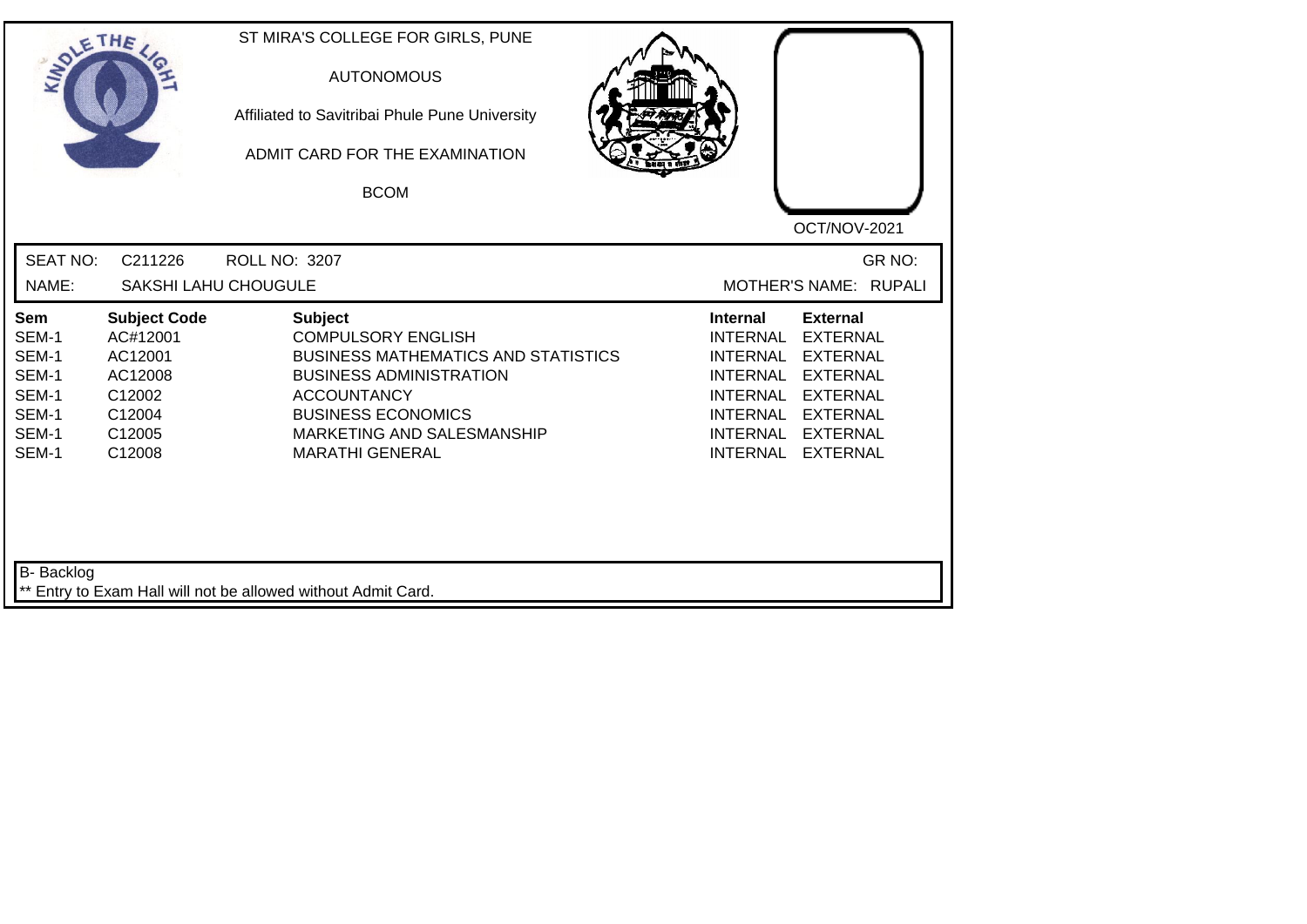| <b>SOLETHE</b>                                                     |                                                                                               | ST MIRA'S COLLEGE FOR GIRLS, PUNE<br><b>AUTONOMOUS</b><br>Affiliated to Savitribai Phule Pune University<br>ADMIT CARD FOR THE EXAMINATION<br><b>BCOM</b>                                                                          |                                                                                                                                                                                                                                                                               |
|--------------------------------------------------------------------|-----------------------------------------------------------------------------------------------|------------------------------------------------------------------------------------------------------------------------------------------------------------------------------------------------------------------------------------|-------------------------------------------------------------------------------------------------------------------------------------------------------------------------------------------------------------------------------------------------------------------------------|
| <b>SEAT NO:</b><br>NAME:                                           | C211388<br><b>JADHAV SHILPA ANANDA</b>                                                        | <b>ROLL NO: 3208</b>                                                                                                                                                                                                               | OCT/NOV-2021<br>GR NO:<br>MOTHER'S NAME: SANGEETA                                                                                                                                                                                                                             |
| Sem<br>SEM-1<br>SEM-1<br>SEM-1<br>SEM-1<br>SEM-1<br>SEM-1<br>SEM-1 | <b>Subject Code</b><br>AC#12001<br>AC12001<br>AC12007<br>C12002<br>C12004<br>C12005<br>C12008 | <b>Subject</b><br><b>COMPULSORY ENGLISH</b><br><b>BUSINESS MATHEMATICS AND STATISTICS</b><br><b>BANKING AND FINANCE</b><br><b>ACCOUNTANCY</b><br><b>BUSINESS ECONOMICS</b><br>MARKETING AND SALESMANSHIP<br><b>MARATHI GENERAL</b> | <b>External</b><br><b>Internal</b><br>INTERNAL<br><b>EXTERNAL</b><br><b>INTERNAL</b><br><b>EXTERNAL</b><br>INTERNAL<br><b>EXTERNAL</b><br><b>INTERNAL</b><br><b>EXTERNAL</b><br>INTERNAL EXTERNAL<br><b>INTERNAL</b><br><b>EXTERNAL</b><br><b>INTERNAL</b><br><b>EXTERNAL</b> |
| <b>B-</b> Backlog                                                  |                                                                                               | ** Entry to Exam Hall will not be allowed without Admit Card.                                                                                                                                                                      |                                                                                                                                                                                                                                                                               |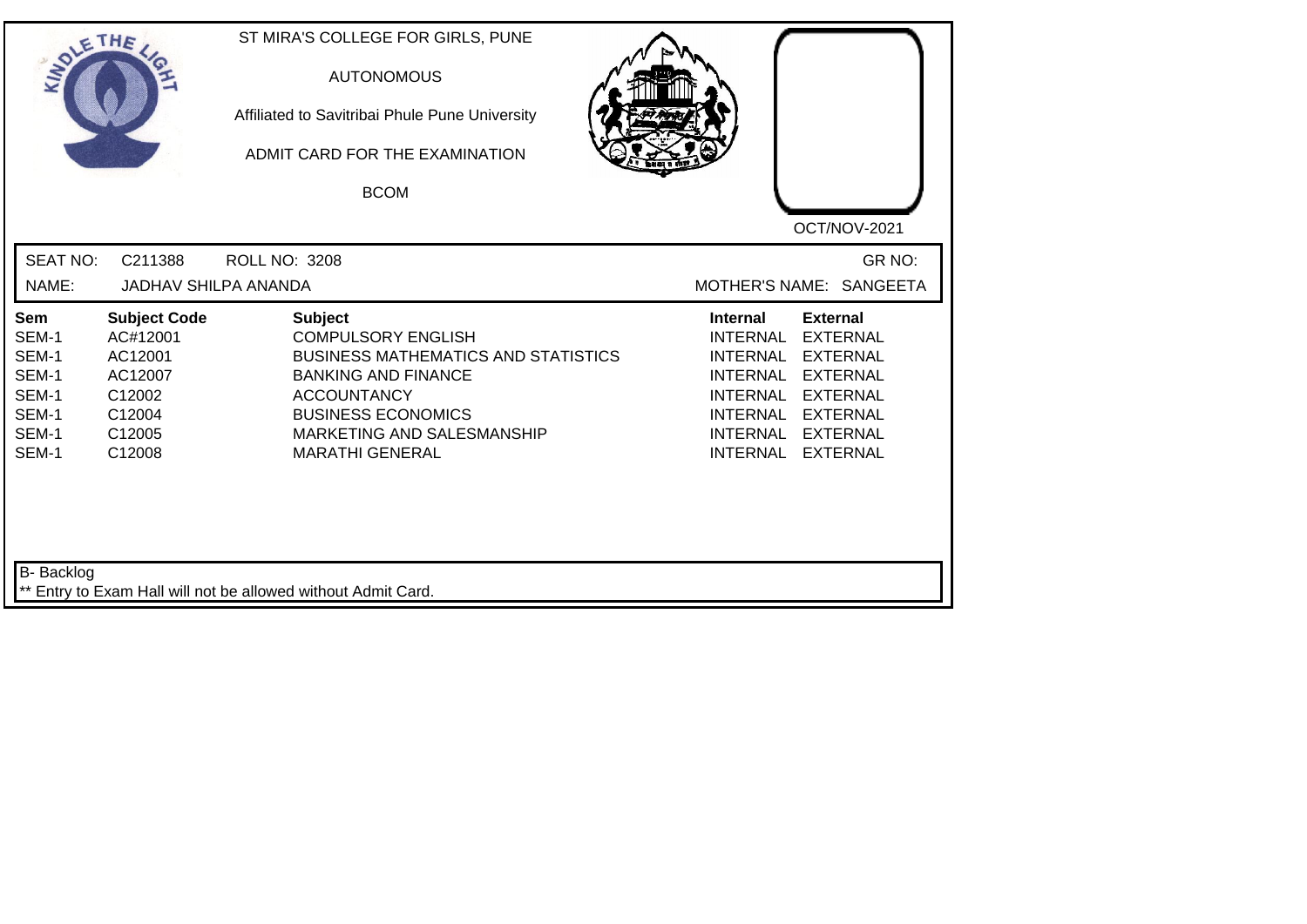| <b>SEAT NO:</b><br>C211165<br>GR NO:<br><b>ROLL NO: 3209</b><br>NAME:<br>RAJGOPAL DIVYA RAJU<br>MOTHER'S NAME: BHAGYALAXMI<br><b>Subject</b><br><b>Subject Code</b><br><b>Internal</b><br><b>External</b><br>Sem<br>SEM-1<br><b>COMPULSORY ENGLISH</b><br><b>INTERNAL</b><br><b>EXTERNAL</b><br>AC#12001<br>SEM-1<br>AC12001<br><b>BUSINESS MATHEMATICS AND STATISTICS</b><br><b>INTERNAL</b><br><b>EXTERNAL</b><br>SEM-1<br>AC12007<br><b>BANKING AND FINANCE</b><br><b>INTERNAL</b><br><b>EXTERNAL</b><br>SEM-1<br>C12002<br><b>ACCOUNTANCY</b><br><b>INTERNAL</b><br><b>EXTERNAL</b><br><b>BUSINESS ECONOMICS</b><br>SEM-1<br>C12004<br><b>INTERNAL</b><br><b>EXTERNAL</b><br>SEM-1<br>C12005<br>MARKETING AND SALESMANSHIP<br><b>INTERNAL</b><br><b>EXTERNAL</b><br>SEM-1<br><b>HINDI GENERAL</b><br>C12007<br><b>INTERNAL</b><br><b>EXTERNAL</b> | SOLETHE . | ST MIRA'S COLLEGE FOR GIRLS, PUNE<br><b>AUTONOMOUS</b><br>Affiliated to Savitribai Phule Pune University<br>ADMIT CARD FOR THE EXAMINATION<br><b>BCOM</b> | OCT/NOV-2021 |
|-------------------------------------------------------------------------------------------------------------------------------------------------------------------------------------------------------------------------------------------------------------------------------------------------------------------------------------------------------------------------------------------------------------------------------------------------------------------------------------------------------------------------------------------------------------------------------------------------------------------------------------------------------------------------------------------------------------------------------------------------------------------------------------------------------------------------------------------------------|-----------|-----------------------------------------------------------------------------------------------------------------------------------------------------------|--------------|
|                                                                                                                                                                                                                                                                                                                                                                                                                                                                                                                                                                                                                                                                                                                                                                                                                                                       |           |                                                                                                                                                           |              |
|                                                                                                                                                                                                                                                                                                                                                                                                                                                                                                                                                                                                                                                                                                                                                                                                                                                       |           |                                                                                                                                                           |              |

┛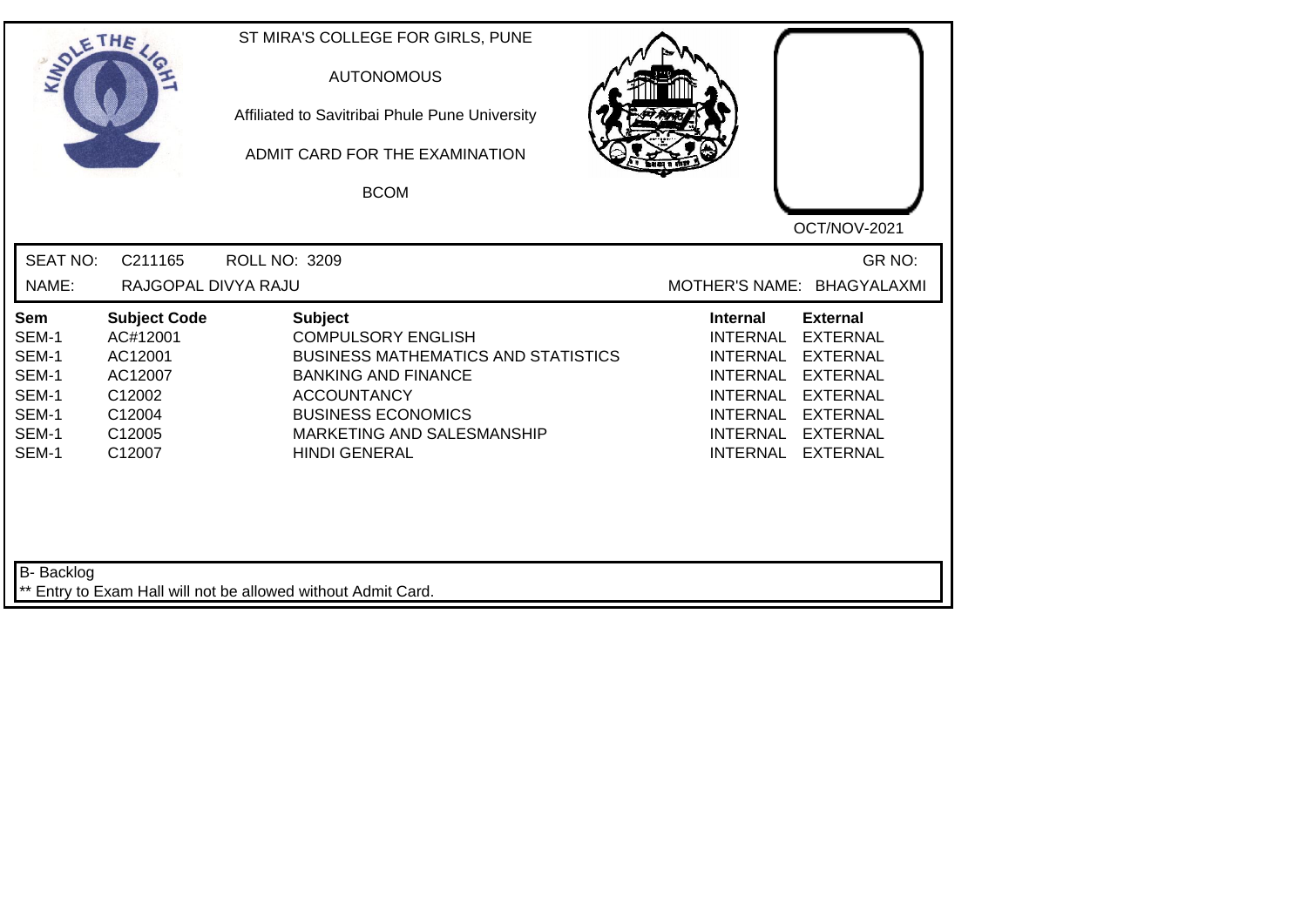| SOLETHE ,                                                          |                                                                                               | ST MIRA'S COLLEGE FOR GIRLS, PUNE<br><b>AUTONOMOUS</b><br>Affiliated to Savitribai Phule Pune University<br>ADMIT CARD FOR THE EXAMINATION<br><b>BCOM</b>                                                               |                                                                                                                                                                                                                                                                                                       |
|--------------------------------------------------------------------|-----------------------------------------------------------------------------------------------|-------------------------------------------------------------------------------------------------------------------------------------------------------------------------------------------------------------------------|-------------------------------------------------------------------------------------------------------------------------------------------------------------------------------------------------------------------------------------------------------------------------------------------------------|
| <b>SEAT NO:</b><br>NAME:                                           | C211444<br>SAYED UZMA SARFARAZ                                                                | <b>ROLL NO: 3210</b>                                                                                                                                                                                                    | OCT/NOV-2021<br>GR NO:<br>MOTHER'S NAME: NAZNEEN                                                                                                                                                                                                                                                      |
| Sem<br>SEM-1<br>SEM-1<br>SEM-1<br>SEM-1<br>SEM-1<br>SEM-1<br>SEM-1 | <b>Subject Code</b><br>AC#12001<br>AC12004<br>AC12009<br>C12002<br>C12004<br>C12005<br>C12009 | <b>Subject</b><br><b>COMPULSORY ENGLISH</b><br><b>EDUCATION GENERAL</b><br><b>BUSINESS ENTREPRENEURSHIP</b><br><b>ACCOUNTANCY</b><br><b>BUSINESS ECONOMICS</b><br>MARKETING AND SALESMANSHIP<br><b>OPTIONAL ENGLISH</b> | <b>External</b><br><b>Internal</b><br><b>EXTERNAL</b><br><b>INTERNAL</b><br><b>EXTERNAL</b><br><b>INTERNAL</b><br><b>EXTERNAL</b><br><b>INTERNAL</b><br><b>EXTERNAL</b><br><b>INTERNAL</b><br>INTERNAL<br><b>EXTERNAL</b><br><b>INTERNAL</b><br><b>EXTERNAL</b><br><b>INTERNAL</b><br><b>EXTERNAL</b> |
| <b>B-</b> Backlog                                                  |                                                                                               | ** Entry to Exam Hall will not be allowed without Admit Card.                                                                                                                                                           |                                                                                                                                                                                                                                                                                                       |

┛╵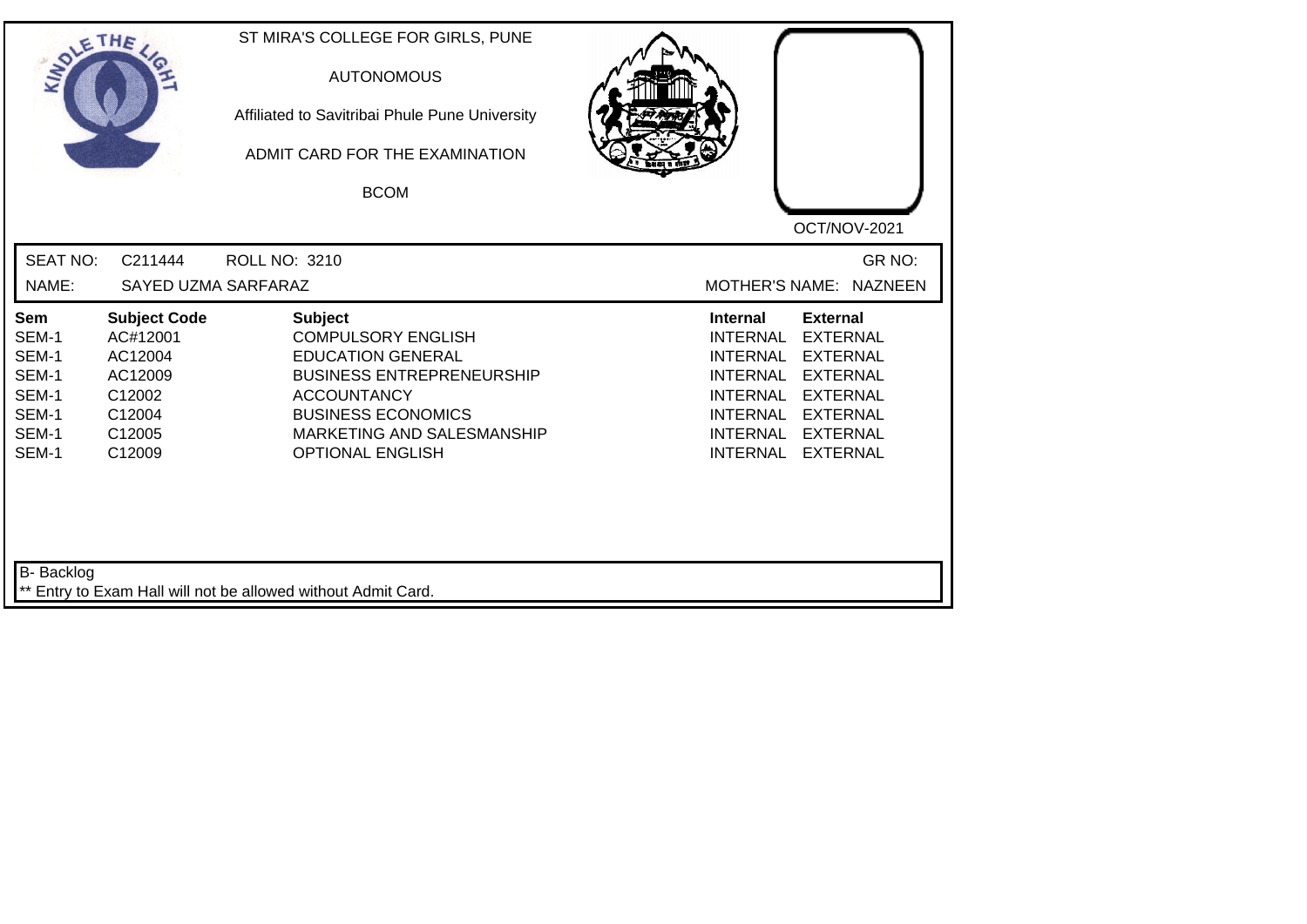| SOLE THE                                                           |                                                                                               | ST MIRA'S COLLEGE FOR GIRLS, PUNE<br><b>AUTONOMOUS</b><br>Affiliated to Savitribai Phule Pune University<br>ADMIT CARD FOR THE EXAMINATION<br><b>BCOM</b>                                                                               | OCT/NOV-2021                                                                                                                                                                                                                                                                         |
|--------------------------------------------------------------------|-----------------------------------------------------------------------------------------------|-----------------------------------------------------------------------------------------------------------------------------------------------------------------------------------------------------------------------------------------|--------------------------------------------------------------------------------------------------------------------------------------------------------------------------------------------------------------------------------------------------------------------------------------|
| <b>SEAT NO:</b><br>NAME:                                           | C211256<br><b>AYUSHI MOHNANI</b>                                                              | <b>ROLL NO: 3211</b>                                                                                                                                                                                                                    | GR NO:<br>MOTHER'S NAME: TARUNA                                                                                                                                                                                                                                                      |
| Sem<br>SEM-1<br>SEM-1<br>SEM-1<br>SEM-1<br>SEM-1<br>SEM-1<br>SEM-1 | <b>Subject Code</b><br>AC#12001<br>AC12001<br>AC12008<br>C12002<br>C12004<br>C12005<br>C12009 | <b>Subject</b><br><b>COMPULSORY ENGLISH</b><br><b>BUSINESS MATHEMATICS AND STATISTICS</b><br><b>BUSINESS ADMINISTRATION</b><br><b>ACCOUNTANCY</b><br><b>BUSINESS ECONOMICS</b><br>MARKETING AND SALESMANSHIP<br><b>OPTIONAL ENGLISH</b> | <b>Internal</b><br><b>External</b><br><b>INTERNAL</b><br><b>EXTERNAL</b><br><b>INTERNAL</b><br><b>EXTERNAL</b><br><b>INTERNAL</b><br><b>EXTERNAL</b><br><b>INTERNAL</b><br><b>EXTERNAL</b><br>INTERNAL EXTERNAL<br><b>INTERNAL</b><br><b>EXTERNAL</b><br><b>INTERNAL</b><br>EXTERNAL |
| B- Backlog                                                         |                                                                                               | Entry to Exam Hall will not be allowed without Admit Card.                                                                                                                                                                              |                                                                                                                                                                                                                                                                                      |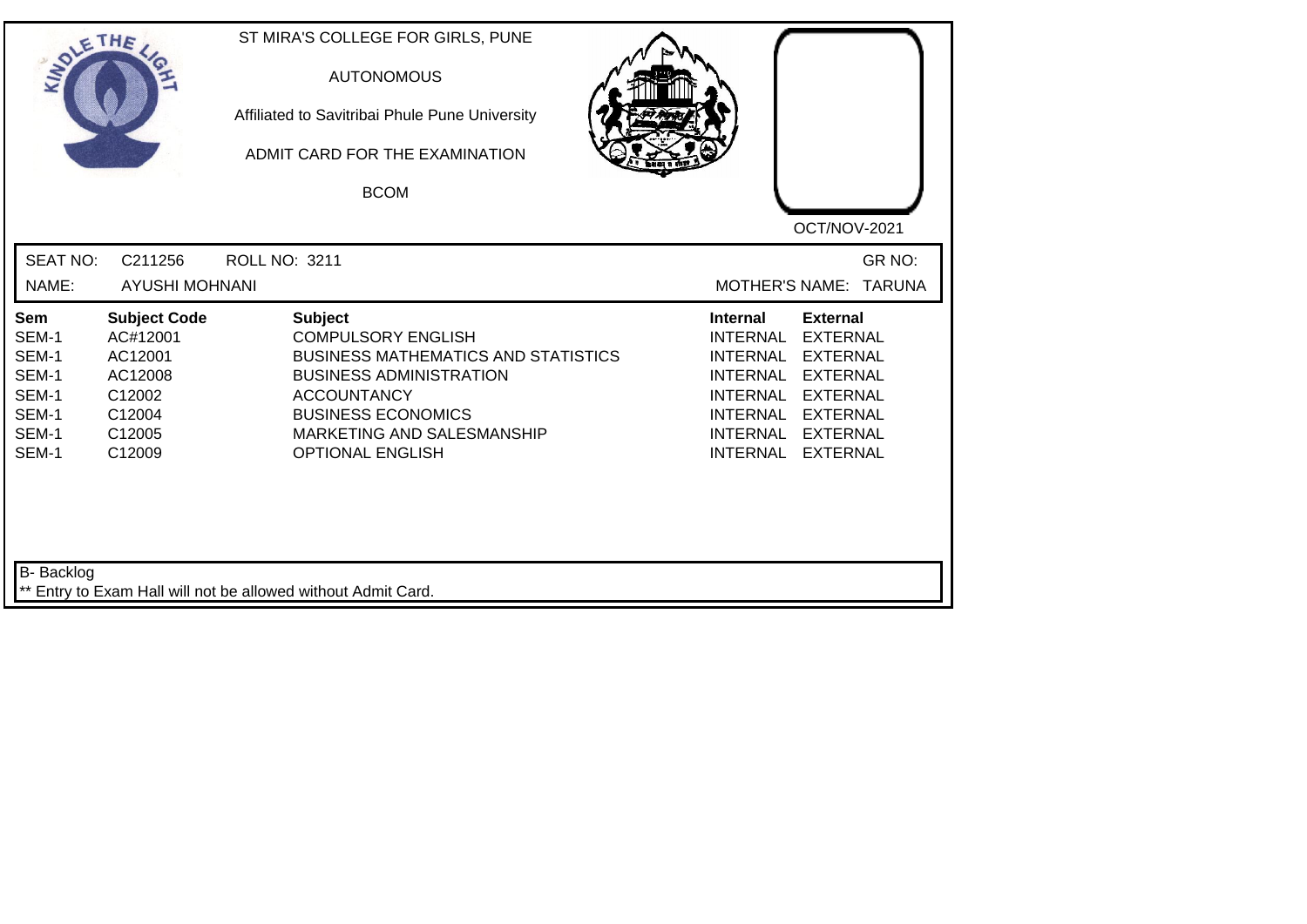| <b>SOLETHE</b>                                                     |                                                                                               | ST MIRA'S COLLEGE FOR GIRLS, PUNE<br><b>AUTONOMOUS</b><br>Affiliated to Savitribai Phule Pune University<br>ADMIT CARD FOR THE EXAMINATION<br><b>BCOM</b>                                                                        |                                                                                                                                                                                                                                                                                         |
|--------------------------------------------------------------------|-----------------------------------------------------------------------------------------------|----------------------------------------------------------------------------------------------------------------------------------------------------------------------------------------------------------------------------------|-----------------------------------------------------------------------------------------------------------------------------------------------------------------------------------------------------------------------------------------------------------------------------------------|
| <b>SEAT NO:</b><br>NAME:                                           | C211133<br><b>QURESHI AQSA SHOAIB</b>                                                         | <b>ROLL NO: 3212</b>                                                                                                                                                                                                             | OCT/NOV-2021<br>GR NO:<br><b>MOTHER'S NAME:</b><br><b>GHOUSIYA</b>                                                                                                                                                                                                                      |
| Sem<br>SEM-1<br>SEM-1<br>SEM-1<br>SEM-1<br>SEM-1<br>SEM-1<br>SEM-1 | <b>Subject Code</b><br>AC#12001<br>AC12001<br>AC12007<br>C12002<br>C12004<br>C12005<br>C12007 | <b>Subject</b><br><b>COMPULSORY ENGLISH</b><br><b>BUSINESS MATHEMATICS AND STATISTICS</b><br><b>BANKING AND FINANCE</b><br><b>ACCOUNTANCY</b><br><b>BUSINESS ECONOMICS</b><br>MARKETING AND SALESMANSHIP<br><b>HINDI GENERAL</b> | <b>External</b><br><b>Internal</b><br>INTERNAL<br><b>EXTERNAL</b><br>INTERNAL<br><b>EXTERNAL</b><br>INTERNAL<br><b>EXTERNAL</b><br><b>INTERNAL</b><br><b>EXTERNAL</b><br><b>INTERNAL</b><br><b>EXTERNAL</b><br><b>INTERNAL</b><br><b>EXTERNAL</b><br><b>INTERNAL</b><br><b>EXTERNAL</b> |
| <b>B-</b> Backlog                                                  |                                                                                               | ** Entry to Exam Hall will not be allowed without Admit Card.                                                                                                                                                                    |                                                                                                                                                                                                                                                                                         |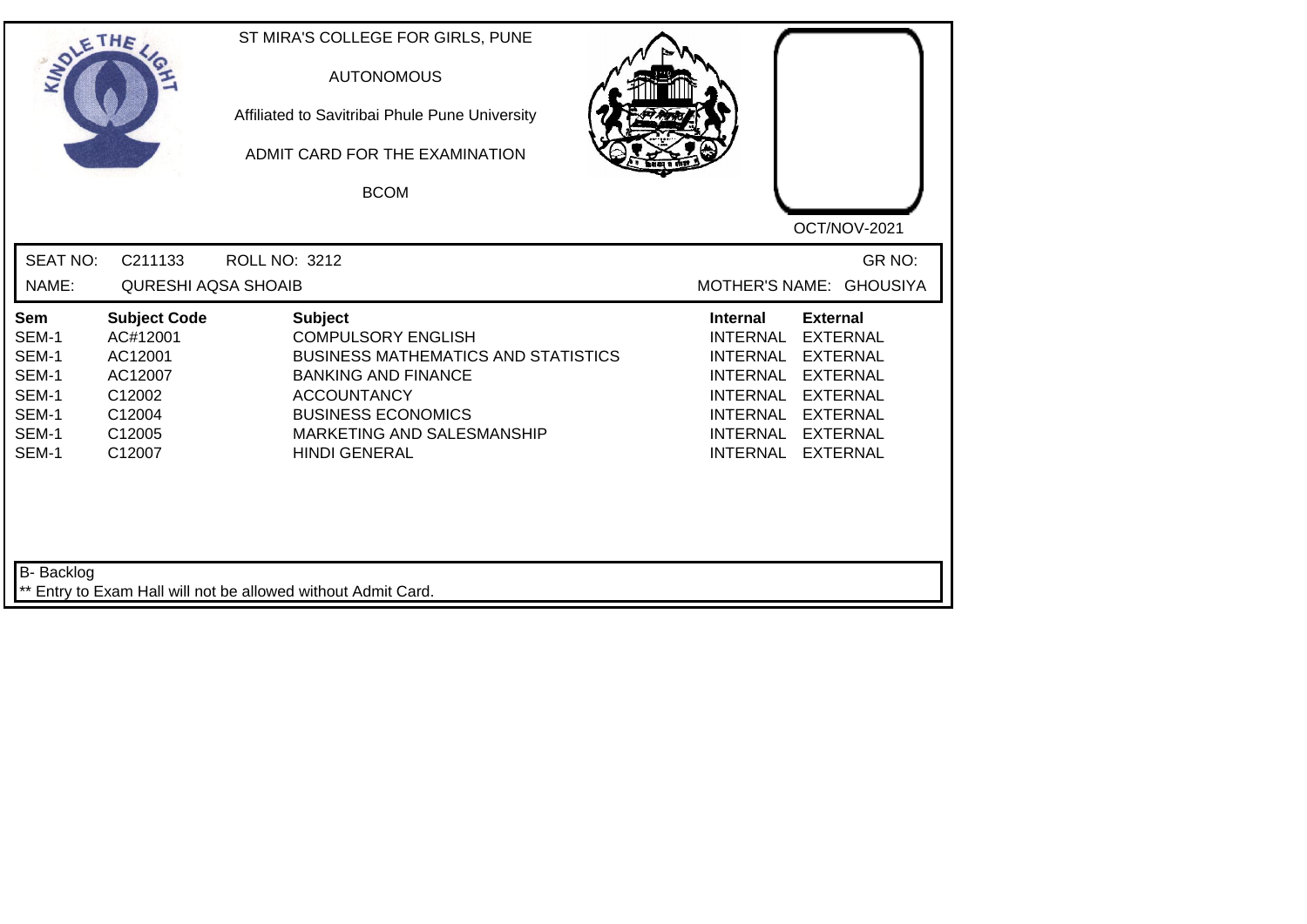| <b>SEAT NO:</b><br>C211152<br><b>ROLL NO: 3213</b><br>NAME:<br>CHANTAL DAVIS VADAKKAN<br><b>Subject</b><br><b>Subject Code</b><br><b>Internal</b><br>Sem<br>SEM-1<br>AC#12001<br><b>COMPULSORY ENGLISH</b><br><b>INTERNAL</b><br>SEM-1<br>AC12001<br><b>BUSINESS MATHEMATICS AND STATISTICS</b><br><b>INTERNAL</b><br>SEM-1<br><b>BUSINESS ADMINISTRATION</b><br><b>INTERNAL</b><br>AC12008<br>SEM-1<br>C12002<br><b>ACCOUNTANCY</b><br><b>INTERNAL</b><br>SEM-1<br><b>BUSINESS ECONOMICS</b><br>C12004<br>INTERNAL<br>SEM-1<br>C12005<br>MARKETING AND SALESMANSHIP<br><b>INTERNAL</b> | SOLETHE , |        | ST MIRA'S COLLEGE FOR GIRLS, PUNE<br><b>AUTONOMOUS</b><br>Affiliated to Savitribai Phule Pune University<br>ADMIT CARD FOR THE EXAMINATION<br><b>BCOM</b> | OCT/NOV-2021                                                                                                                                                            |  |
|-----------------------------------------------------------------------------------------------------------------------------------------------------------------------------------------------------------------------------------------------------------------------------------------------------------------------------------------------------------------------------------------------------------------------------------------------------------------------------------------------------------------------------------------------------------------------------------------|-----------|--------|-----------------------------------------------------------------------------------------------------------------------------------------------------------|-------------------------------------------------------------------------------------------------------------------------------------------------------------------------|--|
|                                                                                                                                                                                                                                                                                                                                                                                                                                                                                                                                                                                         |           |        |                                                                                                                                                           | GR NO:<br>MOTHER'S NAME: DAISY                                                                                                                                          |  |
|                                                                                                                                                                                                                                                                                                                                                                                                                                                                                                                                                                                         | SEM-1     | C12009 | <b>OPTIONAL ENGLISH</b>                                                                                                                                   | <b>External</b><br><b>EXTERNAL</b><br><b>EXTERNAL</b><br><b>EXTERNAL</b><br><b>EXTERNAL</b><br><b>EXTERNAL</b><br><b>EXTERNAL</b><br><b>INTERNAL</b><br><b>EXTERNAL</b> |  |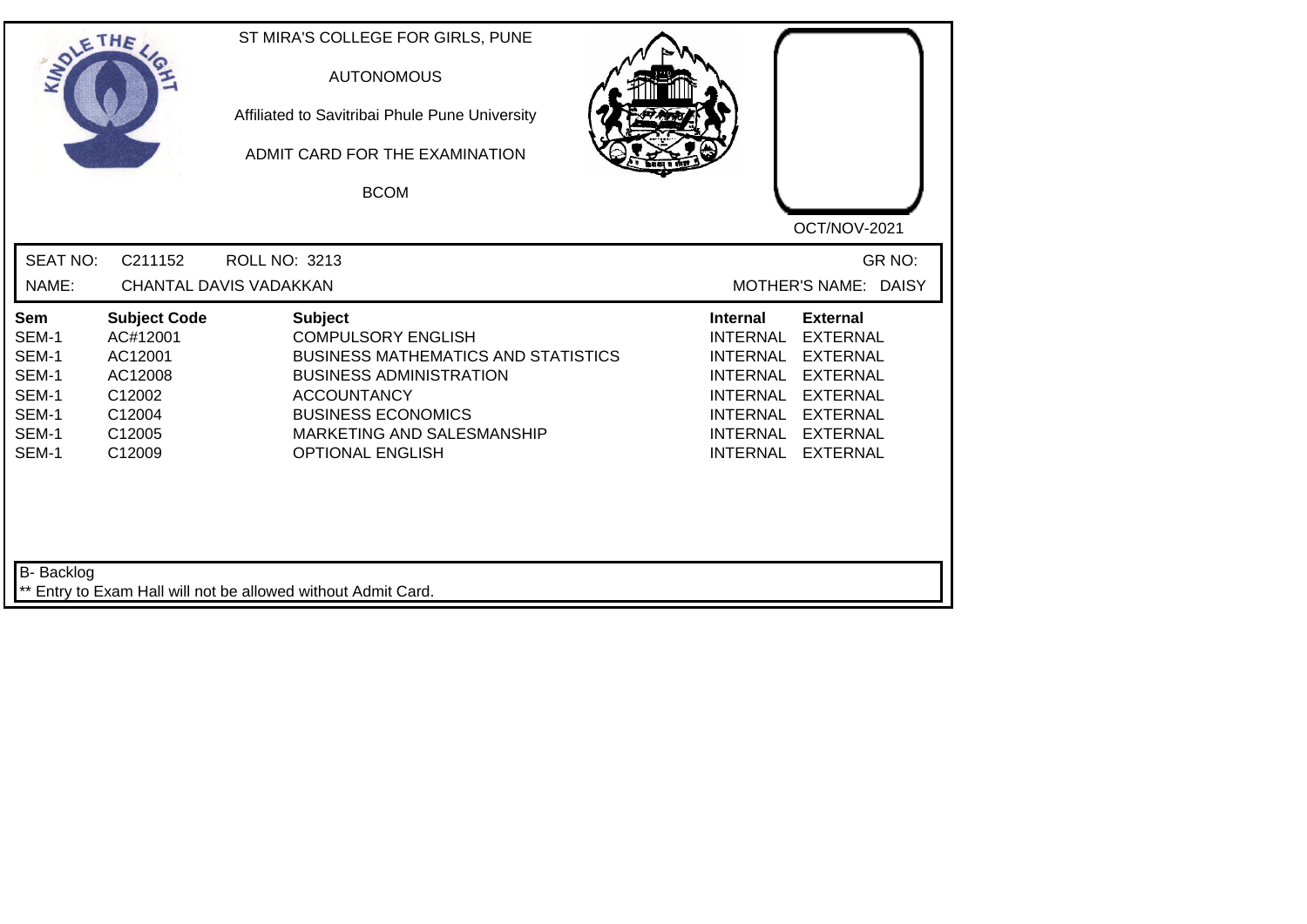| <b>SEAT NO:</b><br>C211142<br><b>ROLL NO: 3214</b><br>GR NO:<br>NAME:<br>SHIVANJALI BALASAHEB KALE<br>MOTHER'S NAME: ANITA<br><b>Subject Code</b><br><b>Subject</b><br><b>Internal</b><br><b>External</b><br>Sem<br>SEM-1<br><b>COMPULSORY ENGLISH</b><br><b>INTERNAL</b><br><b>EXTERNAL</b><br>AC#12001<br>SEM-1<br><b>BUSINESS MATHEMATICS AND STATISTICS</b><br>AC12001<br><b>INTERNAL</b><br><b>EXTERNAL</b><br>SEM-1<br><b>BANKING AND FINANCE</b><br><b>INTERNAL</b><br><b>EXTERNAL</b><br>AC12007<br>SEM-1<br><b>ACCOUNTANCY</b><br><b>INTERNAL</b><br><b>EXTERNAL</b><br>C12002<br>SEM-1<br><b>BUSINESS ECONOMICS</b><br>C12004<br><b>INTERNAL</b><br><b>EXTERNAL</b><br>SEM-1<br>C12005<br>MARKETING AND SALESMANSHIP<br><b>INTERNAL</b><br><b>EXTERNAL</b><br>SEM-1<br>C12009<br><b>OPTIONAL ENGLISH</b><br><b>INTERNAL</b><br><b>EXTERNAL</b> | SOLETHE , | ST MIRA'S COLLEGE FOR GIRLS, PUNE<br><b>AUTONOMOUS</b><br>Affiliated to Savitribai Phule Pune University<br>ADMIT CARD FOR THE EXAMINATION<br><b>BCOM</b> | OCT/NOV-2021 |
|----------------------------------------------------------------------------------------------------------------------------------------------------------------------------------------------------------------------------------------------------------------------------------------------------------------------------------------------------------------------------------------------------------------------------------------------------------------------------------------------------------------------------------------------------------------------------------------------------------------------------------------------------------------------------------------------------------------------------------------------------------------------------------------------------------------------------------------------------------|-----------|-----------------------------------------------------------------------------------------------------------------------------------------------------------|--------------|
|                                                                                                                                                                                                                                                                                                                                                                                                                                                                                                                                                                                                                                                                                                                                                                                                                                                          |           |                                                                                                                                                           |              |
|                                                                                                                                                                                                                                                                                                                                                                                                                                                                                                                                                                                                                                                                                                                                                                                                                                                          |           |                                                                                                                                                           |              |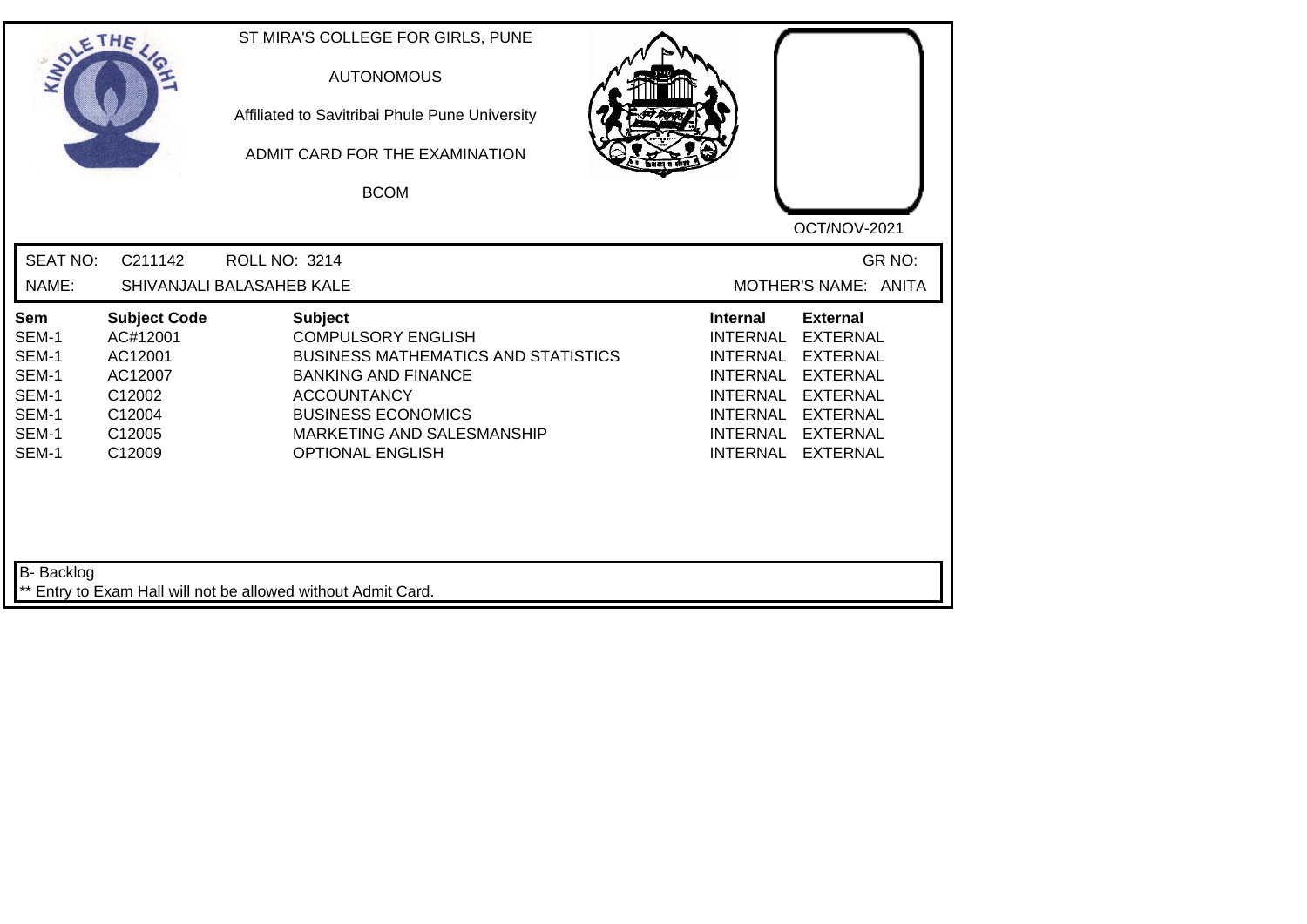| SOLE THE                                                           |                                                                                                           | ST MIRA'S COLLEGE FOR GIRLS, PUNE<br><b>AUTONOMOUS</b><br>Affiliated to Savitribai Phule Pune University<br>ADMIT CARD FOR THE EXAMINATION<br><b>BCOM</b>                                                         |                                                                                                                                                                                                                                                                                                              |
|--------------------------------------------------------------------|-----------------------------------------------------------------------------------------------------------|-------------------------------------------------------------------------------------------------------------------------------------------------------------------------------------------------------------------|--------------------------------------------------------------------------------------------------------------------------------------------------------------------------------------------------------------------------------------------------------------------------------------------------------------|
| <b>SEAT NO:</b><br>NAME:                                           | C211117                                                                                                   | <b>ROLL NO: 3215</b><br>ANUSHRI AJAY PRASADE                                                                                                                                                                      | OCT/NOV-2021<br>GR NO:<br>MOTHER'S NAME: SARITA                                                                                                                                                                                                                                                              |
| Sem<br>SEM-1<br>SEM-1<br>SEM-1<br>SEM-1<br>SEM-1<br>SEM-1<br>SEM-1 | <b>Subject Code</b><br>AC#12001<br>AC12004<br>AC12007<br>C <sub>12002</sub><br>C12004<br>C12005<br>C12009 | <b>Subject</b><br><b>COMPULSORY ENGLISH</b><br><b>EDUCATION GENERAL</b><br><b>BANKING AND FINANCE</b><br><b>ACCOUNTANCY</b><br><b>BUSINESS ECONOMICS</b><br>MARKETING AND SALESMANSHIP<br><b>OPTIONAL ENGLISH</b> | <b>Internal</b><br><b>External</b><br><b>INTERNAL</b><br><b>EXTERNAL</b><br><b>EXTERNAL</b><br><b>INTERNAL</b><br><b>EXTERNAL</b><br><b>INTERNAL</b><br><b>EXTERNAL</b><br><b>INTERNAL</b><br><b>INTERNAL</b><br><b>EXTERNAL</b><br><b>EXTERNAL</b><br><b>INTERNAL</b><br><b>INTERNAL</b><br><b>EXTERNAL</b> |
| B- Backlog                                                         |                                                                                                           | ** Entry to Exam Hall will not be allowed without Admit Card.                                                                                                                                                     |                                                                                                                                                                                                                                                                                                              |

┛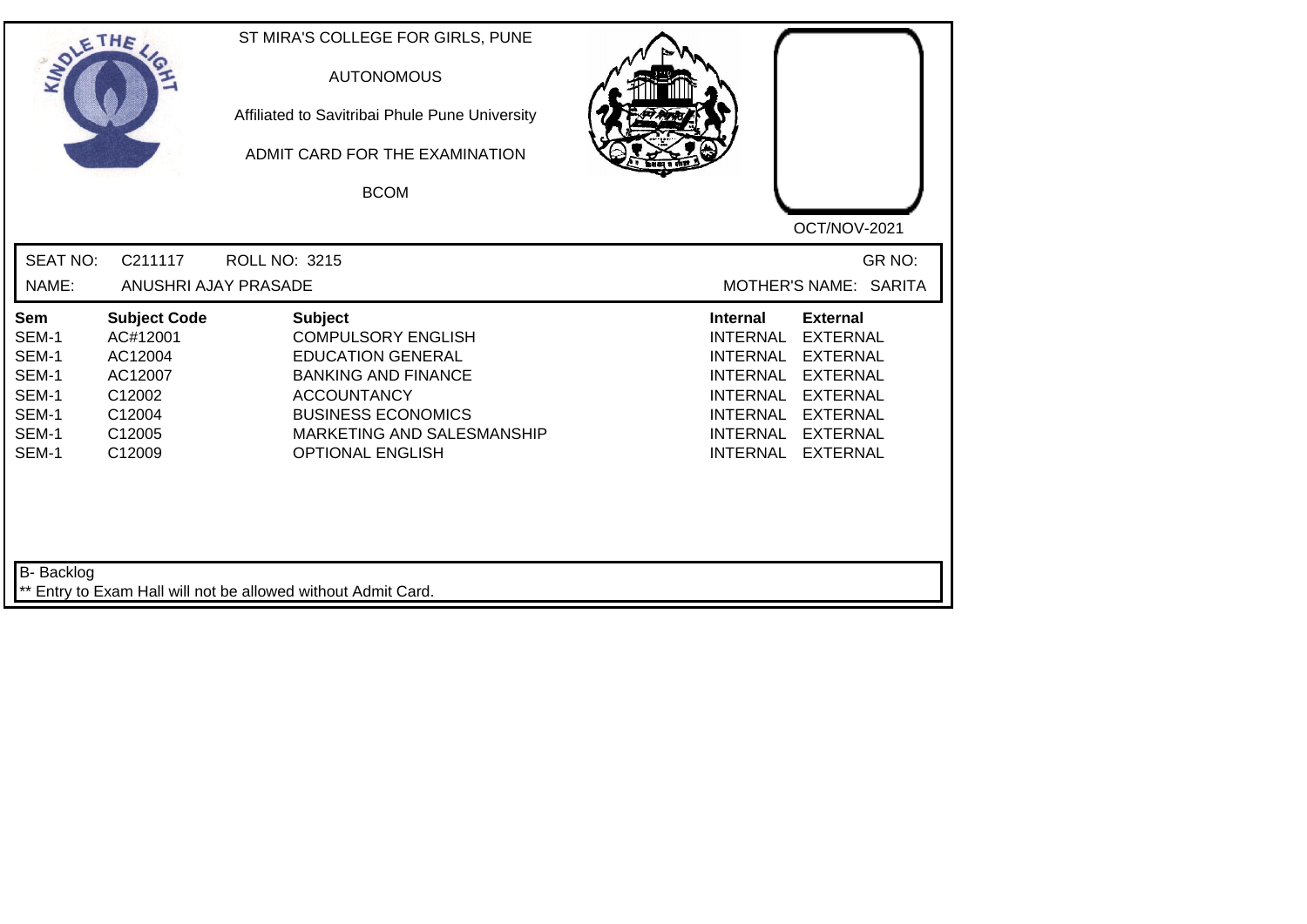| SOLE THE                                                           |                                                                                               | ST MIRA'S COLLEGE FOR GIRLS, PUNE<br><b>AUTONOMOUS</b><br>Affiliated to Savitribai Phule Pune University<br>ADMIT CARD FOR THE EXAMINATION<br><b>BCOM</b>                                                                           | OCT/NOV-2021                                                                                                                                                                                                                                                                                          |
|--------------------------------------------------------------------|-----------------------------------------------------------------------------------------------|-------------------------------------------------------------------------------------------------------------------------------------------------------------------------------------------------------------------------------------|-------------------------------------------------------------------------------------------------------------------------------------------------------------------------------------------------------------------------------------------------------------------------------------------------------|
| <b>SEAT NO:</b><br>NAME:                                           | C211131<br>THUL ANUSHKA VINOD                                                                 | <b>ROLL NO: 3216</b>                                                                                                                                                                                                                | GR NO:<br>MOTHER'S NAME: MEENA                                                                                                                                                                                                                                                                        |
| Sem<br>SEM-1<br>SEM-1<br>SEM-1<br>SEM-1<br>SEM-1<br>SEM-1<br>SEM-1 | <b>Subject Code</b><br>AC#12001<br>AC12001<br>AC12007<br>C12002<br>C12004<br>C12005<br>C12009 | <b>Subject</b><br><b>COMPULSORY ENGLISH</b><br><b>BUSINESS MATHEMATICS AND STATISTICS</b><br><b>BANKING AND FINANCE</b><br><b>ACCOUNTANCY</b><br><b>BUSINESS ECONOMICS</b><br>MARKETING AND SALESMANSHIP<br><b>OPTIONAL ENGLISH</b> | <b>Internal</b><br><b>External</b><br><b>INTERNAL</b><br><b>EXTERNAL</b><br><b>INTERNAL</b><br><b>EXTERNAL</b><br><b>INTERNAL</b><br><b>EXTERNAL</b><br><b>INTERNAL</b><br><b>EXTERNAL</b><br>INTERNAL<br><b>EXTERNAL</b><br><b>INTERNAL</b><br><b>EXTERNAL</b><br><b>INTERNAL</b><br><b>EXTERNAL</b> |
| B- Backlog                                                         |                                                                                               | ** Entry to Exam Hall will not be allowed without Admit Card.                                                                                                                                                                       |                                                                                                                                                                                                                                                                                                       |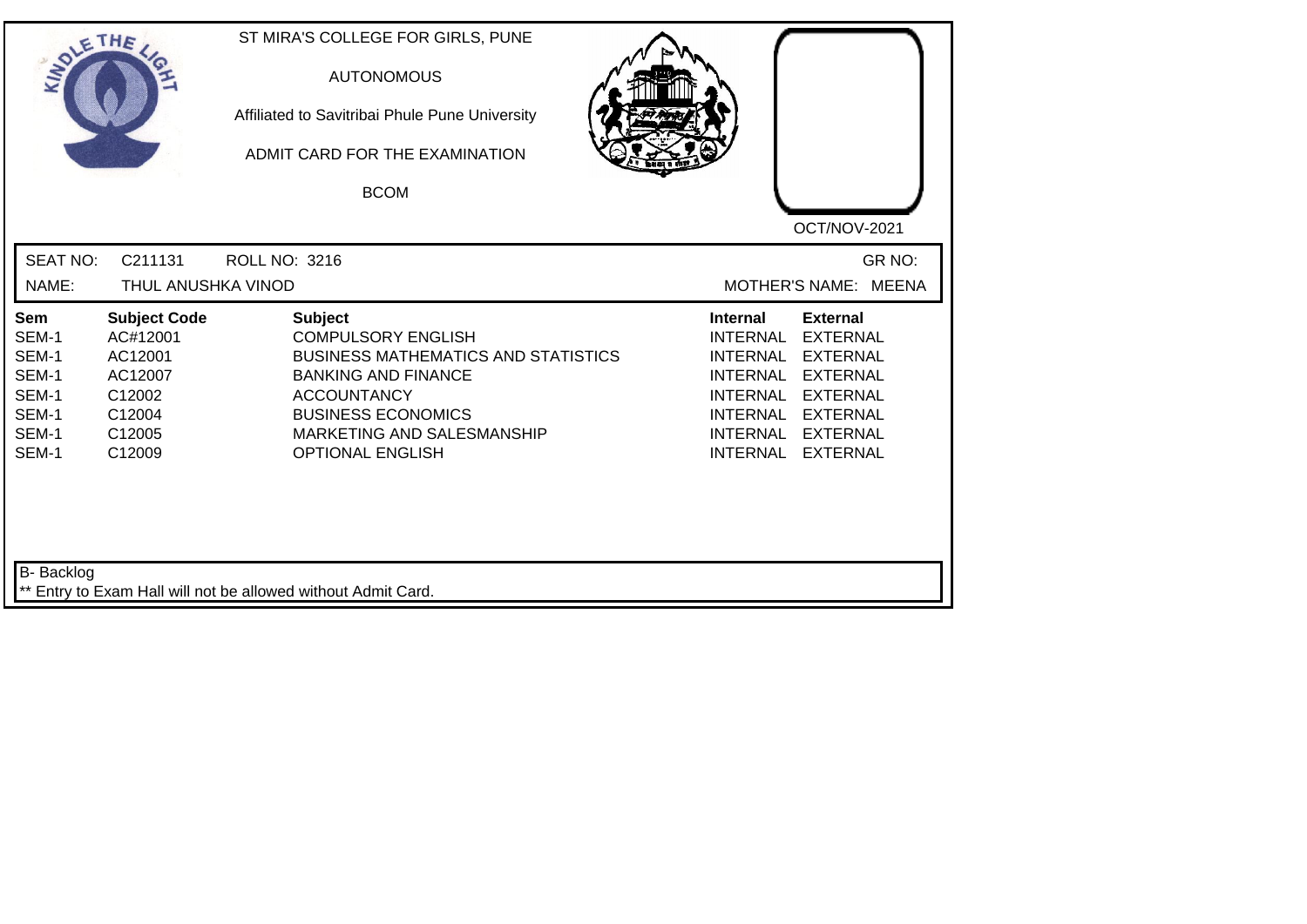| SOLETHE .                                                          |                                                                                               | ST MIRA'S COLLEGE FOR GIRLS, PUNE<br><b>AUTONOMOUS</b><br>Affiliated to Savitribai Phule Pune University<br>ADMIT CARD FOR THE EXAMINATION<br><b>BCOM</b>                                                                        | OCT/NOV-2021                                                                                                                                                                                                                                                                                          |
|--------------------------------------------------------------------|-----------------------------------------------------------------------------------------------|----------------------------------------------------------------------------------------------------------------------------------------------------------------------------------------------------------------------------------|-------------------------------------------------------------------------------------------------------------------------------------------------------------------------------------------------------------------------------------------------------------------------------------------------------|
| <b>SEAT NO:</b><br>NAME:                                           | C211440<br>SAYYED TASMIYA SALIM                                                               | ROLL NO: 3217                                                                                                                                                                                                                    | GR NO:<br>MOTHER'S NAME: SALMA                                                                                                                                                                                                                                                                        |
| Sem<br>SEM-1<br>SEM-1<br>SEM-1<br>SEM-1<br>SEM-1<br>SEM-1<br>SEM-1 | <b>Subject Code</b><br>AC#12001<br>AC12001<br>AC12007<br>C12002<br>C12004<br>C12005<br>C12007 | <b>Subject</b><br><b>COMPULSORY ENGLISH</b><br><b>BUSINESS MATHEMATICS AND STATISTICS</b><br><b>BANKING AND FINANCE</b><br><b>ACCOUNTANCY</b><br><b>BUSINESS ECONOMICS</b><br>MARKETING AND SALESMANSHIP<br><b>HINDI GENERAL</b> | <b>Internal</b><br><b>External</b><br><b>INTERNAL</b><br><b>EXTERNAL</b><br><b>INTERNAL</b><br><b>EXTERNAL</b><br><b>INTERNAL</b><br><b>EXTERNAL</b><br><b>INTERNAL</b><br><b>EXTERNAL</b><br>INTERNAL<br><b>EXTERNAL</b><br><b>INTERNAL</b><br><b>EXTERNAL</b><br><b>INTERNAL</b><br><b>EXTERNAL</b> |
| B- Backlog                                                         |                                                                                               | ** Entry to Exam Hall will not be allowed without Admit Card.                                                                                                                                                                    |                                                                                                                                                                                                                                                                                                       |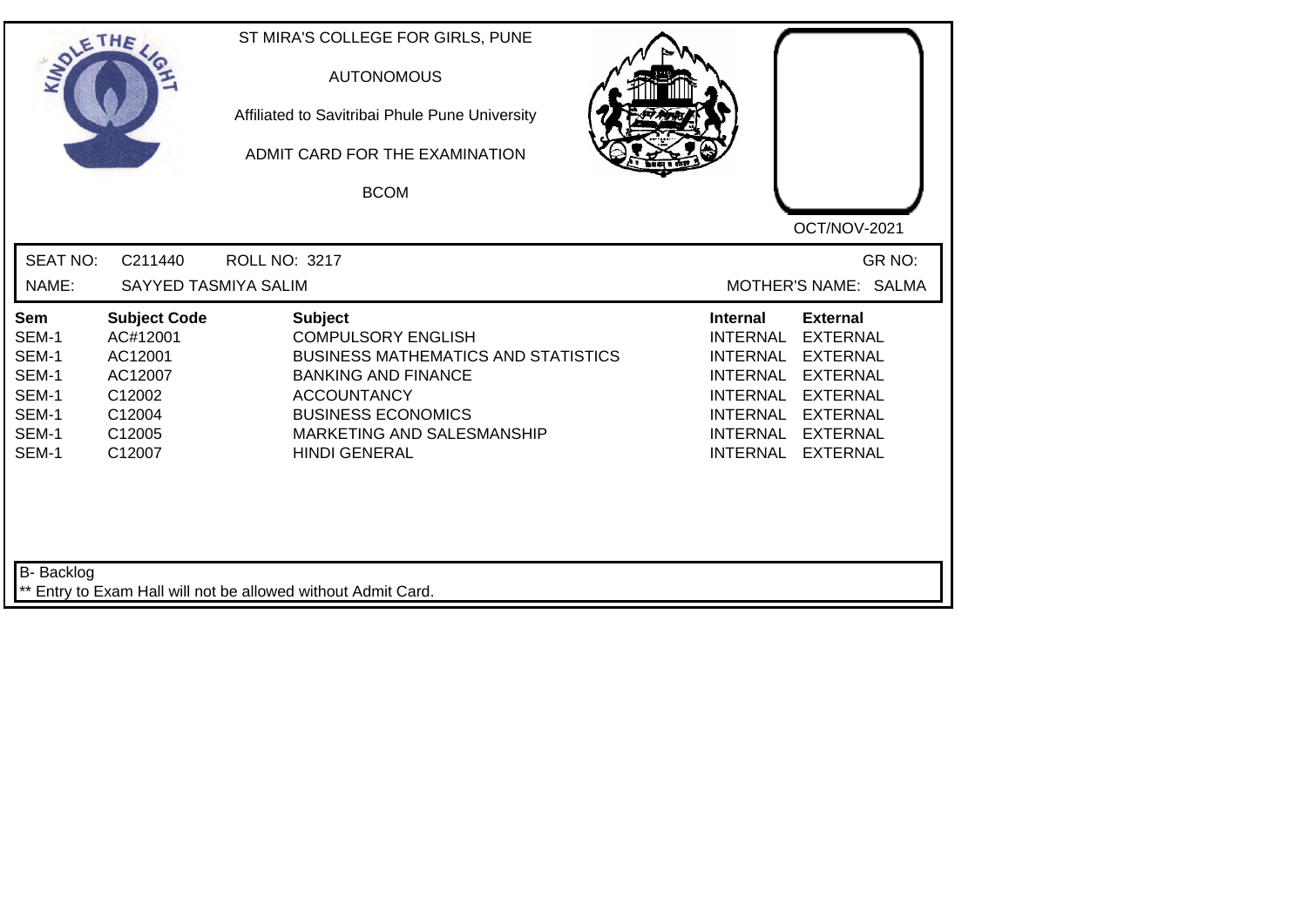| SOLE THE                                                                  |                                                                                               | ST MIRA'S COLLEGE FOR GIRLS, PUNE<br><b>AUTONOMOUS</b><br>Affiliated to Savitribai Phule Pune University<br>ADMIT CARD FOR THE EXAMINATION<br><b>BCOM</b>                                                                               | OCT/NOV-2021                                                                                                                                                                                                                                                                                          |
|---------------------------------------------------------------------------|-----------------------------------------------------------------------------------------------|-----------------------------------------------------------------------------------------------------------------------------------------------------------------------------------------------------------------------------------------|-------------------------------------------------------------------------------------------------------------------------------------------------------------------------------------------------------------------------------------------------------------------------------------------------------|
| <b>SEAT NO:</b><br>NAME:                                                  | C211179<br><b>MOTWANI GEHNA VINOD</b>                                                         | ROLL NO: 3218                                                                                                                                                                                                                           | GR NO:<br>MOTHER'S NAME: HANISHA                                                                                                                                                                                                                                                                      |
| <b>Sem</b><br>SEM-1<br>SEM-1<br>SEM-1<br>SEM-1<br>SEM-1<br>SEM-1<br>SEM-1 | <b>Subject Code</b><br>AC#12001<br>AC12001<br>AC12008<br>C12002<br>C12004<br>C12005<br>C12009 | <b>Subject</b><br><b>COMPULSORY ENGLISH</b><br><b>BUSINESS MATHEMATICS AND STATISTICS</b><br><b>BUSINESS ADMINISTRATION</b><br><b>ACCOUNTANCY</b><br><b>BUSINESS ECONOMICS</b><br>MARKETING AND SALESMANSHIP<br><b>OPTIONAL ENGLISH</b> | <b>External</b><br><b>Internal</b><br><b>INTERNAL</b><br><b>EXTERNAL</b><br><b>INTERNAL</b><br><b>EXTERNAL</b><br><b>INTERNAL</b><br><b>EXTERNAL</b><br><b>INTERNAL</b><br><b>EXTERNAL</b><br><b>INTERNAL</b><br><b>EXTERNAL</b><br>INTERNAL<br><b>EXTERNAL</b><br><b>INTERNAL</b><br><b>EXTERNAL</b> |
| B- Backlog                                                                |                                                                                               | ** Entry to Exam Hall will not be allowed without Admit Card.                                                                                                                                                                           |                                                                                                                                                                                                                                                                                                       |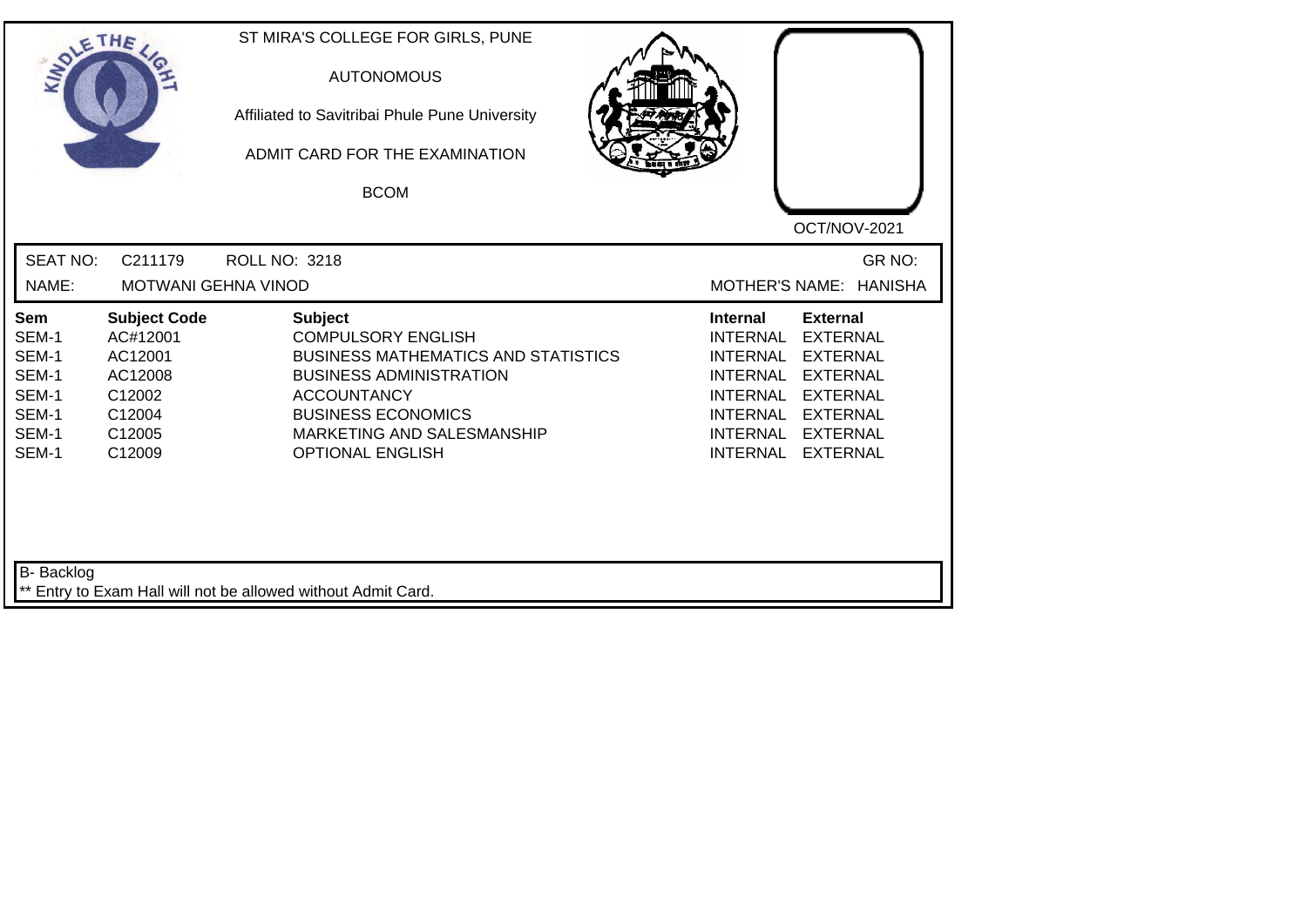| SOLETHE ,                                                          |                                                                                                           | ST MIRA'S COLLEGE FOR GIRLS, PUNE<br><b>AUTONOMOUS</b><br>Affiliated to Savitribai Phule Pune University<br>ADMIT CARD FOR THE EXAMINATION<br><b>BCOM</b>                                                                              | OCT/NOV-2021                                                                                                                                                                                                                                                                                                 |
|--------------------------------------------------------------------|-----------------------------------------------------------------------------------------------------------|----------------------------------------------------------------------------------------------------------------------------------------------------------------------------------------------------------------------------------------|--------------------------------------------------------------------------------------------------------------------------------------------------------------------------------------------------------------------------------------------------------------------------------------------------------------|
| <b>SEAT NO:</b><br>NAME:                                           | C211416<br><b>MORE SNEHA RAHUL</b>                                                                        | <b>ROLL NO: 3219</b>                                                                                                                                                                                                                   | GR NO:<br>MOTHER'S NAME: ASHWINI                                                                                                                                                                                                                                                                             |
| Sem<br>SEM-1<br>SEM-1<br>SEM-1<br>SEM-1<br>SEM-1<br>SEM-1<br>SEM-1 | <b>Subject Code</b><br>AC#12001<br>AC12001<br>AC12009<br>C12002<br>C12004<br>C <sub>12005</sub><br>C12007 | <b>Subject</b><br><b>COMPULSORY ENGLISH</b><br><b>BUSINESS MATHEMATICS AND STATISTICS</b><br><b>BUSINESS ENTREPRENEURSHIP</b><br><b>ACCOUNTANCY</b><br><b>BUSINESS ECONOMICS</b><br>MARKETING AND SALESMANSHIP<br><b>HINDI GENERAL</b> | <b>External</b><br><b>Internal</b><br><b>INTERNAL</b><br><b>EXTERNAL</b><br><b>INTERNAL</b><br><b>EXTERNAL</b><br><b>INTERNAL</b><br><b>EXTERNAL</b><br><b>INTERNAL</b><br><b>EXTERNAL</b><br><b>INTERNAL</b><br><b>EXTERNAL</b><br><b>INTERNAL</b><br><b>EXTERNAL</b><br><b>INTERNAL</b><br><b>EXTERNAL</b> |
| <b>B-</b> Backlog                                                  |                                                                                                           | ** Entry to Exam Hall will not be allowed without Admit Card.                                                                                                                                                                          |                                                                                                                                                                                                                                                                                                              |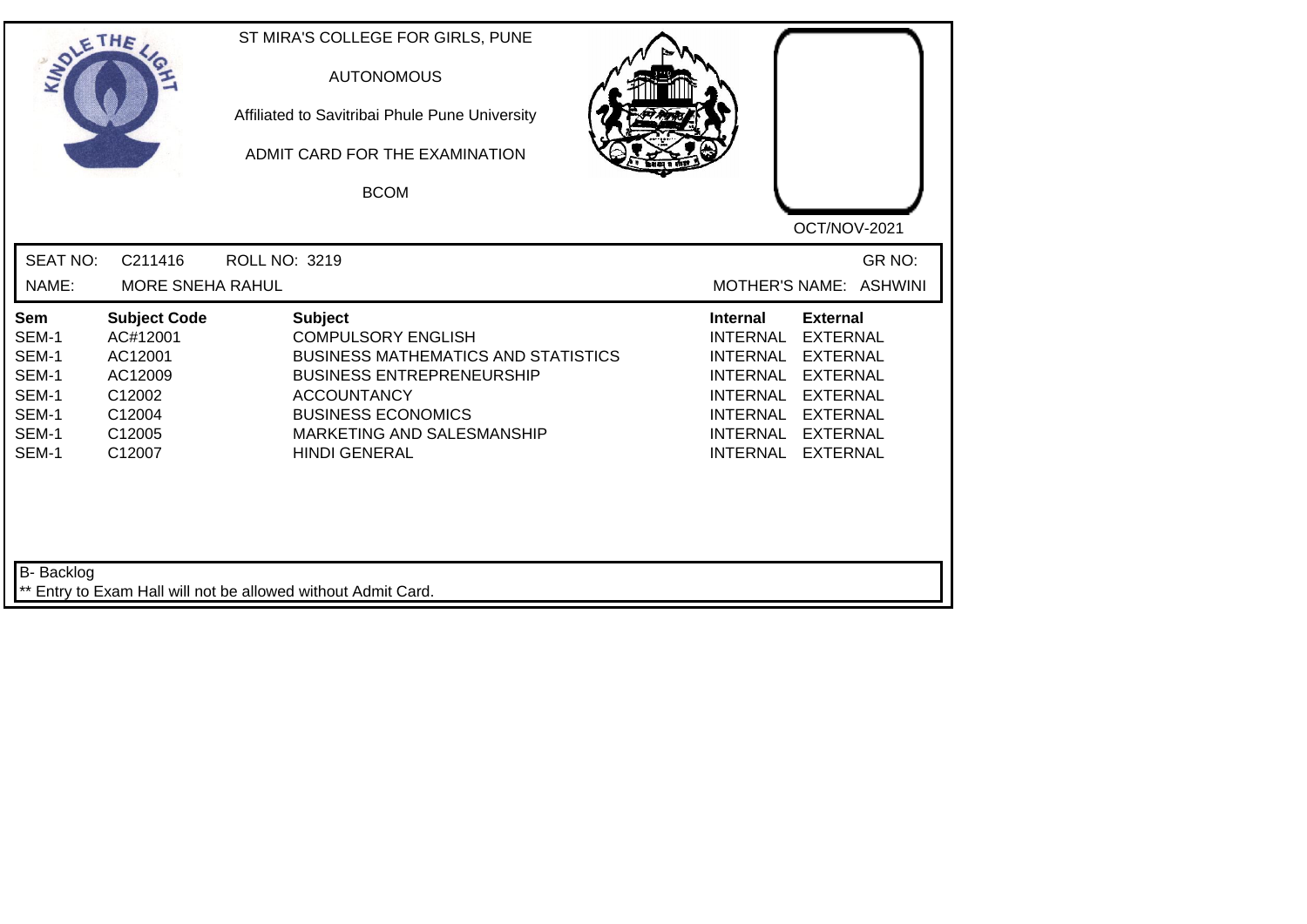| SOLETHE ,                                                                 |                                                                                               | <b>AUTONOMOUS</b><br>Affiliated to Savitribai Phule Pune University<br>ADMIT CARD FOR THE EXAMINATION<br><b>BCOM</b>                                                                                                                      | OCT/NOV-2021                                                                                                                                                                                                                                                                                          |
|---------------------------------------------------------------------------|-----------------------------------------------------------------------------------------------|-------------------------------------------------------------------------------------------------------------------------------------------------------------------------------------------------------------------------------------------|-------------------------------------------------------------------------------------------------------------------------------------------------------------------------------------------------------------------------------------------------------------------------------------------------------|
| <b>SEAT NO:</b><br>NAME:                                                  | C211391                                                                                       | <b>ROLL NO: 3220</b><br>UPADHYAY SHIVANI SHAMBHUNATH                                                                                                                                                                                      | GR NO:<br>MOTHER'S NAME: SADHANA                                                                                                                                                                                                                                                                      |
| <b>Sem</b><br>SEM-1<br>SEM-1<br>SEM-1<br>SEM-1<br>SEM-1<br>SEM-1<br>SEM-1 | <b>Subject Code</b><br>AC#12001<br>AC12001<br>AC12009<br>C12002<br>C12004<br>C12005<br>C12009 | <b>Subject</b><br><b>COMPULSORY ENGLISH</b><br><b>BUSINESS MATHEMATICS AND STATISTICS</b><br><b>BUSINESS ENTREPRENEURSHIP</b><br><b>ACCOUNTANCY</b><br><b>BUSINESS ECONOMICS</b><br>MARKETING AND SALESMANSHIP<br><b>OPTIONAL ENGLISH</b> | <b>Internal</b><br><b>External</b><br><b>INTERNAL</b><br><b>EXTERNAL</b><br><b>INTERNAL</b><br><b>EXTERNAL</b><br><b>INTERNAL</b><br><b>EXTERNAL</b><br><b>INTERNAL</b><br><b>EXTERNAL</b><br>INTERNAL<br><b>EXTERNAL</b><br><b>INTERNAL</b><br><b>EXTERNAL</b><br><b>INTERNAL</b><br><b>EXTERNAL</b> |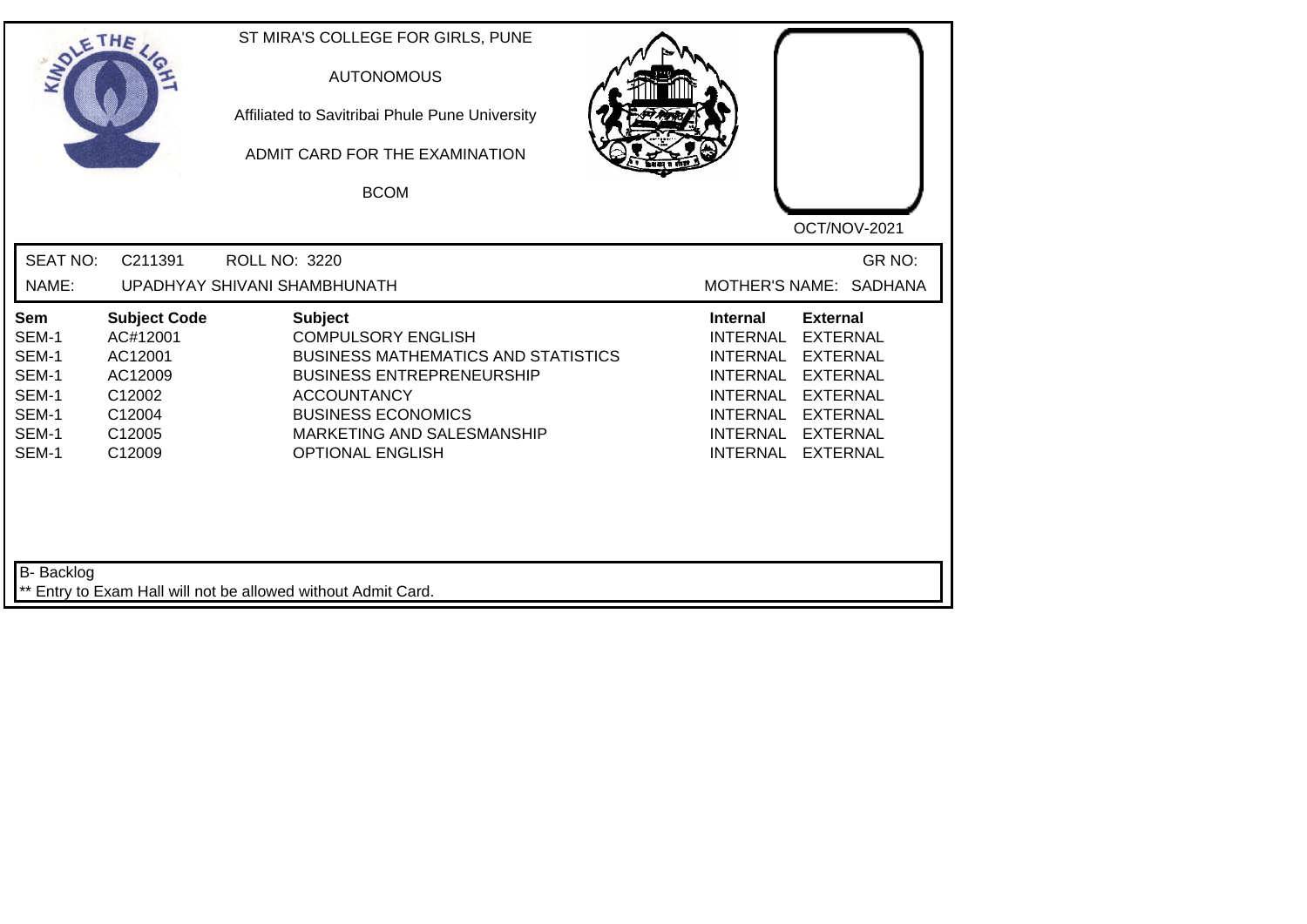| <b>SEAT NO:</b><br>C211386<br>GR NO:<br>ROLL NO: 3221<br>NAME:<br><b>TAAPUR SHANKAR DHARA</b><br>MOTHER'S NAME: SHIVANI<br><b>Subject Code</b><br><b>Subject</b><br><b>Internal</b><br><b>External</b><br>Sem<br>AC#12001<br><b>COMPULSORY ENGLISH</b><br><b>INTERNAL</b><br><b>EXTERNAL</b><br>SEM-1<br>SEM-1<br>AC12001<br><b>BUSINESS MATHEMATICS AND STATISTICS</b><br><b>INTERNAL</b><br><b>EXTERNAL</b><br>SEM-1<br>AC12009<br><b>BUSINESS ENTREPRENEURSHIP</b><br><b>INTERNAL</b><br><b>EXTERNAL</b><br>SEM-1<br>C12002<br><b>ACCOUNTANCY</b><br><b>INTERNAL</b><br><b>EXTERNAL</b><br>SEM-1<br><b>BUSINESS ECONOMICS</b><br>C12004<br>INTERNAL<br><b>EXTERNAL</b><br>SEM-1<br>C12005<br>MARKETING AND SALESMANSHIP<br><b>INTERNAL</b><br><b>EXTERNAL</b><br>SEM-1<br><b>HINDI GENERAL</b><br><b>INTERNAL</b><br>C12007<br><b>EXTERNAL</b> | SOLETHE . | ST MIRA'S COLLEGE FOR GIRLS, PUNE<br><b>AUTONOMOUS</b><br>Affiliated to Savitribai Phule Pune University<br>ADMIT CARD FOR THE EXAMINATION<br><b>BCOM</b> | OCT/NOV-2021 |
|---------------------------------------------------------------------------------------------------------------------------------------------------------------------------------------------------------------------------------------------------------------------------------------------------------------------------------------------------------------------------------------------------------------------------------------------------------------------------------------------------------------------------------------------------------------------------------------------------------------------------------------------------------------------------------------------------------------------------------------------------------------------------------------------------------------------------------------------------|-----------|-----------------------------------------------------------------------------------------------------------------------------------------------------------|--------------|
|                                                                                                                                                                                                                                                                                                                                                                                                                                                                                                                                                                                                                                                                                                                                                                                                                                                   |           |                                                                                                                                                           |              |
|                                                                                                                                                                                                                                                                                                                                                                                                                                                                                                                                                                                                                                                                                                                                                                                                                                                   |           |                                                                                                                                                           |              |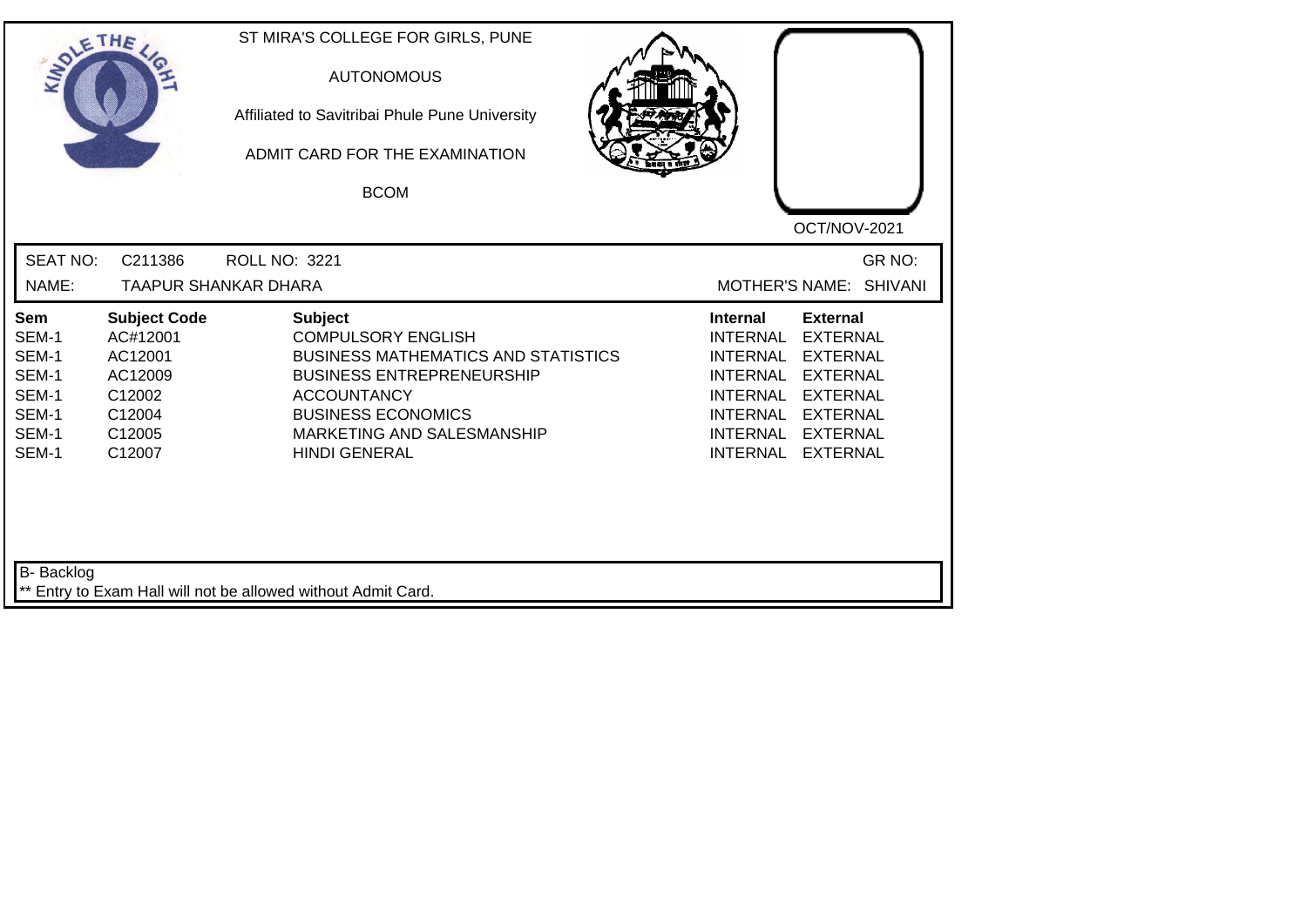| SOLETHE .                                                          |                                                                                               | ST MIRA'S COLLEGE FOR GIRLS, PUNE<br><b>AUTONOMOUS</b><br>Affiliated to Savitribai Phule Pune University<br>ADMIT CARD FOR THE EXAMINATION<br><b>BCOM</b>                                                            | OCT/NOV-2021                                                                                                                                                                                                                                                                                                 |
|--------------------------------------------------------------------|-----------------------------------------------------------------------------------------------|----------------------------------------------------------------------------------------------------------------------------------------------------------------------------------------------------------------------|--------------------------------------------------------------------------------------------------------------------------------------------------------------------------------------------------------------------------------------------------------------------------------------------------------------|
| <b>SEAT NO:</b><br>NAME:                                           | C211358<br><b>TATTU SANIKA KAMLESH</b>                                                        | <b>ROLL NO: 3222</b>                                                                                                                                                                                                 | GR NO:<br>MOTHER'S NAME: KETKI                                                                                                                                                                                                                                                                               |
| Sem<br>SEM-1<br>SEM-1<br>SEM-1<br>SEM-1<br>SEM-1<br>SEM-1<br>SEM-1 | <b>Subject Code</b><br>AC#12001<br>AC12004<br>AC12008<br>C12002<br>C12004<br>C12005<br>C12008 | <b>Subject</b><br><b>COMPULSORY ENGLISH</b><br><b>EDUCATION GENERAL</b><br><b>BUSINESS ADMINISTRATION</b><br><b>ACCOUNTANCY</b><br><b>BUSINESS ECONOMICS</b><br>MARKETING AND SALESMANSHIP<br><b>MARATHI GENERAL</b> | <b>External</b><br><b>Internal</b><br><b>INTERNAL</b><br><b>EXTERNAL</b><br><b>INTERNAL</b><br><b>EXTERNAL</b><br><b>INTERNAL</b><br><b>EXTERNAL</b><br><b>EXTERNAL</b><br><b>INTERNAL</b><br><b>INTERNAL</b><br><b>EXTERNAL</b><br><b>INTERNAL</b><br><b>EXTERNAL</b><br><b>INTERNAL</b><br><b>EXTERNAL</b> |
| <b>B-</b> Backlog                                                  |                                                                                               | ** Entry to Exam Hall will not be allowed without Admit Card.                                                                                                                                                        |                                                                                                                                                                                                                                                                                                              |

┛╵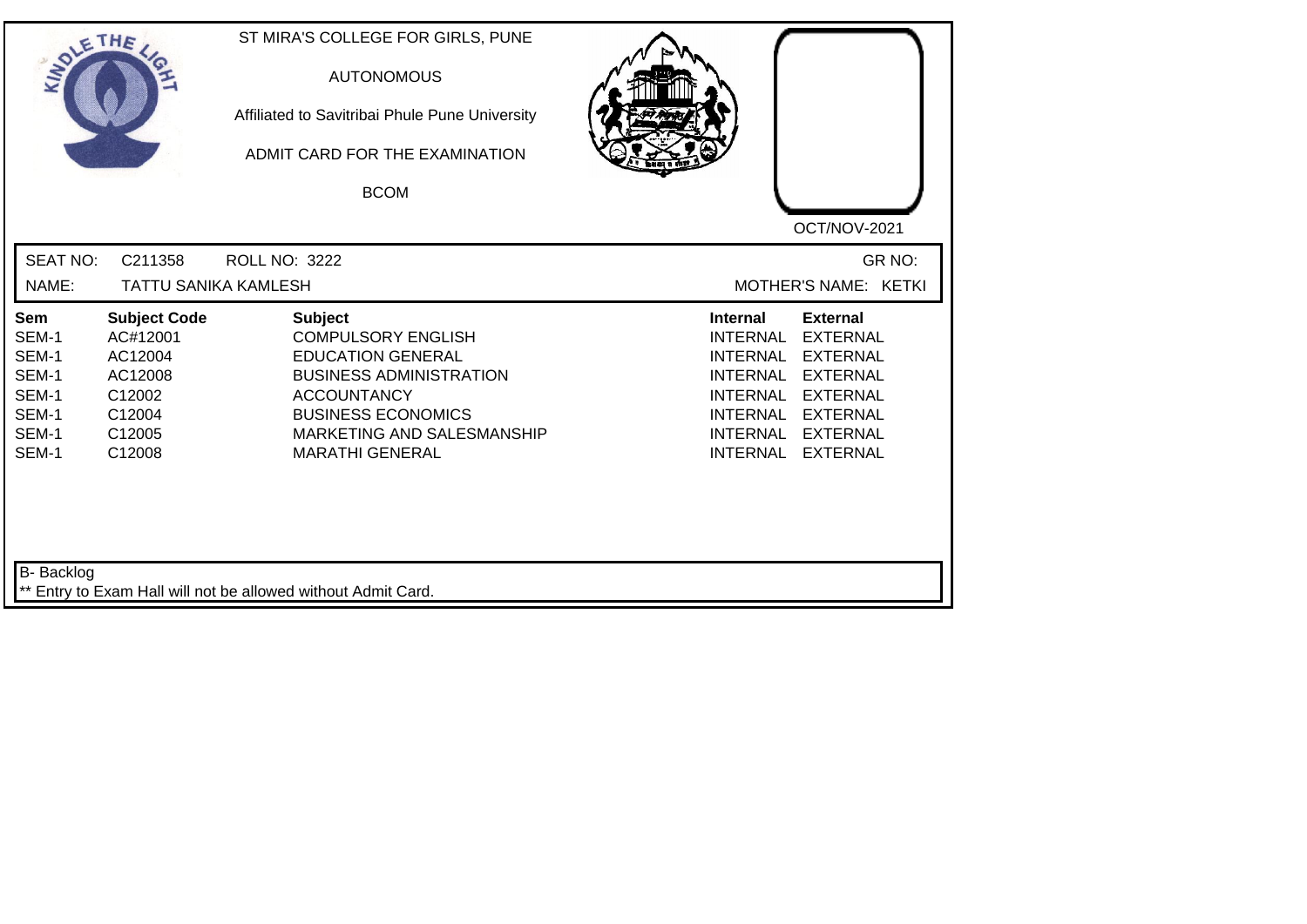| SOLETHE ,                                                          |                                                                                               | ST MIRA'S COLLEGE FOR GIRLS, PUNE<br><b>AUTONOMOUS</b><br>Affiliated to Savitribai Phule Pune University<br>ADMIT CARD FOR THE EXAMINATION<br><b>BCOM</b>                                                                            | OCT/NOV-2021                                                                                                                                                                                                                                                                                          |
|--------------------------------------------------------------------|-----------------------------------------------------------------------------------------------|--------------------------------------------------------------------------------------------------------------------------------------------------------------------------------------------------------------------------------------|-------------------------------------------------------------------------------------------------------------------------------------------------------------------------------------------------------------------------------------------------------------------------------------------------------|
| <b>SEAT NO:</b><br>NAME:                                           | C211304                                                                                       | <b>ROLL NO: 3223</b><br>RAJAWAT PRIYA DEVI DURGVIJAYSINGH                                                                                                                                                                            | GR NO:<br><b>MOTHER'S NAME:</b>                                                                                                                                                                                                                                                                       |
| Sem<br>SEM-1<br>SEM-1<br>SEM-1<br>SEM-1<br>SEM-1<br>SEM-1<br>SEM-1 | <b>Subject Code</b><br>AC#12001<br>AC12001<br>AC12008<br>C12002<br>C12004<br>C12005<br>C12007 | <b>Subject</b><br><b>COMPULSORY ENGLISH</b><br><b>BUSINESS MATHEMATICS AND STATISTICS</b><br><b>BUSINESS ADMINISTRATION</b><br><b>ACCOUNTANCY</b><br><b>BUSINESS ECONOMICS</b><br>MARKETING AND SALESMANSHIP<br><b>HINDI GENERAL</b> | <b>Internal</b><br><b>External</b><br><b>INTERNAL</b><br><b>EXTERNAL</b><br><b>INTERNAL</b><br><b>EXTERNAL</b><br><b>INTERNAL</b><br><b>EXTERNAL</b><br><b>INTERNAL</b><br><b>EXTERNAL</b><br>INTERNAL<br><b>EXTERNAL</b><br><b>INTERNAL</b><br><b>EXTERNAL</b><br><b>INTERNAL</b><br><b>EXTERNAL</b> |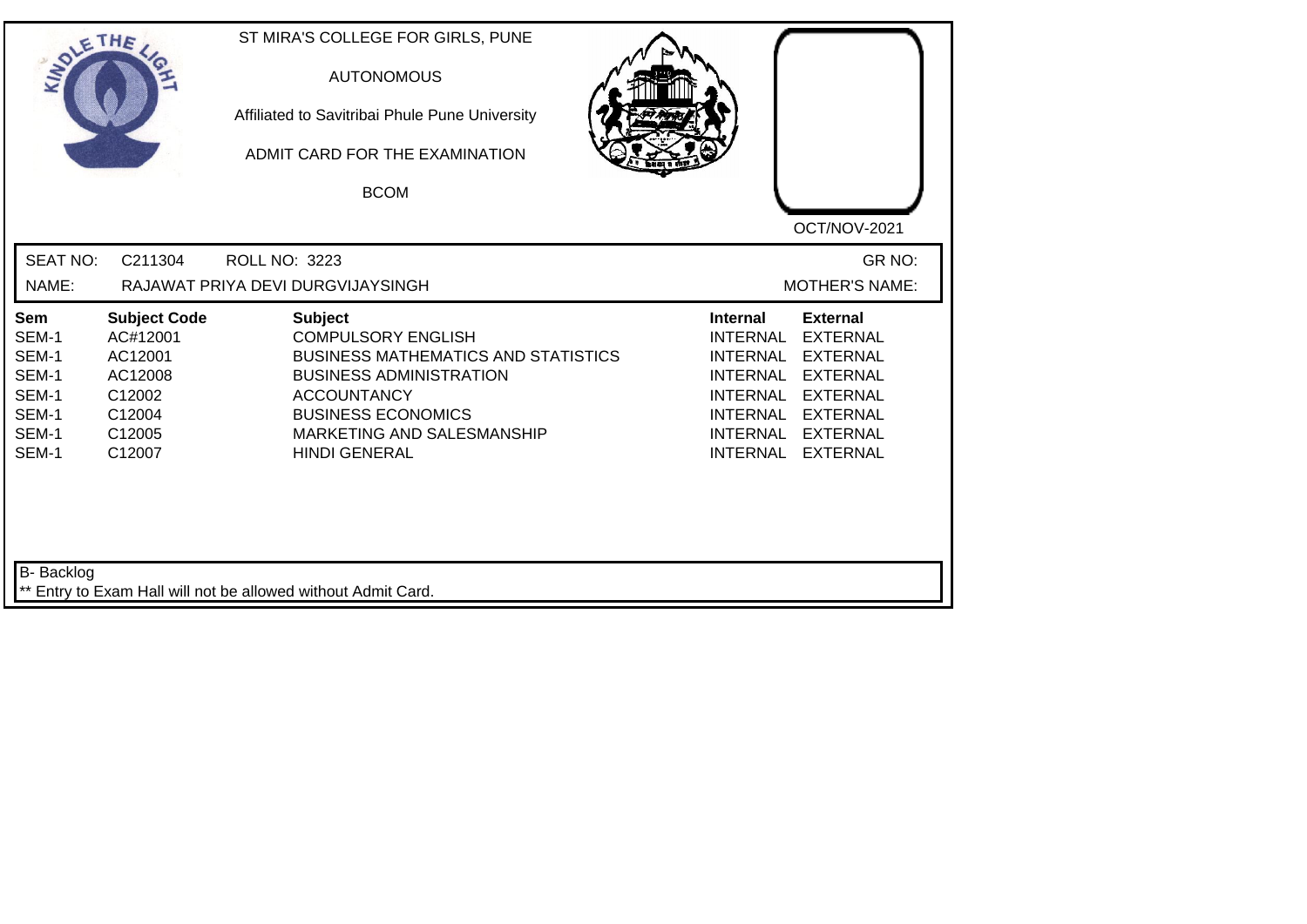| SOLETHE                                                            |                                                                                               | ST MIRA'S COLLEGE FOR GIRLS, PUNE<br><b>AUTONOMOUS</b><br>Affiliated to Savitribai Phule Pune University<br>ADMIT CARD FOR THE EXAMINATION<br><b>BCOM</b>                                                                               | OCT/NOV-2021                                                                                                                                                                                                                                                                                          |
|--------------------------------------------------------------------|-----------------------------------------------------------------------------------------------|-----------------------------------------------------------------------------------------------------------------------------------------------------------------------------------------------------------------------------------------|-------------------------------------------------------------------------------------------------------------------------------------------------------------------------------------------------------------------------------------------------------------------------------------------------------|
| <b>SEAT NO:</b><br>NAME:                                           | C211167                                                                                       | <b>ROLL NO: 3224</b><br>SUTHAR DURGA RAMPAL                                                                                                                                                                                             | GR NO:<br>MOTHER'S NAME: AMITA                                                                                                                                                                                                                                                                        |
| Sem<br>SEM-1<br>SEM-1<br>SEM-1<br>SEM-1<br>SEM-1<br>SEM-1<br>SEM-1 | <b>Subject Code</b><br>AC#12001<br>AC12001<br>AC12008<br>C12002<br>C12004<br>C12005<br>C12009 | <b>Subject</b><br><b>COMPULSORY ENGLISH</b><br><b>BUSINESS MATHEMATICS AND STATISTICS</b><br><b>BUSINESS ADMINISTRATION</b><br><b>ACCOUNTANCY</b><br><b>BUSINESS ECONOMICS</b><br>MARKETING AND SALESMANSHIP<br><b>OPTIONAL ENGLISH</b> | <b>External</b><br><b>Internal</b><br><b>INTERNAL</b><br><b>EXTERNAL</b><br><b>INTERNAL</b><br><b>EXTERNAL</b><br><b>INTERNAL</b><br><b>EXTERNAL</b><br><b>INTERNAL</b><br><b>EXTERNAL</b><br><b>INTERNAL</b><br><b>EXTERNAL</b><br>INTERNAL<br><b>EXTERNAL</b><br><b>INTERNAL</b><br><b>EXTERNAL</b> |
| B- Backlog                                                         |                                                                                               | ** Entry to Exam Hall will not be allowed without Admit Card.                                                                                                                                                                           |                                                                                                                                                                                                                                                                                                       |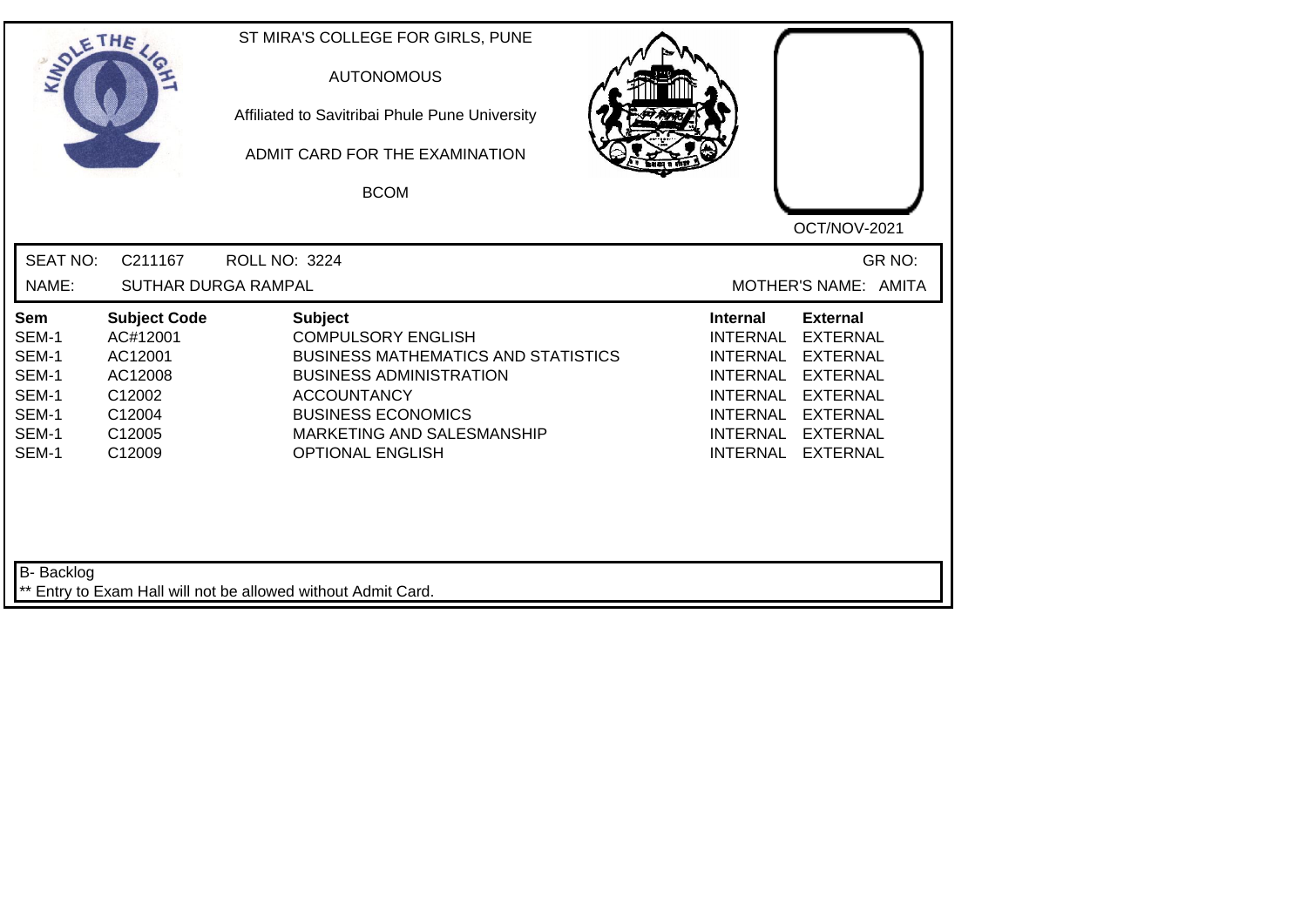| SOLETHE                                                            |                                                                                               | ST MIRA'S COLLEGE FOR GIRLS, PUNE<br><b>AUTONOMOUS</b><br>Affiliated to Savitribai Phule Pune University<br>ADMIT CARD FOR THE EXAMINATION<br><b>BCOM</b>                                                                              | OCT/NOV-2021                                                                                                                                                                                                                                                                                          |
|--------------------------------------------------------------------|-----------------------------------------------------------------------------------------------|----------------------------------------------------------------------------------------------------------------------------------------------------------------------------------------------------------------------------------------|-------------------------------------------------------------------------------------------------------------------------------------------------------------------------------------------------------------------------------------------------------------------------------------------------------|
| <b>SEAT NO:</b><br>NAME:                                           | C211450                                                                                       | <b>ROLL NO: 3225</b><br>PANCHAL VIDYA BABURAO                                                                                                                                                                                          | GR NO:<br>MOTHER'S NAME: DEUBAI                                                                                                                                                                                                                                                                       |
| Sem<br>SEM-1<br>SEM-1<br>SEM-1<br>SEM-1<br>SEM-1<br>SEM-1<br>SEM-1 | <b>Subject Code</b><br>AC#12001<br>AC12001<br>AC12008<br>C12002<br>C12004<br>C12005<br>C12008 | <b>Subject</b><br><b>COMPULSORY ENGLISH</b><br><b>BUSINESS MATHEMATICS AND STATISTICS</b><br><b>BUSINESS ADMINISTRATION</b><br><b>ACCOUNTANCY</b><br><b>BUSINESS ECONOMICS</b><br>MARKETING AND SALESMANSHIP<br><b>MARATHI GENERAL</b> | <b>External</b><br><b>Internal</b><br><b>INTERNAL</b><br><b>EXTERNAL</b><br><b>INTERNAL</b><br><b>EXTERNAL</b><br><b>INTERNAL</b><br><b>EXTERNAL</b><br><b>INTERNAL</b><br><b>EXTERNAL</b><br><b>INTERNAL</b><br><b>EXTERNAL</b><br>INTERNAL<br><b>EXTERNAL</b><br><b>INTERNAL</b><br><b>EXTERNAL</b> |
| B- Backlog                                                         |                                                                                               | ** Entry to Exam Hall will not be allowed without Admit Card.                                                                                                                                                                          |                                                                                                                                                                                                                                                                                                       |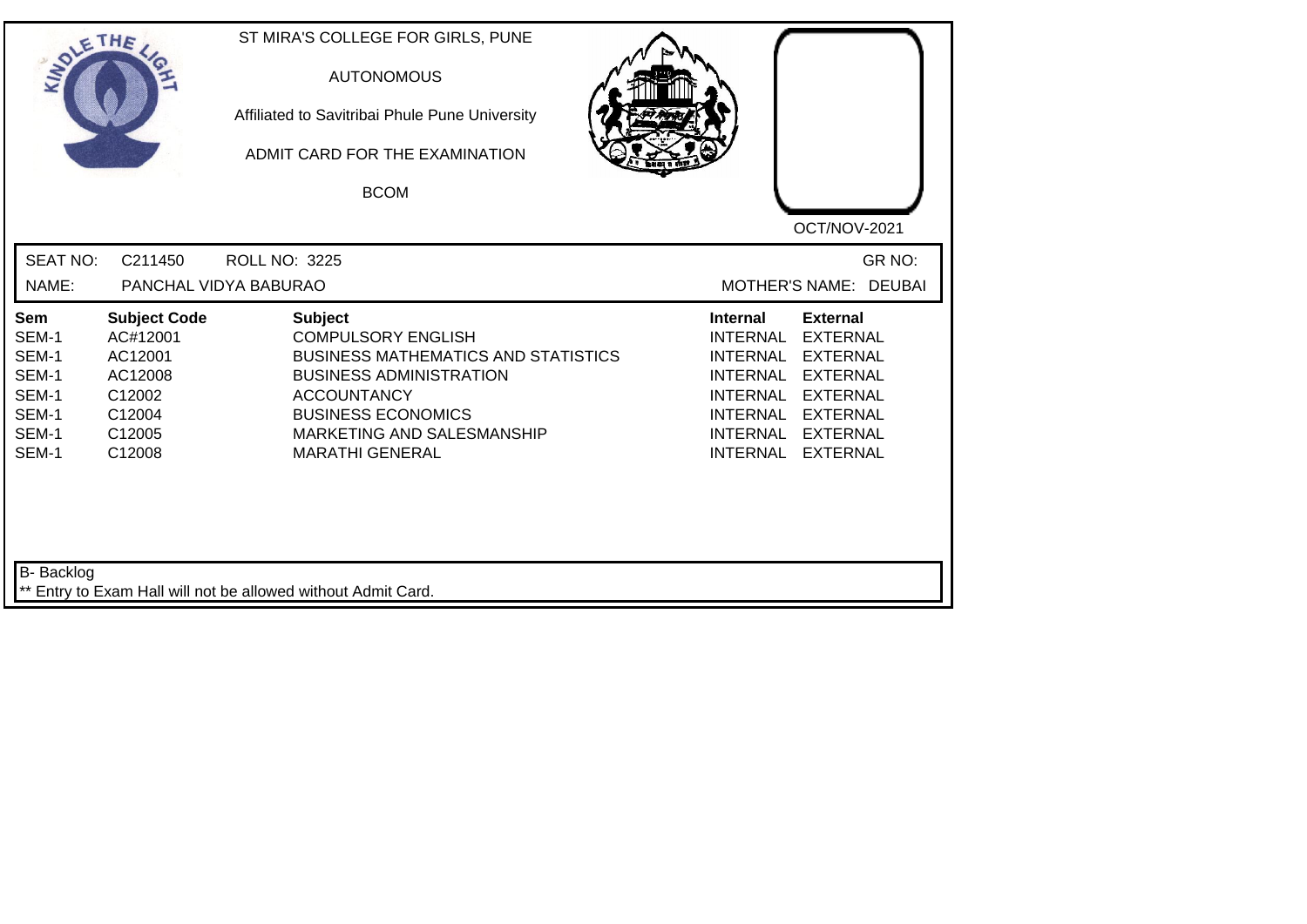| SOLETHE .                                                          |                                                                                               | ST MIRA'S COLLEGE FOR GIRLS, PUNE<br><b>AUTONOMOUS</b><br>Affiliated to Savitribai Phule Pune University<br>ADMIT CARD FOR THE EXAMINATION<br><b>BCOM</b>                                                                           | OCT/NOV-2021                                                                                                                                                                                                                                                                                                 |
|--------------------------------------------------------------------|-----------------------------------------------------------------------------------------------|-------------------------------------------------------------------------------------------------------------------------------------------------------------------------------------------------------------------------------------|--------------------------------------------------------------------------------------------------------------------------------------------------------------------------------------------------------------------------------------------------------------------------------------------------------------|
| <b>SEAT NO:</b><br>NAME:                                           | C211306<br>PAREKH PRIYAL RAKESH                                                               | <b>ROLL NO: 3226</b>                                                                                                                                                                                                                | GR NO:<br>MOTHER'S NAME: ANITA                                                                                                                                                                                                                                                                               |
| Sem<br>SEM-1<br>SEM-1<br>SEM-1<br>SEM-1<br>SEM-1<br>SEM-1<br>SEM-1 | <b>Subject Code</b><br>AC#12001<br>AC12001<br>AC12007<br>C12002<br>C12004<br>C12005<br>C12009 | <b>Subject</b><br><b>COMPULSORY ENGLISH</b><br><b>BUSINESS MATHEMATICS AND STATISTICS</b><br><b>BANKING AND FINANCE</b><br><b>ACCOUNTANCY</b><br><b>BUSINESS ECONOMICS</b><br>MARKETING AND SALESMANSHIP<br><b>OPTIONAL ENGLISH</b> | <b>Internal</b><br><b>External</b><br><b>INTERNAL</b><br><b>EXTERNAL</b><br><b>INTERNAL</b><br><b>EXTERNAL</b><br><b>INTERNAL</b><br><b>EXTERNAL</b><br><b>INTERNAL</b><br><b>EXTERNAL</b><br><b>INTERNAL</b><br><b>EXTERNAL</b><br><b>INTERNAL</b><br><b>EXTERNAL</b><br><b>INTERNAL</b><br><b>EXTERNAL</b> |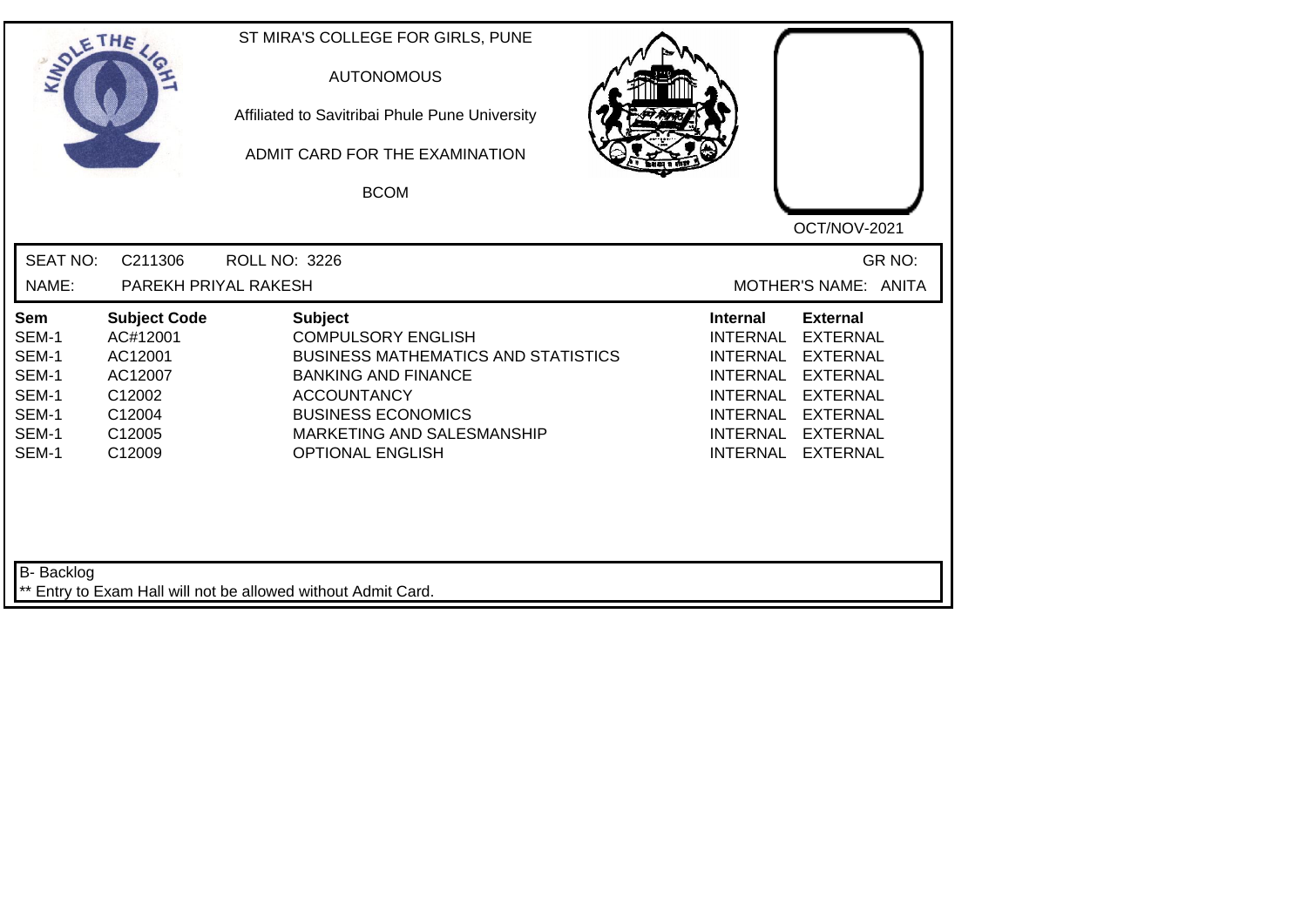| <b>SEAT NO:</b><br>GR NO:<br>C211393<br><b>ROLL NO: 3227</b><br>NAME:<br>YUKTA SHIVKUMAR PILLAY<br>MOTHER'S NAME: ANURADHA<br><b>External</b><br><b>Subject Code</b><br><b>Subject</b><br><b>Internal</b><br><b>Sem</b><br>SEM-1<br>AC#12001<br><b>COMPULSORY ENGLISH</b><br><b>INTERNAL</b><br><b>EXTERNAL</b><br>SEM-1<br>AC12001<br><b>BUSINESS MATHEMATICS AND STATISTICS</b><br><b>INTERNAL</b><br><b>EXTERNAL</b><br>SEM-1<br>AC12007<br><b>BANKING AND FINANCE</b><br><b>INTERNAL</b><br><b>EXTERNAL</b><br>SEM-1<br>C12002<br><b>ACCOUNTANCY</b><br><b>INTERNAL</b><br><b>EXTERNAL</b><br>SEM-1<br><b>BUSINESS ECONOMICS</b><br>C12004<br><b>INTERNAL</b><br><b>EXTERNAL</b><br>SEM-1<br>C12005<br>MARKETING AND SALESMANSHIP<br><b>INTERNAL</b><br><b>EXTERNAL</b><br>SEM-1<br>C12009<br><b>OPTIONAL ENGLISH</b><br><b>INTERNAL</b><br><b>EXTERNAL</b> | SOLETHE , | ST MIRA'S COLLEGE FOR GIRLS, PUNE<br><b>AUTONOMOUS</b><br>Affiliated to Savitribai Phule Pune University<br>ADMIT CARD FOR THE EXAMINATION<br><b>BCOM</b> | OCT/NOV-2021 |
|-----------------------------------------------------------------------------------------------------------------------------------------------------------------------------------------------------------------------------------------------------------------------------------------------------------------------------------------------------------------------------------------------------------------------------------------------------------------------------------------------------------------------------------------------------------------------------------------------------------------------------------------------------------------------------------------------------------------------------------------------------------------------------------------------------------------------------------------------------------------|-----------|-----------------------------------------------------------------------------------------------------------------------------------------------------------|--------------|
|                                                                                                                                                                                                                                                                                                                                                                                                                                                                                                                                                                                                                                                                                                                                                                                                                                                                 |           |                                                                                                                                                           |              |
|                                                                                                                                                                                                                                                                                                                                                                                                                                                                                                                                                                                                                                                                                                                                                                                                                                                                 |           |                                                                                                                                                           |              |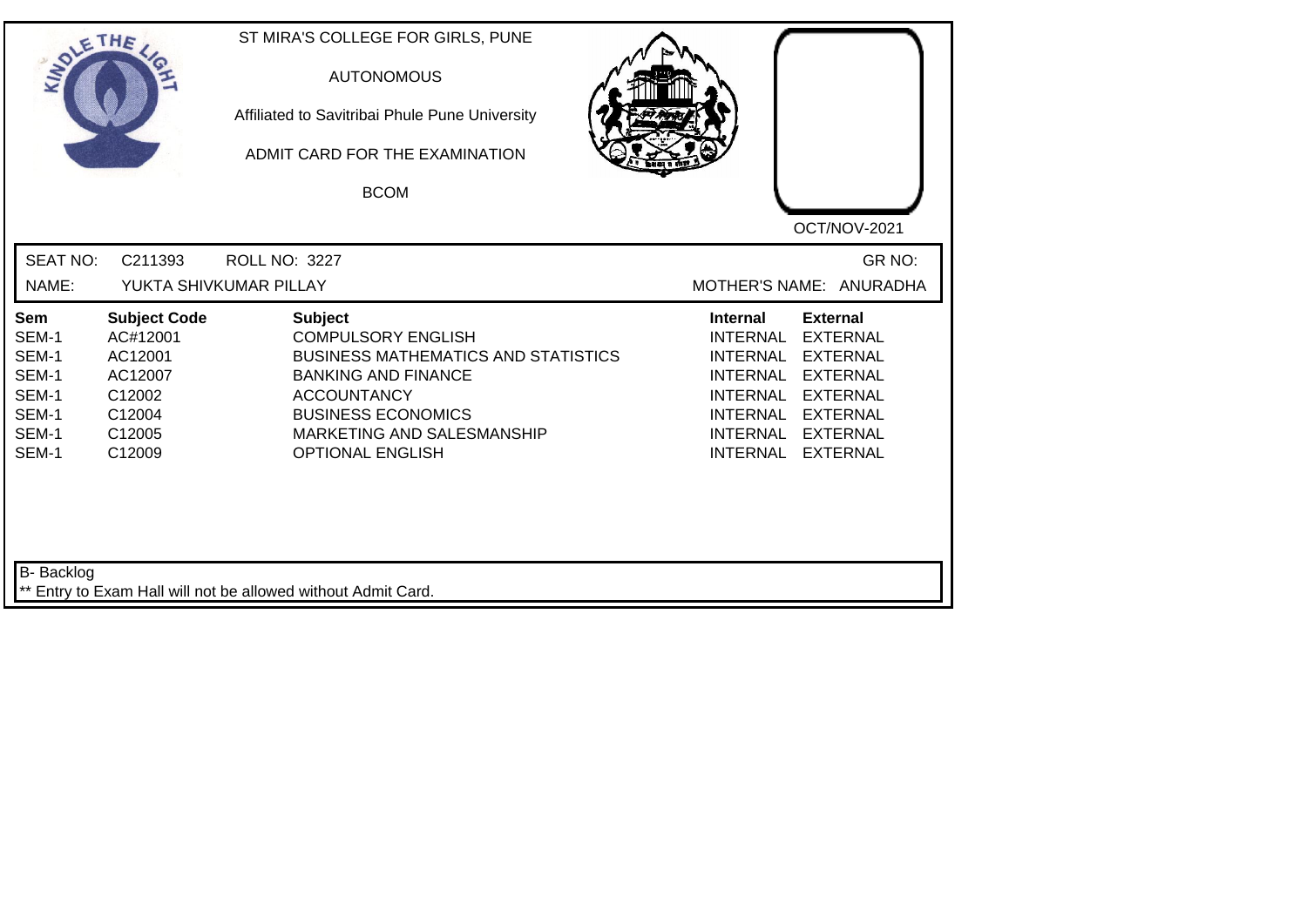| SOLE THE                                                                  |                                                                                               |                      | ST MIRA'S COLLEGE FOR GIRLS, PUNE<br><b>AUTONOMOUS</b><br>Affiliated to Savitribai Phule Pune University<br>ADMIT CARD FOR THE EXAMINATION<br><b>BCOM</b>                                                                                |                                                                                                                     | OCT/NOV-2021                                                                                                                                           |
|---------------------------------------------------------------------------|-----------------------------------------------------------------------------------------------|----------------------|------------------------------------------------------------------------------------------------------------------------------------------------------------------------------------------------------------------------------------------|---------------------------------------------------------------------------------------------------------------------|--------------------------------------------------------------------------------------------------------------------------------------------------------|
| <b>SEAT NO:</b><br>NAME:                                                  | C211411<br><b>LAXMI SIDRAM DIGE</b>                                                           | <b>ROLL NO: 3228</b> |                                                                                                                                                                                                                                          |                                                                                                                     | GR NO:<br>MOTHER'S NAME: KAVITA                                                                                                                        |
| <b>Sem</b><br>SEM-1<br>SEM-1<br>SEM-1<br>SEM-1<br>SEM-1<br>SEM-1<br>SEM-1 | <b>Subject Code</b><br>AC#12001<br>AC12001<br>AC12009<br>C12002<br>C12004<br>C12005<br>C12008 |                      | <b>Subject</b><br><b>COMPULSORY ENGLISH</b><br><b>BUSINESS MATHEMATICS AND STATISTICS</b><br><b>BUSINESS ENTREPRENEURSHIP</b><br><b>ACCOUNTANCY</b><br><b>BUSINESS ECONOMICS</b><br>MARKETING AND SALESMANSHIP<br><b>MARATHI GENERAL</b> | <b>Internal</b><br>INTERNAL<br><b>INTERNAL</b><br>INTERNAL<br><b>INTERNAL</b><br><b>INTERNAL</b><br><b>INTERNAL</b> | <b>External</b><br><b>EXTERNAL</b><br><b>EXTERNAL</b><br><b>EXTERNAL</b><br><b>EXTERNAL</b><br>INTERNAL EXTERNAL<br><b>EXTERNAL</b><br><b>EXTERNAL</b> |
| <b>B-</b> Backlog                                                         |                                                                                               |                      | Entry to Exam Hall will not be allowed without Admit Card.                                                                                                                                                                               |                                                                                                                     |                                                                                                                                                        |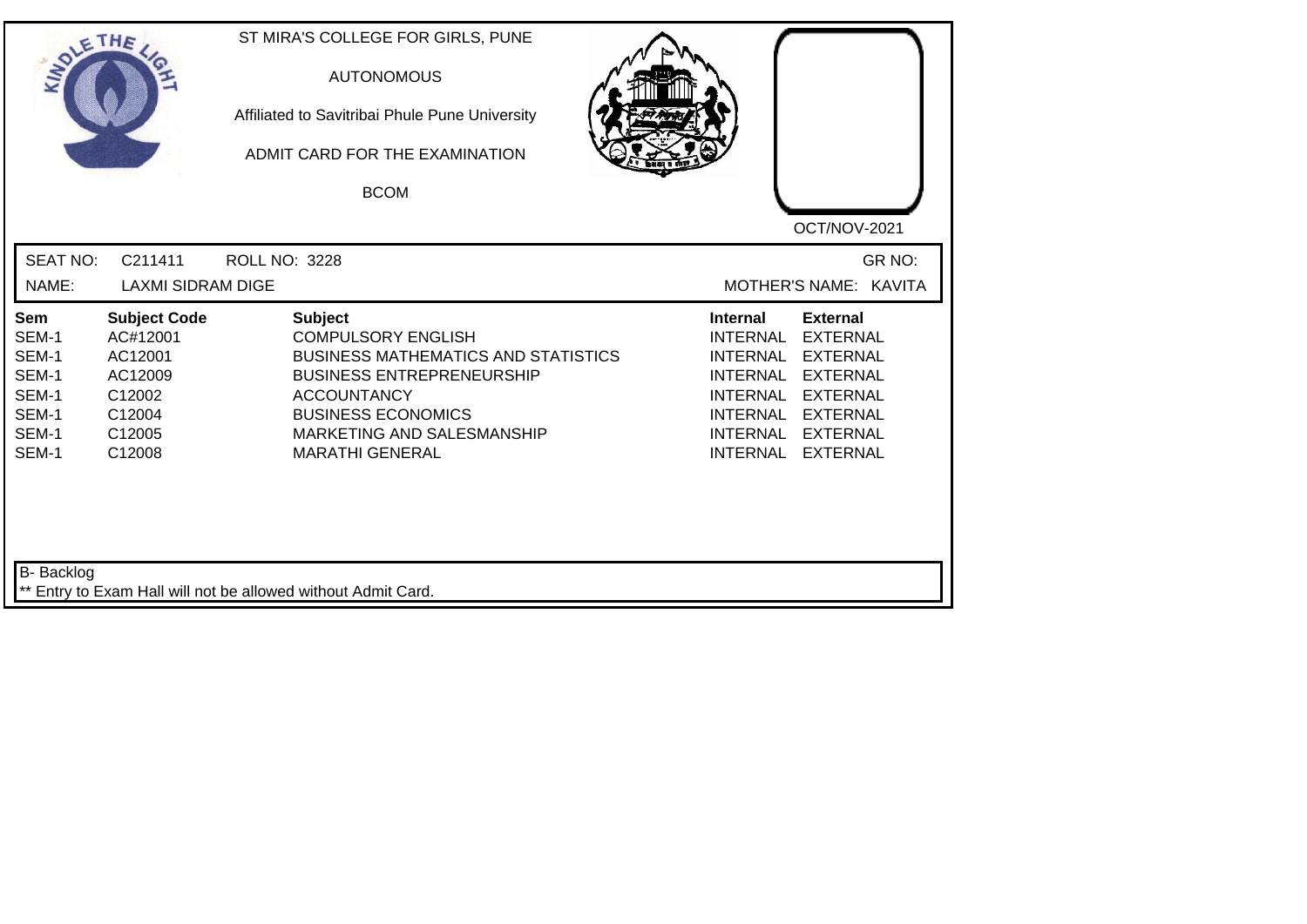| SOLETHE .                                                          |                                                                                               | ST MIRA'S COLLEGE FOR GIRLS, PUNE<br><b>AUTONOMOUS</b><br>Affiliated to Savitribai Phule Pune University<br>ADMIT CARD FOR THE EXAMINATION<br><b>BCOM</b>                                                                           | OCT/NOV-2021                                                                                                                                                                                                                                                                                          |
|--------------------------------------------------------------------|-----------------------------------------------------------------------------------------------|-------------------------------------------------------------------------------------------------------------------------------------------------------------------------------------------------------------------------------------|-------------------------------------------------------------------------------------------------------------------------------------------------------------------------------------------------------------------------------------------------------------------------------------------------------|
| <b>SEAT NO:</b><br>NAME:                                           | C211321                                                                                       | <b>ROLL NO: 3229</b><br>ARYA RANJEET VARDHAMAN                                                                                                                                                                                      | GR NO:<br>MOTHER'S NAME: NAYANA                                                                                                                                                                                                                                                                       |
| Sem<br>SEM-1<br>SEM-1<br>SEM-1<br>SEM-1<br>SEM-1<br>SEM-1<br>SEM-1 | <b>Subject Code</b><br>AC#12001<br>AC12001<br>AC12007<br>C12002<br>C12004<br>C12005<br>C12009 | <b>Subject</b><br><b>COMPULSORY ENGLISH</b><br><b>BUSINESS MATHEMATICS AND STATISTICS</b><br><b>BANKING AND FINANCE</b><br><b>ACCOUNTANCY</b><br><b>BUSINESS ECONOMICS</b><br>MARKETING AND SALESMANSHIP<br><b>OPTIONAL ENGLISH</b> | <b>Internal</b><br><b>External</b><br><b>INTERNAL</b><br><b>EXTERNAL</b><br><b>INTERNAL</b><br><b>EXTERNAL</b><br><b>INTERNAL</b><br><b>EXTERNAL</b><br><b>INTERNAL</b><br><b>EXTERNAL</b><br>INTERNAL<br><b>EXTERNAL</b><br><b>INTERNAL</b><br><b>EXTERNAL</b><br><b>INTERNAL</b><br><b>EXTERNAL</b> |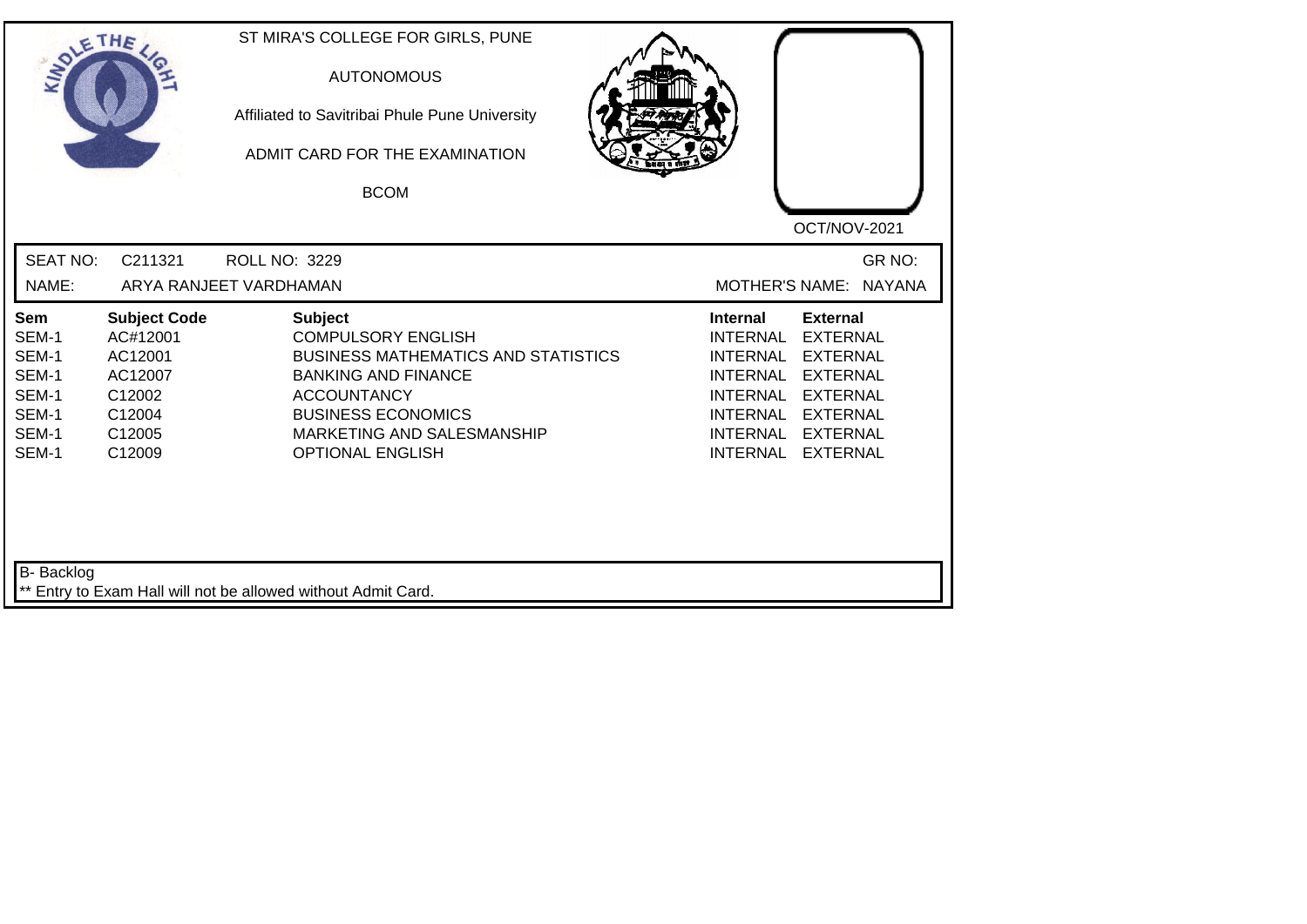| SOLE THE                                                                  |                                                                                               | ST MIRA'S COLLEGE FOR GIRLS, PUNE<br><b>AUTONOMOUS</b><br>Affiliated to Savitribai Phule Pune University<br>ADMIT CARD FOR THE EXAMINATION<br><b>BCOM</b>                                                                               | OCT/NOV-2021                                                                                                                                                                                                                                                                                          |
|---------------------------------------------------------------------------|-----------------------------------------------------------------------------------------------|-----------------------------------------------------------------------------------------------------------------------------------------------------------------------------------------------------------------------------------------|-------------------------------------------------------------------------------------------------------------------------------------------------------------------------------------------------------------------------------------------------------------------------------------------------------|
| <b>SEAT NO:</b><br>NAME:                                                  | C211327                                                                                       | <b>ROLL NO: 3230</b><br>SARKAR RISHITA SANDEEP                                                                                                                                                                                          | GR NO:<br>MOTHER'S NAME: PAMPA                                                                                                                                                                                                                                                                        |
| <b>Sem</b><br>SEM-1<br>SEM-1<br>SEM-1<br>SEM-1<br>SEM-1<br>SEM-1<br>SEM-1 | <b>Subject Code</b><br>AC#12001<br>AC12001<br>AC12008<br>C12002<br>C12004<br>C12005<br>C12009 | <b>Subject</b><br><b>COMPULSORY ENGLISH</b><br><b>BUSINESS MATHEMATICS AND STATISTICS</b><br><b>BUSINESS ADMINISTRATION</b><br><b>ACCOUNTANCY</b><br><b>BUSINESS ECONOMICS</b><br>MARKETING AND SALESMANSHIP<br><b>OPTIONAL ENGLISH</b> | <b>External</b><br>Internal<br><b>INTERNAL</b><br><b>EXTERNAL</b><br><b>INTERNAL</b><br><b>EXTERNAL</b><br><b>INTERNAL</b><br><b>EXTERNAL</b><br><b>INTERNAL</b><br><b>EXTERNAL</b><br><b>INTERNAL</b><br><b>EXTERNAL</b><br><b>INTERNAL</b><br><b>EXTERNAL</b><br><b>INTERNAL</b><br><b>EXTERNAL</b> |
| B- Backlog                                                                |                                                                                               | ** Entry to Exam Hall will not be allowed without Admit Card.                                                                                                                                                                           |                                                                                                                                                                                                                                                                                                       |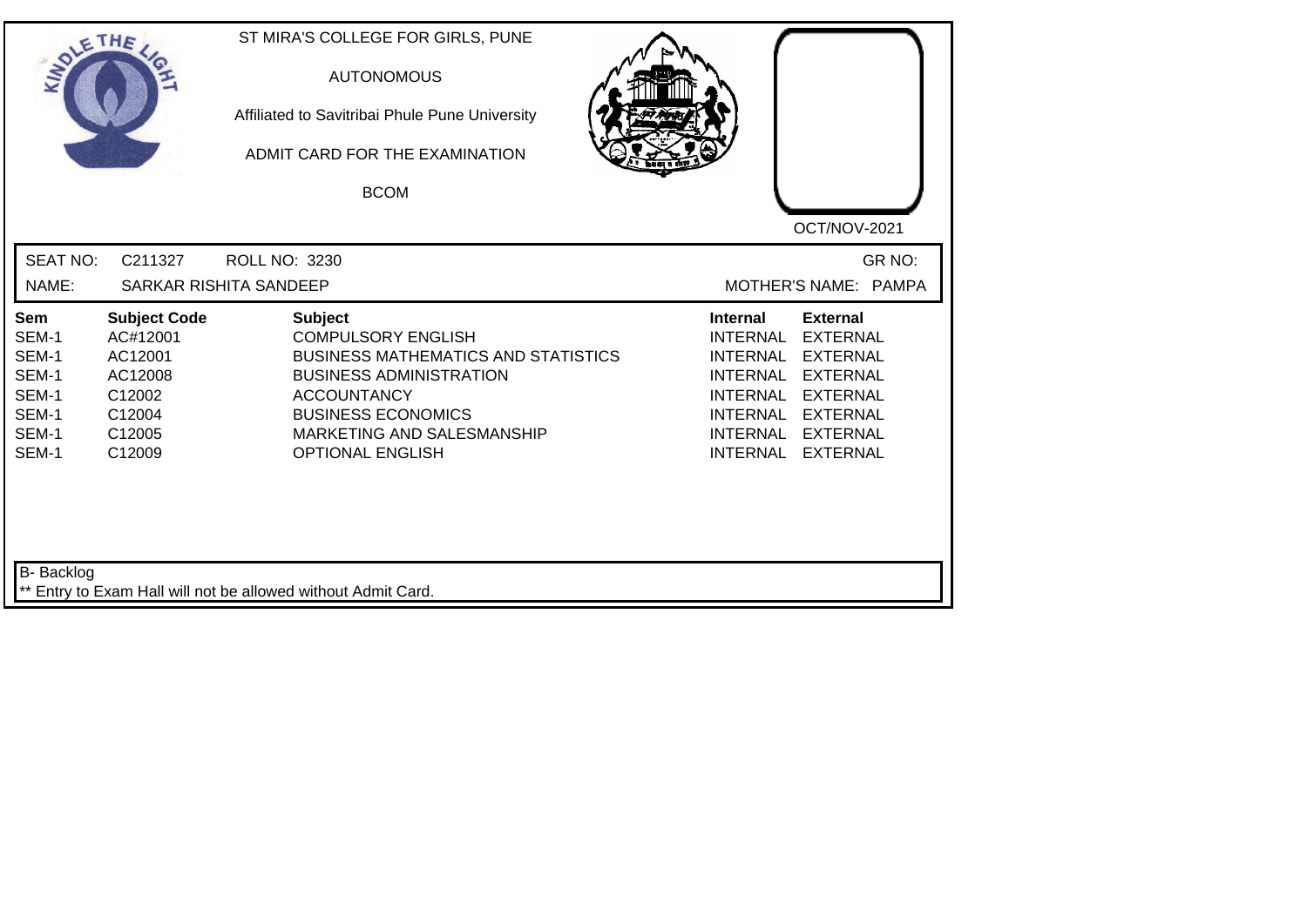| SOLE THE                                                           |                                                                                               | ST MIRA'S COLLEGE FOR GIRLS, PUNE<br><b>AUTONOMOUS</b><br>Affiliated to Savitribai Phule Pune University<br>ADMIT CARD FOR THE EXAMINATION<br><b>BCOM</b>                                                                            | OCT/NOV-2021                                                                                                                                                                                                                                                                                                 |
|--------------------------------------------------------------------|-----------------------------------------------------------------------------------------------|--------------------------------------------------------------------------------------------------------------------------------------------------------------------------------------------------------------------------------------|--------------------------------------------------------------------------------------------------------------------------------------------------------------------------------------------------------------------------------------------------------------------------------------------------------------|
| <b>SEAT NO:</b><br>NAME:                                           | C211363                                                                                       | ROLL NO: 3231<br>AKSHATA SANJAY JADHAV                                                                                                                                                                                               | GR NO:<br><b>RESHMA</b><br><b>MOTHER'S NAME:</b>                                                                                                                                                                                                                                                             |
| Sem<br>SEM-1<br>SEM-1<br>SEM-1<br>SEM-1<br>SEM-1<br>SEM-1<br>SEM-1 | <b>Subject Code</b><br>AC#12001<br>AC12001<br>AC12008<br>C12002<br>C12004<br>C12005<br>C12007 | <b>Subject</b><br><b>COMPULSORY ENGLISH</b><br><b>BUSINESS MATHEMATICS AND STATISTICS</b><br><b>BUSINESS ADMINISTRATION</b><br><b>ACCOUNTANCY</b><br><b>BUSINESS ECONOMICS</b><br>MARKETING AND SALESMANSHIP<br><b>HINDI GENERAL</b> | <b>External</b><br><b>Internal</b><br><b>INTERNAL</b><br><b>EXTERNAL</b><br><b>INTERNAL</b><br><b>EXTERNAL</b><br><b>INTERNAL</b><br><b>EXTERNAL</b><br><b>INTERNAL</b><br><b>EXTERNAL</b><br><b>INTERNAL</b><br><b>EXTERNAL</b><br><b>INTERNAL</b><br><b>EXTERNAL</b><br><b>INTERNAL</b><br><b>EXTERNAL</b> |
| <b>B-</b> Backlog                                                  |                                                                                               | ** Entry to Exam Hall will not be allowed without Admit Card.                                                                                                                                                                        |                                                                                                                                                                                                                                                                                                              |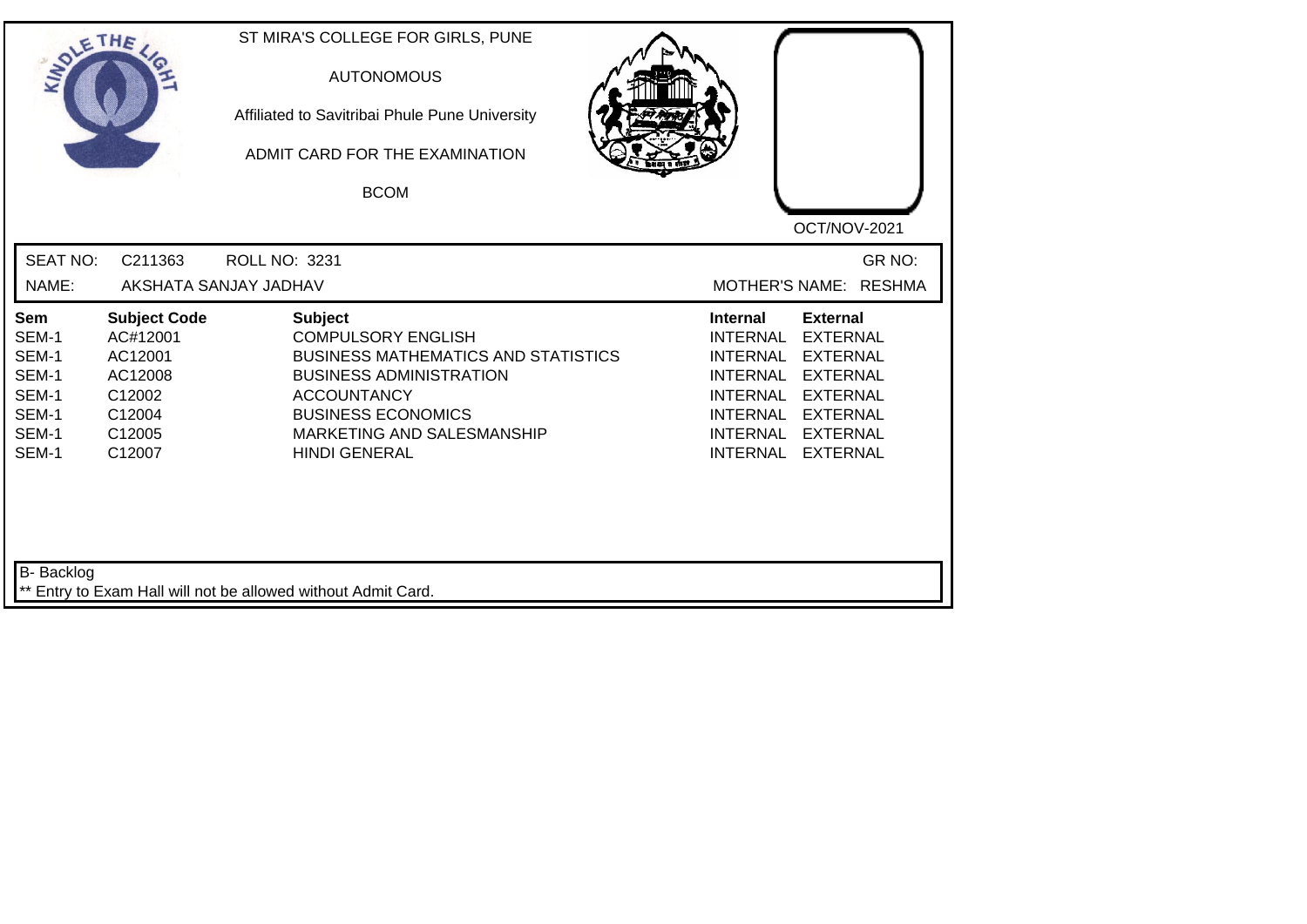| SOLETHE .                                                                 |                                                                                               |               | ST MIRA'S COLLEGE FOR GIRLS, PUNE<br><b>AUTONOMOUS</b><br>Affiliated to Savitribai Phule Pune University<br>ADMIT CARD FOR THE EXAMINATION<br><b>BCOM</b>                                                                            |                                                                                                                            | OCT/NOV-2021                                                                                                                                           |
|---------------------------------------------------------------------------|-----------------------------------------------------------------------------------------------|---------------|--------------------------------------------------------------------------------------------------------------------------------------------------------------------------------------------------------------------------------------|----------------------------------------------------------------------------------------------------------------------------|--------------------------------------------------------------------------------------------------------------------------------------------------------|
| <b>SEAT NO:</b><br>NAME:                                                  | C211194<br>MUNSHI IZMA NADIM                                                                  | ROLL NO: 3232 |                                                                                                                                                                                                                                      | <b>MOTHER'S NAME:</b>                                                                                                      | GR NO:<br><b>SHABINA</b>                                                                                                                               |
| <b>Sem</b><br>SEM-1<br>SEM-1<br>SEM-1<br>SEM-1<br>SEM-1<br>SEM-1<br>SEM-1 | <b>Subject Code</b><br>AC#12001<br>AC12001<br>AC12009<br>C12002<br>C12004<br>C12005<br>C12010 |               | <b>Subject</b><br><b>COMPULSORY ENGLISH</b><br><b>BUSINESS MATHEMATICS AND STATISTICS</b><br><b>BUSINESS ENTREPRENEURSHIP</b><br><b>ACCOUNTANCY</b><br><b>BUSINESS ECONOMICS</b><br>MARKETING AND SALESMANSHIP<br><b>ADVANCED IT</b> | <b>Internal</b><br><b>INTERNAL</b><br><b>INTERNAL</b><br>INTERNAL<br><b>INTERNAL</b><br><b>INTERNAL</b><br><b>INTERNAL</b> | <b>External</b><br><b>EXTERNAL</b><br><b>EXTERNAL</b><br><b>EXTERNAL</b><br><b>EXTERNAL</b><br>INTERNAL EXTERNAL<br><b>EXTERNAL</b><br><b>EXTERNAL</b> |
| <b>B-</b> Backlog                                                         |                                                                                               |               | ** Entry to Exam Hall will not be allowed without Admit Card.                                                                                                                                                                        |                                                                                                                            |                                                                                                                                                        |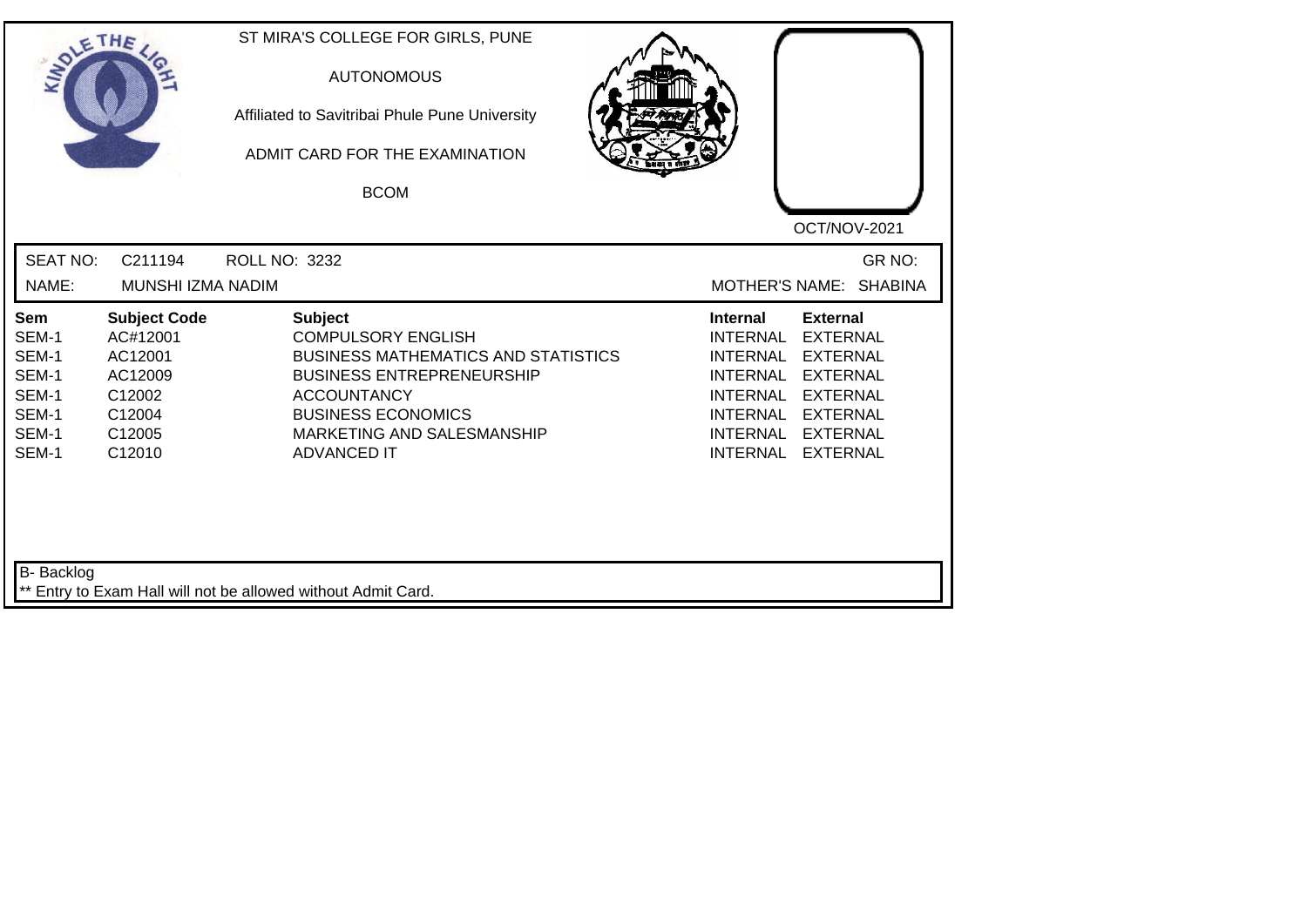| <b>SOLETHE</b>                                                     |                                                                                               | ST MIRA'S COLLEGE FOR GIRLS, PUNE<br><b>AUTONOMOUS</b><br>Affiliated to Savitribai Phule Pune University<br>ADMIT CARD FOR THE EXAMINATION                                                                           |                                                                                                                                                                                                                                                                                                       |
|--------------------------------------------------------------------|-----------------------------------------------------------------------------------------------|----------------------------------------------------------------------------------------------------------------------------------------------------------------------------------------------------------------------|-------------------------------------------------------------------------------------------------------------------------------------------------------------------------------------------------------------------------------------------------------------------------------------------------------|
|                                                                    |                                                                                               | <b>BCOM</b>                                                                                                                                                                                                          | OCT/NOV-2021                                                                                                                                                                                                                                                                                          |
| <b>SEAT NO:</b><br>NAME:                                           | C211230<br><b>LAKSHMI MADHU</b>                                                               | ROLL NO: 3233                                                                                                                                                                                                        | GR NO:<br>MOTHER'S NAME: AMBICA                                                                                                                                                                                                                                                                       |
| Sem<br>SEM-1<br>SEM-1<br>SEM-1<br>SEM-1<br>SEM-1<br>SEM-1<br>SEM-1 | <b>Subject Code</b><br>AC#12001<br>AC12004<br>AC12009<br>C12002<br>C12004<br>C12005<br>C12007 | <b>Subject</b><br><b>COMPULSORY ENGLISH</b><br><b>EDUCATION GENERAL</b><br><b>BUSINESS ENTREPRENEURSHIP</b><br><b>ACCOUNTANCY</b><br><b>BUSINESS ECONOMICS</b><br>MARKETING AND SALESMANSHIP<br><b>HINDI GENERAL</b> | <b>External</b><br><b>Internal</b><br><b>INTERNAL</b><br><b>EXTERNAL</b><br><b>INTERNAL</b><br><b>EXTERNAL</b><br><b>INTERNAL</b><br><b>EXTERNAL</b><br><b>INTERNAL</b><br><b>EXTERNAL</b><br><b>INTERNAL</b><br><b>EXTERNAL</b><br>INTERNAL<br><b>EXTERNAL</b><br><b>INTERNAL</b><br><b>EXTERNAL</b> |
| <b>B-</b> Backlog                                                  |                                                                                               | ** Entry to Exam Hall will not be allowed without Admit Card.                                                                                                                                                        |                                                                                                                                                                                                                                                                                                       |

┛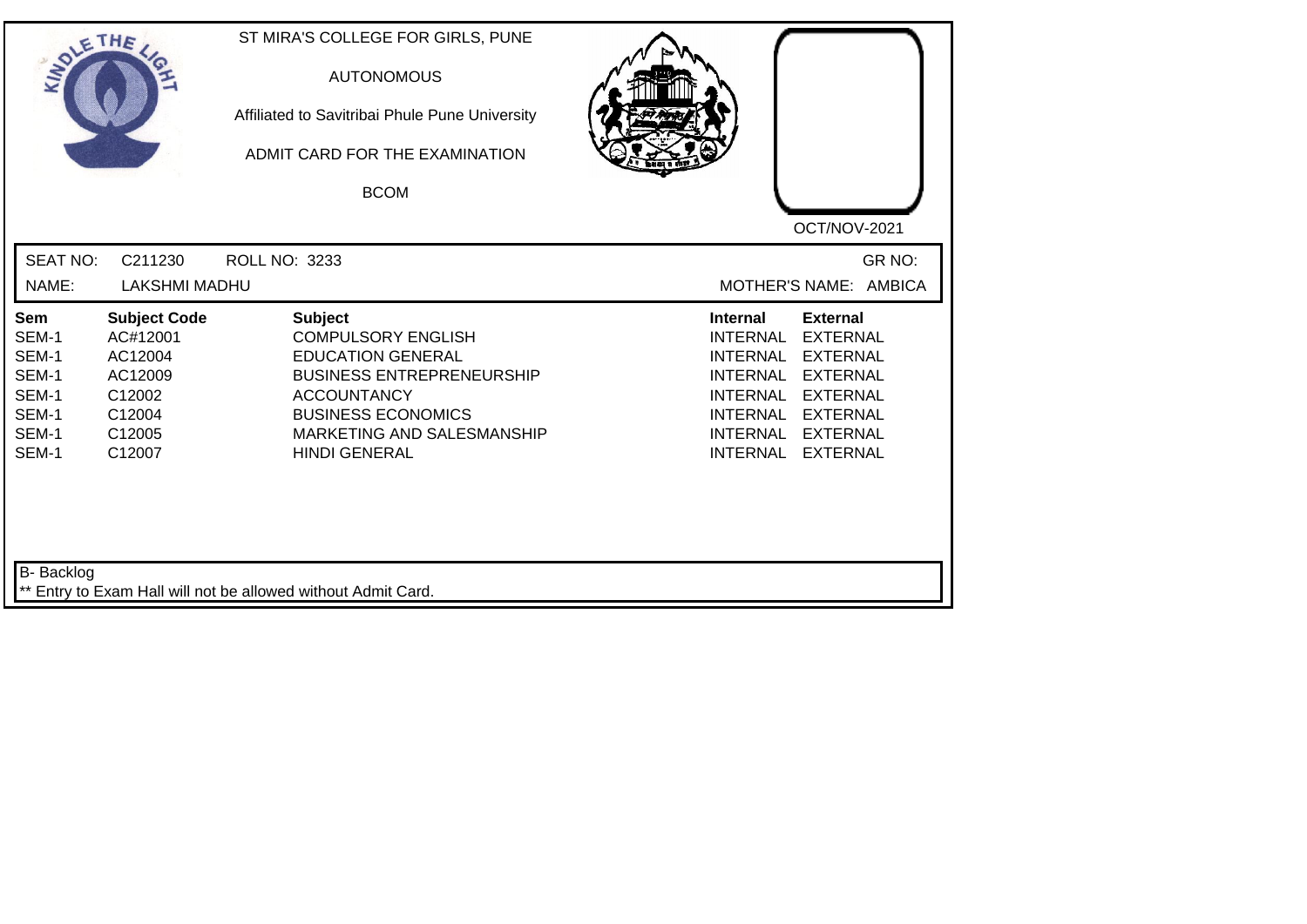| SOLE THE                                                                  |                                                                                               | ST MIRA'S COLLEGE FOR GIRLS, PUNE<br><b>AUTONOMOUS</b><br>Affiliated to Savitribai Phule Pune University<br>ADMIT CARD FOR THE EXAMINATION<br><b>BCOM</b>                                                                              | OCT/NOV-2021                                                                                                                                                                                                                                                                                          |
|---------------------------------------------------------------------------|-----------------------------------------------------------------------------------------------|----------------------------------------------------------------------------------------------------------------------------------------------------------------------------------------------------------------------------------------|-------------------------------------------------------------------------------------------------------------------------------------------------------------------------------------------------------------------------------------------------------------------------------------------------------|
| <b>SEAT NO:</b><br>NAME:                                                  | C211247                                                                                       | ROLL NO: 3234<br>TANISHA MAYUR PAREKH                                                                                                                                                                                                  | GR NO:<br>MOTHER'S NAME: TEENA                                                                                                                                                                                                                                                                        |
| <b>Sem</b><br>SEM-1<br>SEM-1<br>SEM-1<br>SEM-1<br>SEM-1<br>SEM-1<br>SEM-1 | <b>Subject Code</b><br>AC#12001<br>AC12001<br>AC12009<br>C12002<br>C12004<br>C12005<br>C12007 | <b>Subject</b><br><b>COMPULSORY ENGLISH</b><br><b>BUSINESS MATHEMATICS AND STATISTICS</b><br><b>BUSINESS ENTREPRENEURSHIP</b><br><b>ACCOUNTANCY</b><br><b>BUSINESS ECONOMICS</b><br>MARKETING AND SALESMANSHIP<br><b>HINDI GENERAL</b> | <b>External</b><br>Internal<br><b>INTERNAL</b><br><b>EXTERNAL</b><br><b>INTERNAL</b><br><b>EXTERNAL</b><br><b>INTERNAL</b><br><b>EXTERNAL</b><br><b>INTERNAL</b><br><b>EXTERNAL</b><br><b>INTERNAL</b><br><b>EXTERNAL</b><br><b>INTERNAL</b><br><b>EXTERNAL</b><br><b>INTERNAL</b><br><b>EXTERNAL</b> |
| B- Backlog                                                                |                                                                                               | ** Entry to Exam Hall will not be allowed without Admit Card.                                                                                                                                                                          |                                                                                                                                                                                                                                                                                                       |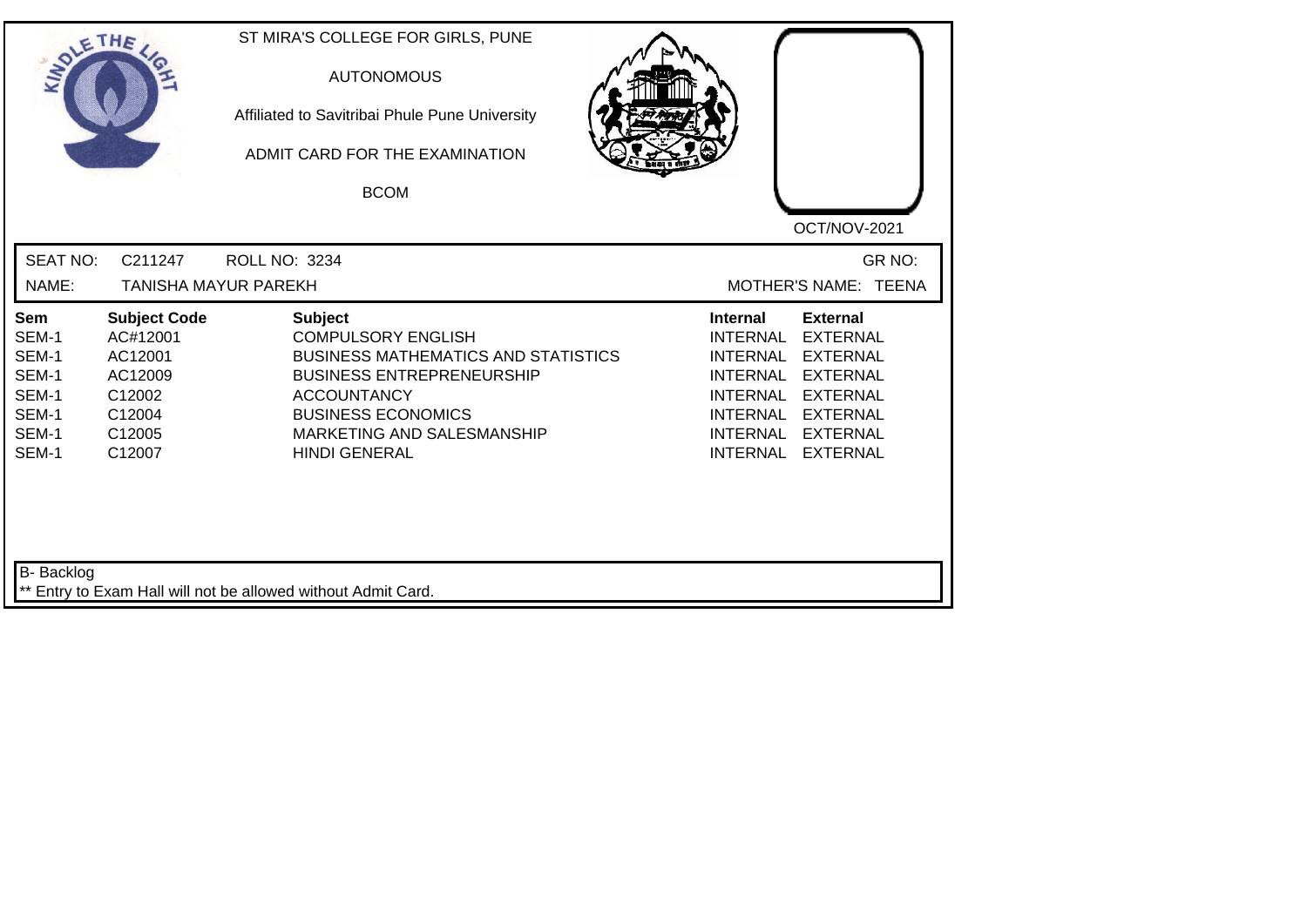| <b>SEAT NO:</b><br>GR NO:<br>C211121<br>ROLL NO: 3235<br>NAME:<br>SHILPIKUMARI AMIT KUMAR<br>MOTHER'S NAME: KANCHAN DEVI<br><b>Subject Code</b><br><b>Subject</b><br><b>Internal</b><br><b>External</b><br>Sem<br>SEM-1<br><b>COMPULSORY ENGLISH</b><br><b>INTERNAL</b><br><b>EXTERNAL</b><br>AC#12001<br>SEM-1<br><b>EDUCATION GENERAL</b><br>AC12004<br><b>INTERNAL</b><br><b>EXTERNAL</b><br>SEM-1<br><b>BUSINESS ADMINISTRATION</b><br><b>INTERNAL</b><br><b>EXTERNAL</b><br>AC12008<br>SEM-1<br>C12002<br><b>ACCOUNTANCY</b><br><b>INTERNAL</b><br><b>EXTERNAL</b><br>SEM-1<br><b>BUSINESS ECONOMICS</b><br>C12004<br>INTERNAL<br><b>EXTERNAL</b><br>SEM-1<br>C12005<br>MARKETING AND SALESMANSHIP<br><b>INTERNAL</b><br><b>EXTERNAL</b><br>SEM-1<br>C12007<br><b>HINDI GENERAL</b><br><b>INTERNAL</b><br><b>EXTERNAL</b> | SOLETHE . | ST MIRA'S COLLEGE FOR GIRLS, PUNE<br><b>AUTONOMOUS</b><br>Affiliated to Savitribai Phule Pune University<br>ADMIT CARD FOR THE EXAMINATION<br><b>BCOM</b> | OCT/NOV-2021 |
|--------------------------------------------------------------------------------------------------------------------------------------------------------------------------------------------------------------------------------------------------------------------------------------------------------------------------------------------------------------------------------------------------------------------------------------------------------------------------------------------------------------------------------------------------------------------------------------------------------------------------------------------------------------------------------------------------------------------------------------------------------------------------------------------------------------------------------|-----------|-----------------------------------------------------------------------------------------------------------------------------------------------------------|--------------|
|                                                                                                                                                                                                                                                                                                                                                                                                                                                                                                                                                                                                                                                                                                                                                                                                                                |           |                                                                                                                                                           |              |
|                                                                                                                                                                                                                                                                                                                                                                                                                                                                                                                                                                                                                                                                                                                                                                                                                                |           |                                                                                                                                                           |              |

┙╽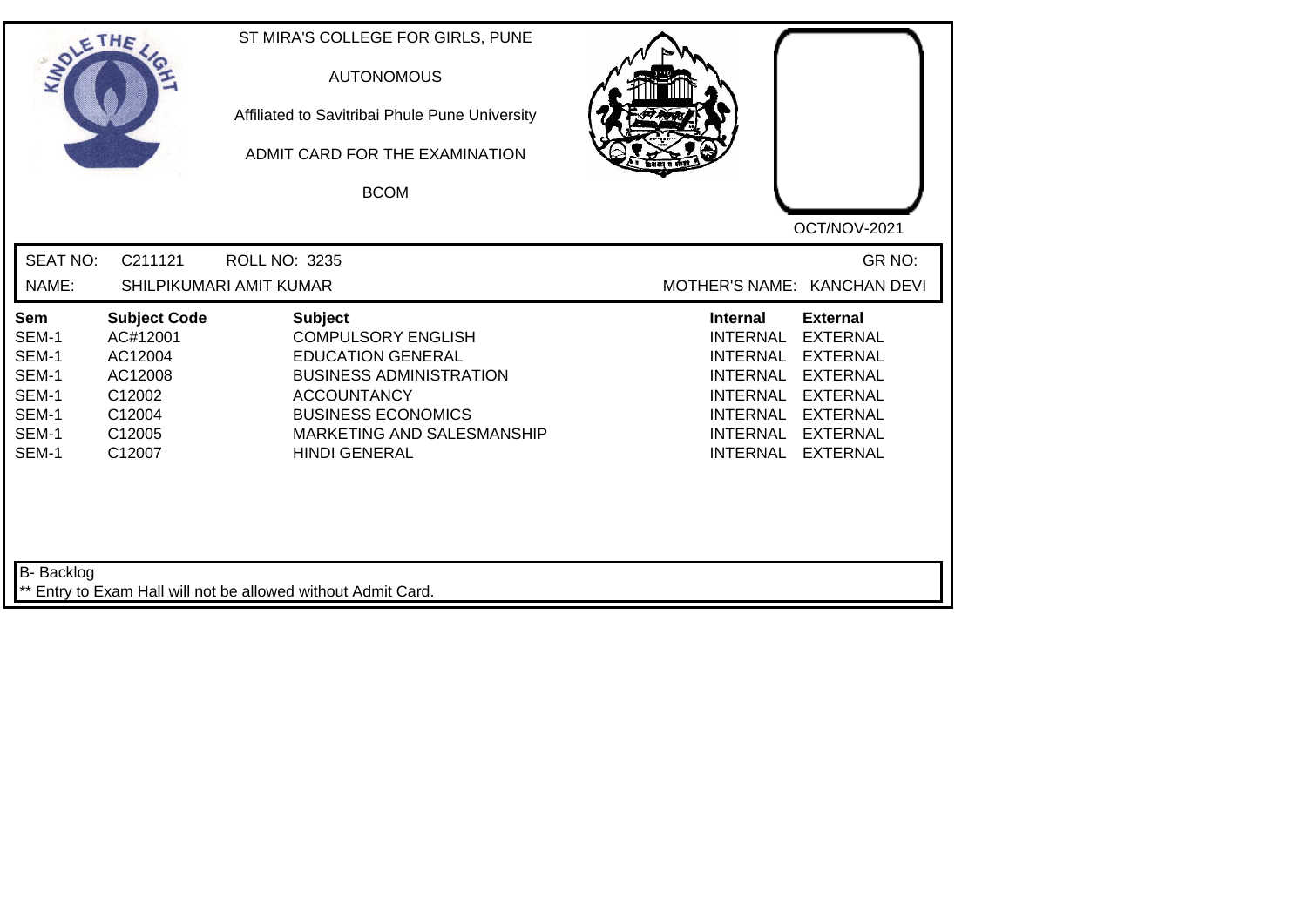| SOLETHE .                                                                 |                                                                                               | ST MIRA'S COLLEGE FOR GIRLS, PUNE<br><b>AUTONOMOUS</b><br>Affiliated to Savitribai Phule Pune University<br>ADMIT CARD FOR THE EXAMINATION<br><b>BCOM</b>                                                                               | OCT/NOV-2021                                                                                                                                                                                                                                                                                                 |
|---------------------------------------------------------------------------|-----------------------------------------------------------------------------------------------|-----------------------------------------------------------------------------------------------------------------------------------------------------------------------------------------------------------------------------------------|--------------------------------------------------------------------------------------------------------------------------------------------------------------------------------------------------------------------------------------------------------------------------------------------------------------|
| <b>SEAT NO:</b><br>NAME:                                                  | C211442                                                                                       | ROLL NO: 3236<br>NAIDU TRIVENI NAGRAJLU                                                                                                                                                                                                 | GR NO:<br>MOTHER'S NAME: GEETA                                                                                                                                                                                                                                                                               |
| <b>Sem</b><br>SEM-1<br>SEM-1<br>SEM-1<br>SEM-1<br>SEM-1<br>SEM-1<br>SEM-1 | <b>Subject Code</b><br>AC#12001<br>AC12001<br>AC12008<br>C12002<br>C12004<br>C12005<br>C12009 | <b>Subject</b><br><b>COMPULSORY ENGLISH</b><br><b>BUSINESS MATHEMATICS AND STATISTICS</b><br><b>BUSINESS ADMINISTRATION</b><br><b>ACCOUNTANCY</b><br><b>BUSINESS ECONOMICS</b><br>MARKETING AND SALESMANSHIP<br><b>OPTIONAL ENGLISH</b> | <b>External</b><br><b>Internal</b><br><b>INTERNAL</b><br><b>EXTERNAL</b><br><b>INTERNAL</b><br><b>EXTERNAL</b><br><b>INTERNAL</b><br><b>EXTERNAL</b><br><b>INTERNAL</b><br><b>EXTERNAL</b><br><b>INTERNAL</b><br><b>EXTERNAL</b><br><b>INTERNAL</b><br><b>EXTERNAL</b><br><b>INTERNAL</b><br><b>EXTERNAL</b> |
| B- Backlog                                                                |                                                                                               | ** Entry to Exam Hall will not be allowed without Admit Card.                                                                                                                                                                           |                                                                                                                                                                                                                                                                                                              |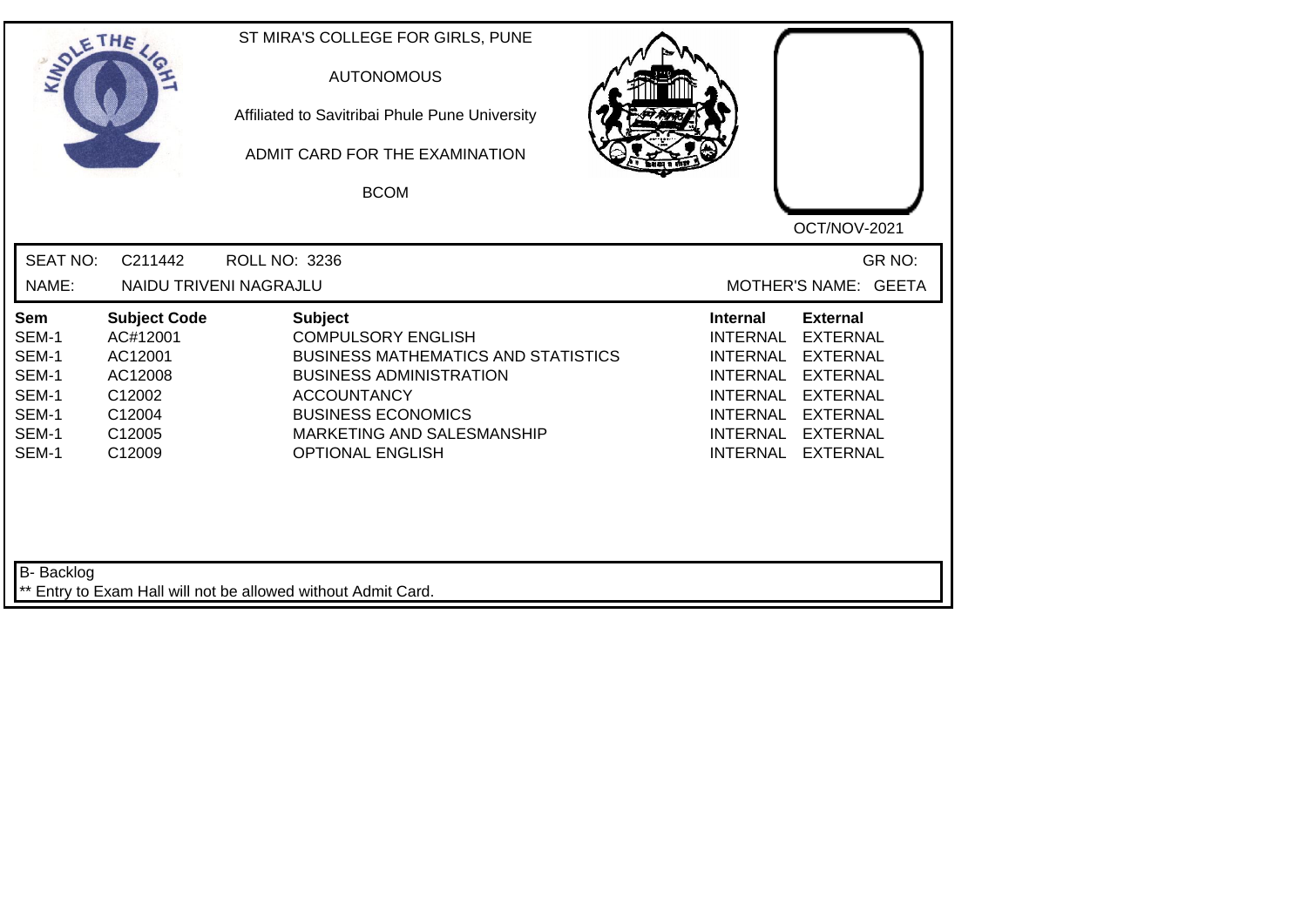| SOLETHE .                                                          |                                                                                               | ST MIRA'S COLLEGE FOR GIRLS, PUNE<br><b>AUTONOMOUS</b><br>Affiliated to Savitribai Phule Pune University<br>ADMIT CARD FOR THE EXAMINATION<br><b>BCOM</b>                                                                               | OCT/NOV-2021                                                                                                                                                                                                                                                                                          |
|--------------------------------------------------------------------|-----------------------------------------------------------------------------------------------|-----------------------------------------------------------------------------------------------------------------------------------------------------------------------------------------------------------------------------------------|-------------------------------------------------------------------------------------------------------------------------------------------------------------------------------------------------------------------------------------------------------------------------------------------------------|
| <b>SEAT NO:</b><br>NAME:                                           | C211434<br>NEVASE TANAYA VIJAY                                                                | <b>ROLL NO: 3238</b>                                                                                                                                                                                                                    | GR NO:<br>MOTHER'S NAME: NAMRATA                                                                                                                                                                                                                                                                      |
| Sem<br>SEM-1<br>SEM-1<br>SEM-1<br>SEM-1<br>SEM-1<br>SEM-1<br>SEM-1 | <b>Subject Code</b><br>AC#12001<br>AC12001<br>AC12008<br>C12002<br>C12004<br>C12005<br>C12009 | <b>Subject</b><br><b>COMPULSORY ENGLISH</b><br><b>BUSINESS MATHEMATICS AND STATISTICS</b><br><b>BUSINESS ADMINISTRATION</b><br><b>ACCOUNTANCY</b><br><b>BUSINESS ECONOMICS</b><br>MARKETING AND SALESMANSHIP<br><b>OPTIONAL ENGLISH</b> | <b>External</b><br><b>Internal</b><br><b>INTERNAL</b><br><b>EXTERNAL</b><br><b>INTERNAL</b><br><b>EXTERNAL</b><br><b>INTERNAL</b><br><b>EXTERNAL</b><br><b>INTERNAL</b><br><b>EXTERNAL</b><br><b>INTERNAL</b><br><b>EXTERNAL</b><br>INTERNAL<br><b>EXTERNAL</b><br><b>INTERNAL</b><br><b>EXTERNAL</b> |
| <b>B-</b> Backlog                                                  |                                                                                               | ** Entry to Exam Hall will not be allowed without Admit Card.                                                                                                                                                                           |                                                                                                                                                                                                                                                                                                       |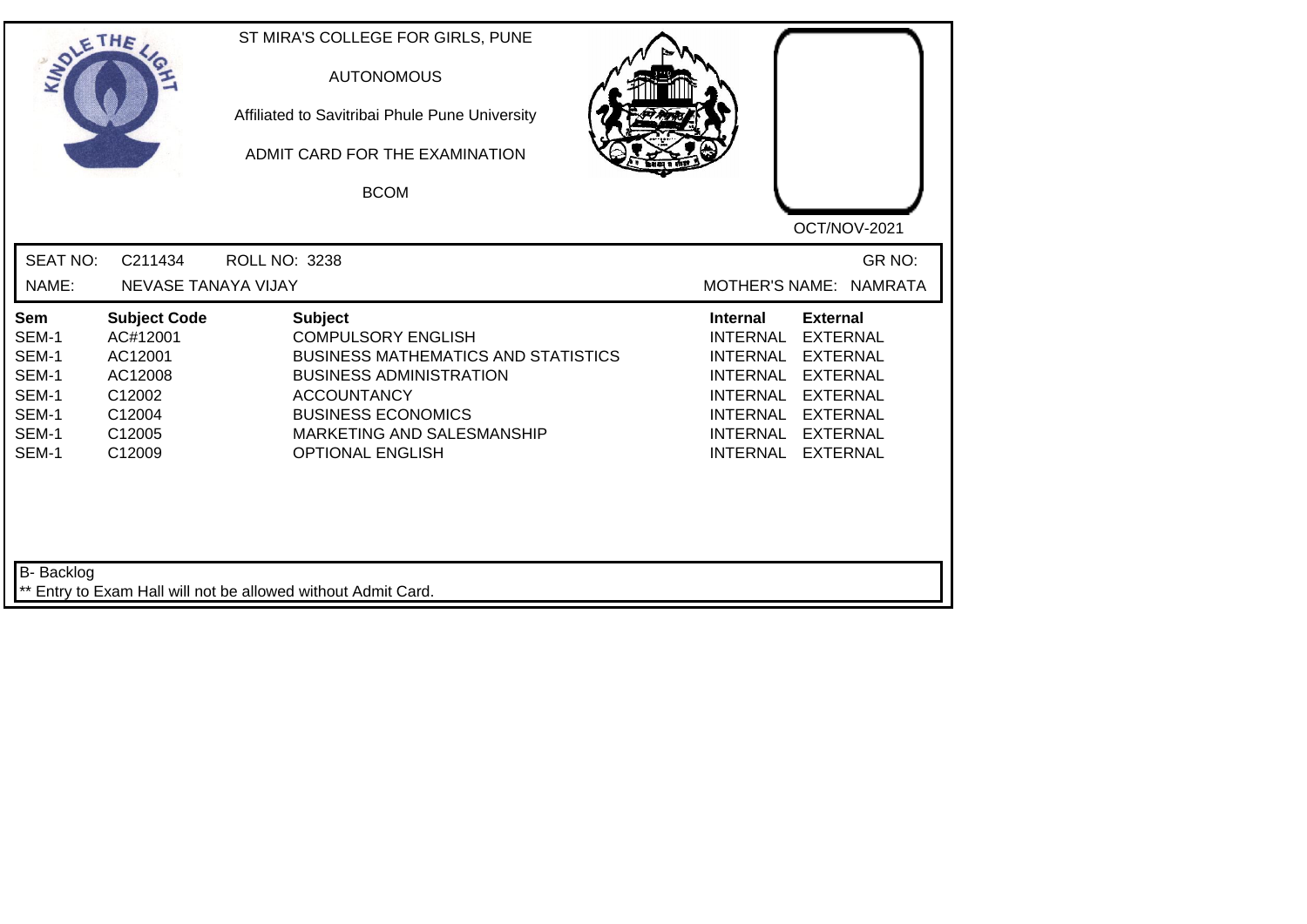| <b>SEAT NO:</b><br>GR NO:<br>C211287<br><b>ROLL NO: 3239</b><br>NAME:<br><b>BAGHEL POURNIMA DEVENDRA KUMAR</b><br>MOTHER'S NAME: RENU<br><b>SINGH</b><br><b>Subject Code</b><br><b>External</b><br>Sem<br><b>Subject</b><br>Internal<br>SEM-1<br>AC#12001<br><b>COMPULSORY ENGLISH</b><br><b>INTERNAL</b><br><b>EXTERNAL</b><br>SEM-1<br>AC12001<br><b>BUSINESS MATHEMATICS AND STATISTICS</b><br><b>INTERNAL</b><br><b>EXTERNAL</b><br>SEM-1<br>AC12007<br><b>BANKING AND FINANCE</b><br><b>INTERNAL</b><br><b>EXTERNAL</b><br>SEM-1<br><b>INTERNAL</b><br><b>EXTERNAL</b><br>C12002<br><b>ACCOUNTANCY</b><br>SEM-1<br><b>BUSINESS ECONOMICS</b><br><b>INTERNAL</b><br><b>EXTERNAL</b><br>C12004<br>SEM-1<br><b>INTERNAL</b><br>C12005<br>MARKETING AND SALESMANSHIP<br><b>EXTERNAL</b><br>SEM-1<br><b>INTERNAL</b><br>C12009<br><b>OPTIONAL ENGLISH</b><br><b>EXTERNAL</b> | SOLETHE | ST MIRA'S COLLEGE FOR GIRLS, PUNE<br><b>AUTONOMOUS</b><br>Affiliated to Savitribai Phule Pune University<br>ADMIT CARD FOR THE EXAMINATION<br><b>BCOM</b> | OCT/NOV-2021 |
|------------------------------------------------------------------------------------------------------------------------------------------------------------------------------------------------------------------------------------------------------------------------------------------------------------------------------------------------------------------------------------------------------------------------------------------------------------------------------------------------------------------------------------------------------------------------------------------------------------------------------------------------------------------------------------------------------------------------------------------------------------------------------------------------------------------------------------------------------------------------------|---------|-----------------------------------------------------------------------------------------------------------------------------------------------------------|--------------|
|                                                                                                                                                                                                                                                                                                                                                                                                                                                                                                                                                                                                                                                                                                                                                                                                                                                                              |         |                                                                                                                                                           |              |
|                                                                                                                                                                                                                                                                                                                                                                                                                                                                                                                                                                                                                                                                                                                                                                                                                                                                              |         |                                                                                                                                                           |              |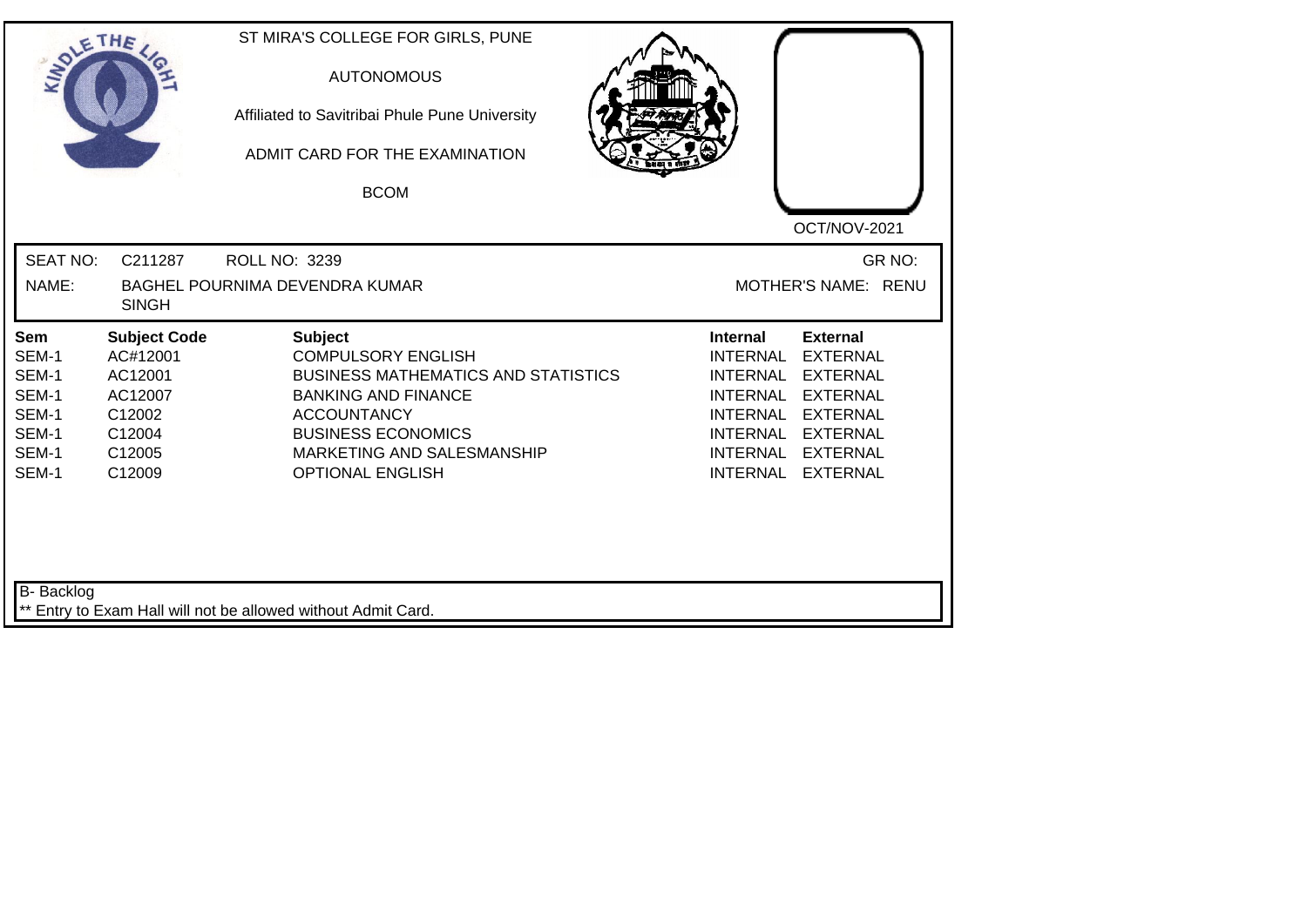| SOLETHE                                                            |                                                                                               | ST MIRA'S COLLEGE FOR GIRLS, PUNE<br><b>AUTONOMOUS</b><br>Affiliated to Savitribai Phule Pune University<br>ADMIT CARD FOR THE EXAMINATION<br><b>BCOM</b>                                                                                | OCT/NOV-2021                                                                                                                                                                                                                                                                                          |
|--------------------------------------------------------------------|-----------------------------------------------------------------------------------------------|------------------------------------------------------------------------------------------------------------------------------------------------------------------------------------------------------------------------------------------|-------------------------------------------------------------------------------------------------------------------------------------------------------------------------------------------------------------------------------------------------------------------------------------------------------|
| <b>SEAT NO:</b><br>NAME:                                           | C211407<br><b>CHINTA SHWETA KARAN</b>                                                         | <b>ROLL NO: 3240</b>                                                                                                                                                                                                                     | GR NO:<br><b>MOTHER'S NAME:</b><br><b>PADMA</b>                                                                                                                                                                                                                                                       |
| Sem<br>SEM-1<br>SEM-1<br>SEM-1<br>SEM-1<br>SEM-1<br>SEM-1<br>SEM-1 | <b>Subject Code</b><br>AC#12001<br>AC12001<br>AC12009<br>C12002<br>C12004<br>C12005<br>C12008 | <b>Subject</b><br><b>COMPULSORY ENGLISH</b><br><b>BUSINESS MATHEMATICS AND STATISTICS</b><br><b>BUSINESS ENTREPRENEURSHIP</b><br><b>ACCOUNTANCY</b><br><b>BUSINESS ECONOMICS</b><br>MARKETING AND SALESMANSHIP<br><b>MARATHI GENERAL</b> | <b>External</b><br><b>Internal</b><br><b>INTERNAL</b><br><b>EXTERNAL</b><br><b>INTERNAL</b><br><b>EXTERNAL</b><br><b>INTERNAL</b><br><b>EXTERNAL</b><br><b>INTERNAL</b><br><b>EXTERNAL</b><br><b>INTERNAL</b><br><b>EXTERNAL</b><br>INTERNAL<br><b>EXTERNAL</b><br><b>INTERNAL</b><br><b>EXTERNAL</b> |
| B- Backlog                                                         |                                                                                               | ** Entry to Exam Hall will not be allowed without Admit Card.                                                                                                                                                                            |                                                                                                                                                                                                                                                                                                       |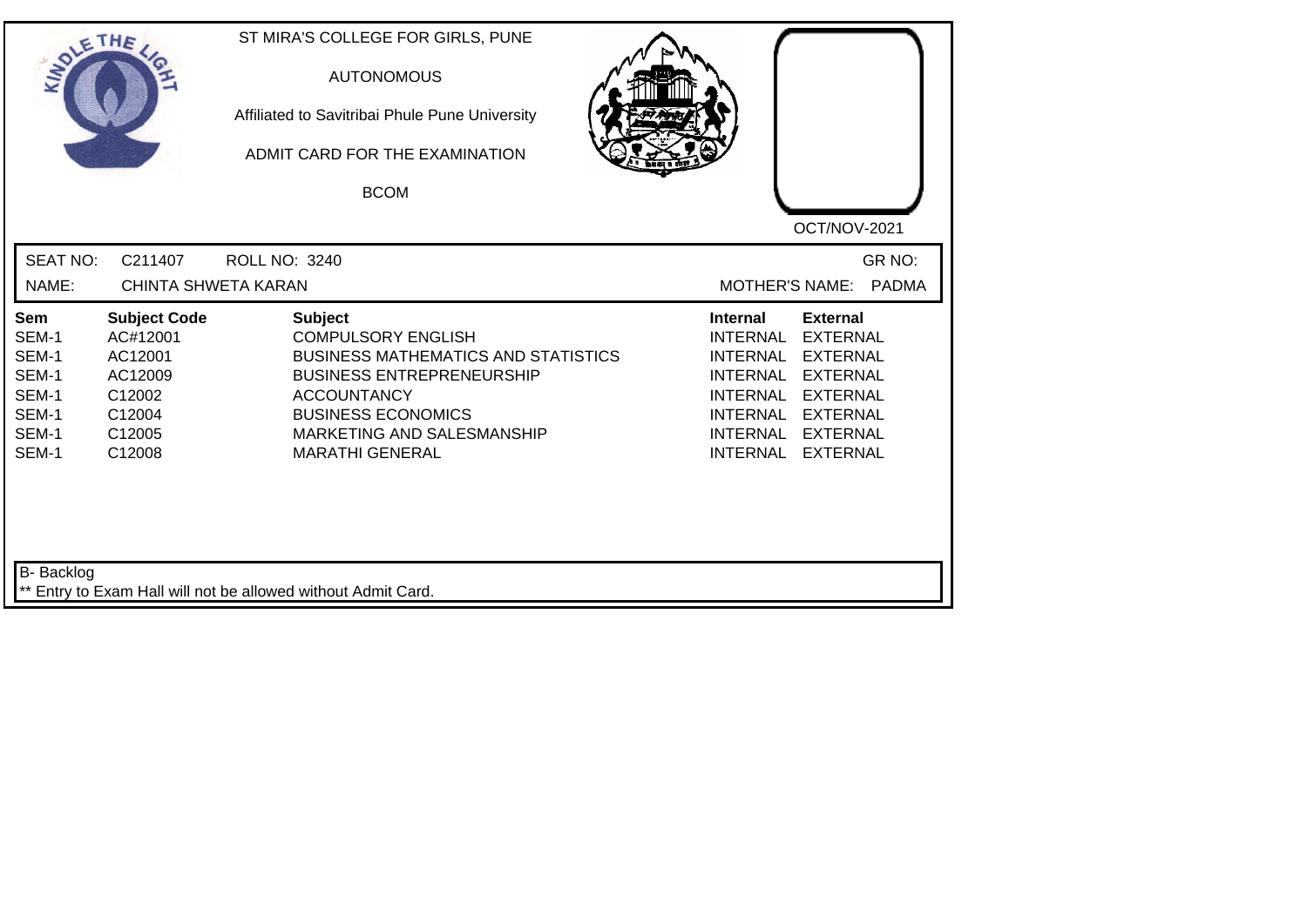| SOLE THE                                                                  |                                                                                               | ST MIRA'S COLLEGE FOR GIRLS, PUNE<br><b>AUTONOMOUS</b><br>Affiliated to Savitribai Phule Pune University<br>ADMIT CARD FOR THE EXAMINATION<br><b>BCOM</b>                                                                           | OCT/NOV-2021                                                                                                                                                                                                                                                                                          |
|---------------------------------------------------------------------------|-----------------------------------------------------------------------------------------------|-------------------------------------------------------------------------------------------------------------------------------------------------------------------------------------------------------------------------------------|-------------------------------------------------------------------------------------------------------------------------------------------------------------------------------------------------------------------------------------------------------------------------------------------------------|
| <b>SEAT NO:</b><br>NAME:                                                  | C211190                                                                                       | <b>ROLL NO: 3241</b><br>ANSARI HUSNARA NASEEM                                                                                                                                                                                       | GR NO:<br>MOTHER'S NAME: SULTANA                                                                                                                                                                                                                                                                      |
| <b>Sem</b><br>SEM-1<br>SEM-1<br>SEM-1<br>SEM-1<br>SEM-1<br>SEM-1<br>SEM-1 | <b>Subject Code</b><br>AC#12001<br>AC12001<br>AC12007<br>C12002<br>C12004<br>C12005<br>C12009 | <b>Subject</b><br><b>COMPULSORY ENGLISH</b><br><b>BUSINESS MATHEMATICS AND STATISTICS</b><br><b>BANKING AND FINANCE</b><br><b>ACCOUNTANCY</b><br><b>BUSINESS ECONOMICS</b><br>MARKETING AND SALESMANSHIP<br><b>OPTIONAL ENGLISH</b> | <b>Internal</b><br><b>External</b><br><b>INTERNAL</b><br><b>EXTERNAL</b><br><b>INTERNAL</b><br><b>EXTERNAL</b><br><b>INTERNAL</b><br><b>EXTERNAL</b><br><b>INTERNAL</b><br><b>EXTERNAL</b><br>INTERNAL<br><b>EXTERNAL</b><br><b>INTERNAL</b><br><b>EXTERNAL</b><br><b>INTERNAL</b><br><b>EXTERNAL</b> |
| B- Backlog                                                                |                                                                                               | ** Entry to Exam Hall will not be allowed without Admit Card.                                                                                                                                                                       |                                                                                                                                                                                                                                                                                                       |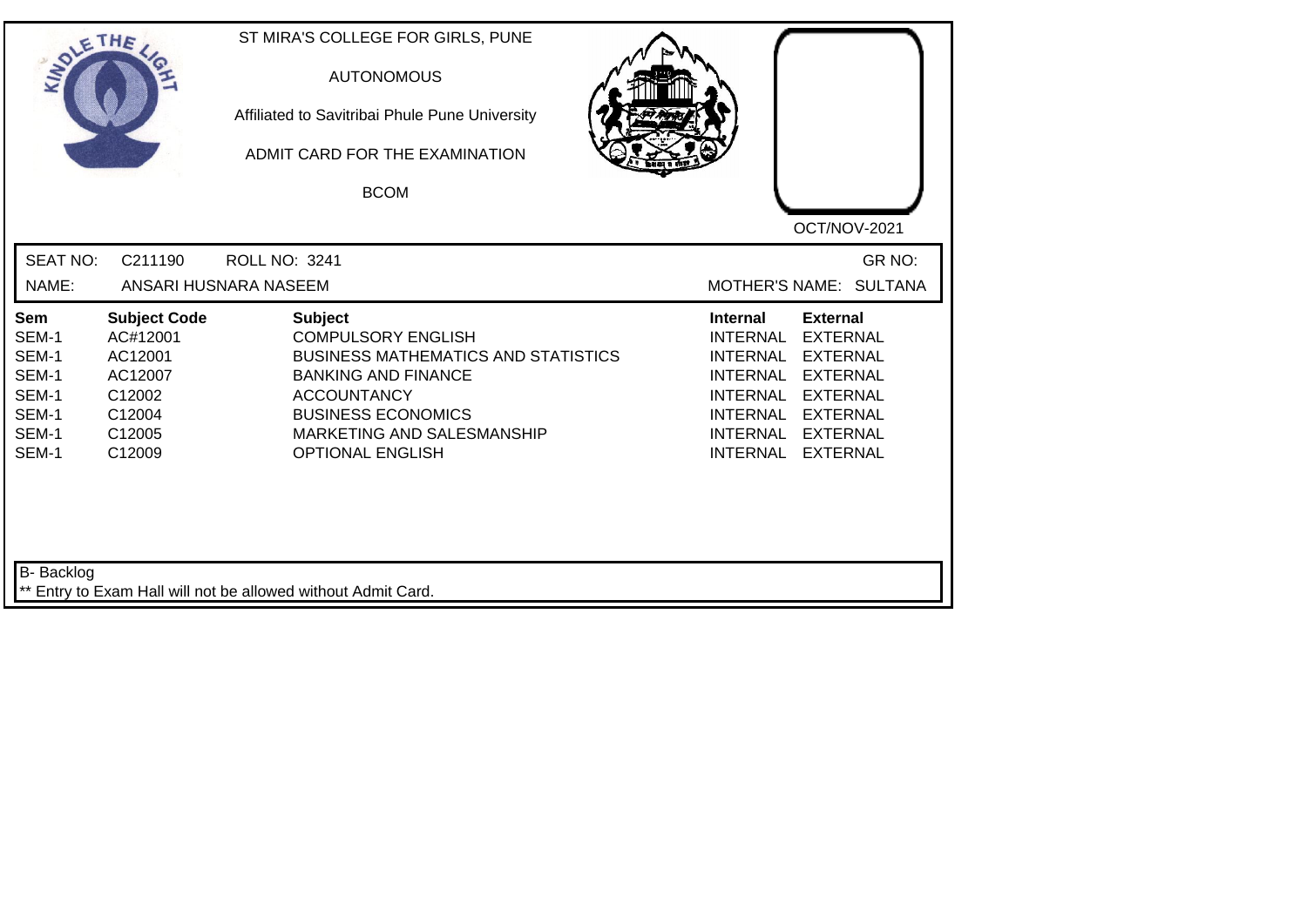| SOLETHE                                                            |                                                                                               | ST MIRA'S COLLEGE FOR GIRLS, PUNE<br><b>AUTONOMOUS</b><br>Affiliated to Savitribai Phule Pune University<br>ADMIT CARD FOR THE EXAMINATION<br><b>BCOM</b>                                                                            | OCT/NOV-2021                                                                                                                                                                                                                                                                                          |
|--------------------------------------------------------------------|-----------------------------------------------------------------------------------------------|--------------------------------------------------------------------------------------------------------------------------------------------------------------------------------------------------------------------------------------|-------------------------------------------------------------------------------------------------------------------------------------------------------------------------------------------------------------------------------------------------------------------------------------------------------|
| <b>SEAT NO:</b><br>NAME:                                           | C211262<br>POOJA NANURAM GAYRI                                                                | <b>ROLL NO: 3242</b>                                                                                                                                                                                                                 | GR NO:<br>MOTHER'S NAME: LAXMI                                                                                                                                                                                                                                                                        |
| Sem<br>SEM-1<br>SEM-1<br>SEM-1<br>SEM-1<br>SEM-1<br>SEM-1<br>SEM-1 | <b>Subject Code</b><br>AC#12001<br>AC12001<br>AC12008<br>C12002<br>C12004<br>C12005<br>C12007 | <b>Subject</b><br><b>COMPULSORY ENGLISH</b><br><b>BUSINESS MATHEMATICS AND STATISTICS</b><br><b>BUSINESS ADMINISTRATION</b><br><b>ACCOUNTANCY</b><br><b>BUSINESS ECONOMICS</b><br>MARKETING AND SALESMANSHIP<br><b>HINDI GENERAL</b> | <b>External</b><br><b>Internal</b><br><b>INTERNAL</b><br><b>EXTERNAL</b><br><b>INTERNAL</b><br><b>EXTERNAL</b><br><b>INTERNAL</b><br><b>EXTERNAL</b><br><b>INTERNAL</b><br><b>EXTERNAL</b><br><b>INTERNAL</b><br><b>EXTERNAL</b><br>INTERNAL<br><b>EXTERNAL</b><br><b>INTERNAL</b><br><b>EXTERNAL</b> |
| B- Backlog                                                         |                                                                                               | ** Entry to Exam Hall will not be allowed without Admit Card.                                                                                                                                                                        |                                                                                                                                                                                                                                                                                                       |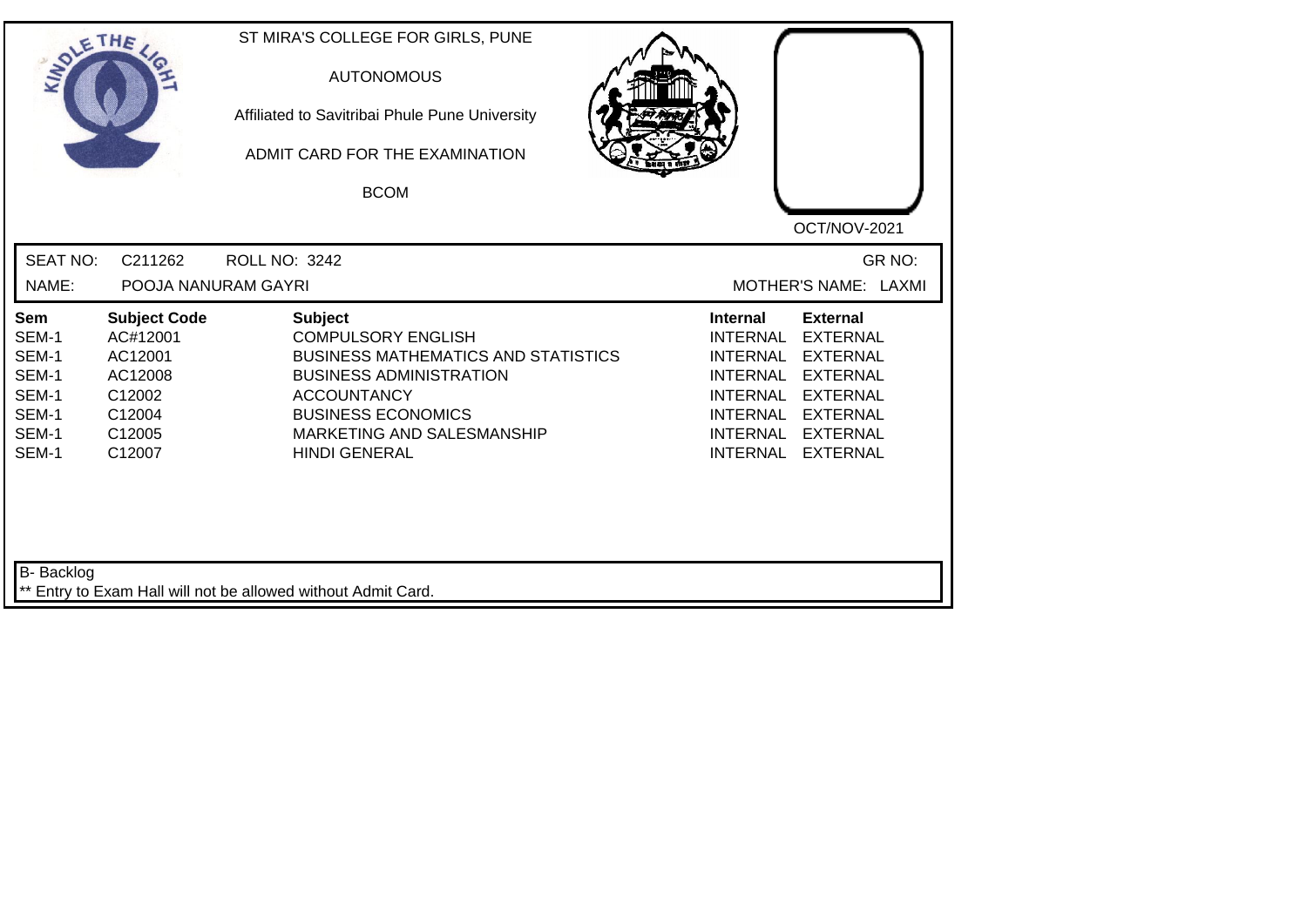| SOLE THE                                                           |                                                                                               | ST MIRA'S COLLEGE FOR GIRLS, PUNE<br><b>AUTONOMOUS</b><br>Affiliated to Savitribai Phule Pune University<br>ADMIT CARD FOR THE EXAMINATION<br><b>BCOM</b>                                                                          | OCT/NOV-2021                                                                                                                                                                                                                                                                                          |
|--------------------------------------------------------------------|-----------------------------------------------------------------------------------------------|------------------------------------------------------------------------------------------------------------------------------------------------------------------------------------------------------------------------------------|-------------------------------------------------------------------------------------------------------------------------------------------------------------------------------------------------------------------------------------------------------------------------------------------------------|
| <b>SEAT NO:</b><br>NAME:                                           | C211241<br>AMISHA MANOJ MAHTANI                                                               | <b>ROLL NO: 3243</b>                                                                                                                                                                                                               | GR NO:<br>MOTHER'S NAME: ANJU                                                                                                                                                                                                                                                                         |
| Sem<br>SEM-1<br>SEM-1<br>SEM-1<br>SEM-1<br>SEM-1<br>SEM-1<br>SEM-1 | <b>Subject Code</b><br>AC#12001<br>AC12001<br>AC12008<br>C12002<br>C12004<br>C12005<br>C12010 | <b>Subject</b><br><b>COMPULSORY ENGLISH</b><br><b>BUSINESS MATHEMATICS AND STATISTICS</b><br><b>BUSINESS ADMINISTRATION</b><br><b>ACCOUNTANCY</b><br><b>BUSINESS ECONOMICS</b><br>MARKETING AND SALESMANSHIP<br><b>ADVANCED IT</b> | <b>External</b><br><b>Internal</b><br><b>INTERNAL</b><br><b>EXTERNAL</b><br><b>INTERNAL</b><br><b>EXTERNAL</b><br><b>INTERNAL</b><br><b>EXTERNAL</b><br><b>INTERNAL</b><br><b>EXTERNAL</b><br><b>INTERNAL</b><br><b>EXTERNAL</b><br>INTERNAL<br><b>EXTERNAL</b><br><b>INTERNAL</b><br><b>EXTERNAL</b> |
| B- Backlog                                                         |                                                                                               | ** Entry to Exam Hall will not be allowed without Admit Card.                                                                                                                                                                      |                                                                                                                                                                                                                                                                                                       |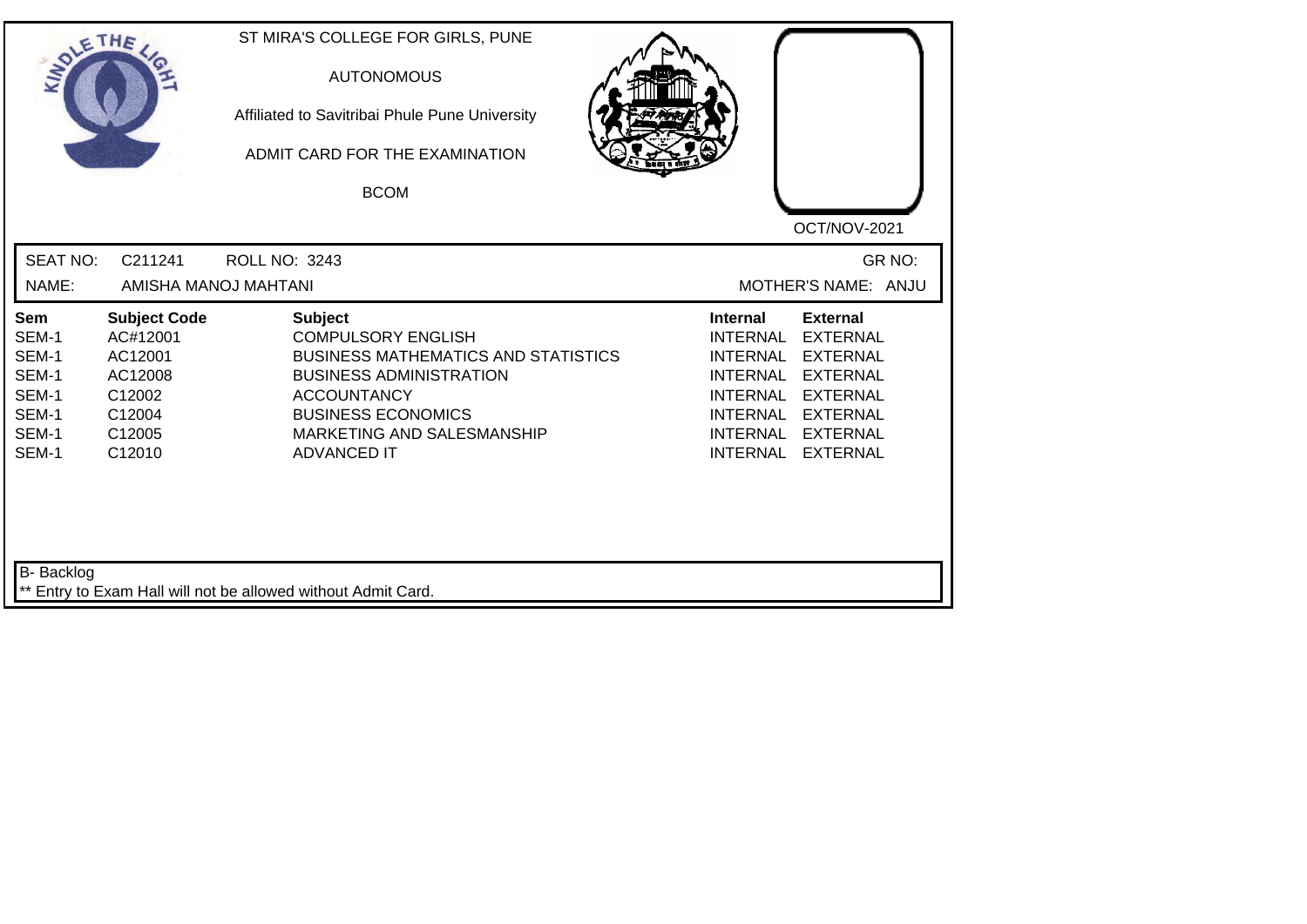| SOLE THE                                                                  |                                                                                               | ST MIRA'S COLLEGE FOR GIRLS, PUNE<br><b>AUTONOMOUS</b><br>Affiliated to Savitribai Phule Pune University<br>ADMIT CARD FOR THE EXAMINATION<br><b>BCOM</b>                                                                              | OCT/NOV-2021                                                                                                                                                                                                                                                                                          |
|---------------------------------------------------------------------------|-----------------------------------------------------------------------------------------------|----------------------------------------------------------------------------------------------------------------------------------------------------------------------------------------------------------------------------------------|-------------------------------------------------------------------------------------------------------------------------------------------------------------------------------------------------------------------------------------------------------------------------------------------------------|
| <b>SEAT NO:</b><br>NAME:                                                  | C211205<br>PRANJAL KADAM                                                                      | ROLL NO: 3244                                                                                                                                                                                                                          | GR NO:<br>MOTHER'S NAME: SNEHAL                                                                                                                                                                                                                                                                       |
| <b>Sem</b><br>SEM-1<br>SEM-1<br>SEM-1<br>SEM-1<br>SEM-1<br>SEM-1<br>SEM-1 | <b>Subject Code</b><br>AC#12001<br>AC12001<br>AC12008<br>C12002<br>C12004<br>C12005<br>C12008 | <b>Subject</b><br><b>COMPULSORY ENGLISH</b><br><b>BUSINESS MATHEMATICS AND STATISTICS</b><br><b>BUSINESS ADMINISTRATION</b><br><b>ACCOUNTANCY</b><br><b>BUSINESS ECONOMICS</b><br>MARKETING AND SALESMANSHIP<br><b>MARATHI GENERAL</b> | <b>External</b><br><b>Internal</b><br><b>INTERNAL</b><br><b>EXTERNAL</b><br><b>INTERNAL</b><br><b>EXTERNAL</b><br><b>INTERNAL</b><br><b>EXTERNAL</b><br><b>INTERNAL</b><br><b>EXTERNAL</b><br><b>INTERNAL</b><br><b>EXTERNAL</b><br>INTERNAL<br><b>EXTERNAL</b><br><b>INTERNAL</b><br><b>EXTERNAL</b> |
| B- Backlog                                                                |                                                                                               | ** Entry to Exam Hall will not be allowed without Admit Card.                                                                                                                                                                          |                                                                                                                                                                                                                                                                                                       |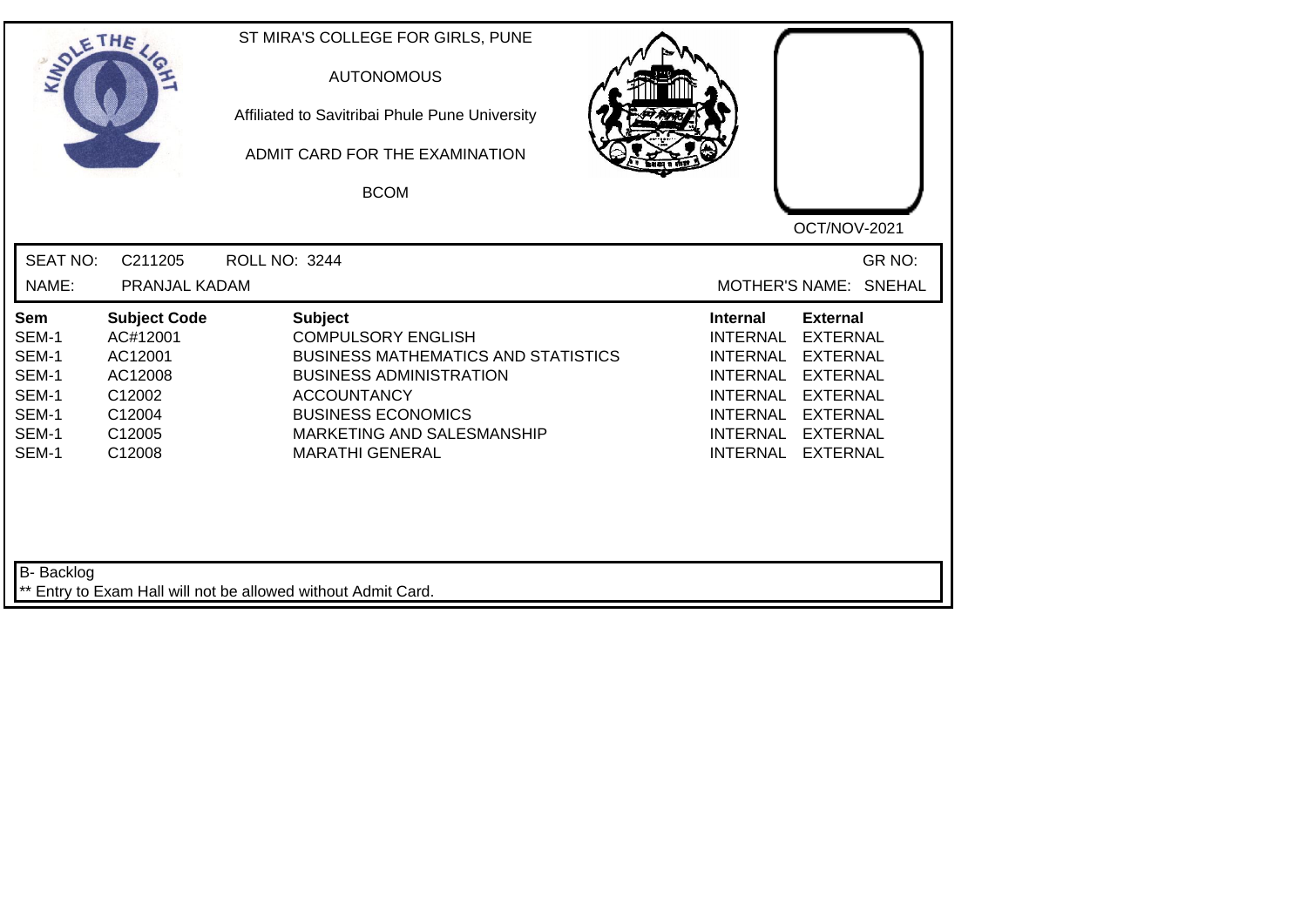| <b>SEAT NO:</b><br>GR NO:<br>C211297<br><b>ROLL NO: 3245</b><br>NAME:<br>MOTHER'S NAME: NEELAM<br>PRANITA PRAMOD TALEKAR<br><b>Subject</b><br><b>Subject Code</b><br><b>Internal</b><br><b>External</b><br>Sem<br>AC#12001<br><b>COMPULSORY ENGLISH</b><br><b>INTERNAL</b><br><b>EXTERNAL</b><br>SEM-1<br>SEM-1<br>AC12001<br><b>BUSINESS MATHEMATICS AND STATISTICS</b><br><b>INTERNAL</b><br><b>EXTERNAL</b><br>SEM-1<br>AC12007<br><b>BANKING AND FINANCE</b><br><b>INTERNAL</b><br><b>EXTERNAL</b><br>SEM-1<br>C12002<br><b>ACCOUNTANCY</b><br><b>INTERNAL</b><br><b>EXTERNAL</b><br>SEM-1<br><b>BUSINESS ECONOMICS</b><br>C12004<br>INTERNAL<br><b>EXTERNAL</b><br>SEM-1<br>C12005<br>MARKETING AND SALESMANSHIP<br><b>INTERNAL</b><br><b>EXTERNAL</b><br>SEM-1<br><b>INTERNAL</b><br>C12008<br><b>MARATHI GENERAL</b><br><b>EXTERNAL</b> | SOLETHE . | ST MIRA'S COLLEGE FOR GIRLS, PUNE<br><b>AUTONOMOUS</b><br>Affiliated to Savitribai Phule Pune University<br>ADMIT CARD FOR THE EXAMINATION<br><b>BCOM</b> | OCT/NOV-2021 |
|------------------------------------------------------------------------------------------------------------------------------------------------------------------------------------------------------------------------------------------------------------------------------------------------------------------------------------------------------------------------------------------------------------------------------------------------------------------------------------------------------------------------------------------------------------------------------------------------------------------------------------------------------------------------------------------------------------------------------------------------------------------------------------------------------------------------------------------------|-----------|-----------------------------------------------------------------------------------------------------------------------------------------------------------|--------------|
|                                                                                                                                                                                                                                                                                                                                                                                                                                                                                                                                                                                                                                                                                                                                                                                                                                                |           |                                                                                                                                                           |              |
|                                                                                                                                                                                                                                                                                                                                                                                                                                                                                                                                                                                                                                                                                                                                                                                                                                                |           |                                                                                                                                                           |              |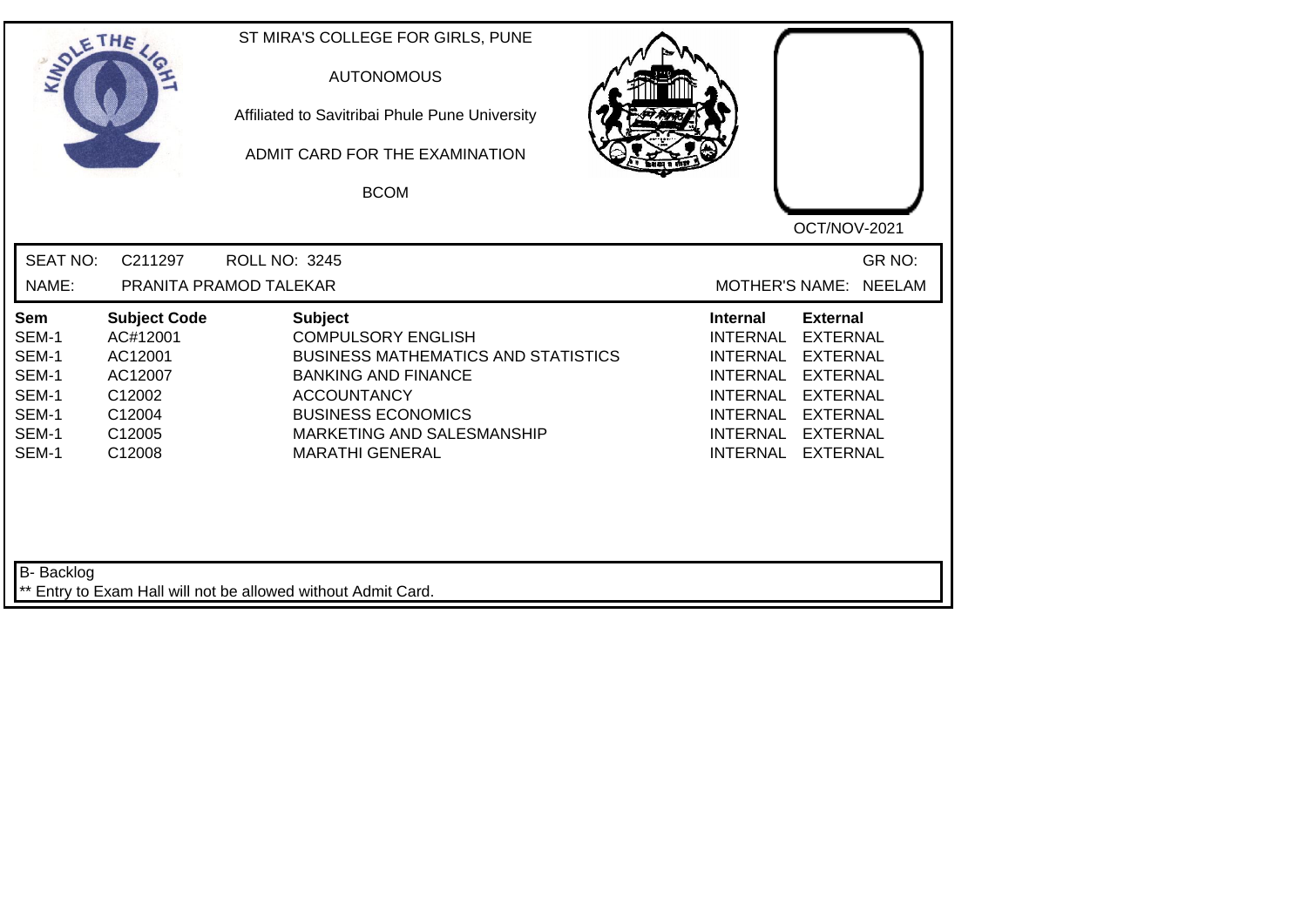| SOLETHE .                                                          |                                                                                               | ST MIRA'S COLLEGE FOR GIRLS, PUNE<br><b>AUTONOMOUS</b><br>Affiliated to Savitribai Phule Pune University<br>ADMIT CARD FOR THE EXAMINATION<br><b>BCOM</b>                                                               | OCT/NOV-2021                                                                                                                                                                                                                                                                                                 |
|--------------------------------------------------------------------|-----------------------------------------------------------------------------------------------|-------------------------------------------------------------------------------------------------------------------------------------------------------------------------------------------------------------------------|--------------------------------------------------------------------------------------------------------------------------------------------------------------------------------------------------------------------------------------------------------------------------------------------------------------|
| <b>SEAT NO:</b><br>NAME:                                           | C211258<br>RISHIKA MUKESH GOEL                                                                | <b>ROLL NO: 3246</b>                                                                                                                                                                                                    | GR NO:<br>MOTHER'S NAME: SAVITA                                                                                                                                                                                                                                                                              |
| Sem<br>SEM-1<br>SEM-1<br>SEM-1<br>SEM-1<br>SEM-1<br>SEM-1<br>SEM-1 | <b>Subject Code</b><br>AC#12001<br>AC12004<br>AC12009<br>C12002<br>C12004<br>C12005<br>C12009 | <b>Subject</b><br><b>COMPULSORY ENGLISH</b><br><b>EDUCATION GENERAL</b><br><b>BUSINESS ENTREPRENEURSHIP</b><br><b>ACCOUNTANCY</b><br><b>BUSINESS ECONOMICS</b><br>MARKETING AND SALESMANSHIP<br><b>OPTIONAL ENGLISH</b> | <b>External</b><br><b>Internal</b><br><b>INTERNAL</b><br><b>EXTERNAL</b><br><b>INTERNAL</b><br><b>EXTERNAL</b><br><b>INTERNAL</b><br><b>EXTERNAL</b><br><b>EXTERNAL</b><br><b>INTERNAL</b><br><b>INTERNAL</b><br><b>EXTERNAL</b><br><b>INTERNAL</b><br><b>EXTERNAL</b><br><b>INTERNAL</b><br><b>EXTERNAL</b> |
| <b>B-</b> Backlog                                                  |                                                                                               | ** Entry to Exam Hall will not be allowed without Admit Card.                                                                                                                                                           |                                                                                                                                                                                                                                                                                                              |

┛╵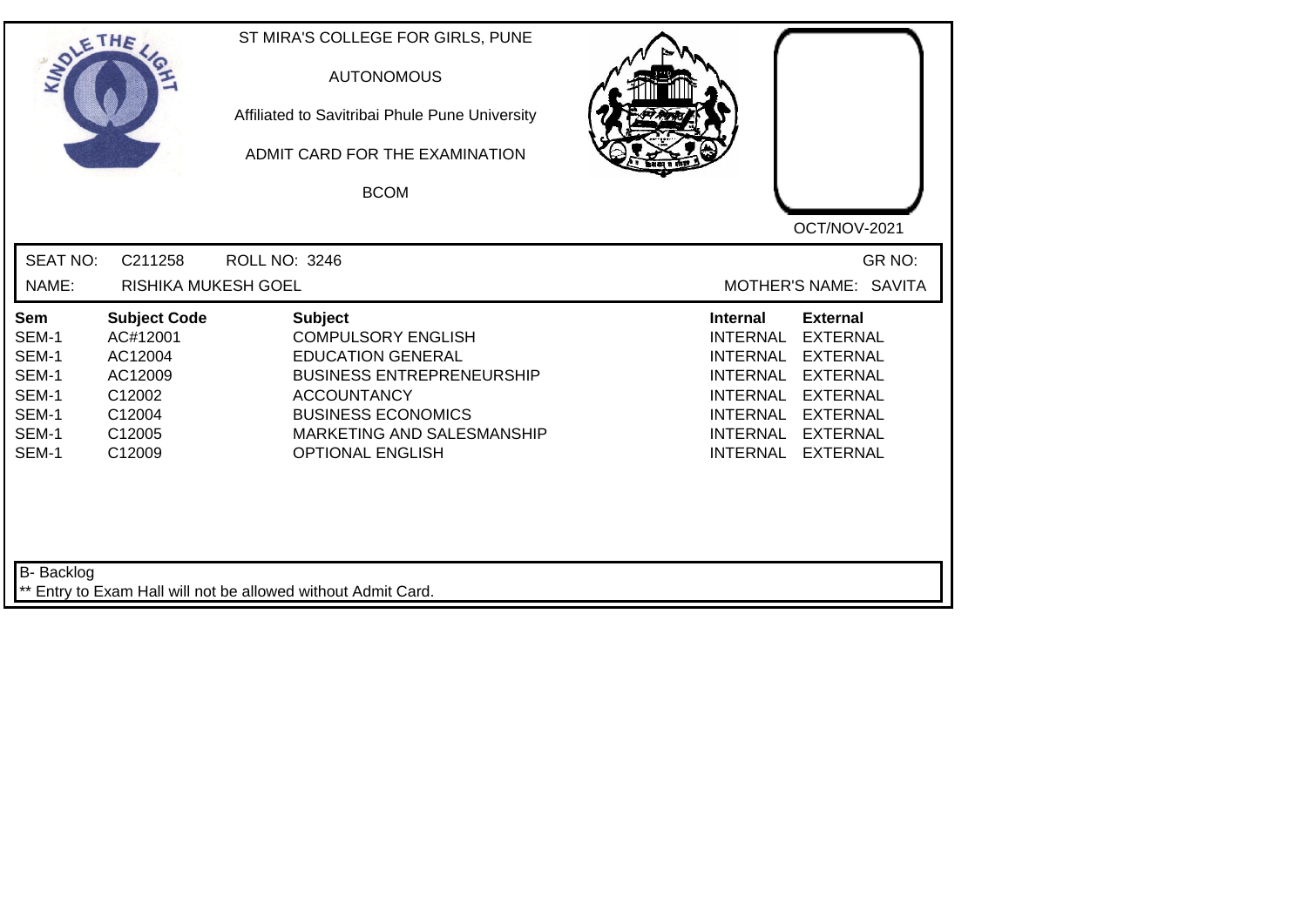| SOLE THE                                                           |                                                                                               | <b>AUTONOMOUS</b><br>Affiliated to Savitribai Phule Pune University<br>ADMIT CARD FOR THE EXAMINATION<br><b>BCOM</b>                                                                                                           | OCT/NOV-2021                                                                                                                                                                                                                                                                                                 |
|--------------------------------------------------------------------|-----------------------------------------------------------------------------------------------|--------------------------------------------------------------------------------------------------------------------------------------------------------------------------------------------------------------------------------|--------------------------------------------------------------------------------------------------------------------------------------------------------------------------------------------------------------------------------------------------------------------------------------------------------------|
| <b>SEAT NO:</b><br>NAME:                                           | C211430                                                                                       | ROLL NO: 3247<br>NAMBIAR SWATHIKRISHNA AJITHKUMAR                                                                                                                                                                              | GR NO:<br><b>MOTHER'S NAME:</b>                                                                                                                                                                                                                                                                              |
| Sem<br>SEM-1<br>SEM-1<br>SEM-1<br>SEM-1<br>SEM-1<br>SEM-1<br>SEM-1 | <b>Subject Code</b><br>AC#12001<br>AC12001<br>AC12007<br>C12002<br>C12004<br>C12005<br>C12010 | <b>Subject</b><br><b>COMPULSORY ENGLISH</b><br><b>BUSINESS MATHEMATICS AND STATISTICS</b><br><b>BANKING AND FINANCE</b><br><b>ACCOUNTANCY</b><br><b>BUSINESS ECONOMICS</b><br>MARKETING AND SALESMANSHIP<br><b>ADVANCED IT</b> | <b>External</b><br><b>Internal</b><br><b>INTERNAL</b><br><b>EXTERNAL</b><br><b>EXTERNAL</b><br><b>INTERNAL</b><br><b>INTERNAL</b><br><b>EXTERNAL</b><br><b>INTERNAL</b><br><b>EXTERNAL</b><br><b>INTERNAL</b><br><b>EXTERNAL</b><br><b>INTERNAL</b><br><b>EXTERNAL</b><br><b>INTERNAL</b><br><b>EXTERNAL</b> |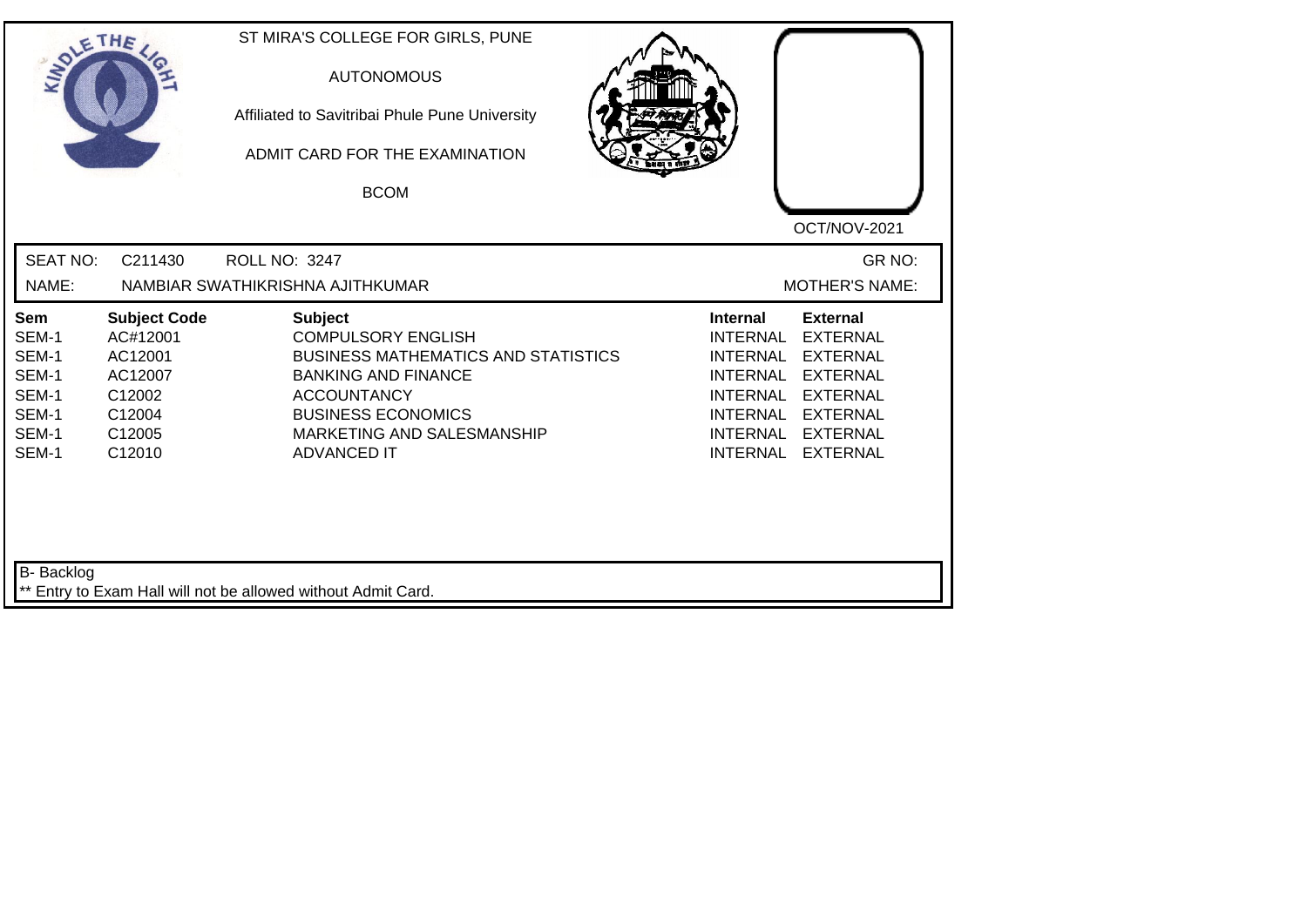| SOLE THE                                                                  |                                                                                               | ST MIRA'S COLLEGE FOR GIRLS, PUNE<br><b>AUTONOMOUS</b><br>Affiliated to Savitribai Phule Pune University<br>ADMIT CARD FOR THE EXAMINATION<br><b>BCOM</b>                                                                               | OCT/NOV-2021                                                                                                                                                                                                                                                                                                 |
|---------------------------------------------------------------------------|-----------------------------------------------------------------------------------------------|-----------------------------------------------------------------------------------------------------------------------------------------------------------------------------------------------------------------------------------------|--------------------------------------------------------------------------------------------------------------------------------------------------------------------------------------------------------------------------------------------------------------------------------------------------------------|
| <b>SEAT NO:</b><br>NAME:                                                  | C211145<br>SUNAINA BISWAKARMA                                                                 | ROLL NO: 3248                                                                                                                                                                                                                           | GR NO:<br>MOTHER'S NAME: SUNITA                                                                                                                                                                                                                                                                              |
| <b>Sem</b><br>SEM-1<br>SEM-1<br>SEM-1<br>SEM-1<br>SEM-1<br>SEM-1<br>SEM-1 | <b>Subject Code</b><br>AC#12001<br>AC12001<br>AC12008<br>C12002<br>C12004<br>C12005<br>C12009 | <b>Subject</b><br><b>COMPULSORY ENGLISH</b><br><b>BUSINESS MATHEMATICS AND STATISTICS</b><br><b>BUSINESS ADMINISTRATION</b><br><b>ACCOUNTANCY</b><br><b>BUSINESS ECONOMICS</b><br>MARKETING AND SALESMANSHIP<br><b>OPTIONAL ENGLISH</b> | <b>External</b><br><b>Internal</b><br><b>INTERNAL</b><br><b>EXTERNAL</b><br><b>INTERNAL</b><br><b>EXTERNAL</b><br><b>INTERNAL</b><br><b>EXTERNAL</b><br><b>INTERNAL</b><br><b>EXTERNAL</b><br><b>INTERNAL</b><br><b>EXTERNAL</b><br><b>INTERNAL</b><br><b>EXTERNAL</b><br><b>INTERNAL</b><br><b>EXTERNAL</b> |
| B- Backlog                                                                |                                                                                               | ** Entry to Exam Hall will not be allowed without Admit Card.                                                                                                                                                                           |                                                                                                                                                                                                                                                                                                              |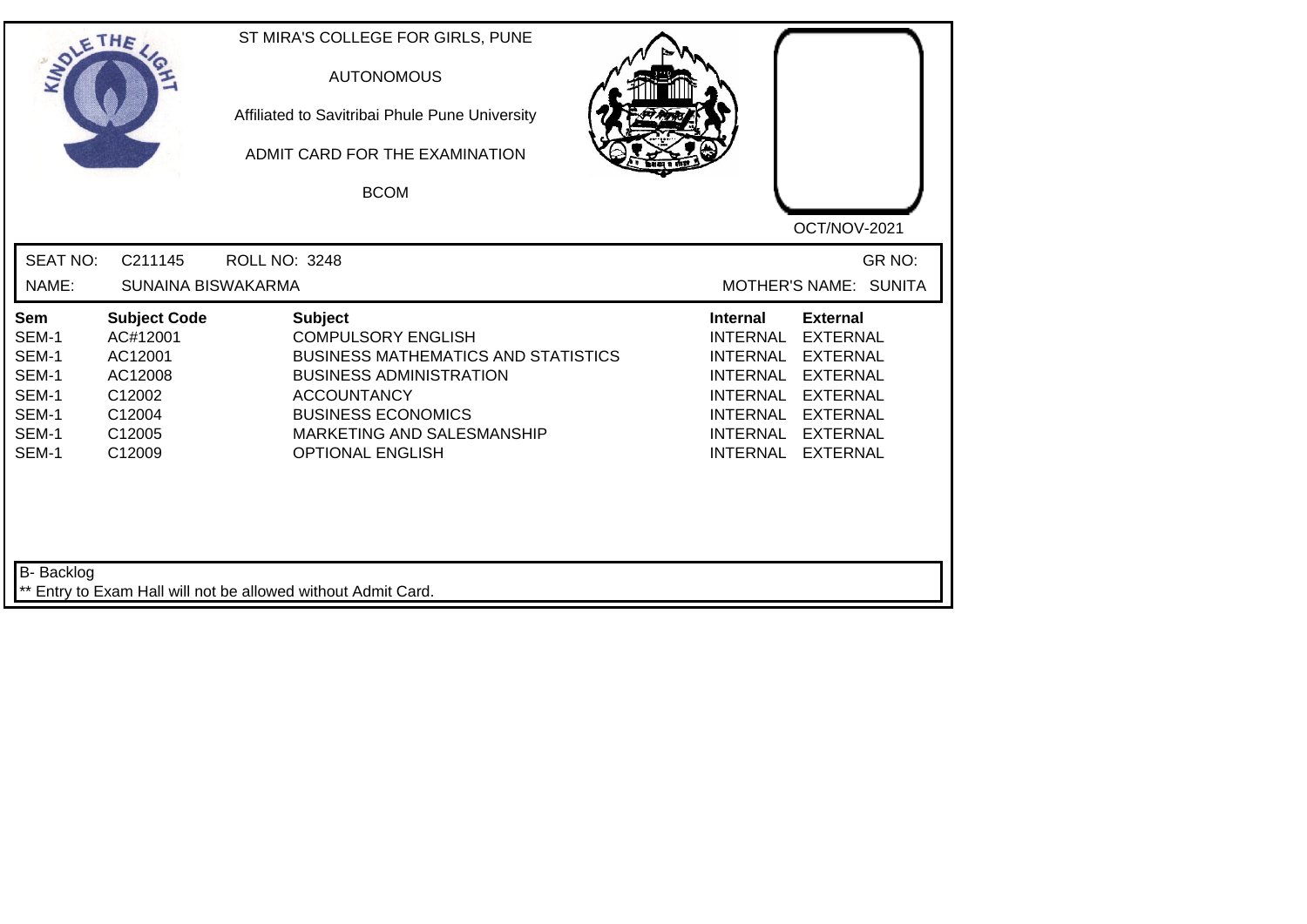| <b>SEAT NO:</b><br>GR NO:<br>C211175<br><b>ROLL NO: 3249</b><br>NAME:<br>SURYAWANSHI GAYATRI RAMAKANT<br><b>MOTHER'S NAME:</b><br>LATA<br><b>Subject Code</b><br><b>Subject</b><br>Sem<br><b>Internal</b><br><b>External</b><br><b>COMPULSORY ENGLISH</b><br>SEM-1<br>AC#12001<br><b>INTERNAL</b><br><b>EXTERNAL</b><br>SEM-1<br>AC12001<br><b>BUSINESS MATHEMATICS AND STATISTICS</b><br><b>EXTERNAL</b><br>INTERNAL<br>SEM-1<br><b>BUSINESS ADMINISTRATION</b><br>AC12008<br><b>INTERNAL</b><br><b>EXTERNAL</b><br>SEM-1<br>C12002<br><b>ACCOUNTANCY</b><br><b>INTERNAL</b><br><b>EXTERNAL</b><br>SEM-1<br><b>BUSINESS ECONOMICS</b><br><b>INTERNAL</b><br>C12004<br><b>EXTERNAL</b><br>SEM-1<br>C12005<br>MARKETING AND SALESMANSHIP<br>INTERNAL<br><b>EXTERNAL</b><br>SEM-1<br>C12007<br><b>HINDI GENERAL</b><br><b>INTERNAL</b><br><b>EXTERNAL</b> | SOLETHE . | ST MIRA'S COLLEGE FOR GIRLS, PUNE<br><b>AUTONOMOUS</b><br>Affiliated to Savitribai Phule Pune University<br>ADMIT CARD FOR THE EXAMINATION<br><b>BCOM</b> | OCT/NOV-2021 |
|---------------------------------------------------------------------------------------------------------------------------------------------------------------------------------------------------------------------------------------------------------------------------------------------------------------------------------------------------------------------------------------------------------------------------------------------------------------------------------------------------------------------------------------------------------------------------------------------------------------------------------------------------------------------------------------------------------------------------------------------------------------------------------------------------------------------------------------------------------|-----------|-----------------------------------------------------------------------------------------------------------------------------------------------------------|--------------|
|                                                                                                                                                                                                                                                                                                                                                                                                                                                                                                                                                                                                                                                                                                                                                                                                                                                         |           |                                                                                                                                                           |              |
|                                                                                                                                                                                                                                                                                                                                                                                                                                                                                                                                                                                                                                                                                                                                                                                                                                                         |           |                                                                                                                                                           |              |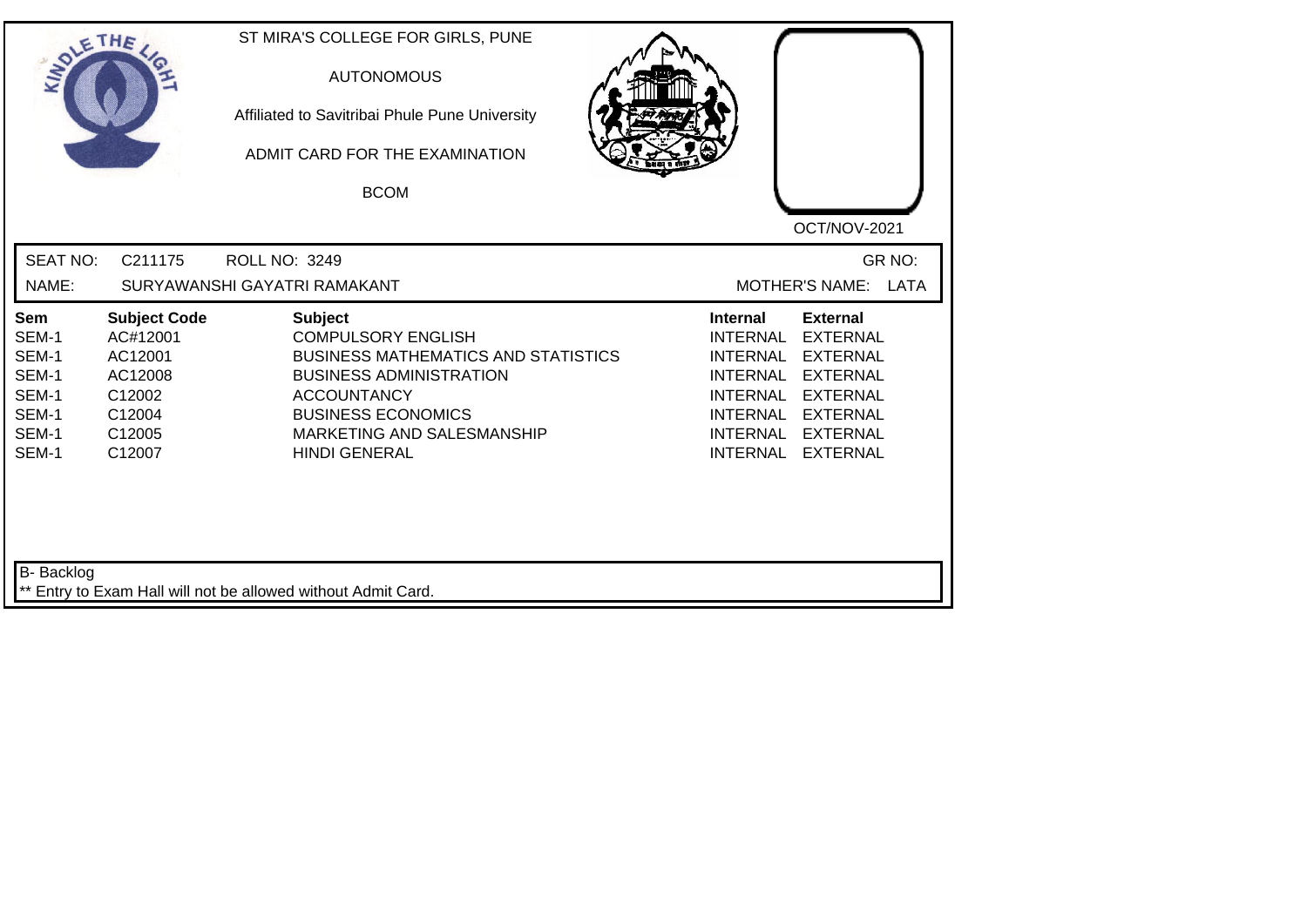| SOLETHE,                                                           |                                                                                               | ST MIRA'S COLLEGE FOR GIRLS, PUNE<br><b>AUTONOMOUS</b><br>Affiliated to Savitribai Phule Pune University<br>ADMIT CARD FOR THE EXAMINATION<br><b>BCOM</b>                                                                              | OCT/NOV-2021                                                                                                                                                                                                                                                                         |
|--------------------------------------------------------------------|-----------------------------------------------------------------------------------------------|----------------------------------------------------------------------------------------------------------------------------------------------------------------------------------------------------------------------------------------|--------------------------------------------------------------------------------------------------------------------------------------------------------------------------------------------------------------------------------------------------------------------------------------|
| <b>SEAT NO:</b><br>NAME:                                           | C211309                                                                                       | <b>ROLL NO: 3250</b><br>SANSKRUTI RAJENDRA TAWADE                                                                                                                                                                                      | GR NO:<br>MOTHER'S NAME: DHANSHREE                                                                                                                                                                                                                                                   |
| Sem<br>SEM-1<br>SEM-1<br>SEM-1<br>SEM-1<br>SEM-1<br>SEM-1<br>SEM-1 | <b>Subject Code</b><br>AC#12001<br>AC12001<br>AC12009<br>C12002<br>C12004<br>C12005<br>C12007 | <b>Subject</b><br><b>COMPULSORY ENGLISH</b><br><b>BUSINESS MATHEMATICS AND STATISTICS</b><br><b>BUSINESS ENTREPRENEURSHIP</b><br><b>ACCOUNTANCY</b><br><b>BUSINESS ECONOMICS</b><br>MARKETING AND SALESMANSHIP<br><b>HINDI GENERAL</b> | <b>Internal</b><br><b>External</b><br><b>INTERNAL</b><br><b>EXTERNAL</b><br><b>INTERNAL</b><br><b>EXTERNAL</b><br><b>EXTERNAL</b><br><b>INTERNAL</b><br>INTERNAL EXTERNAL<br><b>INTERNAL</b><br><b>EXTERNAL</b><br>INTERNAL<br><b>EXTERNAL</b><br><b>INTERNAL</b><br><b>EXTERNAL</b> |
| B- Backlog                                                         |                                                                                               | ** Entry to Exam Hall will not be allowed without Admit Card.                                                                                                                                                                          |                                                                                                                                                                                                                                                                                      |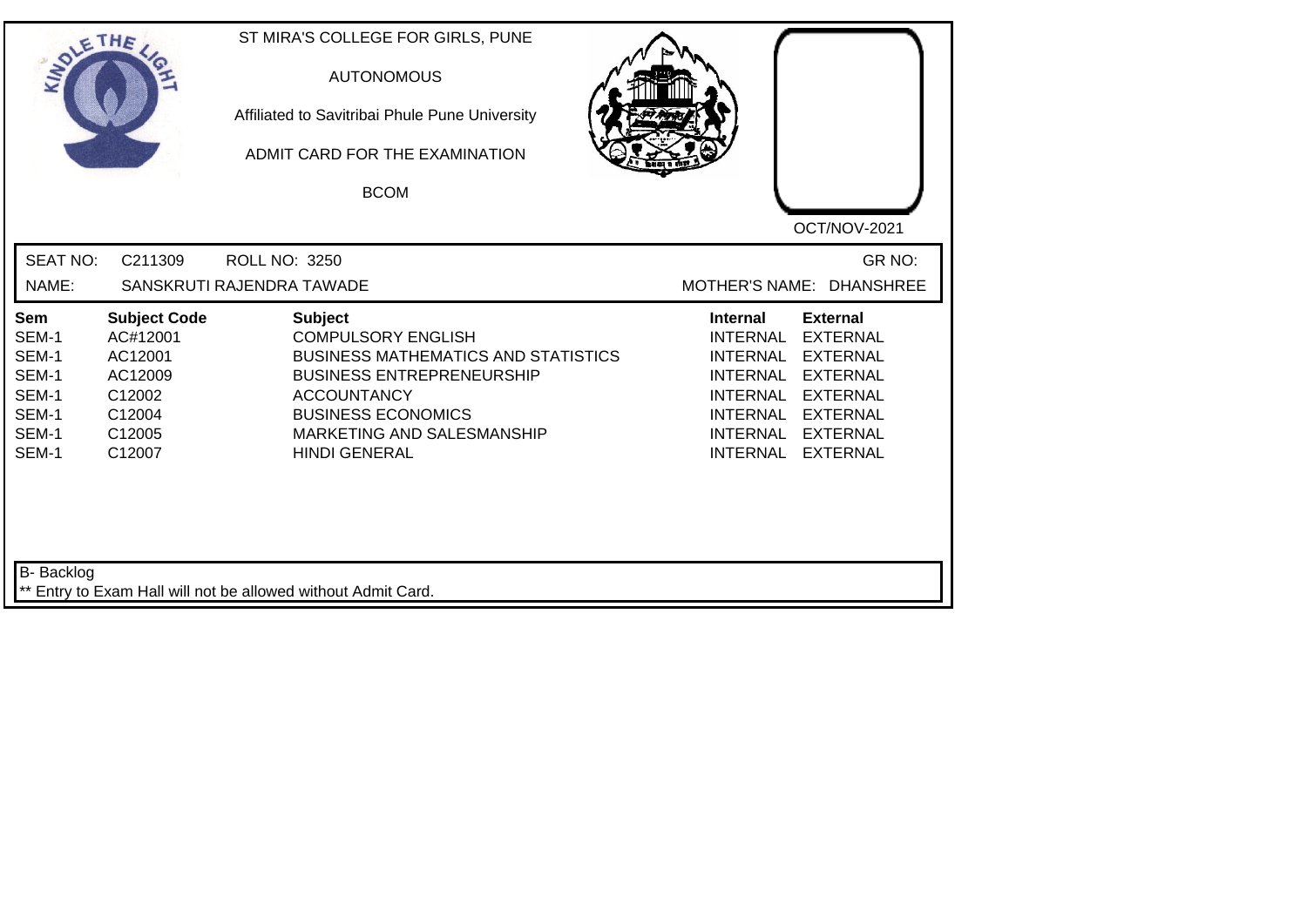| SOLETHE .                                                                                                                                    | ST MIRA'S COLLEGE FOR GIRLS, PUNE<br><b>AUTONOMOUS</b><br>Affiliated to Savitribai Phule Pune University<br>ADMIT CARD FOR THE EXAMINATION<br><b>BCOM</b>                                                                                                 |                                                                                                                                               | OCT/NOV-2021                                                                                                                                         |
|----------------------------------------------------------------------------------------------------------------------------------------------|-----------------------------------------------------------------------------------------------------------------------------------------------------------------------------------------------------------------------------------------------------------|-----------------------------------------------------------------------------------------------------------------------------------------------|------------------------------------------------------------------------------------------------------------------------------------------------------|
| <b>SEAT NO:</b><br>NAME:                                                                                                                     | C211432<br>ROLL NO: 3251<br><b>SHREYA TANAJI POWAR</b>                                                                                                                                                                                                    |                                                                                                                                               | GR NO:<br>MOTHER'S NAME: KANTA                                                                                                                       |
| Sem<br>AC#12001<br>SEM-1<br>SEM-1<br>AC12001<br>SEM-1<br>AC12007<br>SEM-1<br>C12002<br>SEM-1<br>C12004<br>SEM-1<br>C12005<br>SEM-1<br>C12008 | <b>Subject</b><br><b>Subject Code</b><br><b>COMPULSORY ENGLISH</b><br><b>BUSINESS MATHEMATICS AND STATISTICS</b><br><b>BANKING AND FINANCE</b><br><b>ACCOUNTANCY</b><br><b>BUSINESS ECONOMICS</b><br>MARKETING AND SALESMANSHIP<br><b>MARATHI GENERAL</b> | <b>Internal</b><br><b>INTERNAL</b><br><b>INTERNAL</b><br><b>INTERNAL</b><br><b>INTERNAL</b><br>INTERNAL<br><b>INTERNAL</b><br><b>INTERNAL</b> | <b>External</b><br><b>EXTERNAL</b><br><b>EXTERNAL</b><br><b>EXTERNAL</b><br><b>EXTERNAL</b><br><b>EXTERNAL</b><br><b>EXTERNAL</b><br><b>EXTERNAL</b> |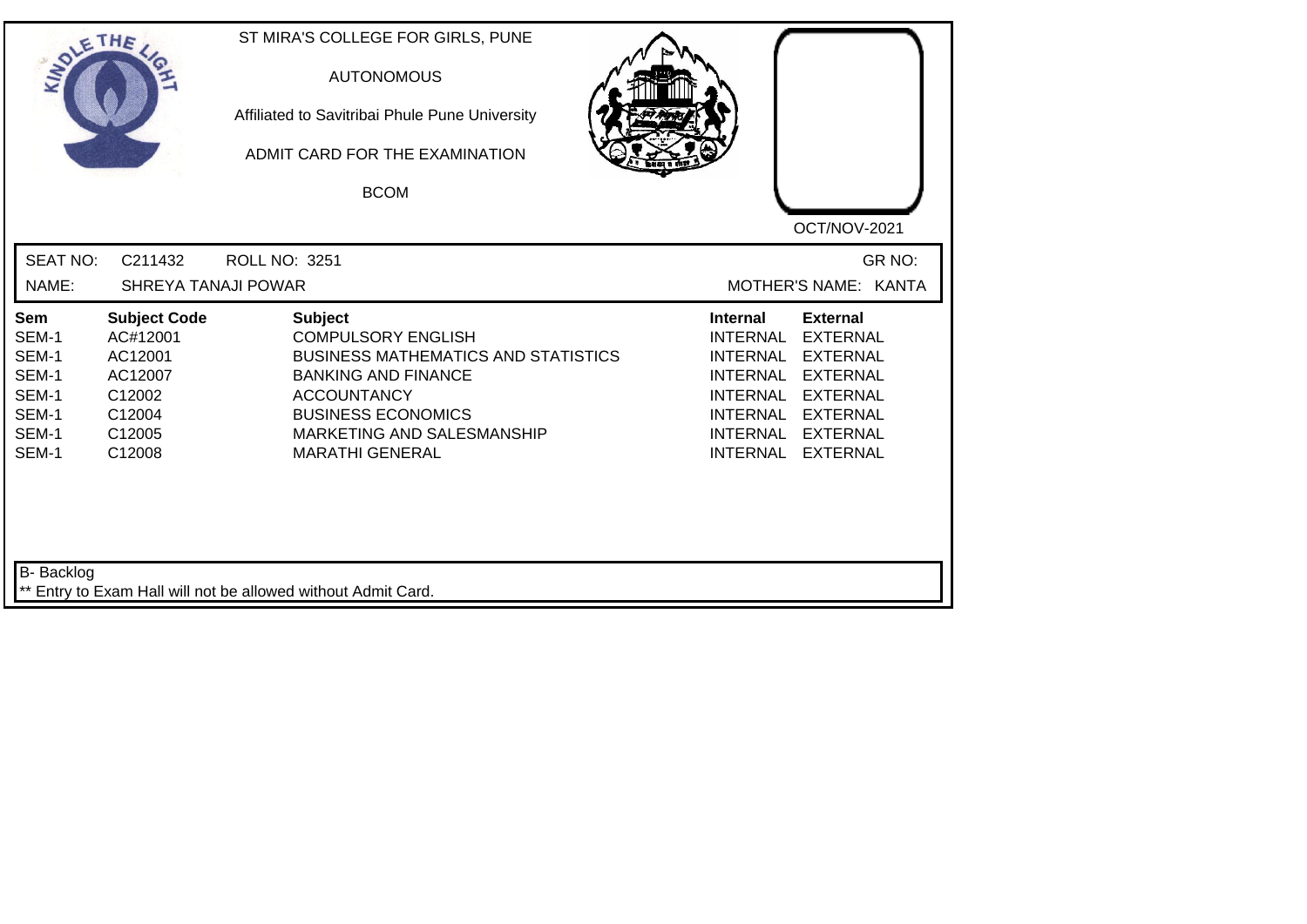| <b>SEAT NO:</b><br>C211356<br>GR NO:<br><b>ROLL NO: 3252</b><br>NAME:<br>HRITHIKA SANDEEP KAHOL<br>MOTHER'S NAME: UJWALA<br><b>Subject Code</b><br><b>Subject</b><br><b>Internal</b><br><b>External</b><br>Sem<br>SEM-1<br><b>COMPULSORY ENGLISH</b><br><b>INTERNAL</b><br><b>EXTERNAL</b><br>AC#12001<br>SEM-1<br>AC12001<br><b>BUSINESS MATHEMATICS AND STATISTICS</b><br><b>INTERNAL</b><br><b>EXTERNAL</b><br>SEM-1<br>AC12007<br><b>BANKING AND FINANCE</b><br><b>INTERNAL</b><br><b>EXTERNAL</b><br>SEM-1<br>C12002<br><b>ACCOUNTANCY</b><br><b>INTERNAL</b><br><b>EXTERNAL</b><br>SEM-1<br><b>BUSINESS ECONOMICS</b><br>C12004<br><b>INTERNAL</b><br><b>EXTERNAL</b><br>SEM-1<br>C12005<br>MARKETING AND SALESMANSHIP<br><b>INTERNAL</b><br><b>EXTERNAL</b><br>SEM-1<br>C12010<br><b>ADVANCED IT</b><br><b>INTERNAL</b><br><b>EXTERNAL</b> | SOLETHE . | ST MIRA'S COLLEGE FOR GIRLS, PUNE<br><b>AUTONOMOUS</b><br>Affiliated to Savitribai Phule Pune University<br>ADMIT CARD FOR THE EXAMINATION<br><b>BCOM</b> | OCT/NOV-2021 |
|---------------------------------------------------------------------------------------------------------------------------------------------------------------------------------------------------------------------------------------------------------------------------------------------------------------------------------------------------------------------------------------------------------------------------------------------------------------------------------------------------------------------------------------------------------------------------------------------------------------------------------------------------------------------------------------------------------------------------------------------------------------------------------------------------------------------------------------------------|-----------|-----------------------------------------------------------------------------------------------------------------------------------------------------------|--------------|
|                                                                                                                                                                                                                                                                                                                                                                                                                                                                                                                                                                                                                                                                                                                                                                                                                                                   |           |                                                                                                                                                           |              |
|                                                                                                                                                                                                                                                                                                                                                                                                                                                                                                                                                                                                                                                                                                                                                                                                                                                   |           |                                                                                                                                                           |              |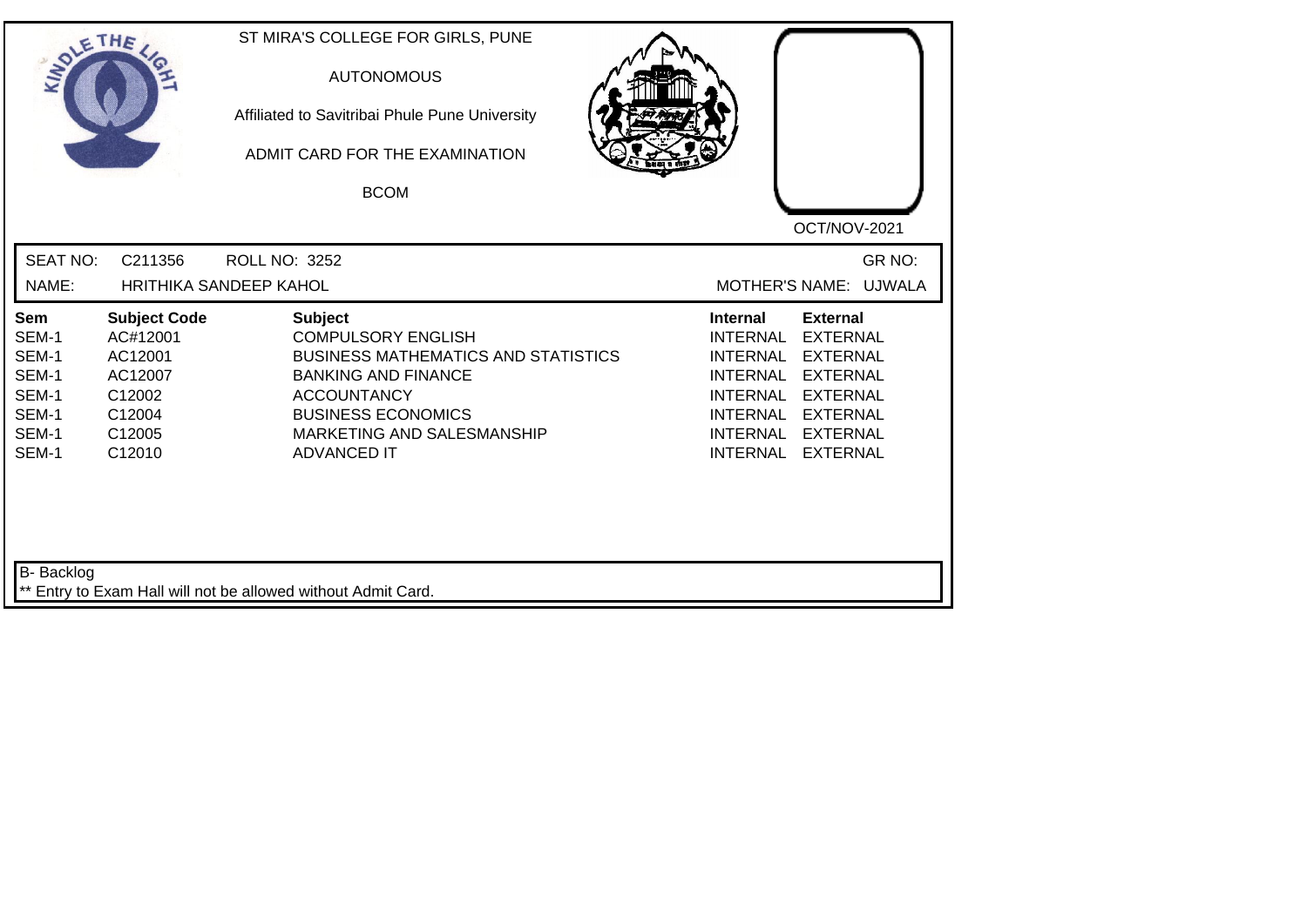| SOLETHE .                                                          |                                                                                               | ST MIRA'S COLLEGE FOR GIRLS, PUNE<br><b>AUTONOMOUS</b><br>Affiliated to Savitribai Phule Pune University<br>ADMIT CARD FOR THE EXAMINATION<br><b>BCOM</b>                                                              |                                                                                                                                                                                                                                                                                                |
|--------------------------------------------------------------------|-----------------------------------------------------------------------------------------------|------------------------------------------------------------------------------------------------------------------------------------------------------------------------------------------------------------------------|------------------------------------------------------------------------------------------------------------------------------------------------------------------------------------------------------------------------------------------------------------------------------------------------|
| <b>SEAT NO:</b><br>NAME:                                           | C211206                                                                                       | ROLL NO: 3253<br>ZURUNGE KADAMBARI TANAJI                                                                                                                                                                              | OCT/NOV-2021<br>GR NO:<br>MOTHER'S NAME: SHEETAL                                                                                                                                                                                                                                               |
| Sem<br>SEM-1<br>SEM-1<br>SEM-1<br>SEM-1<br>SEM-1<br>SEM-1<br>SEM-1 | <b>Subject Code</b><br>AC#12001<br>AC12004<br>AC12009<br>C12002<br>C12004<br>C12005<br>C12008 | <b>Subject</b><br><b>COMPULSORY ENGLISH</b><br><b>EDUCATION GENERAL</b><br><b>BUSINESS ENTREPRENEURSHIP</b><br><b>ACCOUNTANCY</b><br><b>BUSINESS ECONOMICS</b><br>MARKETING AND SALESMANSHIP<br><b>MARATHI GENERAL</b> | <b>External</b><br><b>Internal</b><br><b>EXTERNAL</b><br><b>INTERNAL</b><br><b>INTERNAL</b><br><b>EXTERNAL</b><br><b>EXTERNAL</b><br>INTERNAL<br><b>INTERNAL</b><br><b>EXTERNAL</b><br>INTERNAL<br><b>EXTERNAL</b><br><b>INTERNAL</b><br><b>EXTERNAL</b><br><b>INTERNAL</b><br><b>EXTERNAL</b> |
| <b>B-</b> Backlog                                                  |                                                                                               | ** Entry to Exam Hall will not be allowed without Admit Card.                                                                                                                                                          |                                                                                                                                                                                                                                                                                                |

┛╵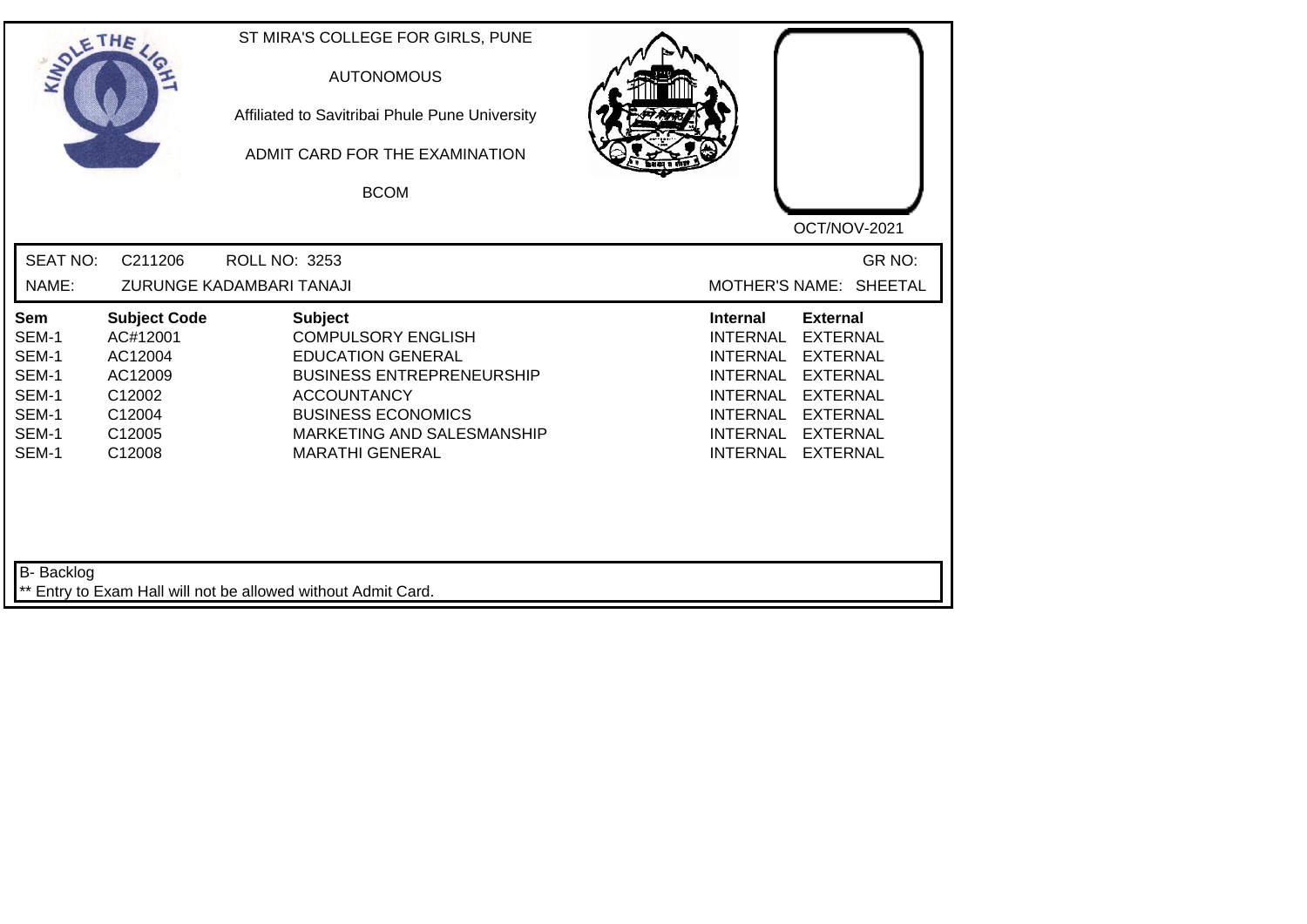| SOLE THE                                                           |                                                                                               | ST MIRA'S COLLEGE FOR GIRLS, PUNE<br><b>AUTONOMOUS</b><br>Affiliated to Savitribai Phule Pune University<br>ADMIT CARD FOR THE EXAMINATION<br><b>BCOM</b>                                                                        | OCT/NOV-2021                                                                                                                                                                                                                                                                                          |
|--------------------------------------------------------------------|-----------------------------------------------------------------------------------------------|----------------------------------------------------------------------------------------------------------------------------------------------------------------------------------------------------------------------------------|-------------------------------------------------------------------------------------------------------------------------------------------------------------------------------------------------------------------------------------------------------------------------------------------------------|
| <b>SEAT NO:</b><br>NAME:                                           | C211438<br>MUNDE TANVI SACHIN                                                                 | ROLL NO: 3254                                                                                                                                                                                                                    | GR NO:<br>MOTHER'S NAME: VIJAYA                                                                                                                                                                                                                                                                       |
| Sem<br>SEM-1<br>SEM-1<br>SEM-1<br>SEM-1<br>SEM-1<br>SEM-1<br>SEM-1 | <b>Subject Code</b><br>AC#12001<br>AC12001<br>AC12007<br>C12002<br>C12004<br>C12005<br>C12007 | <b>Subject</b><br><b>COMPULSORY ENGLISH</b><br><b>BUSINESS MATHEMATICS AND STATISTICS</b><br><b>BANKING AND FINANCE</b><br><b>ACCOUNTANCY</b><br><b>BUSINESS ECONOMICS</b><br>MARKETING AND SALESMANSHIP<br><b>HINDI GENERAL</b> | <b>External</b><br>Internal<br><b>INTERNAL</b><br><b>EXTERNAL</b><br><b>INTERNAL</b><br><b>EXTERNAL</b><br><b>INTERNAL</b><br><b>EXTERNAL</b><br><b>INTERNAL</b><br><b>EXTERNAL</b><br><b>INTERNAL</b><br><b>EXTERNAL</b><br><b>INTERNAL</b><br><b>EXTERNAL</b><br><b>INTERNAL</b><br><b>EXTERNAL</b> |
| B- Backlog                                                         |                                                                                               | ** Entry to Exam Hall will not be allowed without Admit Card.                                                                                                                                                                    |                                                                                                                                                                                                                                                                                                       |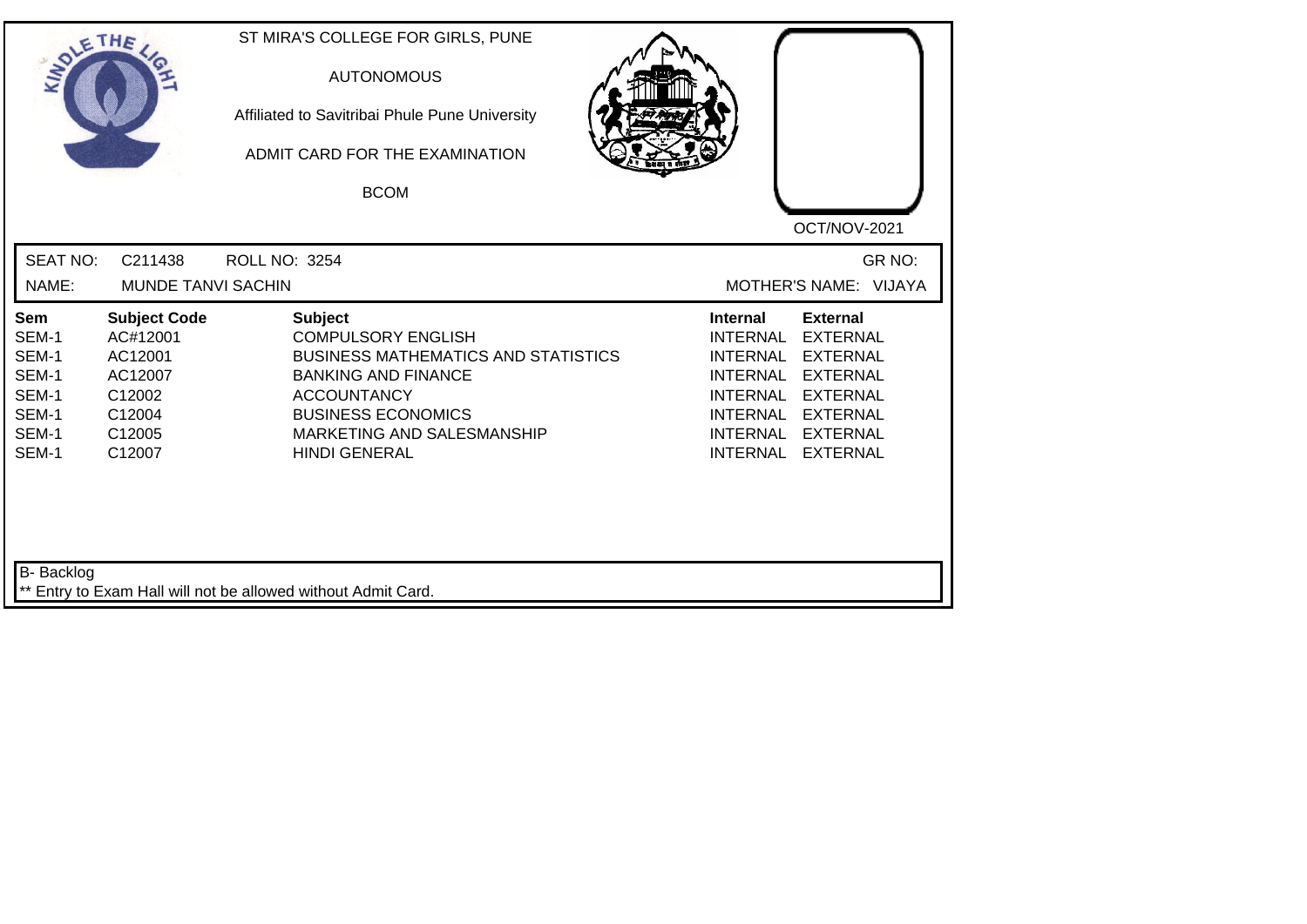| <b>SEAT NO:</b><br>GR NO:<br>C211199<br><b>ROLL NO: 3255</b><br>NAME:<br><b>DEEPALI</b><br>KUDALKAR JANHAVI NARENDRA<br><b>MOTHER'S NAME:</b><br><b>Subject</b><br><b>Subject Code</b><br><b>Internal</b><br><b>External</b><br><b>Sem</b><br>AC#12001<br><b>COMPULSORY ENGLISH</b><br><b>INTERNAL</b><br><b>EXTERNAL</b><br>SEM-1<br>SEM-1<br>AC12001<br><b>BUSINESS MATHEMATICS AND STATISTICS</b><br><b>INTERNAL</b><br><b>EXTERNAL</b><br>SEM-1<br>AC12008<br><b>BUSINESS ADMINISTRATION</b><br><b>INTERNAL</b><br><b>EXTERNAL</b><br>SEM-1<br>C12002<br><b>ACCOUNTANCY</b><br><b>INTERNAL</b><br><b>EXTERNAL</b><br>SEM-1<br><b>BUSINESS ECONOMICS</b><br>C12004<br>INTERNAL<br><b>EXTERNAL</b><br>SEM-1<br>C12005<br>MARKETING AND SALESMANSHIP<br><b>INTERNAL</b><br><b>EXTERNAL</b><br>SEM-1<br><b>INTERNAL</b><br>C12009<br><b>OPTIONAL ENGLISH</b><br><b>EXTERNAL</b> | SOLETHE . | ST MIRA'S COLLEGE FOR GIRLS, PUNE<br><b>AUTONOMOUS</b><br>Affiliated to Savitribai Phule Pune University<br>ADMIT CARD FOR THE EXAMINATION<br><b>BCOM</b> | OCT/NOV-2021 |
|---------------------------------------------------------------------------------------------------------------------------------------------------------------------------------------------------------------------------------------------------------------------------------------------------------------------------------------------------------------------------------------------------------------------------------------------------------------------------------------------------------------------------------------------------------------------------------------------------------------------------------------------------------------------------------------------------------------------------------------------------------------------------------------------------------------------------------------------------------------------------------|-----------|-----------------------------------------------------------------------------------------------------------------------------------------------------------|--------------|
|                                                                                                                                                                                                                                                                                                                                                                                                                                                                                                                                                                                                                                                                                                                                                                                                                                                                                 |           |                                                                                                                                                           |              |
|                                                                                                                                                                                                                                                                                                                                                                                                                                                                                                                                                                                                                                                                                                                                                                                                                                                                                 |           |                                                                                                                                                           |              |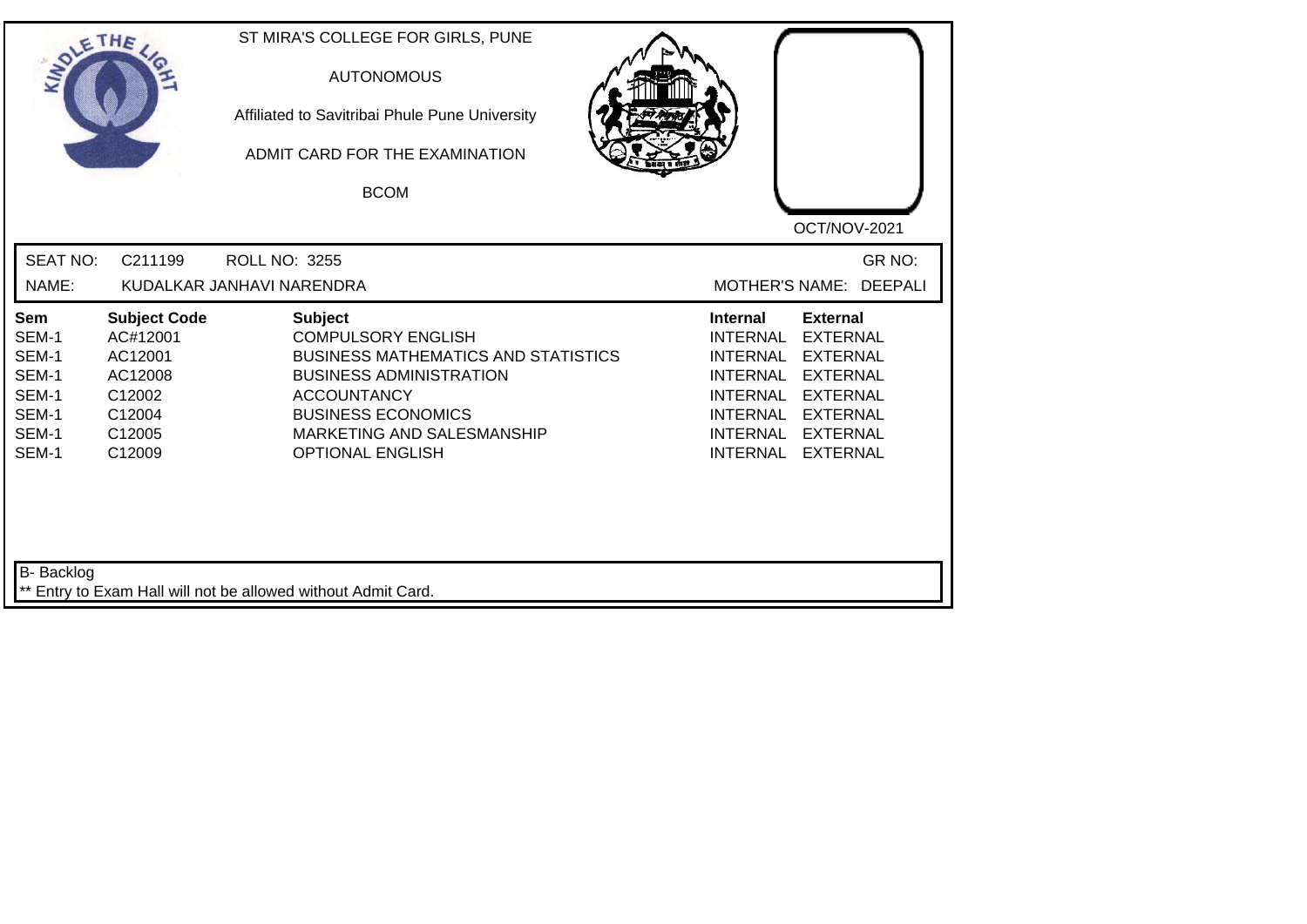| SOLETHE ,                                                          |                                                                                               | ST MIRA'S COLLEGE FOR GIRLS, PUNE<br><b>AUTONOMOUS</b><br>Affiliated to Savitribai Phule Pune University<br>ADMIT CARD FOR THE EXAMINATION<br><b>BCOM</b>                                                                      | OCT/NOV-2021                                                                                                                                                                                                                                                                                          |
|--------------------------------------------------------------------|-----------------------------------------------------------------------------------------------|--------------------------------------------------------------------------------------------------------------------------------------------------------------------------------------------------------------------------------|-------------------------------------------------------------------------------------------------------------------------------------------------------------------------------------------------------------------------------------------------------------------------------------------------------|
| <b>SEAT NO:</b><br>NAME:                                           | C211406                                                                                       | <b>ROLL NO: 3256</b><br>PACHANGE SHUBHECHHA SANDIP                                                                                                                                                                             | GR NO:<br>MOTHER'S NAME: SARIKA                                                                                                                                                                                                                                                                       |
| Sem<br>SEM-1<br>SEM-1<br>SEM-1<br>SEM-1<br>SEM-1<br>SEM-1<br>SEM-1 | <b>Subject Code</b><br>AC#12001<br>AC12001<br>AC12007<br>C12002<br>C12004<br>C12005<br>C12010 | <b>Subject</b><br><b>COMPULSORY ENGLISH</b><br><b>BUSINESS MATHEMATICS AND STATISTICS</b><br><b>BANKING AND FINANCE</b><br><b>ACCOUNTANCY</b><br><b>BUSINESS ECONOMICS</b><br>MARKETING AND SALESMANSHIP<br><b>ADVANCED IT</b> | <b>Internal</b><br><b>External</b><br><b>INTERNAL</b><br><b>EXTERNAL</b><br><b>INTERNAL</b><br><b>EXTERNAL</b><br><b>INTERNAL</b><br><b>EXTERNAL</b><br><b>INTERNAL</b><br><b>EXTERNAL</b><br>INTERNAL<br><b>EXTERNAL</b><br><b>INTERNAL</b><br><b>EXTERNAL</b><br><b>INTERNAL</b><br><b>EXTERNAL</b> |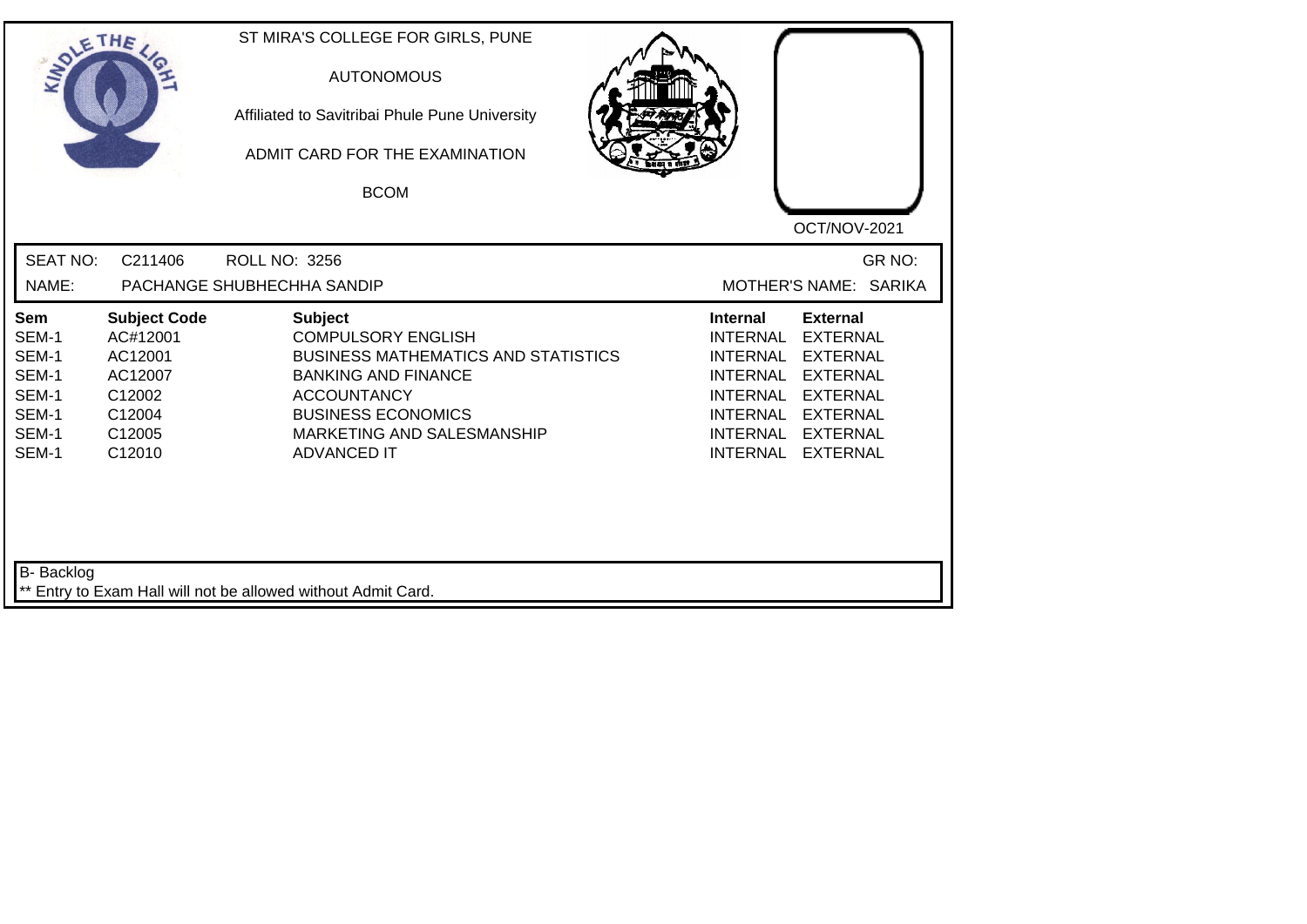| <b>SEAT NO:</b><br>GR NO:<br>C211204<br>ROLL NO: 3257<br>NAME:<br>RAUT JYOTISHREE SHYAMSUNDAR<br>MOTHER'S NAME: SUSHILA<br><b>Subject Code</b><br><b>Subject</b><br>Sem<br>Internal<br><b>External</b><br><b>COMPULSORY ENGLISH</b><br>SEM-1<br>AC#12001<br><b>INTERNAL</b><br><b>EXTERNAL</b><br>SEM-1<br>AC12001<br><b>BUSINESS MATHEMATICS AND STATISTICS</b><br><b>EXTERNAL</b><br>INTERNAL<br>SEM-1<br>AC12007<br><b>BANKING AND FINANCE</b><br><b>INTERNAL</b><br><b>EXTERNAL</b><br>SEM-1<br>C12002<br><b>ACCOUNTANCY</b><br><b>INTERNAL</b><br><b>EXTERNAL</b><br>SEM-1<br><b>BUSINESS ECONOMICS</b><br><b>INTERNAL</b><br>C12004<br><b>EXTERNAL</b><br>SEM-1<br>C12005<br>MARKETING AND SALESMANSHIP<br><b>INTERNAL</b><br><b>EXTERNAL</b><br>SEM-1<br>C12010<br><b>ADVANCED IT</b><br><b>INTERNAL</b><br><b>EXTERNAL</b> | SOLETHE . | ST MIRA'S COLLEGE FOR GIRLS, PUNE<br><b>AUTONOMOUS</b><br>Affiliated to Savitribai Phule Pune University<br>ADMIT CARD FOR THE EXAMINATION<br><b>BCOM</b> | OCT/NOV-2021 |
|------------------------------------------------------------------------------------------------------------------------------------------------------------------------------------------------------------------------------------------------------------------------------------------------------------------------------------------------------------------------------------------------------------------------------------------------------------------------------------------------------------------------------------------------------------------------------------------------------------------------------------------------------------------------------------------------------------------------------------------------------------------------------------------------------------------------------------|-----------|-----------------------------------------------------------------------------------------------------------------------------------------------------------|--------------|
|                                                                                                                                                                                                                                                                                                                                                                                                                                                                                                                                                                                                                                                                                                                                                                                                                                    |           |                                                                                                                                                           |              |
|                                                                                                                                                                                                                                                                                                                                                                                                                                                                                                                                                                                                                                                                                                                                                                                                                                    |           |                                                                                                                                                           |              |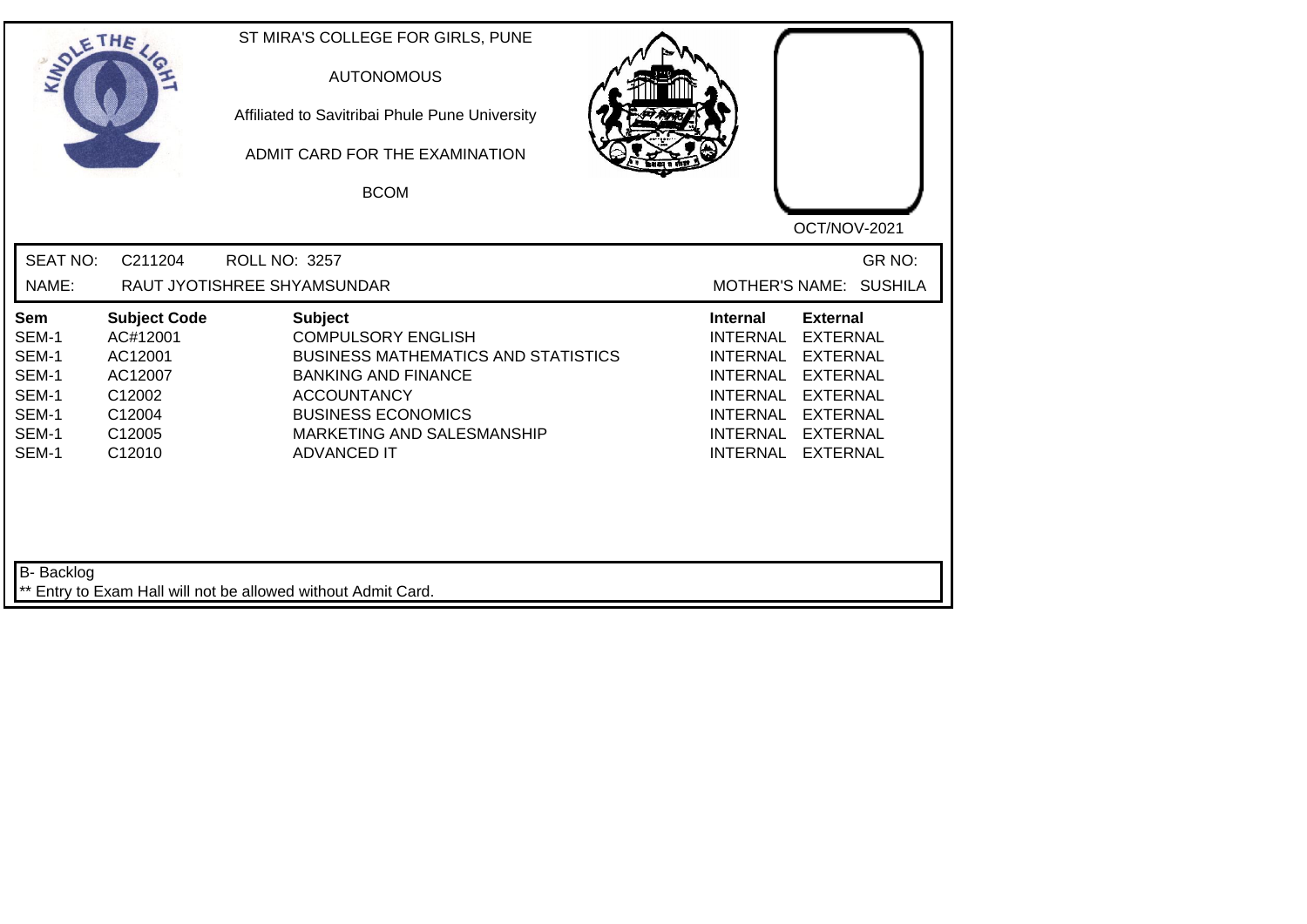| SOLE THE                                                           |                                                                                               | ST MIRA'S COLLEGE FOR GIRLS, PUNE<br><b>AUTONOMOUS</b><br>Affiliated to Savitribai Phule Pune University<br>ADMIT CARD FOR THE EXAMINATION<br><b>BCOM</b>                                                                            | OCT/NOV-2021                                                                                                                                                                                                                                                                                          |
|--------------------------------------------------------------------|-----------------------------------------------------------------------------------------------|--------------------------------------------------------------------------------------------------------------------------------------------------------------------------------------------------------------------------------------|-------------------------------------------------------------------------------------------------------------------------------------------------------------------------------------------------------------------------------------------------------------------------------------------------------|
| <b>SEAT NO:</b><br>NAME:                                           | C211451<br><b>ISHIKA VIJAY SHARMA</b>                                                         | ROLL NO: 3258                                                                                                                                                                                                                        | GR NO:<br>MOTHER'S NAME: NEELAM                                                                                                                                                                                                                                                                       |
| Sem<br>SEM-1<br>SEM-1<br>SEM-1<br>SEM-1<br>SEM-1<br>SEM-1<br>SEM-1 | <b>Subject Code</b><br>AC#12001<br>AC12001<br>AC12008<br>C12002<br>C12004<br>C12005<br>C12007 | <b>Subject</b><br><b>COMPULSORY ENGLISH</b><br><b>BUSINESS MATHEMATICS AND STATISTICS</b><br><b>BUSINESS ADMINISTRATION</b><br><b>ACCOUNTANCY</b><br><b>BUSINESS ECONOMICS</b><br>MARKETING AND SALESMANSHIP<br><b>HINDI GENERAL</b> | <b>External</b><br><b>Internal</b><br><b>INTERNAL</b><br><b>EXTERNAL</b><br><b>INTERNAL</b><br><b>EXTERNAL</b><br><b>INTERNAL</b><br><b>EXTERNAL</b><br><b>INTERNAL</b><br><b>EXTERNAL</b><br>INTERNAL<br><b>EXTERNAL</b><br><b>INTERNAL</b><br><b>EXTERNAL</b><br><b>INTERNAL</b><br><b>EXTERNAL</b> |
| B- Backlog                                                         |                                                                                               | ** Entry to Exam Hall will not be allowed without Admit Card.                                                                                                                                                                        |                                                                                                                                                                                                                                                                                                       |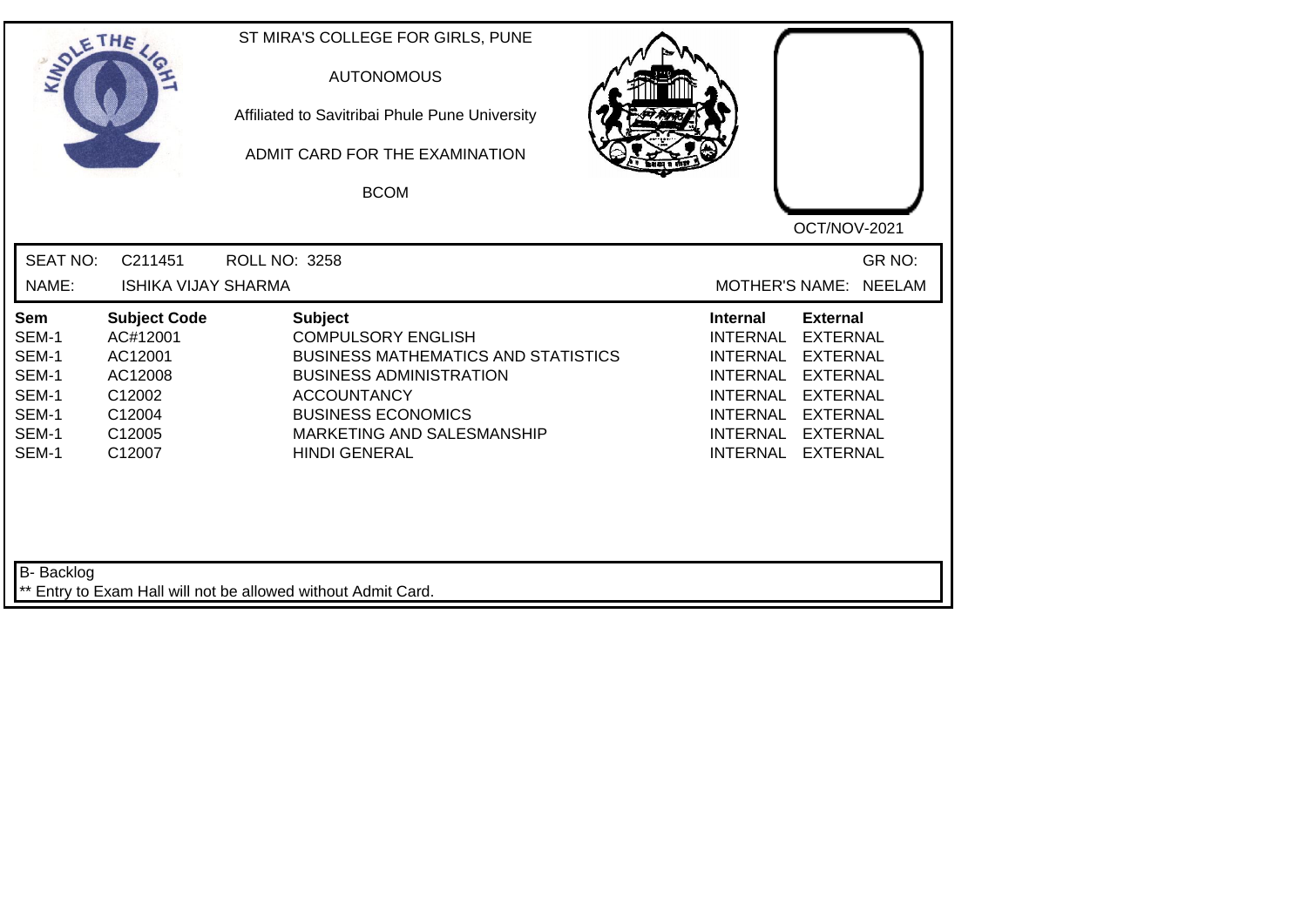| SOLETHE                                                            |                                                                                               | ST MIRA'S COLLEGE FOR GIRLS, PUNE<br><b>AUTONOMOUS</b><br>Affiliated to Savitribai Phule Pune University<br>ADMIT CARD FOR THE EXAMINATION<br><b>BCOM</b>                                                                                 | OCT/NOV-2021                                                                                                                                                                                                                                                                     |
|--------------------------------------------------------------------|-----------------------------------------------------------------------------------------------|-------------------------------------------------------------------------------------------------------------------------------------------------------------------------------------------------------------------------------------------|----------------------------------------------------------------------------------------------------------------------------------------------------------------------------------------------------------------------------------------------------------------------------------|
| <b>SEAT NO:</b><br>NAME:                                           | C211316                                                                                       | ROLL NO: 3259<br>YOGITA RAMESH KAMBLE                                                                                                                                                                                                     | GR NO:<br>MOTHER'S NAME: SUKANYA                                                                                                                                                                                                                                                 |
| Sem<br>SEM-1<br>SEM-1<br>SEM-1<br>SEM-1<br>SEM-1<br>SEM-1<br>SEM-1 | <b>Subject Code</b><br>AC#12001<br>AC12001<br>AC12009<br>C12002<br>C12004<br>C12005<br>C12009 | <b>Subject</b><br><b>COMPULSORY ENGLISH</b><br><b>BUSINESS MATHEMATICS AND STATISTICS</b><br><b>BUSINESS ENTREPRENEURSHIP</b><br><b>ACCOUNTANCY</b><br><b>BUSINESS ECONOMICS</b><br>MARKETING AND SALESMANSHIP<br><b>OPTIONAL ENGLISH</b> | <b>External</b><br><b>Internal</b><br><b>INTERNAL</b><br><b>EXTERNAL</b><br><b>EXTERNAL</b><br>INTERNAL<br><b>INTERNAL</b><br><b>EXTERNAL</b><br><b>INTERNAL</b><br><b>EXTERNAL</b><br>INTERNAL<br><b>EXTERNAL</b><br>INTERNAL<br><b>EXTERNAL</b><br>INTERNAL<br><b>EXTERNAL</b> |
| B- Backlog                                                         |                                                                                               | ** Entry to Exam Hall will not be allowed without Admit Card.                                                                                                                                                                             |                                                                                                                                                                                                                                                                                  |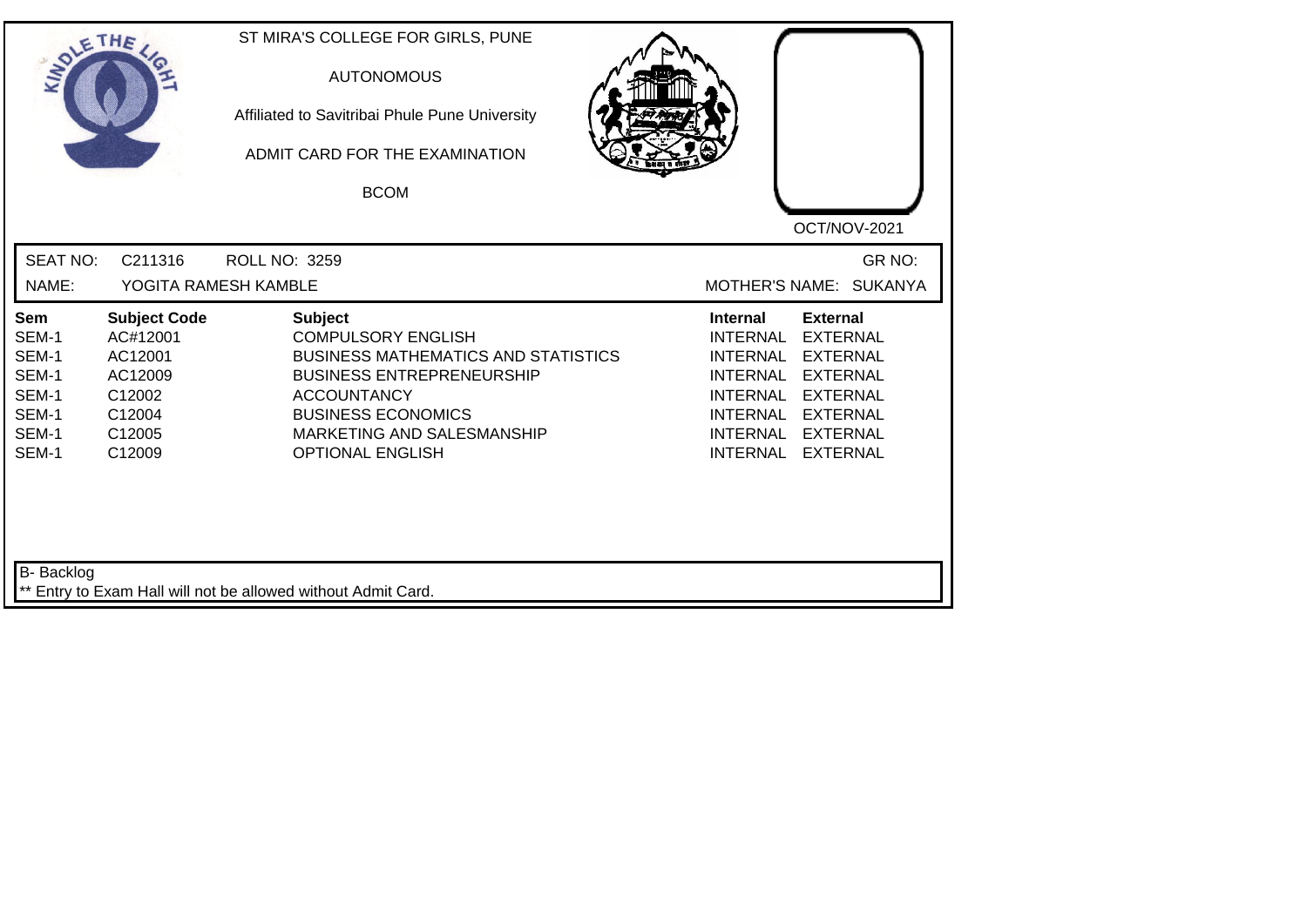|                                                                                                                                                     | Affiliated to Savitribai Phule Pune University<br>ADMIT CARD FOR THE EXAMINATION<br><b>BCOM</b>                                                                                                                 |                                            | OCT/NOV-2021                                                                                                                                                                                                                                                                                          |
|-----------------------------------------------------------------------------------------------------------------------------------------------------|-----------------------------------------------------------------------------------------------------------------------------------------------------------------------------------------------------------------|--------------------------------------------|-------------------------------------------------------------------------------------------------------------------------------------------------------------------------------------------------------------------------------------------------------------------------------------------------------|
| <b>SEAT NO:</b><br>NAME:                                                                                                                            | C211351<br><b>ROLL NO: 3260</b><br><b>BADAL SAMRUDDHI SANJAY</b>                                                                                                                                                |                                            | GR NO:<br>MOTHER'S NAME: MANISHA                                                                                                                                                                                                                                                                      |
| <b>Sem</b><br>AC#12001<br>SEM-1<br>SEM-1<br>AC12001<br>SEM-1<br>AC12008<br>SEM-1<br>C12002<br>SEM-1<br>C12004<br>SEM-1<br>C12005<br>SEM-1<br>C12008 | <b>Subject Code</b><br><b>Subject</b><br><b>COMPULSORY ENGLISH</b><br><b>BUSINESS ADMINISTRATION</b><br><b>ACCOUNTANCY</b><br><b>BUSINESS ECONOMICS</b><br>MARKETING AND SALESMANSHIP<br><b>MARATHI GENERAL</b> | <b>BUSINESS MATHEMATICS AND STATISTICS</b> | <b>Internal</b><br><b>External</b><br><b>INTERNAL</b><br><b>EXTERNAL</b><br><b>INTERNAL</b><br><b>EXTERNAL</b><br><b>INTERNAL</b><br><b>EXTERNAL</b><br><b>INTERNAL</b><br><b>EXTERNAL</b><br>INTERNAL<br><b>EXTERNAL</b><br><b>INTERNAL</b><br><b>EXTERNAL</b><br><b>INTERNAL</b><br><b>EXTERNAL</b> |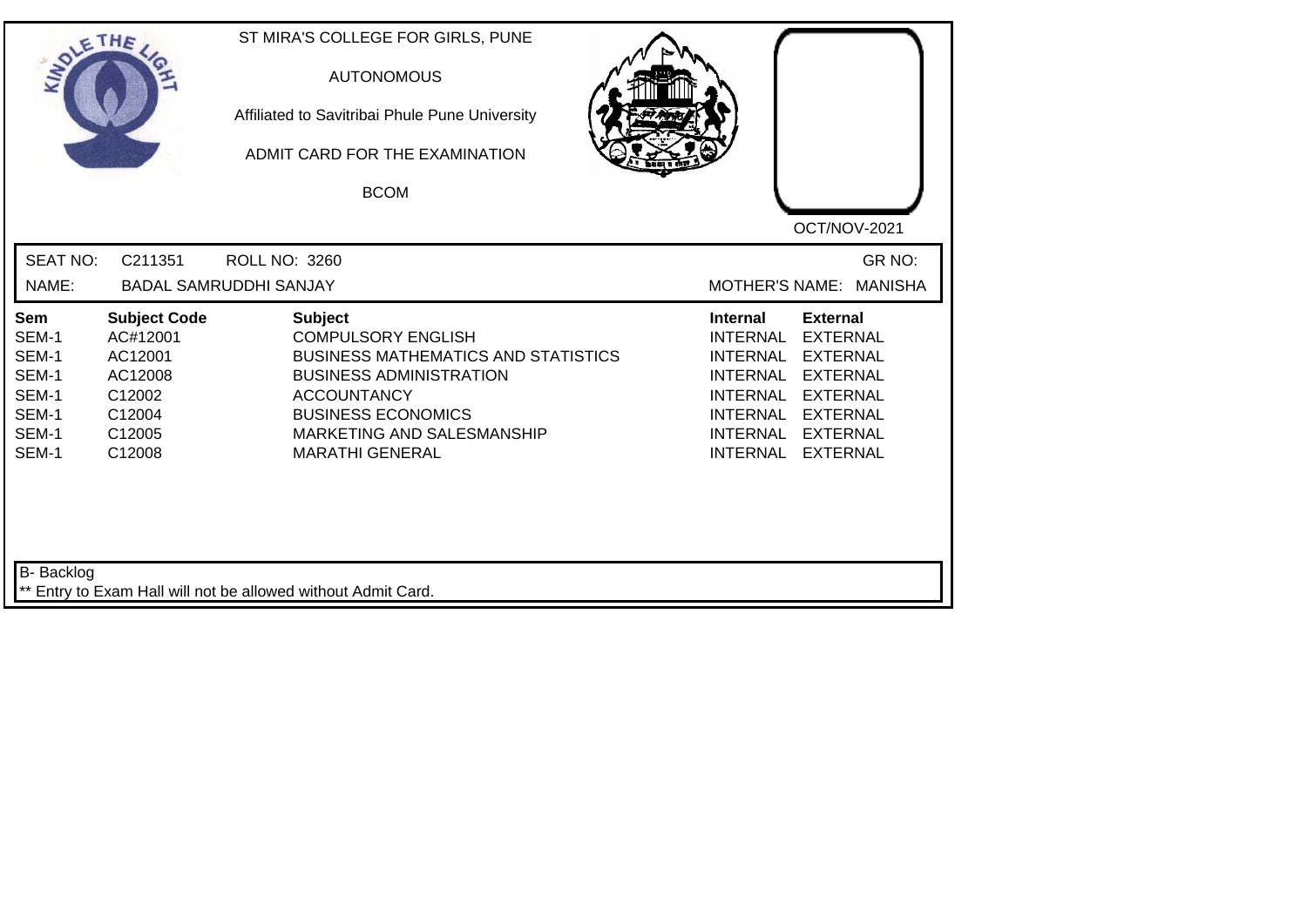| SOLE THE                                                           |                                                                                               | ST MIRA'S COLLEGE FOR GIRLS, PUNE<br><b>AUTONOMOUS</b><br>Affiliated to Savitribai Phule Pune University<br>ADMIT CARD FOR THE EXAMINATION<br><b>BCOM</b>                                                                           | OCT/NOV-2021                                                                                                                                                                                                                                                                                                 |
|--------------------------------------------------------------------|-----------------------------------------------------------------------------------------------|-------------------------------------------------------------------------------------------------------------------------------------------------------------------------------------------------------------------------------------|--------------------------------------------------------------------------------------------------------------------------------------------------------------------------------------------------------------------------------------------------------------------------------------------------------------|
| <b>SEAT NO:</b><br>NAME:                                           | C211276                                                                                       | ROLL NO: 3261<br><b>GANESHAN PAVITRA RAVI</b>                                                                                                                                                                                       | GR NO:<br>MOTHER'S NAME: PRAMILA                                                                                                                                                                                                                                                                             |
| Sem<br>SEM-1<br>SEM-1<br>SEM-1<br>SEM-1<br>SEM-1<br>SEM-1<br>SEM-1 | <b>Subject Code</b><br>AC#12001<br>AC12001<br>AC12007<br>C12002<br>C12004<br>C12005<br>C12009 | <b>Subject</b><br><b>COMPULSORY ENGLISH</b><br><b>BUSINESS MATHEMATICS AND STATISTICS</b><br><b>BANKING AND FINANCE</b><br><b>ACCOUNTANCY</b><br><b>BUSINESS ECONOMICS</b><br>MARKETING AND SALESMANSHIP<br><b>OPTIONAL ENGLISH</b> | <b>Internal</b><br><b>External</b><br><b>INTERNAL</b><br><b>EXTERNAL</b><br><b>INTERNAL</b><br><b>EXTERNAL</b><br><b>INTERNAL</b><br><b>EXTERNAL</b><br><b>INTERNAL</b><br><b>EXTERNAL</b><br><b>INTERNAL</b><br><b>EXTERNAL</b><br><b>INTERNAL</b><br><b>EXTERNAL</b><br><b>INTERNAL</b><br><b>EXTERNAL</b> |
| B- Backlog                                                         |                                                                                               | ** Entry to Exam Hall will not be allowed without Admit Card.                                                                                                                                                                       |                                                                                                                                                                                                                                                                                                              |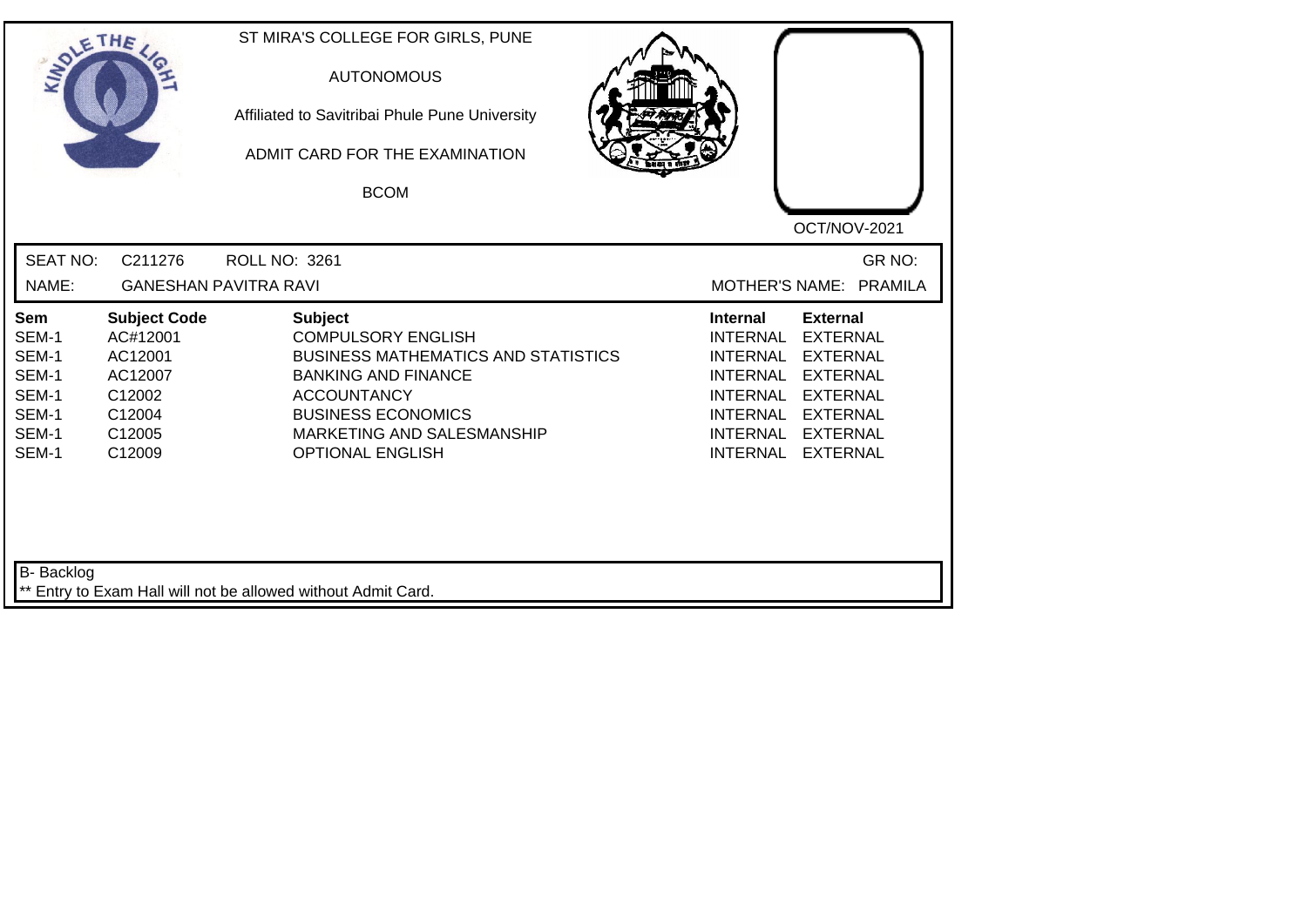| SOLETHE .                                                          |                                                                                               | ST MIRA'S COLLEGE FOR GIRLS, PUNE<br><b>AUTONOMOUS</b><br>Affiliated to Savitribai Phule Pune University<br>ADMIT CARD FOR THE EXAMINATION<br><b>BCOM</b>                                                                            |                                                                                                                            | OCT/NOV-2021                                                                                                                                           |
|--------------------------------------------------------------------|-----------------------------------------------------------------------------------------------|--------------------------------------------------------------------------------------------------------------------------------------------------------------------------------------------------------------------------------------|----------------------------------------------------------------------------------------------------------------------------|--------------------------------------------------------------------------------------------------------------------------------------------------------|
| <b>SEAT NO:</b><br>NAME:                                           | C211192<br><b>SHAIKH IRAM IMTIYAZ</b>                                                         | ROLL NO: 3262                                                                                                                                                                                                                        | <b>MOTHER'S NAME:</b>                                                                                                      | GR NO:<br><b>MAHURUN</b>                                                                                                                               |
| Sem<br>SEM-1<br>SEM-1<br>SEM-1<br>SEM-1<br>SEM-1<br>SEM-1<br>SEM-1 | <b>Subject Code</b><br>AC#12001<br>AC12001<br>AC12008<br>C12002<br>C12004<br>C12005<br>C12007 | <b>Subject</b><br><b>COMPULSORY ENGLISH</b><br><b>BUSINESS MATHEMATICS AND STATISTICS</b><br><b>BUSINESS ADMINISTRATION</b><br><b>ACCOUNTANCY</b><br><b>BUSINESS ECONOMICS</b><br>MARKETING AND SALESMANSHIP<br><b>HINDI GENERAL</b> | <b>Internal</b><br><b>INTERNAL</b><br><b>INTERNAL</b><br><b>INTERNAL</b><br><b>INTERNAL</b><br>INTERNAL<br><b>INTERNAL</b> | <b>External</b><br><b>EXTERNAL</b><br><b>EXTERNAL</b><br><b>EXTERNAL</b><br><b>EXTERNAL</b><br>INTERNAL EXTERNAL<br><b>EXTERNAL</b><br><b>EXTERNAL</b> |
| B- Backlog                                                         |                                                                                               | ** Entry to Exam Hall will not be allowed without Admit Card.                                                                                                                                                                        |                                                                                                                            |                                                                                                                                                        |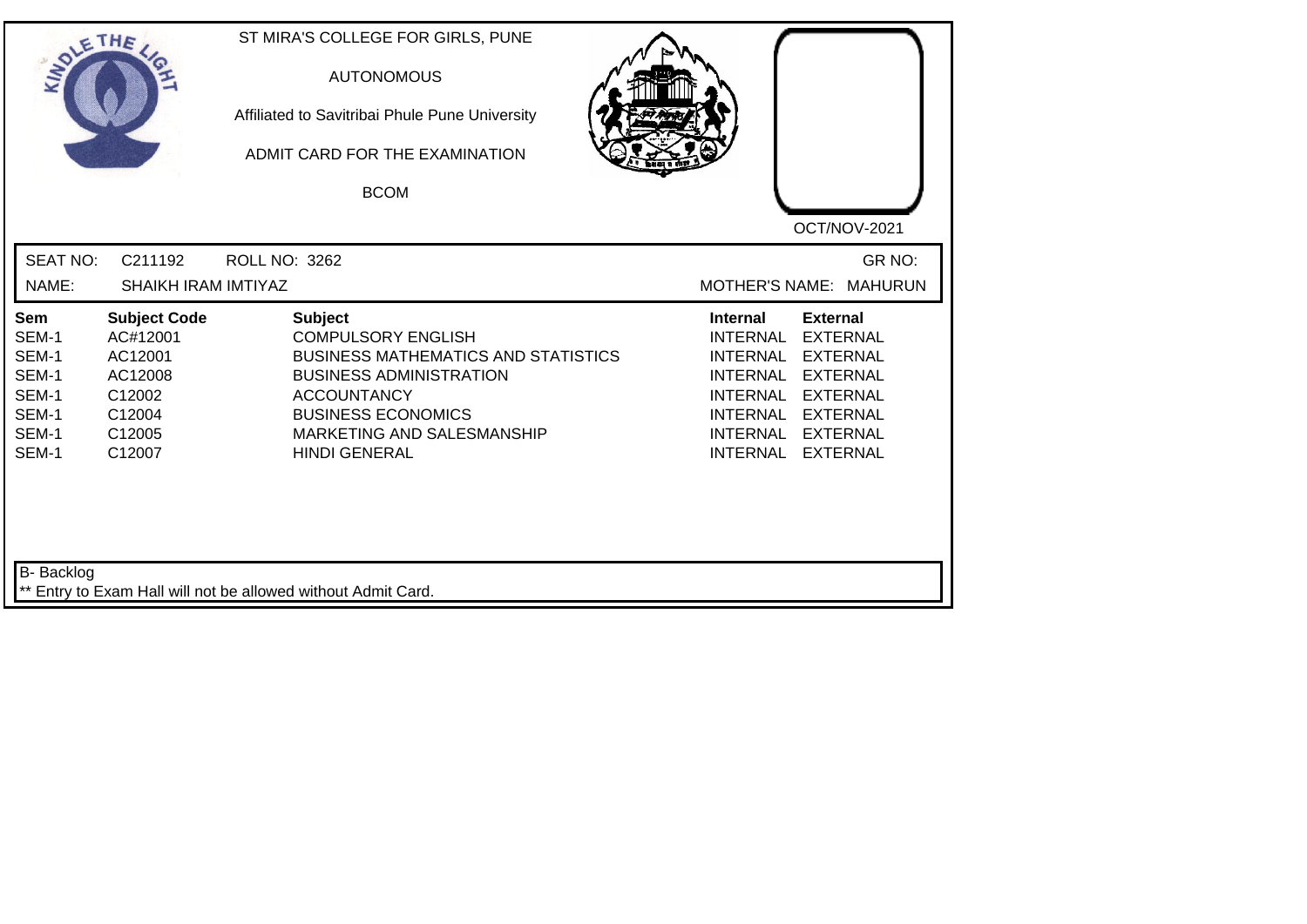| SOLE THE                                                           |                                                                                               | ST MIRA'S COLLEGE FOR GIRLS, PUNE<br><b>AUTONOMOUS</b><br>Affiliated to Savitribai Phule Pune University<br>ADMIT CARD FOR THE EXAMINATION<br><b>BCOM</b>                                                                                 | OCT/NOV-2021                                                                                                                                                                                                                                                                                |
|--------------------------------------------------------------------|-----------------------------------------------------------------------------------------------|-------------------------------------------------------------------------------------------------------------------------------------------------------------------------------------------------------------------------------------------|---------------------------------------------------------------------------------------------------------------------------------------------------------------------------------------------------------------------------------------------------------------------------------------------|
| <b>SEAT NO:</b><br>NAME:                                           | C211424                                                                                       | ROLL NO: 3263<br><b>SAWANT SUHANI SACHIN</b>                                                                                                                                                                                              | GR NO:<br>MOTHER'S NAME: MANJU                                                                                                                                                                                                                                                              |
| Sem<br>SEM-1<br>SEM-1<br>SEM-1<br>SEM-1<br>SEM-1<br>SEM-1<br>SEM-1 | <b>Subject Code</b><br>AC#12001<br>AC12001<br>AC12009<br>C12002<br>C12004<br>C12005<br>C12009 | <b>Subject</b><br><b>COMPULSORY ENGLISH</b><br><b>BUSINESS MATHEMATICS AND STATISTICS</b><br><b>BUSINESS ENTREPRENEURSHIP</b><br><b>ACCOUNTANCY</b><br><b>BUSINESS ECONOMICS</b><br>MARKETING AND SALESMANSHIP<br><b>OPTIONAL ENGLISH</b> | <b>External</b><br><b>Internal</b><br><b>INTERNAL</b><br><b>EXTERNAL</b><br><b>INTERNAL</b><br><b>EXTERNAL</b><br><b>INTERNAL</b><br><b>EXTERNAL</b><br><b>INTERNAL</b><br><b>EXTERNAL</b><br><b>INTERNAL</b><br><b>EXTERNAL</b><br>INTERNAL EXTERNAL<br><b>INTERNAL</b><br><b>EXTERNAL</b> |
| B- Backlog                                                         |                                                                                               | ** Entry to Exam Hall will not be allowed without Admit Card.                                                                                                                                                                             |                                                                                                                                                                                                                                                                                             |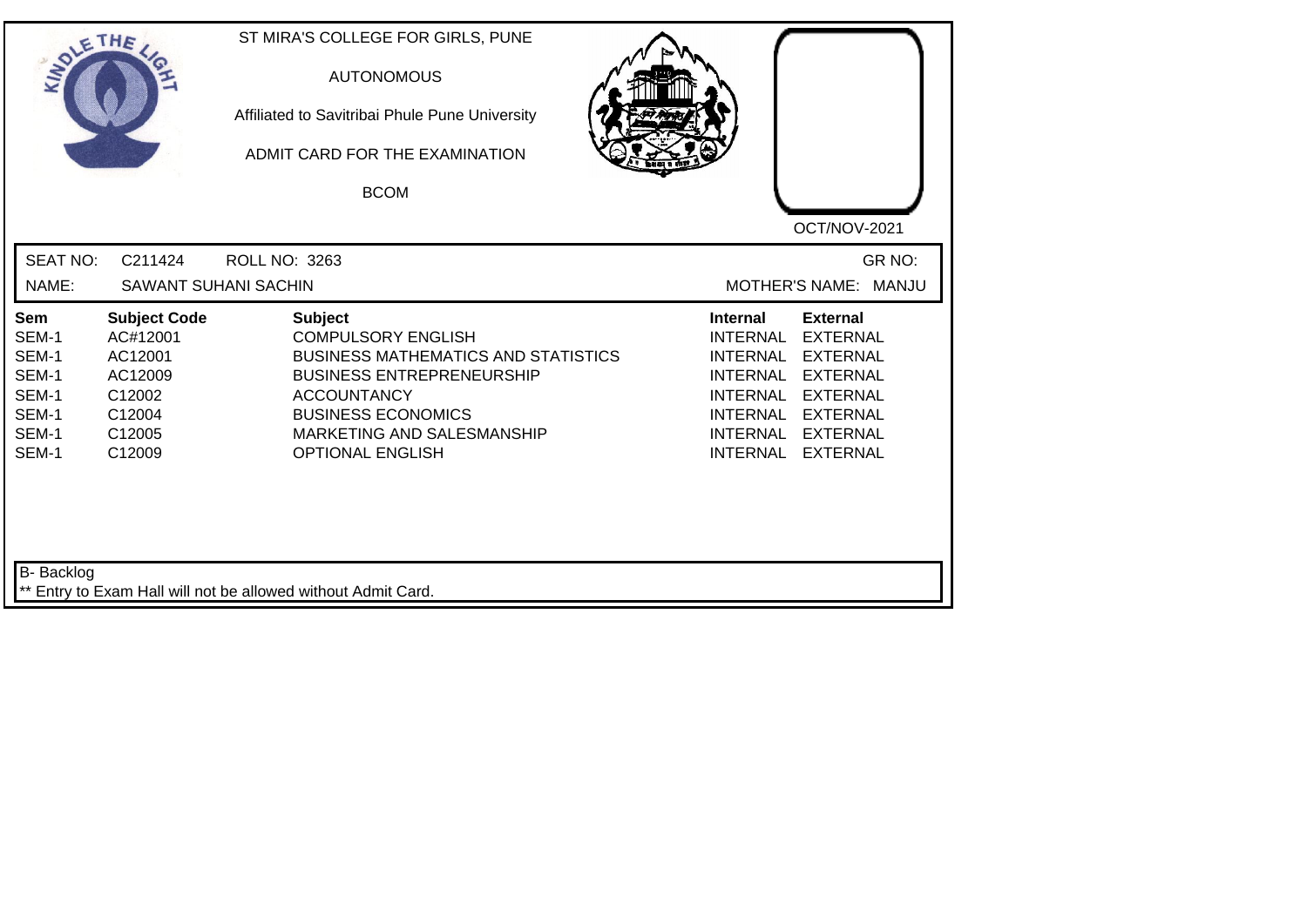| SOLETHE .                                                          |                                                                                               | ST MIRA'S COLLEGE FOR GIRLS, PUNE<br><b>AUTONOMOUS</b><br>Affiliated to Savitribai Phule Pune University<br>ADMIT CARD FOR THE EXAMINATION<br><b>BCOM</b>                                                                              | OCT/NOV-2021                                                                                                                                                                                                                                                                                                 |
|--------------------------------------------------------------------|-----------------------------------------------------------------------------------------------|----------------------------------------------------------------------------------------------------------------------------------------------------------------------------------------------------------------------------------------|--------------------------------------------------------------------------------------------------------------------------------------------------------------------------------------------------------------------------------------------------------------------------------------------------------------|
| <b>SEAT NO:</b><br>NAME:                                           | C211312<br>YADAV RAKHI RAJESH                                                                 | <b>ROLL NO: 3264</b>                                                                                                                                                                                                                   | GR NO:<br>MOTHER'S NAME: BHAGYASHRI                                                                                                                                                                                                                                                                          |
| Sem<br>SEM-1<br>SEM-1<br>SEM-1<br>SEM-1<br>SEM-1<br>SEM-1<br>SEM-1 | <b>Subject Code</b><br>AC#12001<br>AC12001<br>AC12009<br>C12002<br>C12004<br>C12005<br>C12007 | <b>Subject</b><br><b>COMPULSORY ENGLISH</b><br><b>BUSINESS MATHEMATICS AND STATISTICS</b><br><b>BUSINESS ENTREPRENEURSHIP</b><br><b>ACCOUNTANCY</b><br><b>BUSINESS ECONOMICS</b><br>MARKETING AND SALESMANSHIP<br><b>HINDI GENERAL</b> | <b>Internal</b><br><b>External</b><br><b>INTERNAL</b><br><b>EXTERNAL</b><br><b>INTERNAL</b><br><b>EXTERNAL</b><br><b>INTERNAL</b><br><b>EXTERNAL</b><br><b>INTERNAL</b><br><b>EXTERNAL</b><br><b>INTERNAL</b><br><b>EXTERNAL</b><br><b>INTERNAL</b><br><b>EXTERNAL</b><br><b>INTERNAL</b><br><b>EXTERNAL</b> |
| <b>B-</b> Backlog                                                  |                                                                                               | ** Entry to Exam Hall will not be allowed without Admit Card.                                                                                                                                                                          |                                                                                                                                                                                                                                                                                                              |

┛╵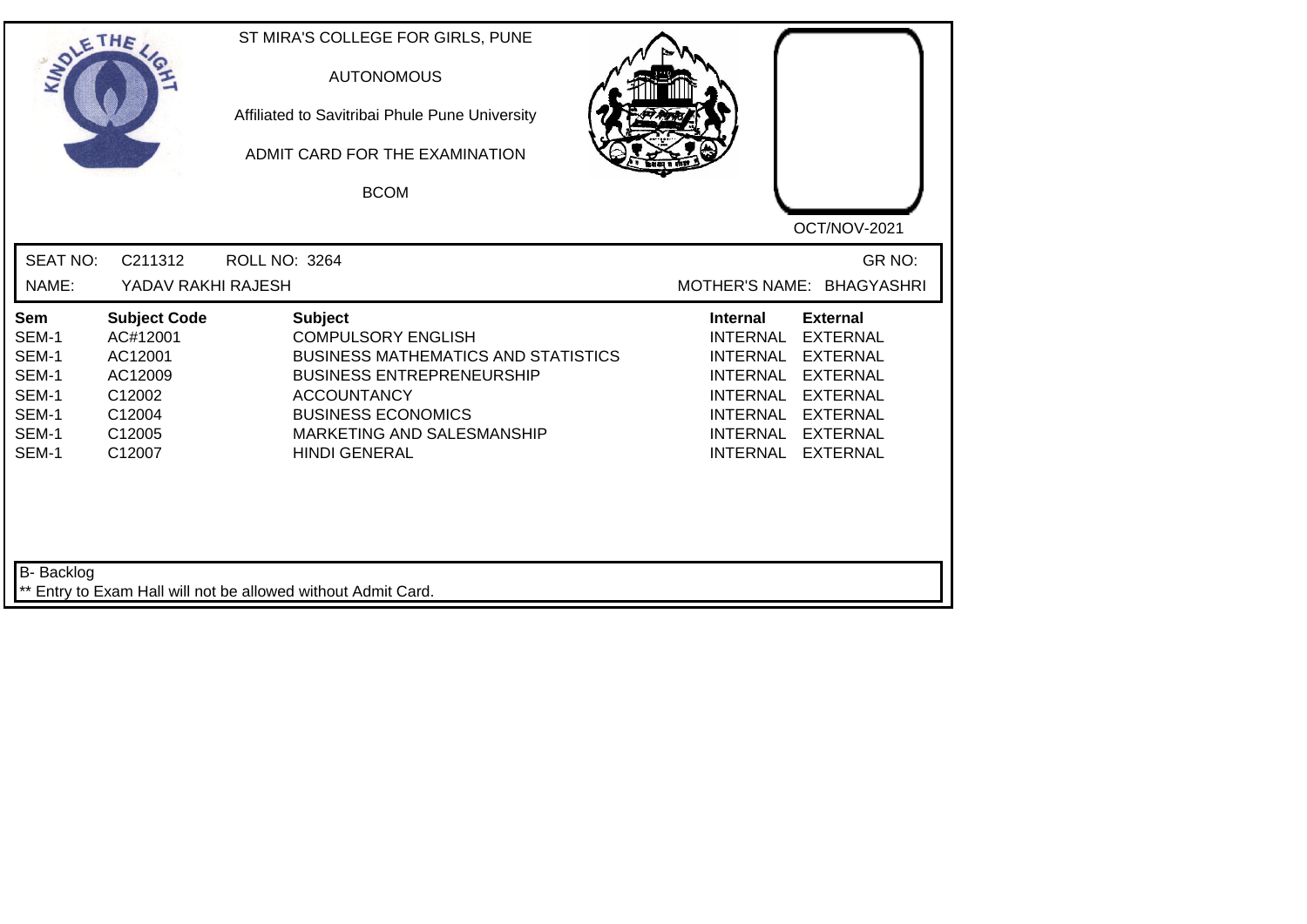| SOLE THE                                                           |                                                                                               | ST MIRA'S COLLEGE FOR GIRLS, PUNE<br><b>AUTONOMOUS</b><br>Affiliated to Savitribai Phule Pune University<br>ADMIT CARD FOR THE EXAMINATION<br><b>BCOM</b>                                                                        | OCT/NOV-2021                                                                                                                                                                                                                                                                                          |
|--------------------------------------------------------------------|-----------------------------------------------------------------------------------------------|----------------------------------------------------------------------------------------------------------------------------------------------------------------------------------------------------------------------------------|-------------------------------------------------------------------------------------------------------------------------------------------------------------------------------------------------------------------------------------------------------------------------------------------------------|
| <b>SEAT NO:</b><br>NAME:                                           | C211387<br><b>SAAKSHI SHARMA</b>                                                              | <b>ROLL NO: 3266</b>                                                                                                                                                                                                             | GR NO:<br>MOTHER'S NAME: ASHA                                                                                                                                                                                                                                                                         |
| Sem<br>SEM-1<br>SEM-1<br>SEM-1<br>SEM-1<br>SEM-1<br>SEM-1<br>SEM-1 | <b>Subject Code</b><br>AC#12001<br>AC12001<br>AC12007<br>C12002<br>C12004<br>C12005<br>C12007 | <b>Subject</b><br><b>COMPULSORY ENGLISH</b><br><b>BUSINESS MATHEMATICS AND STATISTICS</b><br><b>BANKING AND FINANCE</b><br><b>ACCOUNTANCY</b><br><b>BUSINESS ECONOMICS</b><br>MARKETING AND SALESMANSHIP<br><b>HINDI GENERAL</b> | <b>Internal</b><br><b>External</b><br><b>INTERNAL</b><br><b>EXTERNAL</b><br><b>INTERNAL</b><br><b>EXTERNAL</b><br><b>INTERNAL</b><br><b>EXTERNAL</b><br><b>INTERNAL</b><br><b>EXTERNAL</b><br>INTERNAL<br><b>EXTERNAL</b><br><b>INTERNAL</b><br><b>EXTERNAL</b><br><b>INTERNAL</b><br><b>EXTERNAL</b> |
| B- Backlog                                                         |                                                                                               | ** Entry to Exam Hall will not be allowed without Admit Card.                                                                                                                                                                    |                                                                                                                                                                                                                                                                                                       |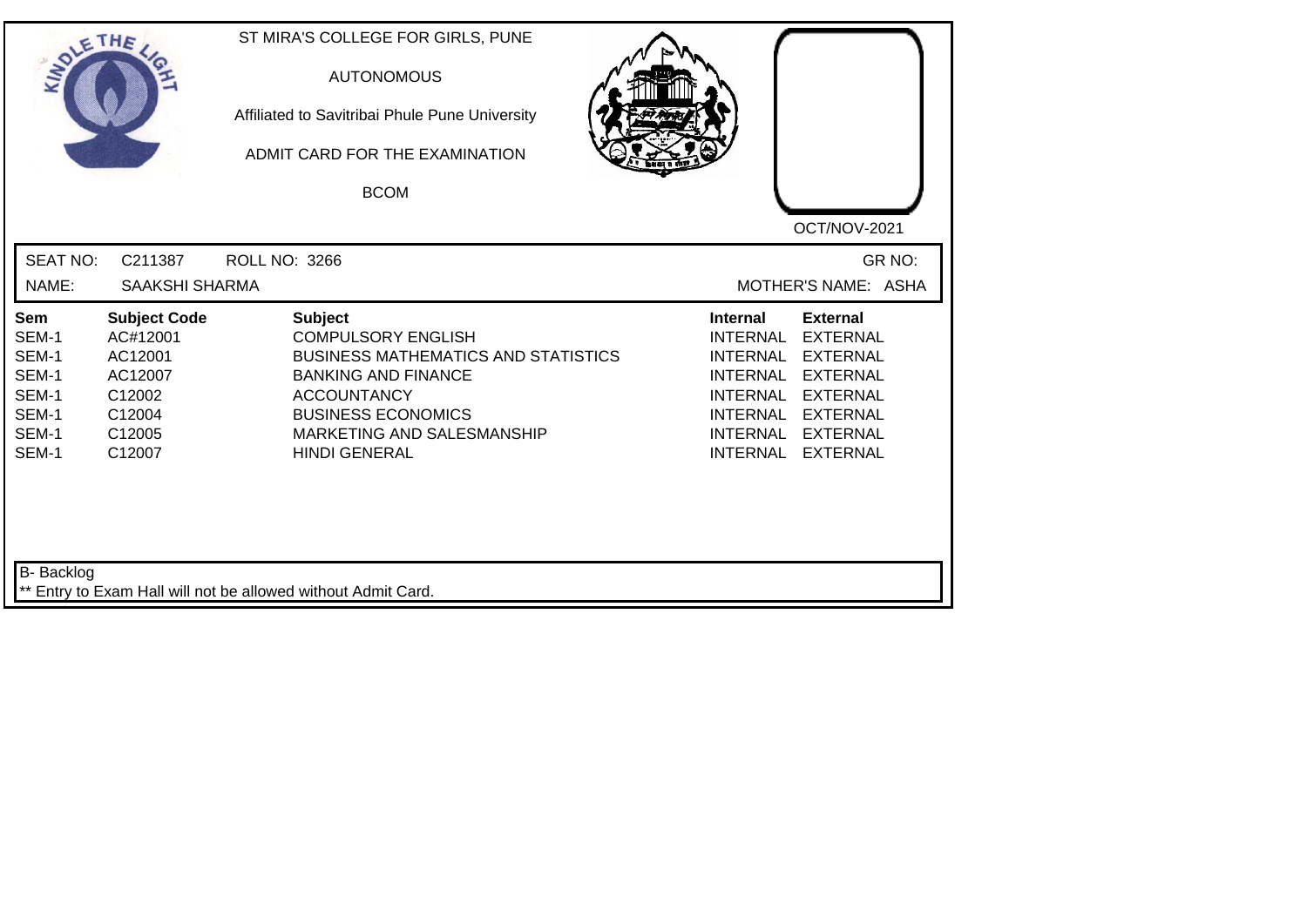| SOLETHE .                                                          |                                                                                               | ST MIRA'S COLLEGE FOR GIRLS, PUNE<br><b>AUTONOMOUS</b><br>Affiliated to Savitribai Phule Pune University<br>ADMIT CARD FOR THE EXAMINATION<br><b>BCOM</b>                                                                        |                                                                                                                                                                                                                                                                                                       |
|--------------------------------------------------------------------|-----------------------------------------------------------------------------------------------|----------------------------------------------------------------------------------------------------------------------------------------------------------------------------------------------------------------------------------|-------------------------------------------------------------------------------------------------------------------------------------------------------------------------------------------------------------------------------------------------------------------------------------------------------|
| <b>SEAT NO:</b><br>NAME:                                           | C211163                                                                                       | <b>ROLL NO: 3267</b><br>NIDHI DINESH HOTCHANDANI                                                                                                                                                                                 | OCT/NOV-2021<br>GR NO:<br><b>MOTHER'S NAME:</b><br><b>KASHISH</b>                                                                                                                                                                                                                                     |
| Sem<br>SEM-1<br>SEM-1<br>SEM-1<br>SEM-1<br>SEM-1<br>SEM-1<br>SEM-1 | <b>Subject Code</b><br>AC#12001<br>AC12001<br>AC12007<br>C12002<br>C12004<br>C12005<br>C12007 | <b>Subject</b><br><b>COMPULSORY ENGLISH</b><br><b>BUSINESS MATHEMATICS AND STATISTICS</b><br><b>BANKING AND FINANCE</b><br><b>ACCOUNTANCY</b><br><b>BUSINESS ECONOMICS</b><br>MARKETING AND SALESMANSHIP<br><b>HINDI GENERAL</b> | <b>External</b><br><b>Internal</b><br><b>EXTERNAL</b><br>INTERNAL<br><b>INTERNAL</b><br><b>EXTERNAL</b><br><b>INTERNAL</b><br><b>EXTERNAL</b><br><b>INTERNAL</b><br><b>EXTERNAL</b><br><b>INTERNAL</b><br><b>EXTERNAL</b><br><b>INTERNAL</b><br><b>EXTERNAL</b><br><b>INTERNAL</b><br><b>EXTERNAL</b> |
| B- Backlog                                                         |                                                                                               | ** Entry to Exam Hall will not be allowed without Admit Card.                                                                                                                                                                    |                                                                                                                                                                                                                                                                                                       |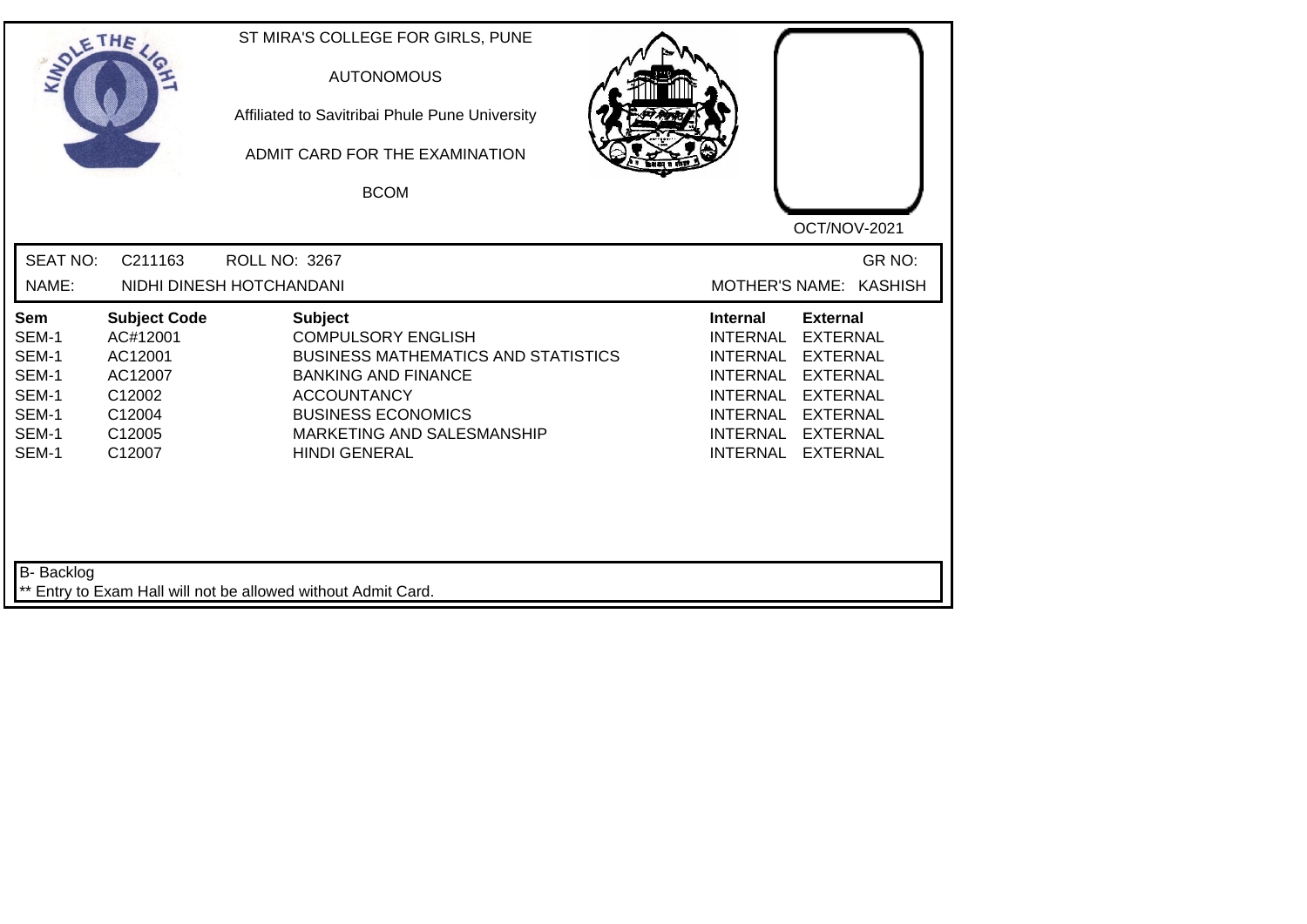| SOLE THE                                                           |                                                                                               | ST MIRA'S COLLEGE FOR GIRLS, PUNE<br><b>AUTONOMOUS</b><br>Affiliated to Savitribai Phule Pune University<br>ADMIT CARD FOR THE EXAMINATION<br><b>BCOM</b>                                                                        | OCT/NOV-2021                                                                                                                                                                                                                                                                                          |
|--------------------------------------------------------------------|-----------------------------------------------------------------------------------------------|----------------------------------------------------------------------------------------------------------------------------------------------------------------------------------------------------------------------------------|-------------------------------------------------------------------------------------------------------------------------------------------------------------------------------------------------------------------------------------------------------------------------------------------------------|
| <b>SEAT NO:</b><br>NAME:                                           | C211305<br>PANDEY PRIYA VINOD                                                                 | <b>ROLL NO: 3270</b>                                                                                                                                                                                                             | GR NO:<br>MOTHER'S NAME: MICKY                                                                                                                                                                                                                                                                        |
| Sem<br>SEM-1<br>SEM-1<br>SEM-1<br>SEM-1<br>SEM-1<br>SEM-1<br>SEM-1 | <b>Subject Code</b><br>AC#12001<br>AC12001<br>AC12007<br>C12002<br>C12004<br>C12005<br>C12007 | <b>Subject</b><br><b>COMPULSORY ENGLISH</b><br><b>BUSINESS MATHEMATICS AND STATISTICS</b><br><b>BANKING AND FINANCE</b><br><b>ACCOUNTANCY</b><br><b>BUSINESS ECONOMICS</b><br>MARKETING AND SALESMANSHIP<br><b>HINDI GENERAL</b> | <b>External</b><br>Internal<br><b>INTERNAL</b><br><b>EXTERNAL</b><br><b>INTERNAL</b><br><b>EXTERNAL</b><br><b>INTERNAL</b><br><b>EXTERNAL</b><br><b>INTERNAL</b><br><b>EXTERNAL</b><br><b>INTERNAL</b><br><b>EXTERNAL</b><br><b>INTERNAL</b><br><b>EXTERNAL</b><br><b>INTERNAL</b><br><b>EXTERNAL</b> |
| B- Backlog                                                         |                                                                                               | ** Entry to Exam Hall will not be allowed without Admit Card.                                                                                                                                                                    |                                                                                                                                                                                                                                                                                                       |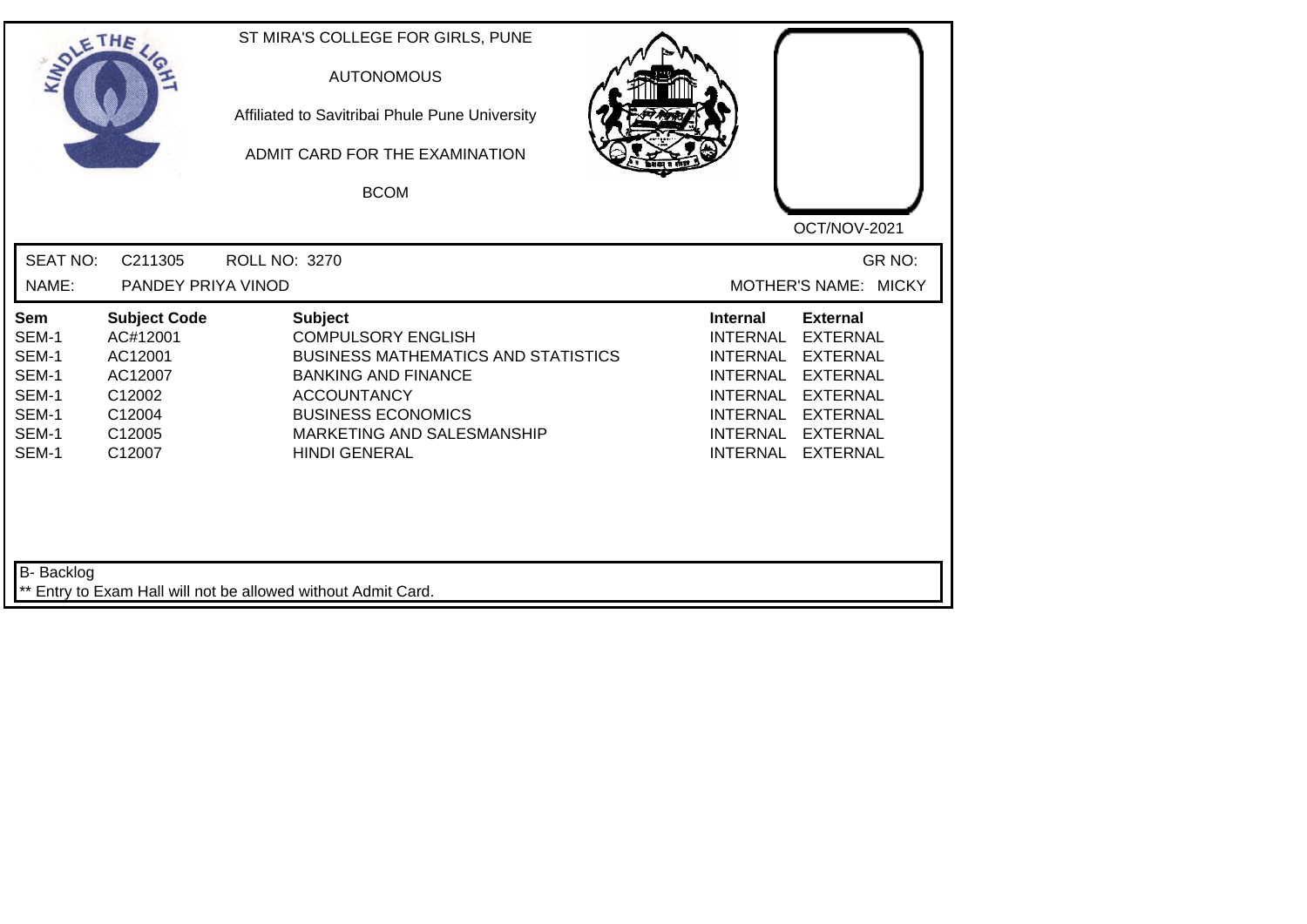| SOLE THE                                                           |                                                                                               | ST MIRA'S COLLEGE FOR GIRLS, PUNE<br><b>AUTONOMOUS</b><br>Affiliated to Savitribai Phule Pune University<br>ADMIT CARD FOR THE EXAMINATION<br><b>BCOM</b>                                                                          | OCT/NOV-2021                                                                                                                                                                                                                                                                                                 |
|--------------------------------------------------------------------|-----------------------------------------------------------------------------------------------|------------------------------------------------------------------------------------------------------------------------------------------------------------------------------------------------------------------------------------|--------------------------------------------------------------------------------------------------------------------------------------------------------------------------------------------------------------------------------------------------------------------------------------------------------------|
| <b>SEAT NO:</b><br>NAME:                                           | C211234<br><b>GOEL MAHEK RAJESH</b>                                                           | ROLL NO: 3271                                                                                                                                                                                                                      | GR NO:<br>MOTHER'S NAME: ANJALI                                                                                                                                                                                                                                                                              |
| Sem<br>SEM-1<br>SEM-1<br>SEM-1<br>SEM-1<br>SEM-1<br>SEM-1<br>SEM-1 | <b>Subject Code</b><br>AC#12001<br>AC12001<br>AC12008<br>C12002<br>C12004<br>C12005<br>C12010 | <b>Subject</b><br><b>COMPULSORY ENGLISH</b><br><b>BUSINESS MATHEMATICS AND STATISTICS</b><br><b>BUSINESS ADMINISTRATION</b><br><b>ACCOUNTANCY</b><br><b>BUSINESS ECONOMICS</b><br>MARKETING AND SALESMANSHIP<br><b>ADVANCED IT</b> | <b>External</b><br><b>Internal</b><br><b>INTERNAL</b><br><b>EXTERNAL</b><br><b>INTERNAL</b><br><b>EXTERNAL</b><br><b>INTERNAL</b><br><b>EXTERNAL</b><br><b>INTERNAL</b><br><b>EXTERNAL</b><br><b>INTERNAL</b><br><b>EXTERNAL</b><br><b>INTERNAL</b><br><b>EXTERNAL</b><br><b>INTERNAL</b><br><b>EXTERNAL</b> |
| B- Backlog                                                         |                                                                                               | ** Entry to Exam Hall will not be allowed without Admit Card.                                                                                                                                                                      |                                                                                                                                                                                                                                                                                                              |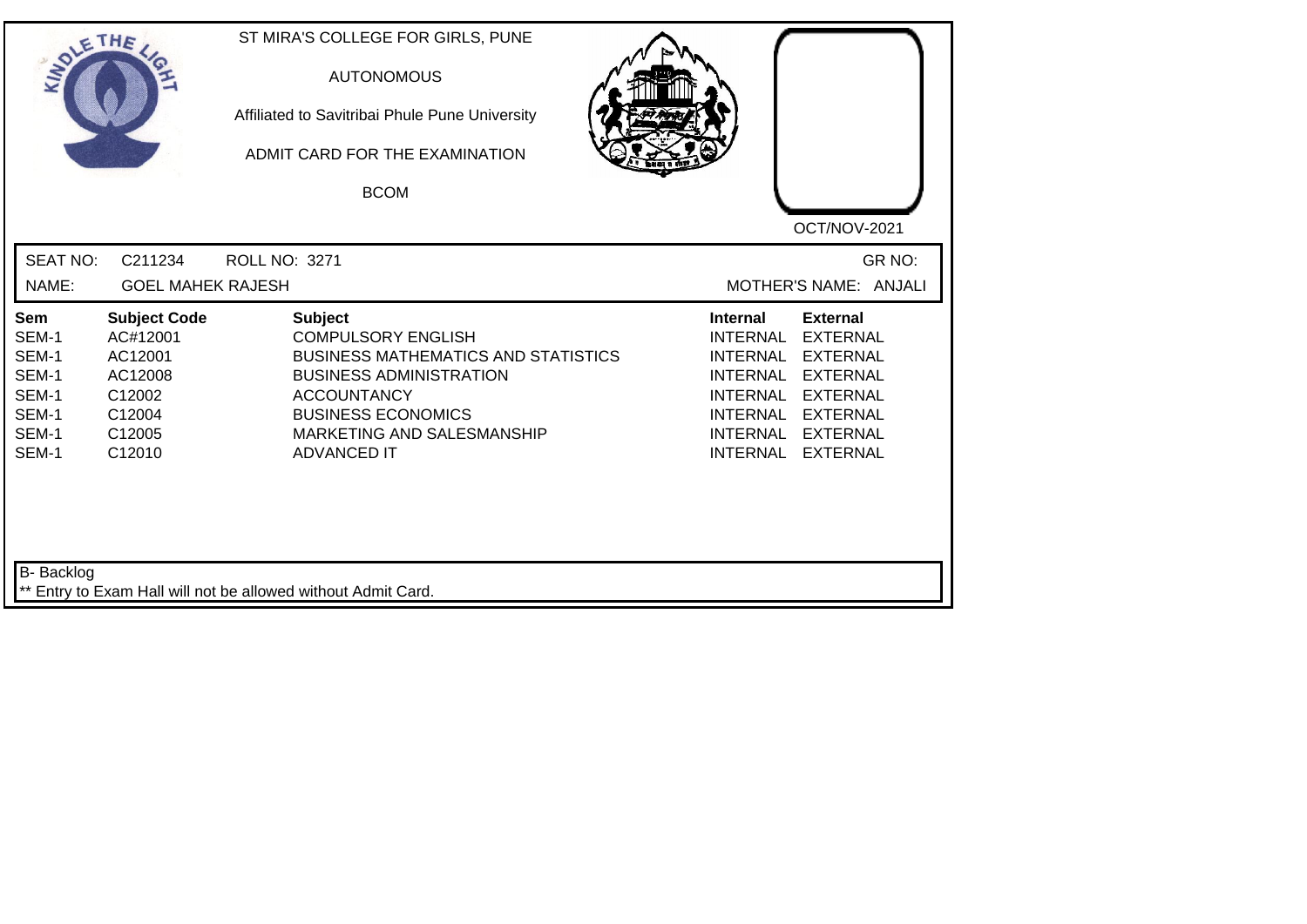| <b>SEAT NO:</b><br>C211376<br><b>ROLL NO: 3272</b><br>NAME:<br><b>CHOUDHARY SAYALI RAMSINGH</b><br><b>Subject Code</b><br><b>Subject</b><br><b>Internal</b><br><b>External</b><br>Sem<br>SEM-1<br>AC#12001<br><b>COMPULSORY ENGLISH</b><br><b>INTERNAL</b><br><b>EXTERNAL</b><br>SEM-1<br>AC12001<br><b>BUSINESS MATHEMATICS AND STATISTICS</b><br><b>INTERNAL</b><br><b>EXTERNAL</b><br>SEM-1<br>AC12007<br><b>BANKING AND FINANCE</b><br><b>INTERNAL</b><br><b>EXTERNAL</b><br>SEM-1<br>C12002<br><b>ACCOUNTANCY</b><br><b>INTERNAL</b><br><b>EXTERNAL</b><br>SEM-1<br><b>BUSINESS ECONOMICS</b><br>C12004<br>INTERNAL<br><b>EXTERNAL</b><br>SEM-1<br>C12005<br>MARKETING AND SALESMANSHIP<br><b>INTERNAL</b><br><b>EXTERNAL</b><br><b>INTERNAL</b><br>SEM-1<br>C12007<br><b>HINDI GENERAL</b><br><b>EXTERNAL</b> | SOLETHE , | ST MIRA'S COLLEGE FOR GIRLS, PUNE<br><b>AUTONOMOUS</b><br>Affiliated to Savitribai Phule Pune University<br>ADMIT CARD FOR THE EXAMINATION<br><b>BCOM</b> | OCT/NOV-2021                   |
|---------------------------------------------------------------------------------------------------------------------------------------------------------------------------------------------------------------------------------------------------------------------------------------------------------------------------------------------------------------------------------------------------------------------------------------------------------------------------------------------------------------------------------------------------------------------------------------------------------------------------------------------------------------------------------------------------------------------------------------------------------------------------------------------------------------------|-----------|-----------------------------------------------------------------------------------------------------------------------------------------------------------|--------------------------------|
|                                                                                                                                                                                                                                                                                                                                                                                                                                                                                                                                                                                                                                                                                                                                                                                                                     |           |                                                                                                                                                           | GR NO:<br>MOTHER'S NAME: ANARI |
|                                                                                                                                                                                                                                                                                                                                                                                                                                                                                                                                                                                                                                                                                                                                                                                                                     |           |                                                                                                                                                           |                                |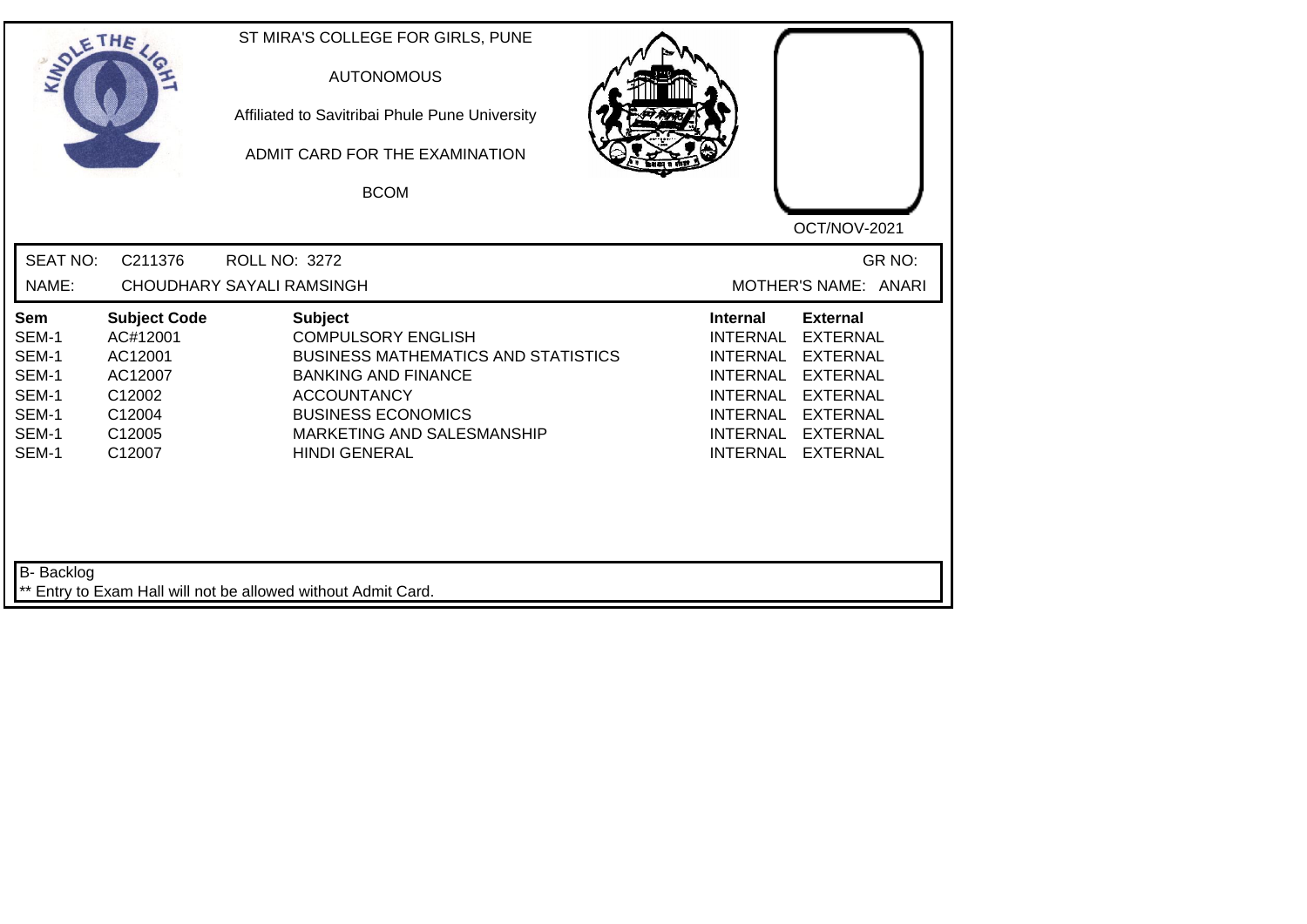| SOLETHE .                                                          |                                                                                               | ST MIRA'S COLLEGE FOR GIRLS, PUNE<br><b>AUTONOMOUS</b><br>Affiliated to Savitribai Phule Pune University<br>ADMIT CARD FOR THE EXAMINATION<br><b>BCOM</b>                                                                                 | OCT/NOV-2021                                                                                                                                                                                                                                                                                                 |
|--------------------------------------------------------------------|-----------------------------------------------------------------------------------------------|-------------------------------------------------------------------------------------------------------------------------------------------------------------------------------------------------------------------------------------------|--------------------------------------------------------------------------------------------------------------------------------------------------------------------------------------------------------------------------------------------------------------------------------------------------------------|
| <b>SEAT NO:</b><br>NAME:                                           | C211296                                                                                       | ROLL NO: 3273<br>SAKSHI PRAKASH KATARIA                                                                                                                                                                                                   | GR NO:<br>MOTHER'S NAME: SARLA                                                                                                                                                                                                                                                                               |
| Sem<br>SEM-1<br>SEM-1<br>SEM-1<br>SEM-1<br>SEM-1<br>SEM-1<br>SEM-1 | <b>Subject Code</b><br>AC#12001<br>AC12001<br>AC12009<br>C12002<br>C12004<br>C12005<br>C12009 | <b>Subject</b><br><b>COMPULSORY ENGLISH</b><br><b>BUSINESS MATHEMATICS AND STATISTICS</b><br><b>BUSINESS ENTREPRENEURSHIP</b><br><b>ACCOUNTANCY</b><br><b>BUSINESS ECONOMICS</b><br>MARKETING AND SALESMANSHIP<br><b>OPTIONAL ENGLISH</b> | <b>External</b><br><b>Internal</b><br><b>INTERNAL</b><br><b>EXTERNAL</b><br><b>INTERNAL</b><br><b>EXTERNAL</b><br><b>INTERNAL</b><br><b>EXTERNAL</b><br><b>INTERNAL</b><br><b>EXTERNAL</b><br><b>INTERNAL</b><br><b>EXTERNAL</b><br><b>INTERNAL</b><br><b>EXTERNAL</b><br><b>INTERNAL</b><br><b>EXTERNAL</b> |
| B- Backlog                                                         |                                                                                               | ** Entry to Exam Hall will not be allowed without Admit Card.                                                                                                                                                                             |                                                                                                                                                                                                                                                                                                              |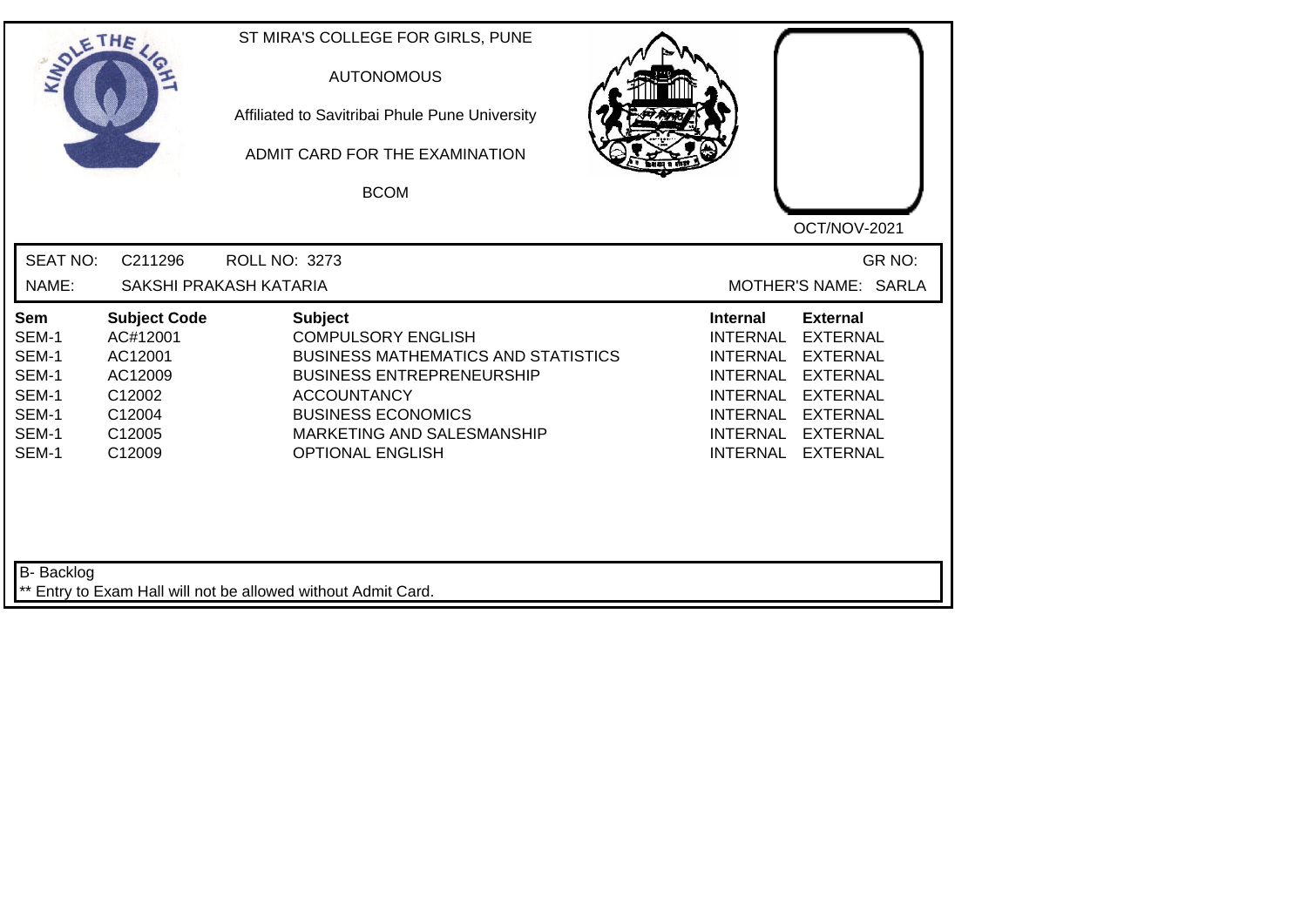| SOLETHE ,                                                          |                                                                                               | ST MIRA'S COLLEGE FOR GIRLS, PUNE<br><b>AUTONOMOUS</b><br>Affiliated to Savitribai Phule Pune University<br>ADMIT CARD FOR THE EXAMINATION<br><b>BCOM</b>                                                                              | OCT/NOV-2021                                                                                                                                                                                                                                                                                                 |
|--------------------------------------------------------------------|-----------------------------------------------------------------------------------------------|----------------------------------------------------------------------------------------------------------------------------------------------------------------------------------------------------------------------------------------|--------------------------------------------------------------------------------------------------------------------------------------------------------------------------------------------------------------------------------------------------------------------------------------------------------------|
| <b>SEAT NO:</b>                                                    | C211218                                                                                       | <b>ROLL NO: 3274</b>                                                                                                                                                                                                                   | GR NO:                                                                                                                                                                                                                                                                                                       |
| NAME:                                                              | <b>GALANDE KHUSHI SHAM</b>                                                                    |                                                                                                                                                                                                                                        | <b>DEEPALI</b><br>MOTHER'S NAME:                                                                                                                                                                                                                                                                             |
| Sem<br>SEM-1<br>SEM-1<br>SEM-1<br>SEM-1<br>SEM-1<br>SEM-1<br>SEM-1 | <b>Subject Code</b><br>AC#12001<br>AC12001<br>AC12008<br>C12002<br>C12004<br>C12005<br>C12008 | <b>Subject</b><br><b>COMPULSORY ENGLISH</b><br><b>BUSINESS MATHEMATICS AND STATISTICS</b><br><b>BUSINESS ADMINISTRATION</b><br><b>ACCOUNTANCY</b><br><b>BUSINESS ECONOMICS</b><br>MARKETING AND SALESMANSHIP<br><b>MARATHI GENERAL</b> | <b>External</b><br><b>Internal</b><br><b>INTERNAL</b><br><b>EXTERNAL</b><br><b>INTERNAL</b><br><b>EXTERNAL</b><br><b>INTERNAL</b><br><b>EXTERNAL</b><br><b>INTERNAL</b><br><b>EXTERNAL</b><br><b>INTERNAL</b><br><b>EXTERNAL</b><br><b>INTERNAL</b><br><b>EXTERNAL</b><br><b>INTERNAL</b><br><b>EXTERNAL</b> |
| <b>B-</b> Backlog                                                  |                                                                                               | ** Entry to Exam Hall will not be allowed without Admit Card.                                                                                                                                                                          |                                                                                                                                                                                                                                                                                                              |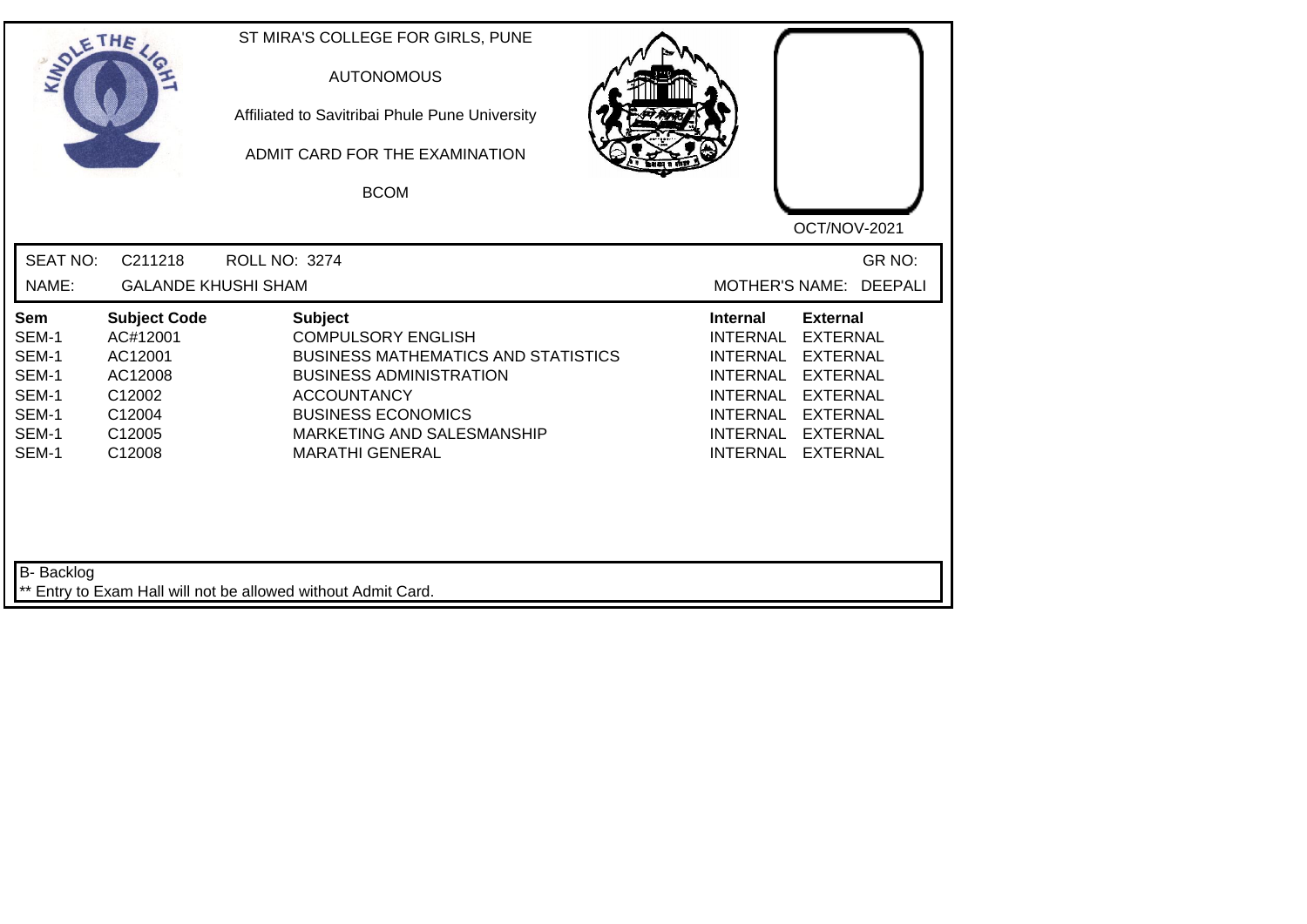| SOLE THE                                                           |                                                                                               | ST MIRA'S COLLEGE FOR GIRLS, PUNE<br><b>AUTONOMOUS</b><br>Affiliated to Savitribai Phule Pune University<br>ADMIT CARD FOR THE EXAMINATION<br><b>BCOM</b>                                                                           | OCT/NOV-2021                                                                                                                                                                                                                                                                                                 |
|--------------------------------------------------------------------|-----------------------------------------------------------------------------------------------|-------------------------------------------------------------------------------------------------------------------------------------------------------------------------------------------------------------------------------------|--------------------------------------------------------------------------------------------------------------------------------------------------------------------------------------------------------------------------------------------------------------------------------------------------------------|
| <b>SEAT NO:</b><br>NAME:                                           | C211374                                                                                       | <b>ROLL NO: 3275</b><br>RIDDHI SATYENDRAKUMAR GOSWAMI                                                                                                                                                                               | GR NO:<br>MOTHER'S NAME: KIRAN                                                                                                                                                                                                                                                                               |
| Sem<br>SEM-1<br>SEM-1<br>SEM-1<br>SEM-1<br>SEM-1<br>SEM-1<br>SEM-1 | <b>Subject Code</b><br>AC#12001<br>AC12001<br>AC12007<br>C12002<br>C12004<br>C12005<br>C12009 | <b>Subject</b><br><b>COMPULSORY ENGLISH</b><br><b>BUSINESS MATHEMATICS AND STATISTICS</b><br><b>BANKING AND FINANCE</b><br><b>ACCOUNTANCY</b><br><b>BUSINESS ECONOMICS</b><br>MARKETING AND SALESMANSHIP<br><b>OPTIONAL ENGLISH</b> | <b>External</b><br><b>Internal</b><br><b>INTERNAL</b><br><b>EXTERNAL</b><br><b>INTERNAL</b><br><b>EXTERNAL</b><br><b>INTERNAL</b><br><b>EXTERNAL</b><br><b>INTERNAL</b><br><b>EXTERNAL</b><br><b>INTERNAL</b><br><b>EXTERNAL</b><br><b>INTERNAL</b><br><b>EXTERNAL</b><br><b>INTERNAL</b><br><b>EXTERNAL</b> |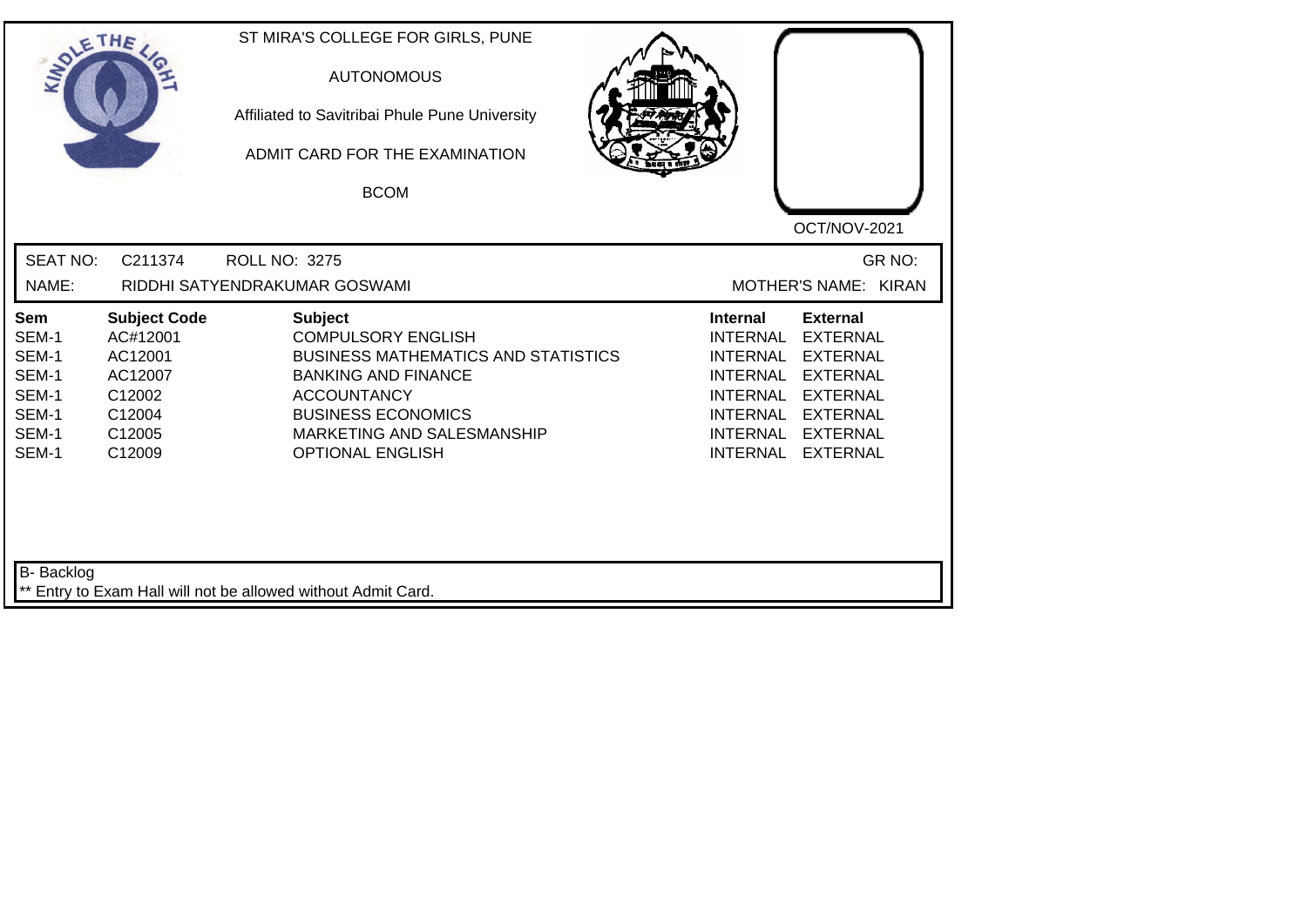| SOLETHE ,                                                          |                                                                                               | ST MIRA'S COLLEGE FOR GIRLS, PUNE<br><b>AUTONOMOUS</b><br>Affiliated to Savitribai Phule Pune University<br>ADMIT CARD FOR THE EXAMINATION<br><b>BCOM</b>                                                         | OCT/NOV-2021                                                                                                                                                                                                                                                                                                 |
|--------------------------------------------------------------------|-----------------------------------------------------------------------------------------------|-------------------------------------------------------------------------------------------------------------------------------------------------------------------------------------------------------------------|--------------------------------------------------------------------------------------------------------------------------------------------------------------------------------------------------------------------------------------------------------------------------------------------------------------|
| <b>SEAT NO:</b><br>NAME:                                           | C211130                                                                                       | <b>ROLL NO: 3276</b><br>PAWAR ANUSHKA PRAVIN                                                                                                                                                                      | GR NO:<br>MOTHER'S NAME: MANASI                                                                                                                                                                                                                                                                              |
| Sem<br>SEM-1<br>SEM-1<br>SEM-1<br>SEM-1<br>SEM-1<br>SEM-1<br>SEM-1 | <b>Subject Code</b><br>AC#12001<br>AC12004<br>AC12007<br>C12002<br>C12004<br>C12005<br>C12009 | <b>Subject</b><br><b>COMPULSORY ENGLISH</b><br><b>EDUCATION GENERAL</b><br><b>BANKING AND FINANCE</b><br><b>ACCOUNTANCY</b><br><b>BUSINESS ECONOMICS</b><br>MARKETING AND SALESMANSHIP<br><b>OPTIONAL ENGLISH</b> | <b>Internal</b><br><b>External</b><br><b>INTERNAL</b><br><b>EXTERNAL</b><br><b>EXTERNAL</b><br><b>INTERNAL</b><br><b>INTERNAL</b><br><b>EXTERNAL</b><br><b>INTERNAL</b><br><b>EXTERNAL</b><br><b>INTERNAL</b><br><b>EXTERNAL</b><br><b>INTERNAL</b><br><b>EXTERNAL</b><br><b>INTERNAL</b><br><b>EXTERNAL</b> |
| B- Backlog                                                         |                                                                                               | ** Entry to Exam Hall will not be allowed without Admit Card.                                                                                                                                                     |                                                                                                                                                                                                                                                                                                              |

┙╵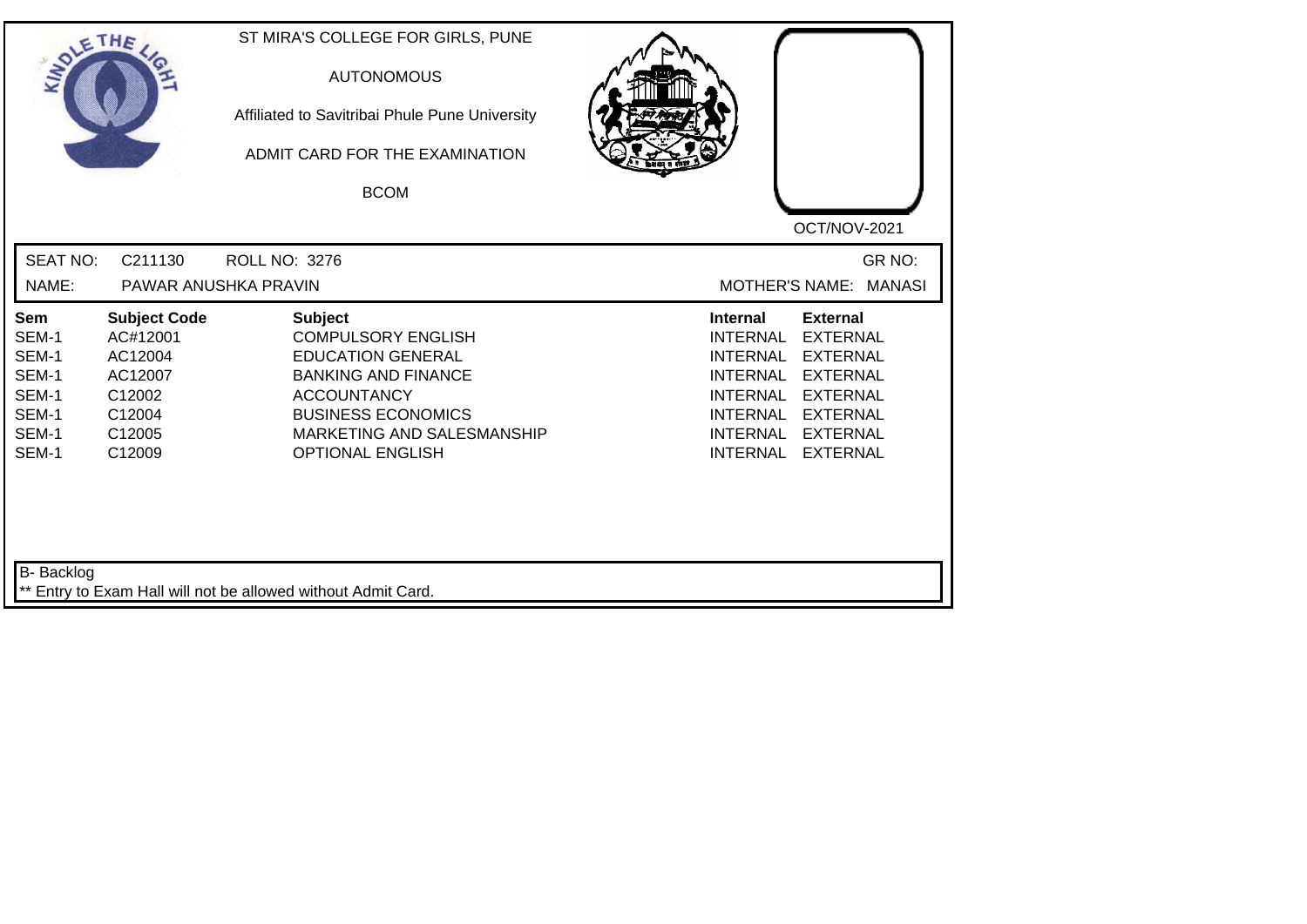| SOLE THE                                                                  |                                                                                               | ST MIRA'S COLLEGE FOR GIRLS, PUNE<br><b>AUTONOMOUS</b><br>Affiliated to Savitribai Phule Pune University<br>ADMIT CARD FOR THE EXAMINATION<br><b>BCOM</b>                                                                                 | OCT/NOV-2021                                                                                                                                                                                                                                                                                                 |
|---------------------------------------------------------------------------|-----------------------------------------------------------------------------------------------|-------------------------------------------------------------------------------------------------------------------------------------------------------------------------------------------------------------------------------------------|--------------------------------------------------------------------------------------------------------------------------------------------------------------------------------------------------------------------------------------------------------------------------------------------------------------|
| <b>SEAT NO:</b><br>NAME:                                                  | C211265                                                                                       | ROLL NO: 3277<br>ALIZAR NEHA KACHRULAL                                                                                                                                                                                                    | GR NO:<br>MOTHER'S NAME: ANJALI                                                                                                                                                                                                                                                                              |
| <b>Sem</b><br>SEM-1<br>SEM-1<br>SEM-1<br>SEM-1<br>SEM-1<br>SEM-1<br>SEM-1 | <b>Subject Code</b><br>AC#12001<br>AC12001<br>AC12009<br>C12002<br>C12004<br>C12005<br>C12009 | <b>Subject</b><br><b>COMPULSORY ENGLISH</b><br><b>BUSINESS MATHEMATICS AND STATISTICS</b><br><b>BUSINESS ENTREPRENEURSHIP</b><br><b>ACCOUNTANCY</b><br><b>BUSINESS ECONOMICS</b><br>MARKETING AND SALESMANSHIP<br><b>OPTIONAL ENGLISH</b> | <b>External</b><br><b>Internal</b><br><b>INTERNAL</b><br><b>EXTERNAL</b><br><b>INTERNAL</b><br><b>EXTERNAL</b><br><b>INTERNAL</b><br><b>EXTERNAL</b><br><b>INTERNAL</b><br><b>EXTERNAL</b><br><b>INTERNAL</b><br><b>EXTERNAL</b><br><b>INTERNAL</b><br><b>EXTERNAL</b><br><b>INTERNAL</b><br><b>EXTERNAL</b> |
| B- Backlog                                                                |                                                                                               | ** Entry to Exam Hall will not be allowed without Admit Card.                                                                                                                                                                             |                                                                                                                                                                                                                                                                                                              |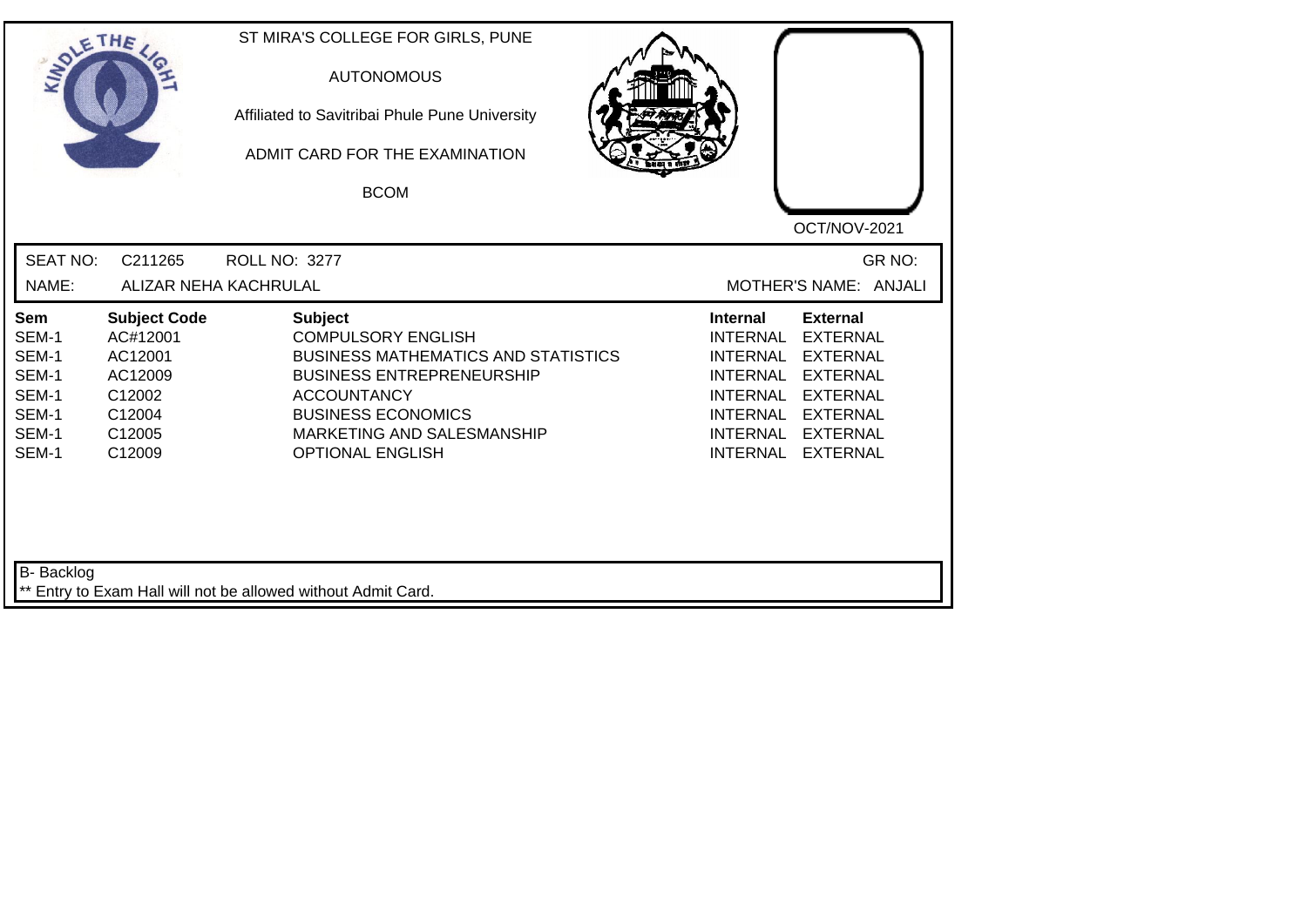| SOLE THE                                                           |                                                                                               | ST MIRA'S COLLEGE FOR GIRLS, PUNE<br><b>AUTONOMOUS</b><br>Affiliated to Savitribai Phule Pune University<br>ADMIT CARD FOR THE EXAMINATION<br><b>BCOM</b>                                                                              | OCT/NOV-2021                                                                                                                                                                                                                                                                                          |
|--------------------------------------------------------------------|-----------------------------------------------------------------------------------------------|----------------------------------------------------------------------------------------------------------------------------------------------------------------------------------------------------------------------------------------|-------------------------------------------------------------------------------------------------------------------------------------------------------------------------------------------------------------------------------------------------------------------------------------------------------|
| <b>SEAT NO:</b><br>NAME:                                           | C211441<br><b>CHAVAN TISHA RAKESH</b>                                                         | <b>ROLL NO: 3278</b>                                                                                                                                                                                                                   | GR NO:<br>MOTHER'S NAME: GEETA                                                                                                                                                                                                                                                                        |
| Sem<br>SEM-1<br>SEM-1<br>SEM-1<br>SEM-1<br>SEM-1<br>SEM-1<br>SEM-1 | <b>Subject Code</b><br>AC#12001<br>AC12001<br>AC12009<br>C12002<br>C12004<br>C12005<br>C12007 | <b>Subject</b><br><b>COMPULSORY ENGLISH</b><br><b>BUSINESS MATHEMATICS AND STATISTICS</b><br><b>BUSINESS ENTREPRENEURSHIP</b><br><b>ACCOUNTANCY</b><br><b>BUSINESS ECONOMICS</b><br>MARKETING AND SALESMANSHIP<br><b>HINDI GENERAL</b> | <b>Internal</b><br><b>External</b><br><b>INTERNAL</b><br><b>EXTERNAL</b><br><b>INTERNAL</b><br><b>EXTERNAL</b><br><b>INTERNAL</b><br><b>EXTERNAL</b><br><b>INTERNAL</b><br><b>EXTERNAL</b><br>INTERNAL<br><b>EXTERNAL</b><br><b>INTERNAL</b><br><b>EXTERNAL</b><br><b>INTERNAL</b><br><b>EXTERNAL</b> |
| B- Backlog                                                         |                                                                                               | ** Entry to Exam Hall will not be allowed without Admit Card.                                                                                                                                                                          |                                                                                                                                                                                                                                                                                                       |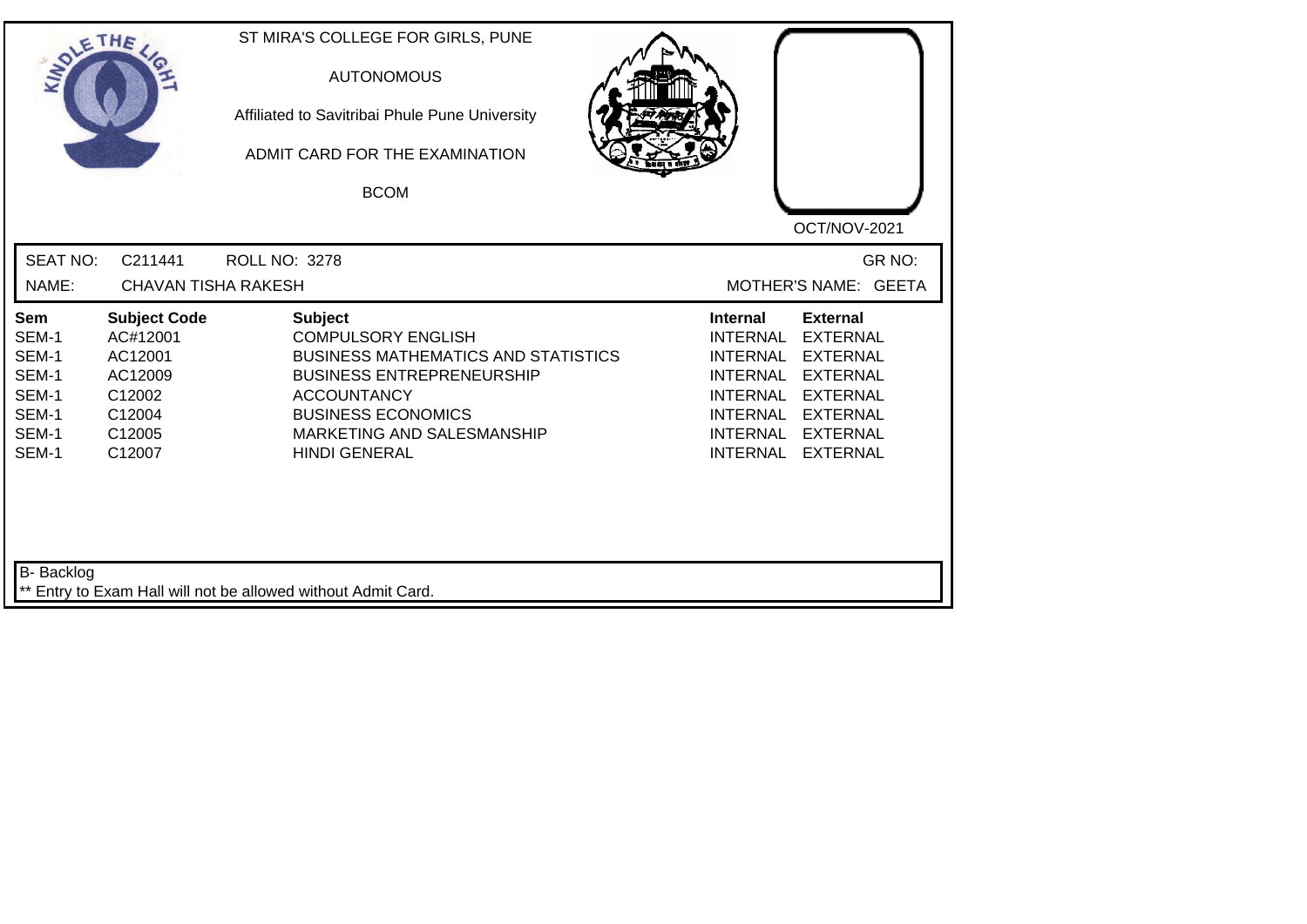| SOLETHE                                                            |                                                                                               | ST MIRA'S COLLEGE FOR GIRLS, PUNE<br><b>AUTONOMOUS</b><br>Affiliated to Savitribai Phule Pune University<br>ADMIT CARD FOR THE EXAMINATION<br><b>BCOM</b>                                                                           | OCT/NOV-2021                                                                                                                                                                                                                                                                                                 |
|--------------------------------------------------------------------|-----------------------------------------------------------------------------------------------|-------------------------------------------------------------------------------------------------------------------------------------------------------------------------------------------------------------------------------------|--------------------------------------------------------------------------------------------------------------------------------------------------------------------------------------------------------------------------------------------------------------------------------------------------------------|
| <b>SEAT NO:</b><br>NAME:                                           | C211409<br><b>RUMALE SIDDHI TUSHAR</b>                                                        | ROLL NO: 3279                                                                                                                                                                                                                       | GR NO:<br><b>POONAM</b><br><b>MOTHER'S NAME:</b>                                                                                                                                                                                                                                                             |
| Sem<br>SEM-1<br>SEM-1<br>SEM-1<br>SEM-1<br>SEM-1<br>SEM-1<br>SEM-1 | <b>Subject Code</b><br>AC#12001<br>AC12001<br>AC12007<br>C12002<br>C12004<br>C12005<br>C12009 | <b>Subject</b><br><b>COMPULSORY ENGLISH</b><br><b>BUSINESS MATHEMATICS AND STATISTICS</b><br><b>BANKING AND FINANCE</b><br><b>ACCOUNTANCY</b><br><b>BUSINESS ECONOMICS</b><br>MARKETING AND SALESMANSHIP<br><b>OPTIONAL ENGLISH</b> | <b>Internal</b><br><b>External</b><br><b>INTERNAL</b><br><b>EXTERNAL</b><br><b>INTERNAL</b><br><b>EXTERNAL</b><br><b>INTERNAL</b><br><b>EXTERNAL</b><br><b>INTERNAL</b><br><b>EXTERNAL</b><br><b>INTERNAL</b><br><b>EXTERNAL</b><br><b>EXTERNAL</b><br><b>INTERNAL</b><br><b>INTERNAL</b><br><b>EXTERNAL</b> |
| <b>B-</b> Backlog                                                  |                                                                                               | ** Entry to Exam Hall will not be allowed without Admit Card.                                                                                                                                                                       |                                                                                                                                                                                                                                                                                                              |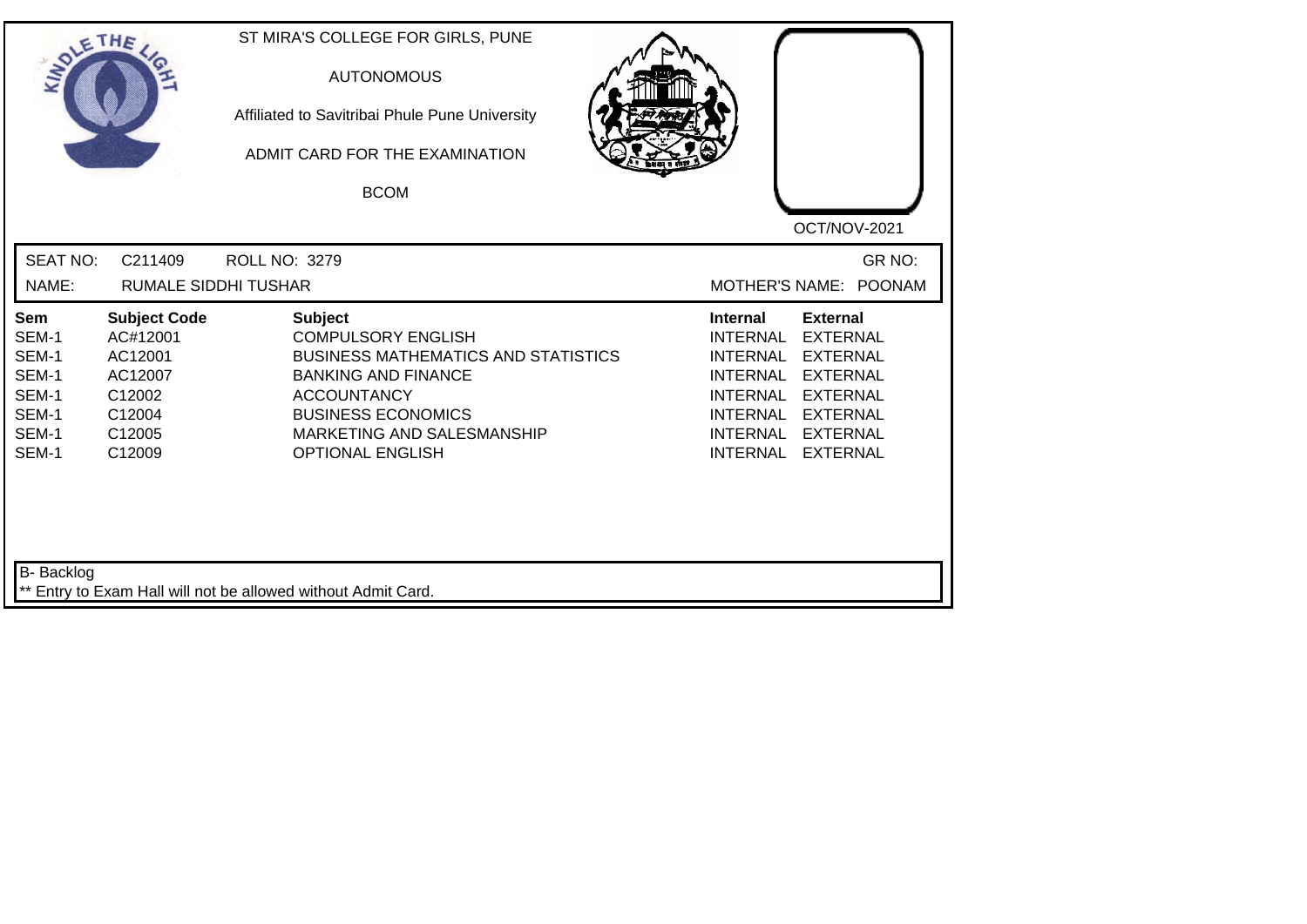| SOLETHE .                                                          |                                                                                               | ST MIRA'S COLLEGE FOR GIRLS, PUNE<br><b>AUTONOMOUS</b><br>Affiliated to Savitribai Phule Pune University<br>ADMIT CARD FOR THE EXAMINATION<br><b>BCOM</b>                                                                            | OCT/NOV-2021                                                                                                                                                                                                                                                        |
|--------------------------------------------------------------------|-----------------------------------------------------------------------------------------------|--------------------------------------------------------------------------------------------------------------------------------------------------------------------------------------------------------------------------------------|---------------------------------------------------------------------------------------------------------------------------------------------------------------------------------------------------------------------------------------------------------------------|
| <b>SEAT NO:</b>                                                    | C211137                                                                                       | <b>ROLL NO: 3280</b>                                                                                                                                                                                                                 | GR NO:                                                                                                                                                                                                                                                              |
| NAME:                                                              | <b>TODKAR ARPITA VILAS</b>                                                                    |                                                                                                                                                                                                                                      | MOTHER'S NAME:<br><b>MANISHA</b>                                                                                                                                                                                                                                    |
| Sem<br>SEM-1<br>SEM-1<br>SEM-1<br>SEM-1<br>SEM-1<br>SEM-1<br>SEM-1 | <b>Subject Code</b><br>AC#12001<br>AC12001<br>AC12008<br>C12002<br>C12004<br>C12005<br>C12007 | <b>Subject</b><br><b>COMPULSORY ENGLISH</b><br><b>BUSINESS MATHEMATICS AND STATISTICS</b><br><b>BUSINESS ADMINISTRATION</b><br><b>ACCOUNTANCY</b><br><b>BUSINESS ECONOMICS</b><br>MARKETING AND SALESMANSHIP<br><b>HINDI GENERAL</b> | <b>External</b><br><b>Internal</b><br><b>INTERNAL</b><br><b>EXTERNAL</b><br><b>INTERNAL</b><br><b>EXTERNAL</b><br><b>EXTERNAL</b><br>INTERNAL<br><b>INTERNAL</b><br><b>EXTERNAL</b><br>INTERNAL EXTERNAL<br>INTERNAL EXTERNAL<br><b>INTERNAL</b><br><b>EXTERNAL</b> |
| B- Backlog                                                         |                                                                                               | ** Entry to Exam Hall will not be allowed without Admit Card.                                                                                                                                                                        |                                                                                                                                                                                                                                                                     |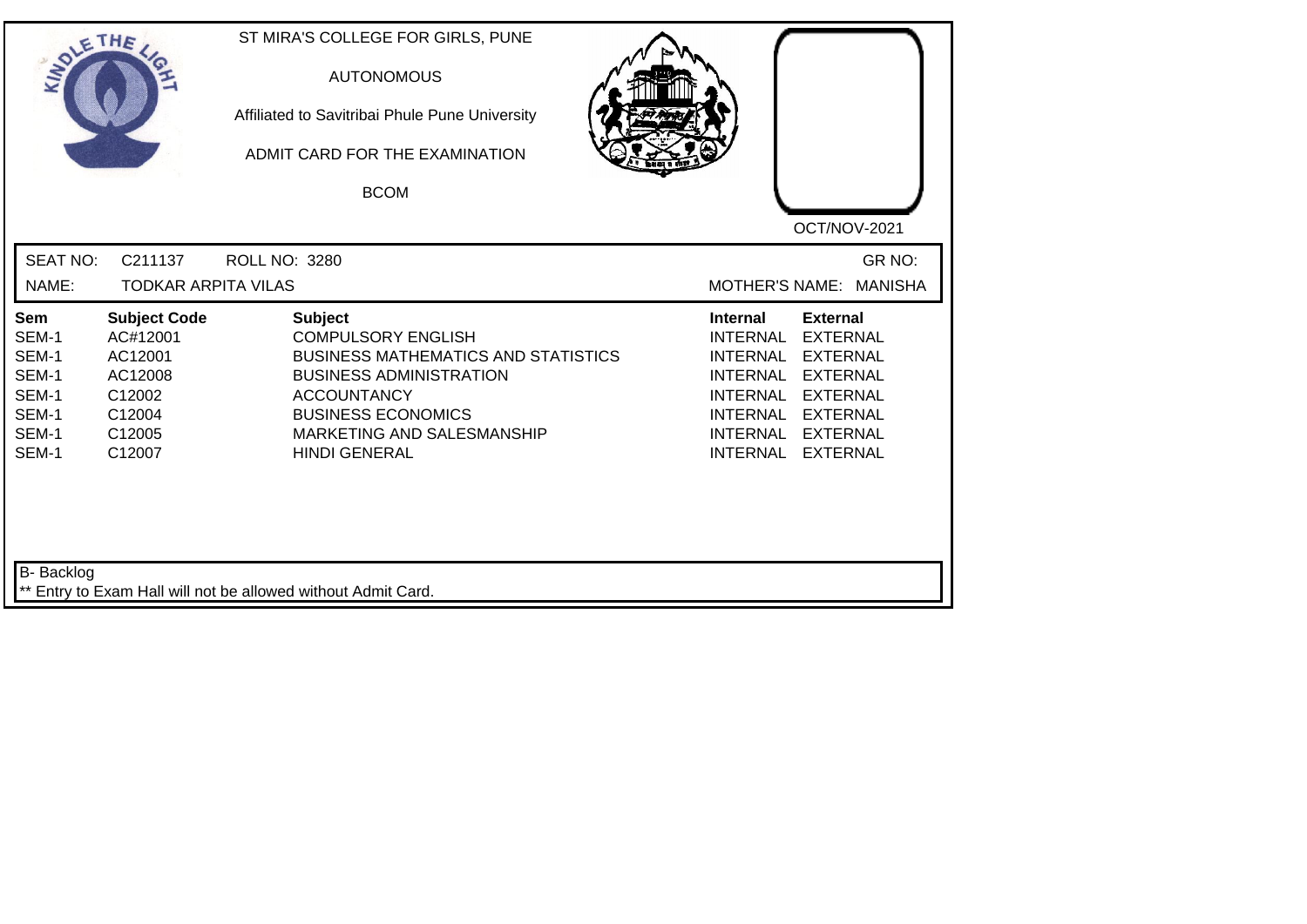| SOLE THE                                                           |                                                                                               | ST MIRA'S COLLEGE FOR GIRLS, PUNE<br><b>AUTONOMOUS</b><br>Affiliated to Savitribai Phule Pune University<br>ADMIT CARD FOR THE EXAMINATION<br><b>BCOM</b>                                                    | OCT/NOV-2021                                                                                                                                                                                                                                                                                                 |
|--------------------------------------------------------------------|-----------------------------------------------------------------------------------------------|--------------------------------------------------------------------------------------------------------------------------------------------------------------------------------------------------------------|--------------------------------------------------------------------------------------------------------------------------------------------------------------------------------------------------------------------------------------------------------------------------------------------------------------|
| <b>SEAT NO:</b><br>NAME:                                           | C211357<br>SAYYED SANIA KAUSAR                                                                | <b>ROLL NO: 3281</b>                                                                                                                                                                                         | GR NO:<br><b>KAUSAR</b><br><b>MOTHER'S NAME:</b>                                                                                                                                                                                                                                                             |
| Sem<br>SEM-1<br>SEM-1<br>SEM-1<br>SEM-1<br>SEM-1<br>SEM-1<br>SEM-1 | <b>Subject Code</b><br>AC#12001<br>AC12004<br>AC12007<br>C12002<br>C12004<br>C12005<br>C12010 | <b>Subject</b><br><b>COMPULSORY ENGLISH</b><br><b>EDUCATION GENERAL</b><br><b>BANKING AND FINANCE</b><br><b>ACCOUNTANCY</b><br><b>BUSINESS ECONOMICS</b><br>MARKETING AND SALESMANSHIP<br><b>ADVANCED IT</b> | <b>Internal</b><br><b>External</b><br><b>INTERNAL</b><br><b>EXTERNAL</b><br><b>EXTERNAL</b><br><b>INTERNAL</b><br><b>INTERNAL</b><br><b>EXTERNAL</b><br><b>INTERNAL</b><br><b>EXTERNAL</b><br><b>INTERNAL</b><br><b>EXTERNAL</b><br><b>EXTERNAL</b><br><b>INTERNAL</b><br><b>INTERNAL</b><br><b>EXTERNAL</b> |
| <b>B-</b> Backlog                                                  |                                                                                               | ** Entry to Exam Hall will not be allowed without Admit Card.                                                                                                                                                |                                                                                                                                                                                                                                                                                                              |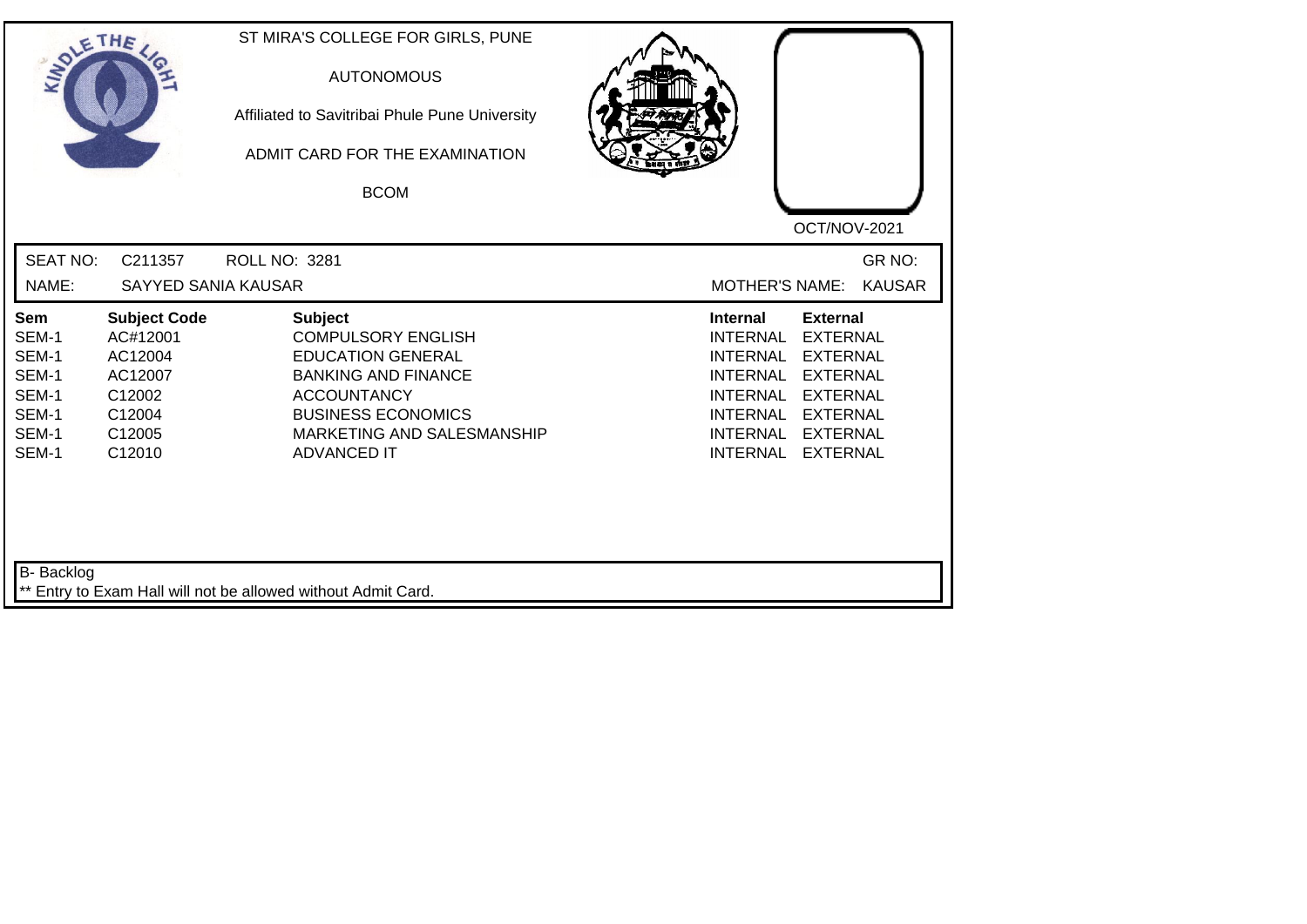| SOLE THE                                                                  |                                                                                               | ST MIRA'S COLLEGE FOR GIRLS, PUNE<br><b>AUTONOMOUS</b><br>Affiliated to Savitribai Phule Pune University<br>ADMIT CARD FOR THE EXAMINATION<br><b>BCOM</b>                                                                        | OCT/NOV-2021                                                                                                                                                                                                                                                                                          |
|---------------------------------------------------------------------------|-----------------------------------------------------------------------------------------------|----------------------------------------------------------------------------------------------------------------------------------------------------------------------------------------------------------------------------------|-------------------------------------------------------------------------------------------------------------------------------------------------------------------------------------------------------------------------------------------------------------------------------------------------------|
| <b>SEAT NO:</b><br>NAME:                                                  | C211317<br><b>SAKSHI RAMJI YADAV</b>                                                          | ROLL NO: 3282                                                                                                                                                                                                                    | GR NO:<br>MOTHER'S NAME: NEELAM                                                                                                                                                                                                                                                                       |
| <b>Sem</b><br>SEM-1<br>SEM-1<br>SEM-1<br>SEM-1<br>SEM-1<br>SEM-1<br>SEM-1 | <b>Subject Code</b><br>AC#12001<br>AC12001<br>AC12007<br>C12002<br>C12004<br>C12005<br>C12007 | <b>Subject</b><br><b>COMPULSORY ENGLISH</b><br><b>BUSINESS MATHEMATICS AND STATISTICS</b><br><b>BANKING AND FINANCE</b><br><b>ACCOUNTANCY</b><br><b>BUSINESS ECONOMICS</b><br>MARKETING AND SALESMANSHIP<br><b>HINDI GENERAL</b> | <b>External</b><br><b>Internal</b><br><b>INTERNAL</b><br><b>EXTERNAL</b><br><b>INTERNAL</b><br><b>EXTERNAL</b><br><b>INTERNAL</b><br><b>EXTERNAL</b><br><b>INTERNAL</b><br><b>EXTERNAL</b><br>INTERNAL<br><b>EXTERNAL</b><br><b>INTERNAL</b><br><b>EXTERNAL</b><br><b>INTERNAL</b><br><b>EXTERNAL</b> |
| B- Backlog                                                                |                                                                                               | ** Entry to Exam Hall will not be allowed without Admit Card.                                                                                                                                                                    |                                                                                                                                                                                                                                                                                                       |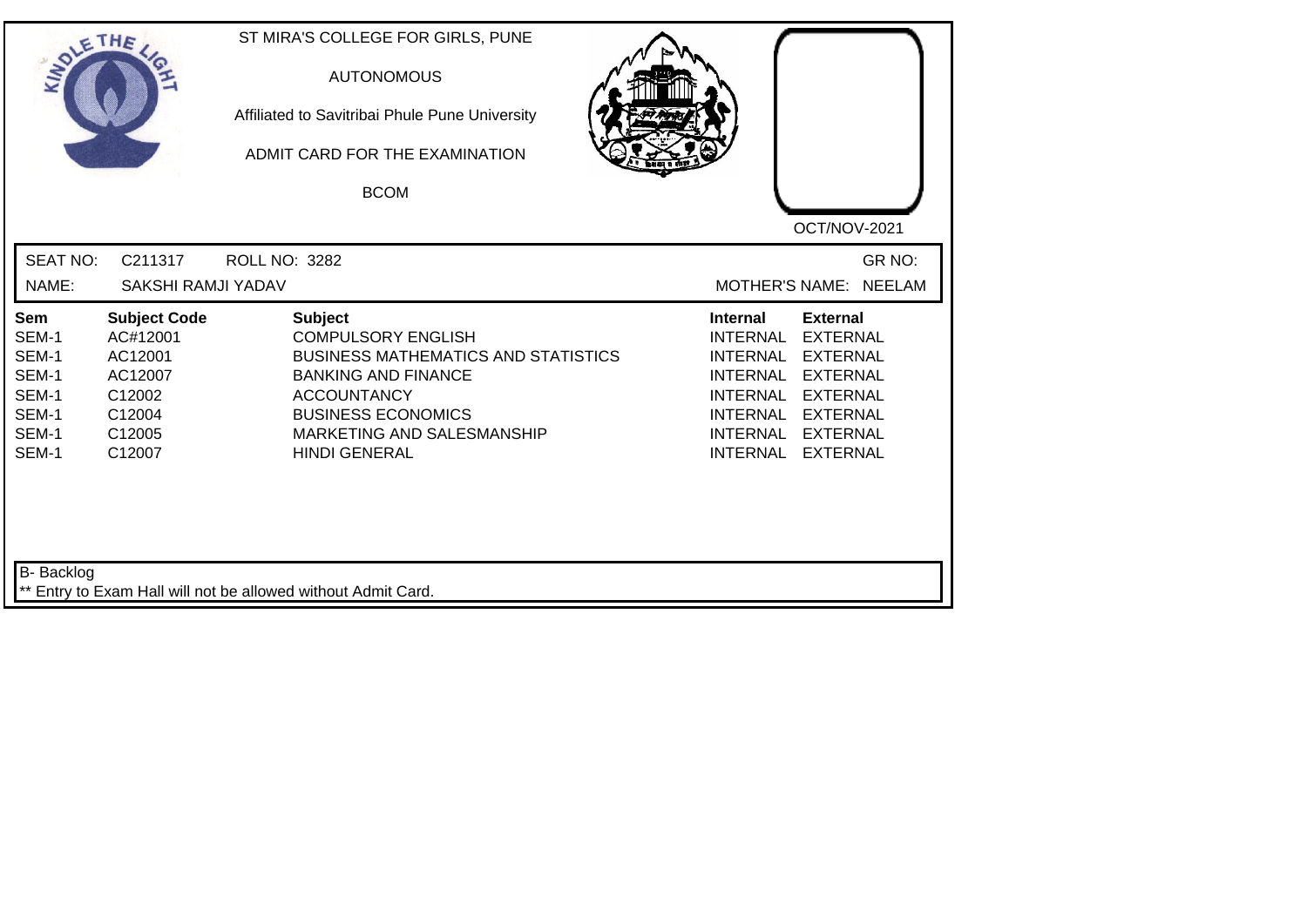| SOLE THE                                                                  |                                                                                               | ST MIRA'S COLLEGE FOR GIRLS, PUNE<br><b>AUTONOMOUS</b><br>Affiliated to Savitribai Phule Pune University<br>ADMIT CARD FOR THE EXAMINATION<br><b>BCOM</b>                                                                        | OCT/NOV-2021                                                                                                                                                                                                                                                                                          |
|---------------------------------------------------------------------------|-----------------------------------------------------------------------------------------------|----------------------------------------------------------------------------------------------------------------------------------------------------------------------------------------------------------------------------------|-------------------------------------------------------------------------------------------------------------------------------------------------------------------------------------------------------------------------------------------------------------------------------------------------------|
| <b>SEAT NO:</b><br>NAME:                                                  | C211138                                                                                       | ROLL NO: 3283<br>SHAIKH ARSHIYAA TAJUDDIN                                                                                                                                                                                        | GR NO:<br>MOTHER'S NAME: HEENA                                                                                                                                                                                                                                                                        |
| <b>Sem</b><br>SEM-1<br>SEM-1<br>SEM-1<br>SEM-1<br>SEM-1<br>SEM-1<br>SEM-1 | <b>Subject Code</b><br>AC#12001<br>AC12001<br>AC12007<br>C12002<br>C12004<br>C12005<br>C12007 | <b>Subject</b><br><b>COMPULSORY ENGLISH</b><br><b>BUSINESS MATHEMATICS AND STATISTICS</b><br><b>BANKING AND FINANCE</b><br><b>ACCOUNTANCY</b><br><b>BUSINESS ECONOMICS</b><br>MARKETING AND SALESMANSHIP<br><b>HINDI GENERAL</b> | <b>External</b><br>Internal<br><b>INTERNAL</b><br><b>EXTERNAL</b><br><b>INTERNAL</b><br><b>EXTERNAL</b><br><b>INTERNAL</b><br><b>EXTERNAL</b><br><b>INTERNAL</b><br><b>EXTERNAL</b><br><b>INTERNAL</b><br><b>EXTERNAL</b><br><b>INTERNAL</b><br><b>EXTERNAL</b><br><b>INTERNAL</b><br><b>EXTERNAL</b> |
| B- Backlog                                                                |                                                                                               | ** Entry to Exam Hall will not be allowed without Admit Card.                                                                                                                                                                    |                                                                                                                                                                                                                                                                                                       |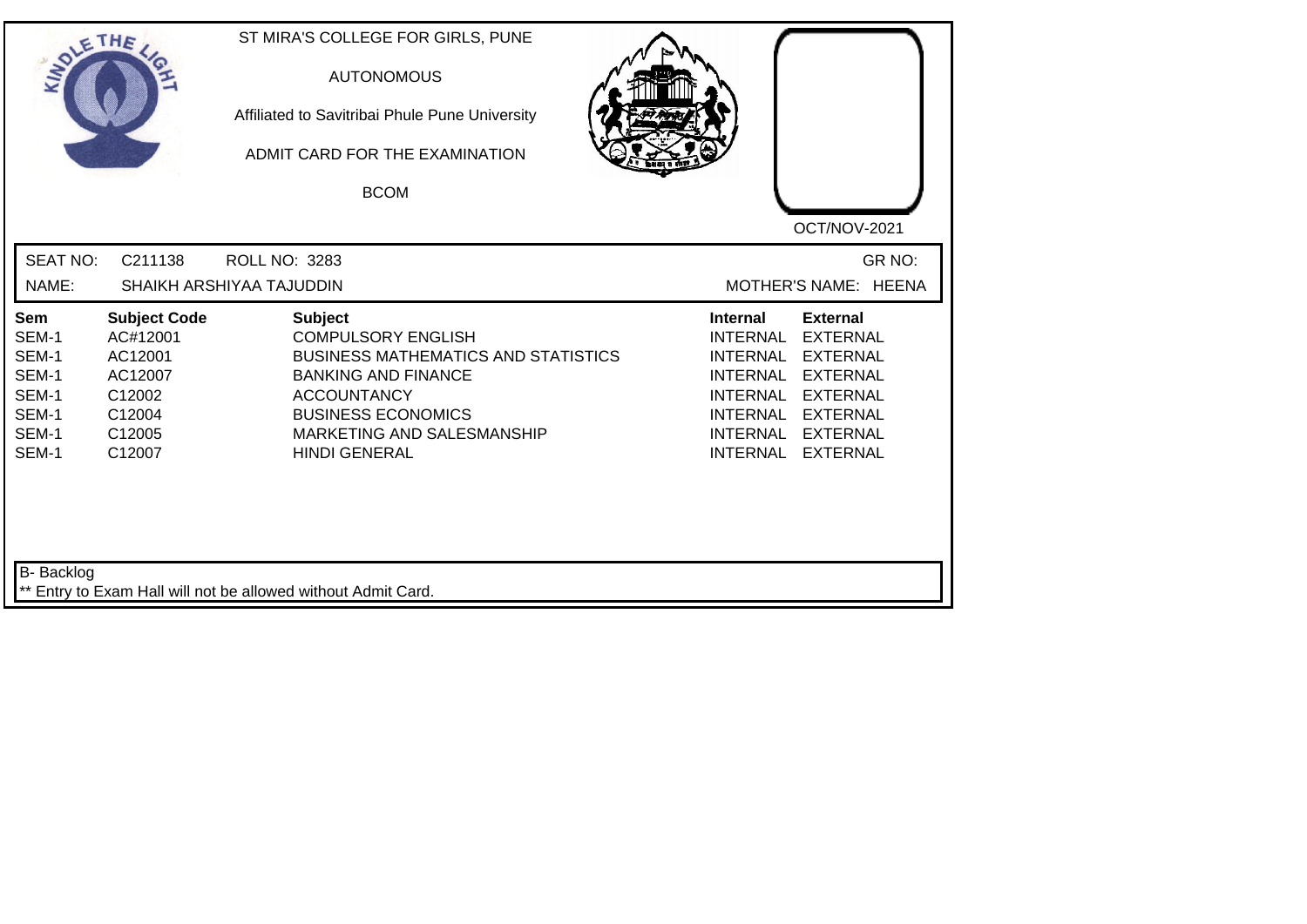| SOLE THE                                                           |                                                                                               | ST MIRA'S COLLEGE FOR GIRLS, PUNE<br><b>AUTONOMOUS</b><br>Affiliated to Savitribai Phule Pune University<br>ADMIT CARD FOR THE EXAMINATION<br><b>BCOM</b>                                                                               | OCT/NOV-2021                                                                                                                                                                                                                                                                                          |
|--------------------------------------------------------------------|-----------------------------------------------------------------------------------------------|-----------------------------------------------------------------------------------------------------------------------------------------------------------------------------------------------------------------------------------------|-------------------------------------------------------------------------------------------------------------------------------------------------------------------------------------------------------------------------------------------------------------------------------------------------------|
| <b>SEAT NO:</b><br>NAME:                                           | C211201<br>NATHPOTANI JANVI DILIP                                                             | ROLL NO: 3284                                                                                                                                                                                                                           | GR NO:<br>MOTHER'S NAME: JAYA                                                                                                                                                                                                                                                                         |
| Sem<br>SEM-1<br>SEM-1<br>SEM-1<br>SEM-1<br>SEM-1<br>SEM-1<br>SEM-1 | <b>Subject Code</b><br>AC#12001<br>AC12001<br>AC12008<br>C12002<br>C12004<br>C12005<br>C12009 | <b>Subject</b><br><b>COMPULSORY ENGLISH</b><br><b>BUSINESS MATHEMATICS AND STATISTICS</b><br><b>BUSINESS ADMINISTRATION</b><br><b>ACCOUNTANCY</b><br><b>BUSINESS ECONOMICS</b><br>MARKETING AND SALESMANSHIP<br><b>OPTIONAL ENGLISH</b> | <b>External</b><br><b>Internal</b><br><b>INTERNAL</b><br><b>EXTERNAL</b><br><b>INTERNAL</b><br><b>EXTERNAL</b><br><b>INTERNAL</b><br><b>EXTERNAL</b><br><b>INTERNAL</b><br><b>EXTERNAL</b><br><b>INTERNAL</b><br><b>EXTERNAL</b><br>INTERNAL<br><b>EXTERNAL</b><br><b>INTERNAL</b><br><b>EXTERNAL</b> |
| <b>B-</b> Backlog                                                  |                                                                                               | ** Entry to Exam Hall will not be allowed without Admit Card.                                                                                                                                                                           |                                                                                                                                                                                                                                                                                                       |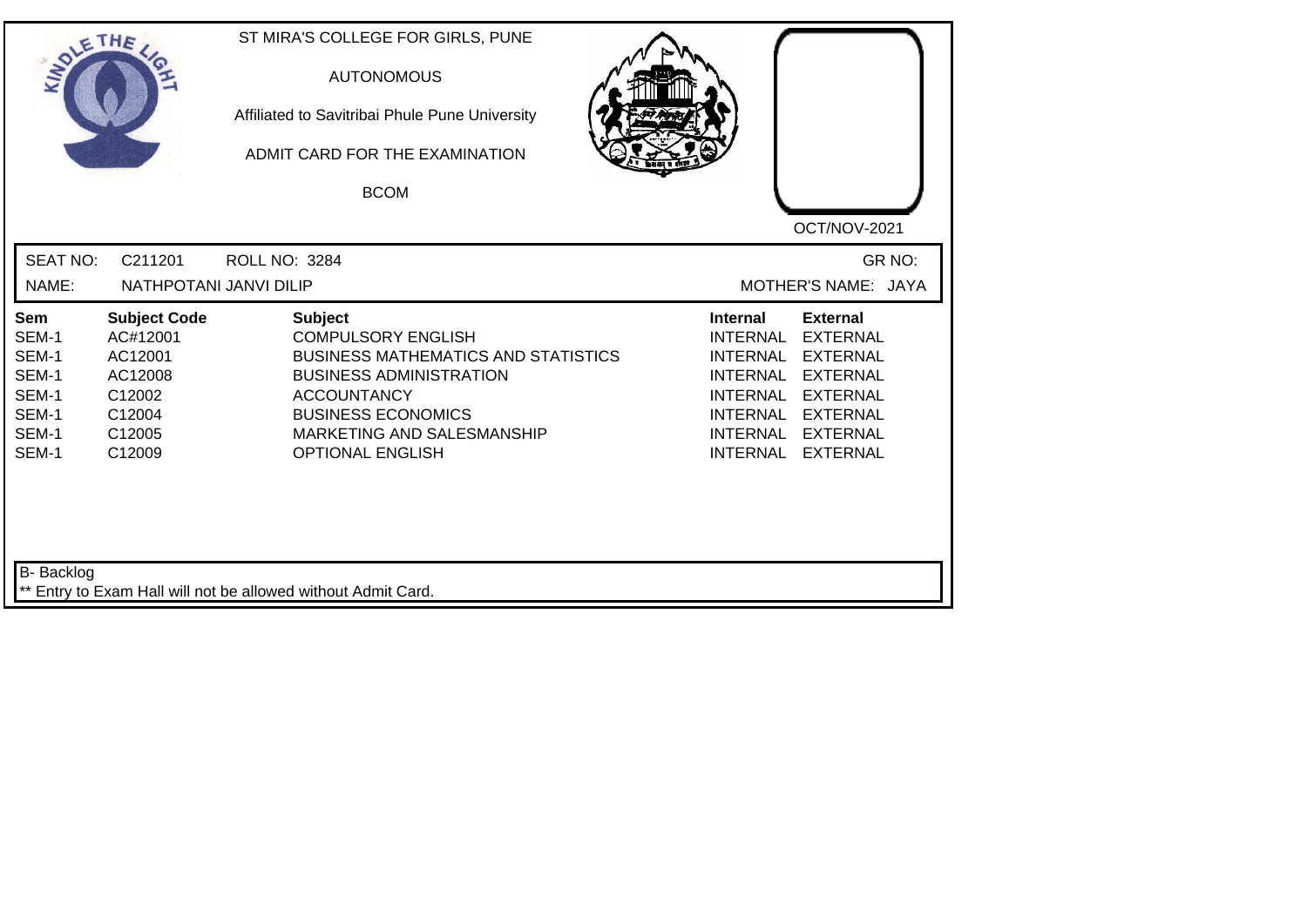| SOLETHE ,                                                          |                                                                                               | ST MIRA'S COLLEGE FOR GIRLS, PUNE<br><b>AUTONOMOUS</b><br>Affiliated to Savitribai Phule Pune University<br>ADMIT CARD FOR THE EXAMINATION<br><b>BCOM</b>                                                                              | OCT/NOV-2021                                                                                                                                                                                                                                                        |
|--------------------------------------------------------------------|-----------------------------------------------------------------------------------------------|----------------------------------------------------------------------------------------------------------------------------------------------------------------------------------------------------------------------------------------|---------------------------------------------------------------------------------------------------------------------------------------------------------------------------------------------------------------------------------------------------------------------|
| <b>SEAT NO:</b><br>NAME:                                           | C211362<br><b>SHAIKH SANIYA JAFER</b>                                                         | <b>ROLL NO: 3285</b>                                                                                                                                                                                                                   | GR NO:<br>MOTHER'S NAME: PRAVEEN                                                                                                                                                                                                                                    |
| Sem<br>SEM-1<br>SEM-1<br>SEM-1<br>SEM-1<br>SEM-1<br>SEM-1<br>SEM-1 | <b>Subject Code</b><br>AC#12001<br>AC12001<br>AC12009<br>C12002<br>C12004<br>C12005<br>C12007 | <b>Subject</b><br><b>COMPULSORY ENGLISH</b><br><b>BUSINESS MATHEMATICS AND STATISTICS</b><br><b>BUSINESS ENTREPRENEURSHIP</b><br><b>ACCOUNTANCY</b><br><b>BUSINESS ECONOMICS</b><br>MARKETING AND SALESMANSHIP<br><b>HINDI GENERAL</b> | <b>External</b><br>Internal<br><b>EXTERNAL</b><br><b>INTERNAL</b><br><b>INTERNAL</b><br><b>EXTERNAL</b><br><b>INTERNAL</b><br><b>EXTERNAL</b><br><b>INTERNAL</b><br><b>EXTERNAL</b><br>INTERNAL EXTERNAL<br>INTERNAL EXTERNAL<br><b>EXTERNAL</b><br><b>INTERNAL</b> |
| B- Backlog                                                         |                                                                                               | ** Entry to Exam Hall will not be allowed without Admit Card.                                                                                                                                                                          |                                                                                                                                                                                                                                                                     |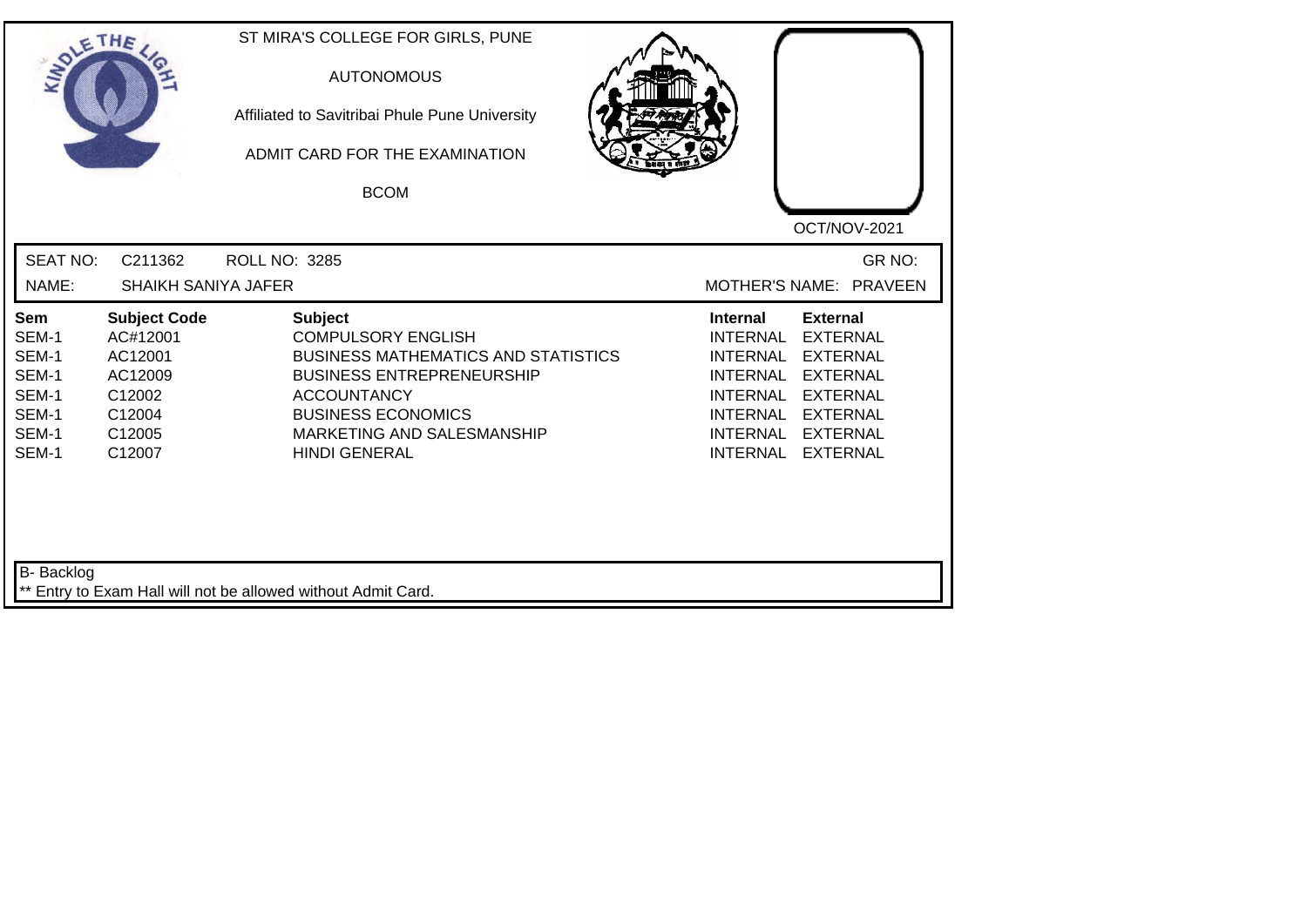| <b>SEAT NO:</b><br>C211161<br>GR NO:<br><b>ROLL NO: 3286</b><br>NAME:<br>RAKSHITA DHARMRAJ PILLAY<br>MOTHER'S NAME: HEMA<br><b>Subject Code</b><br><b>Subject</b><br><b>Internal</b><br><b>External</b><br><b>Sem</b><br>SEM-1<br><b>COMPULSORY ENGLISH</b><br><b>INTERNAL</b><br><b>EXTERNAL</b><br>AC#12001<br>SEM-1<br><b>BUSINESS MATHEMATICS AND STATISTICS</b><br>AC12001<br><b>INTERNAL</b><br><b>EXTERNAL</b><br>SEM-1<br><b>BANKING AND FINANCE</b><br><b>INTERNAL</b><br><b>EXTERNAL</b><br>AC12007<br>SEM-1<br>C12002<br><b>ACCOUNTANCY</b><br><b>INTERNAL</b><br><b>EXTERNAL</b><br>SEM-1<br><b>BUSINESS ECONOMICS</b><br>C12004<br><b>INTERNAL</b><br><b>EXTERNAL</b><br>SEM-1<br>C12005<br>MARKETING AND SALESMANSHIP<br><b>INTERNAL</b><br><b>EXTERNAL</b><br>SEM-1<br>C12009<br><b>OPTIONAL ENGLISH</b><br><b>INTERNAL</b><br><b>EXTERNAL</b> | SOLETHE , | ST MIRA'S COLLEGE FOR GIRLS, PUNE<br><b>AUTONOMOUS</b><br>Affiliated to Savitribai Phule Pune University<br>ADMIT CARD FOR THE EXAMINATION<br><b>BCOM</b> | OCT/NOV-2021 |
|---------------------------------------------------------------------------------------------------------------------------------------------------------------------------------------------------------------------------------------------------------------------------------------------------------------------------------------------------------------------------------------------------------------------------------------------------------------------------------------------------------------------------------------------------------------------------------------------------------------------------------------------------------------------------------------------------------------------------------------------------------------------------------------------------------------------------------------------------------------|-----------|-----------------------------------------------------------------------------------------------------------------------------------------------------------|--------------|
|                                                                                                                                                                                                                                                                                                                                                                                                                                                                                                                                                                                                                                                                                                                                                                                                                                                               |           |                                                                                                                                                           |              |
|                                                                                                                                                                                                                                                                                                                                                                                                                                                                                                                                                                                                                                                                                                                                                                                                                                                               |           |                                                                                                                                                           |              |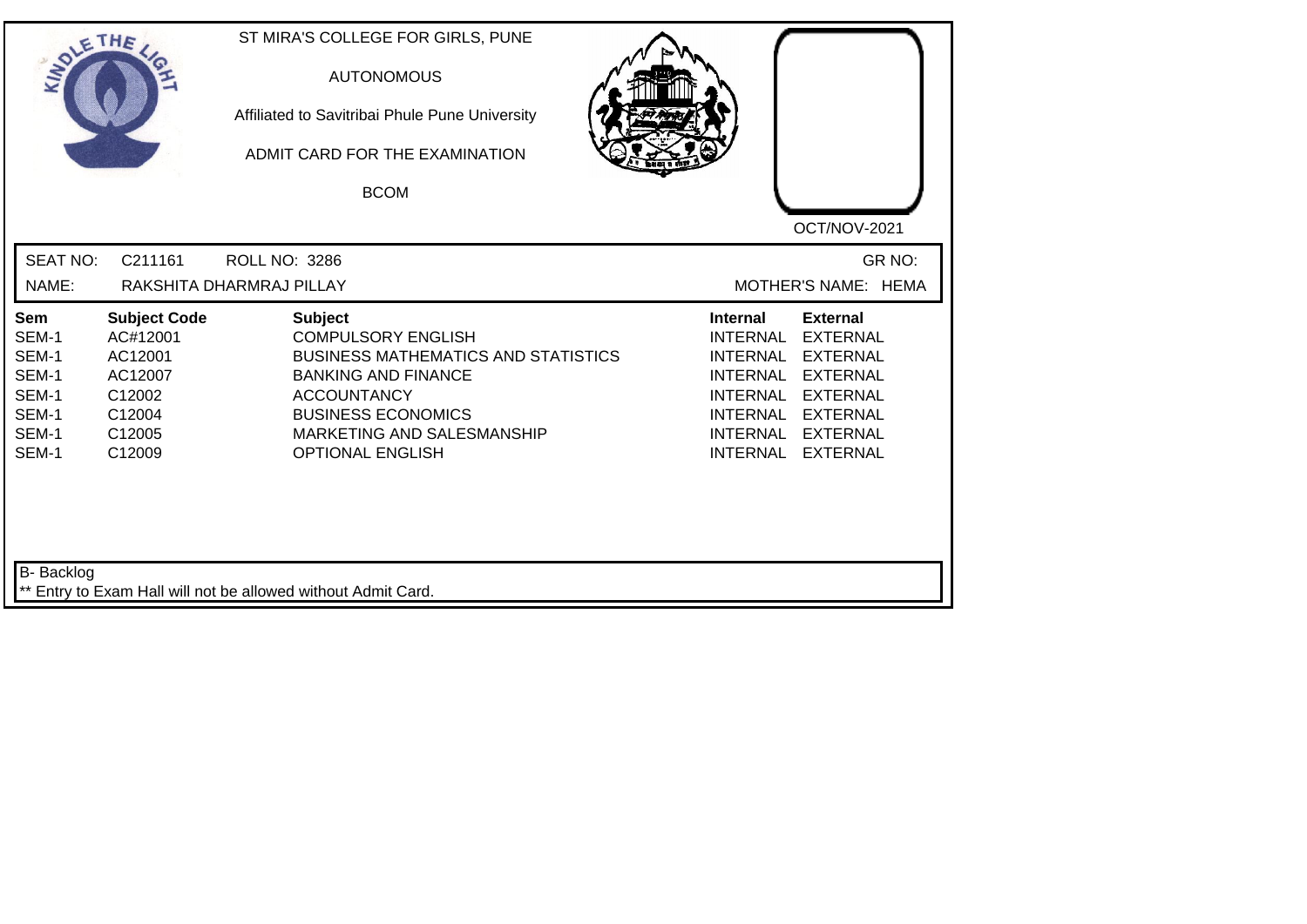| SOLETHE .                                                          |                                                                                               | ST MIRA'S COLLEGE FOR GIRLS, PUNE<br><b>AUTONOMOUS</b><br>Affiliated to Savitribai Phule Pune University<br>ADMIT CARD FOR THE EXAMINATION<br><b>BCOM</b>                                                                      |                                                                                                                |                                                                                                                                                          |
|--------------------------------------------------------------------|-----------------------------------------------------------------------------------------------|--------------------------------------------------------------------------------------------------------------------------------------------------------------------------------------------------------------------------------|----------------------------------------------------------------------------------------------------------------|----------------------------------------------------------------------------------------------------------------------------------------------------------|
|                                                                    |                                                                                               |                                                                                                                                                                                                                                |                                                                                                                | OCT/NOV-2021                                                                                                                                             |
| <b>SEAT NO:</b><br>NAME:                                           | C211126<br><b>MANASI ANIL PRADHAN</b>                                                         | <b>ROLL NO: 3287</b>                                                                                                                                                                                                           |                                                                                                                | GR NO:<br>MOTHER'S NAME: SUNITA                                                                                                                          |
| Sem<br>SEM-1<br>SEM-1<br>SEM-1<br>SEM-1<br>SEM-1<br>SEM-1<br>SEM-1 | <b>Subject Code</b><br>AC#12001<br>AC12001<br>AC12007<br>C12002<br>C12004<br>C12005<br>C12010 | <b>Subject</b><br><b>COMPULSORY ENGLISH</b><br><b>BUSINESS MATHEMATICS AND STATISTICS</b><br><b>BANKING AND FINANCE</b><br><b>ACCOUNTANCY</b><br><b>BUSINESS ECONOMICS</b><br>MARKETING AND SALESMANSHIP<br><b>ADVANCED IT</b> | <b>Internal</b><br><b>INTERNAL</b><br><b>INTERNAL</b><br><b>INTERNAL</b><br><b>INTERNAL</b><br><b>INTERNAL</b> | <b>External</b><br><b>EXTERNAL</b><br><b>EXTERNAL</b><br>INTERNAL EXTERNAL<br><b>EXTERNAL</b><br>INTERNAL EXTERNAL<br><b>EXTERNAL</b><br><b>EXTERNAL</b> |
| B- Backlog                                                         |                                                                                               | ** Entry to Exam Hall will not be allowed without Admit Card.                                                                                                                                                                  |                                                                                                                |                                                                                                                                                          |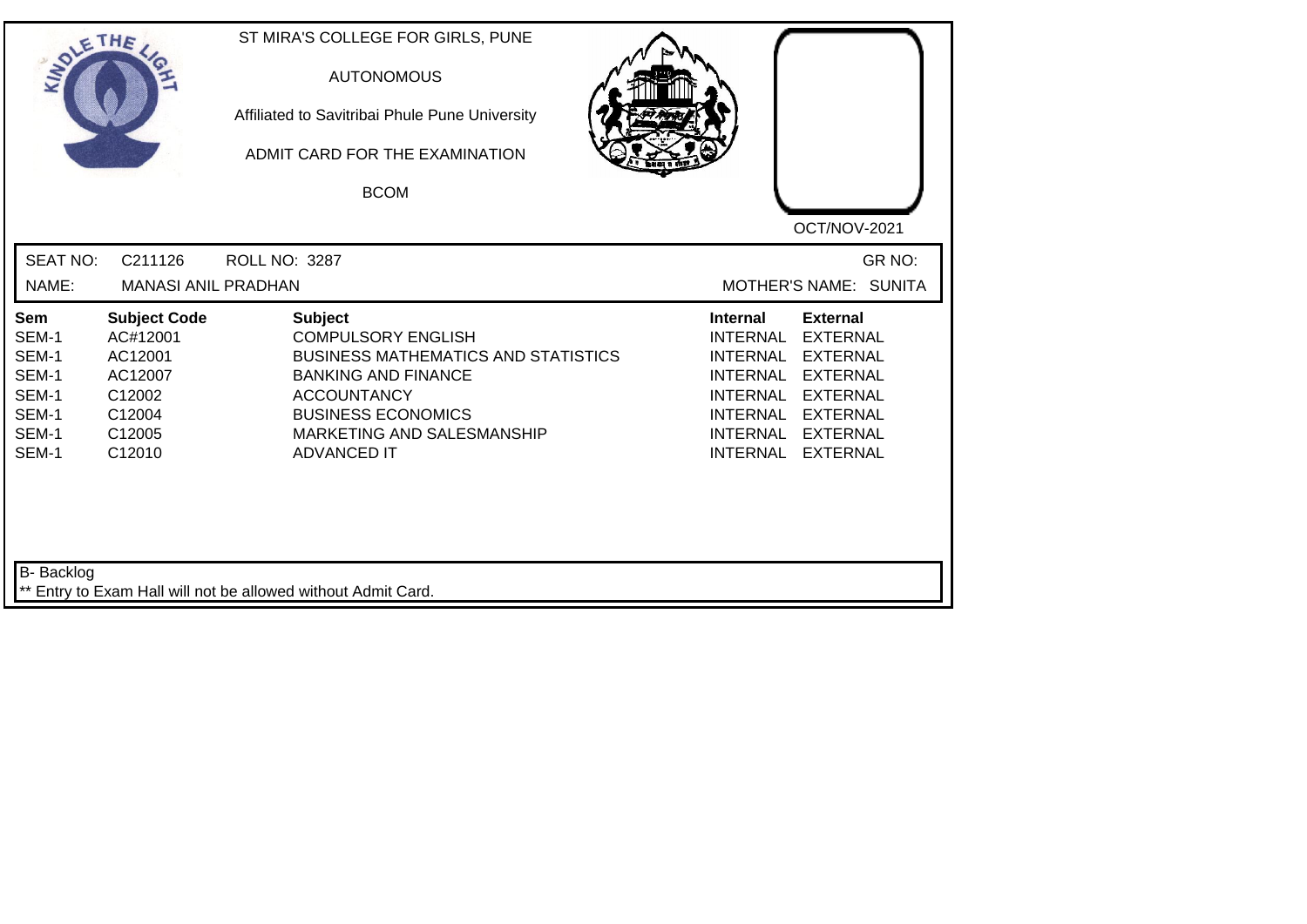| SOLETHE .                                                                 |                                                                                               | ST MIRA'S COLLEGE FOR GIRLS, PUNE<br><b>AUTONOMOUS</b><br>Affiliated to Savitribai Phule Pune University<br>ADMIT CARD FOR THE EXAMINATION<br><b>BCOM</b>                                                                                 | OCT/NOV-2021                                                                                                                                                                                                                                                                                                 |
|---------------------------------------------------------------------------|-----------------------------------------------------------------------------------------------|-------------------------------------------------------------------------------------------------------------------------------------------------------------------------------------------------------------------------------------------|--------------------------------------------------------------------------------------------------------------------------------------------------------------------------------------------------------------------------------------------------------------------------------------------------------------|
| <b>SEAT NO:</b><br>NAME:                                                  | C211315                                                                                       | <b>ROLL NO: 3288</b><br><b>GHANASHREE RAMESH PAWAR</b>                                                                                                                                                                                    | GR NO:<br>MOTHER'S NAME: RANJANA                                                                                                                                                                                                                                                                             |
| <b>Sem</b><br>SEM-1<br>SEM-1<br>SEM-1<br>SEM-1<br>SEM-1<br>SEM-1<br>SEM-1 | <b>Subject Code</b><br>AC#12001<br>AC12001<br>AC12009<br>C12002<br>C12004<br>C12005<br>C12009 | <b>Subject</b><br><b>COMPULSORY ENGLISH</b><br><b>BUSINESS MATHEMATICS AND STATISTICS</b><br><b>BUSINESS ENTREPRENEURSHIP</b><br><b>ACCOUNTANCY</b><br><b>BUSINESS ECONOMICS</b><br>MARKETING AND SALESMANSHIP<br><b>OPTIONAL ENGLISH</b> | <b>External</b><br><b>Internal</b><br><b>INTERNAL</b><br><b>EXTERNAL</b><br><b>INTERNAL</b><br><b>EXTERNAL</b><br><b>INTERNAL</b><br><b>EXTERNAL</b><br><b>INTERNAL</b><br><b>EXTERNAL</b><br><b>INTERNAL</b><br><b>EXTERNAL</b><br><b>INTERNAL</b><br><b>EXTERNAL</b><br><b>INTERNAL</b><br><b>EXTERNAL</b> |
| B- Backlog                                                                |                                                                                               | ** Entry to Exam Hall will not be allowed without Admit Card.                                                                                                                                                                             |                                                                                                                                                                                                                                                                                                              |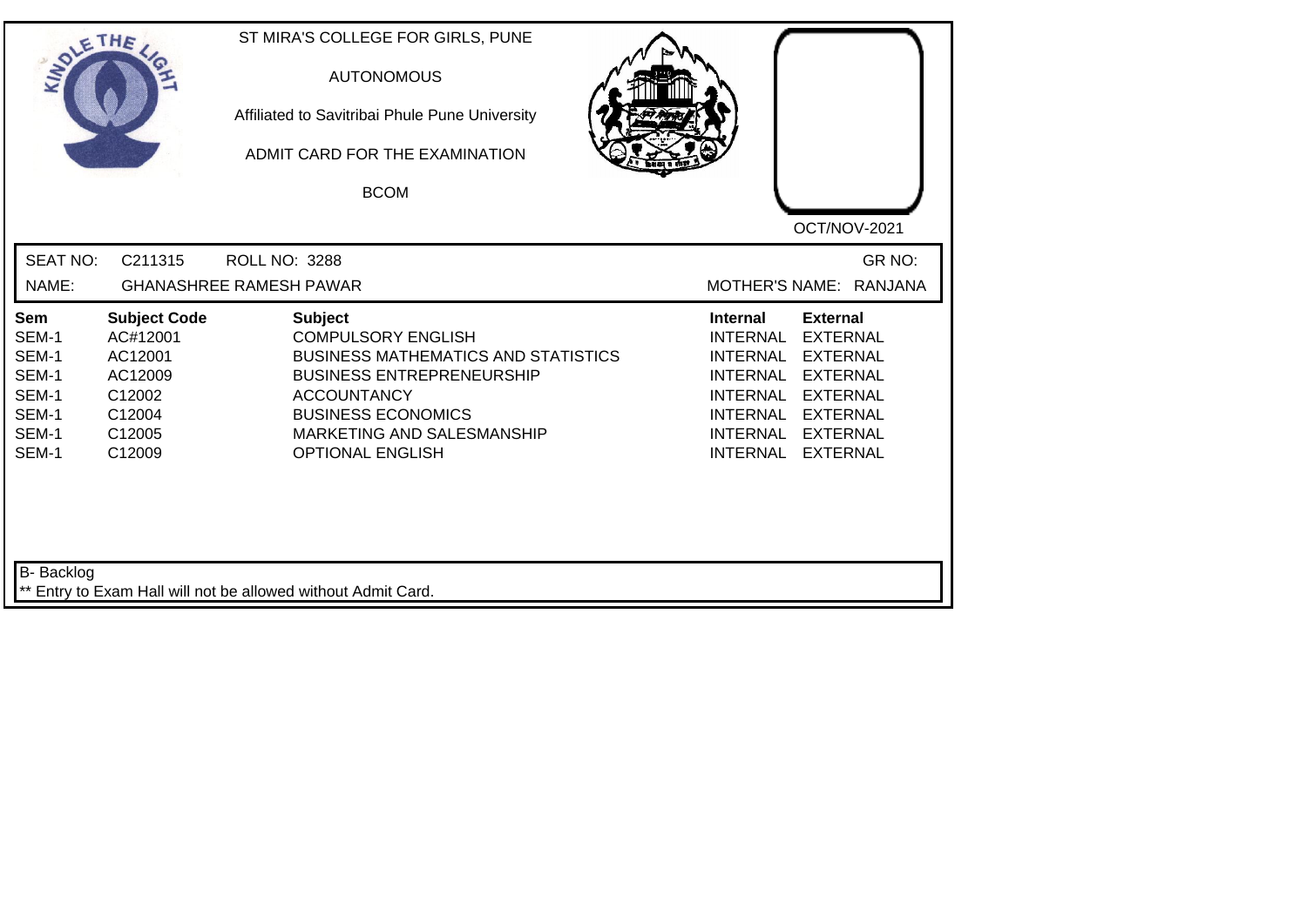| SOLETHE,                                                           |                                                                                               | ST MIRA'S COLLEGE FOR GIRLS, PUNE<br><b>AUTONOMOUS</b><br>Affiliated to Savitribai Phule Pune University<br>ADMIT CARD FOR THE EXAMINATION<br><b>BCOM</b>                                                                              |                                                                                                                                                                                                                                   |
|--------------------------------------------------------------------|-----------------------------------------------------------------------------------------------|----------------------------------------------------------------------------------------------------------------------------------------------------------------------------------------------------------------------------------------|-----------------------------------------------------------------------------------------------------------------------------------------------------------------------------------------------------------------------------------|
|                                                                    |                                                                                               |                                                                                                                                                                                                                                        | OCT/NOV-2021                                                                                                                                                                                                                      |
| <b>SEAT NO:</b><br>NAME:                                           | C211410<br><b>MOHINI SIDHARAM KORE</b>                                                        | ROLL NO: 3289                                                                                                                                                                                                                          | GR NO:<br>MOTHER'S NAME: MATHURABAI                                                                                                                                                                                               |
| Sem<br>SEM-1<br>SEM-1<br>SEM-1<br>SEM-1<br>SEM-1<br>SEM-1<br>SEM-1 | <b>Subject Code</b><br>AC#12001<br>AC12001<br>AC12009<br>C12002<br>C12004<br>C12005<br>C12007 | <b>Subject</b><br><b>COMPULSORY ENGLISH</b><br><b>BUSINESS MATHEMATICS AND STATISTICS</b><br><b>BUSINESS ENTREPRENEURSHIP</b><br><b>ACCOUNTANCY</b><br><b>BUSINESS ECONOMICS</b><br>MARKETING AND SALESMANSHIP<br><b>HINDI GENERAL</b> | <b>External</b><br><b>Internal</b><br><b>INTERNAL</b><br><b>EXTERNAL</b><br>INTERNAL EXTERNAL<br>INTERNAL EXTERNAL<br>INTERNAL EXTERNAL<br><b>INTERNAL</b><br><b>EXTERNAL</b><br>INTERNAL EXTERNAL<br>INTERNAL<br><b>EXTERNAL</b> |
| B- Backlog                                                         |                                                                                               | ** Entry to Exam Hall will not be allowed without Admit Card.                                                                                                                                                                          |                                                                                                                                                                                                                                   |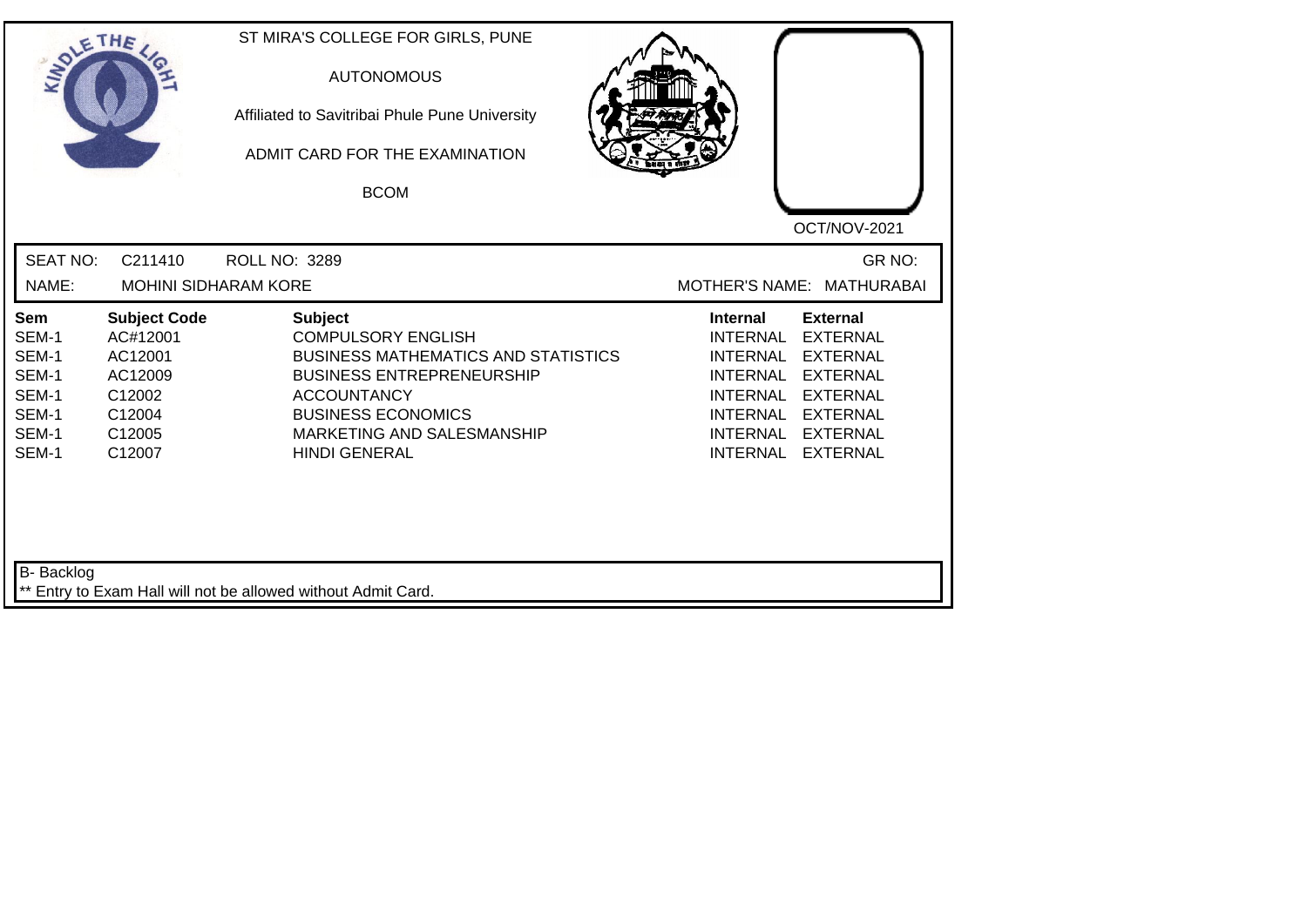| SOLETHE ,                                                          |                                                                                               | ST MIRA'S COLLEGE FOR GIRLS, PUNE<br><b>AUTONOMOUS</b><br>Affiliated to Savitribai Phule Pune University<br>ADMIT CARD FOR THE EXAMINATION<br><b>BCOM</b>                                                                                | OCT/NOV-2021                                                                                                                                                                                                                                                                                                 |
|--------------------------------------------------------------------|-----------------------------------------------------------------------------------------------|------------------------------------------------------------------------------------------------------------------------------------------------------------------------------------------------------------------------------------------|--------------------------------------------------------------------------------------------------------------------------------------------------------------------------------------------------------------------------------------------------------------------------------------------------------------|
| <b>SEAT NO:</b><br>NAME:                                           | C211334                                                                                       | <b>ROLL NO: 3290</b><br>SHIVALI RUPALI SHANTARAM                                                                                                                                                                                         | GR NO:<br><b>SANGITA</b><br><b>MOTHER'S NAME:</b>                                                                                                                                                                                                                                                            |
| Sem<br>SEM-1<br>SEM-1<br>SEM-1<br>SEM-1<br>SEM-1<br>SEM-1<br>SEM-1 | <b>Subject Code</b><br>AC#12001<br>AC12001<br>AC12009<br>C12002<br>C12004<br>C12005<br>C12008 | <b>Subject</b><br><b>COMPULSORY ENGLISH</b><br><b>BUSINESS MATHEMATICS AND STATISTICS</b><br><b>BUSINESS ENTREPRENEURSHIP</b><br><b>ACCOUNTANCY</b><br><b>BUSINESS ECONOMICS</b><br>MARKETING AND SALESMANSHIP<br><b>MARATHI GENERAL</b> | <b>External</b><br><b>Internal</b><br><b>INTERNAL</b><br><b>EXTERNAL</b><br><b>EXTERNAL</b><br><b>INTERNAL</b><br><b>EXTERNAL</b><br><b>INTERNAL</b><br><b>INTERNAL</b><br><b>EXTERNAL</b><br><b>INTERNAL</b><br><b>EXTERNAL</b><br><b>INTERNAL</b><br><b>EXTERNAL</b><br><b>INTERNAL</b><br><b>EXTERNAL</b> |
| <b>B-</b> Backlog                                                  |                                                                                               | ** Entry to Exam Hall will not be allowed without Admit Card.                                                                                                                                                                            |                                                                                                                                                                                                                                                                                                              |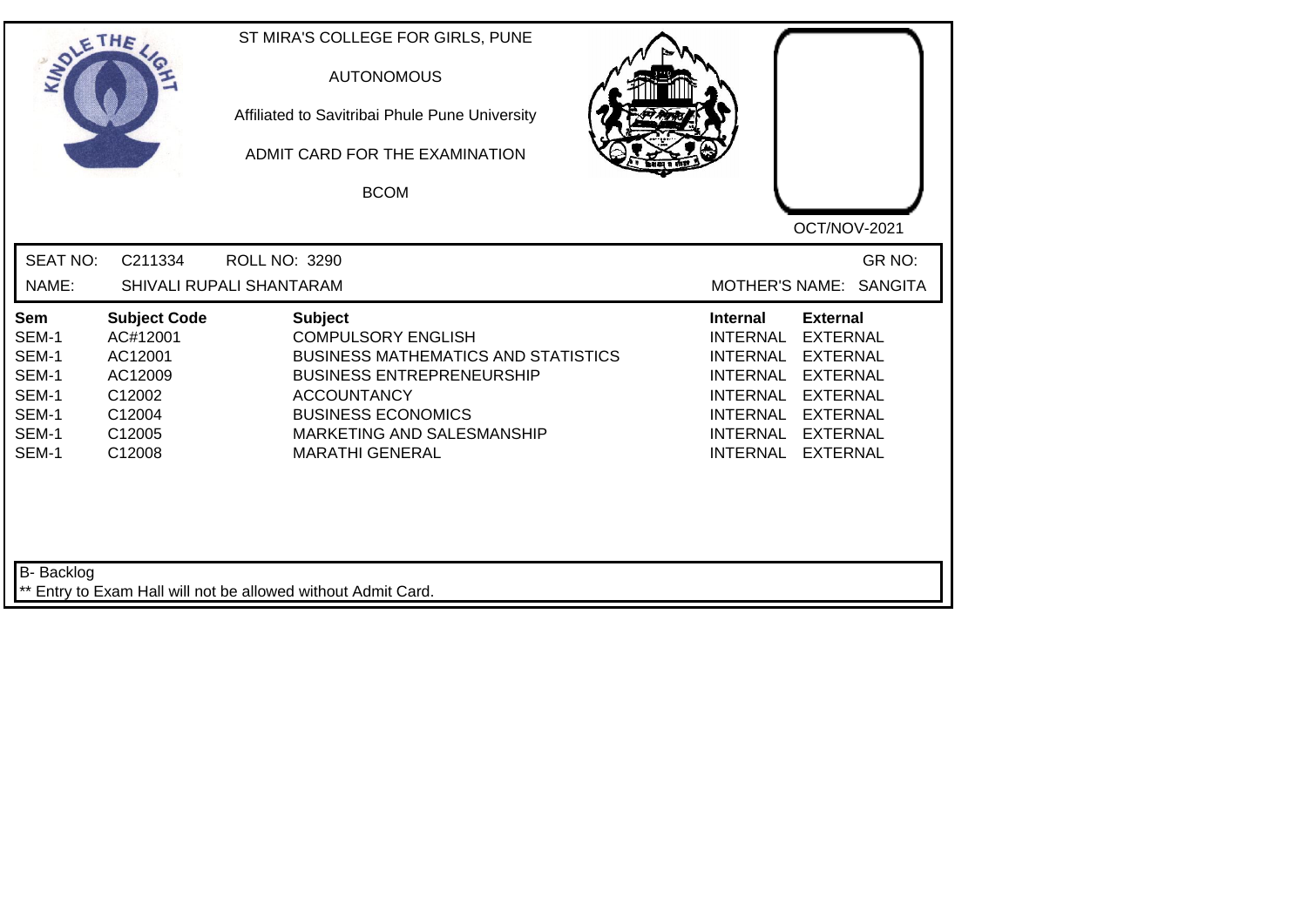| SOLETHE .                                                          |                                                                                               | ST MIRA'S COLLEGE FOR GIRLS, PUNE<br><b>AUTONOMOUS</b><br>Affiliated to Savitribai Phule Pune University<br>ADMIT CARD FOR THE EXAMINATION<br><b>BCOM</b>                                                                               | OCT/NOV-2021                                                                                                                                                                                                                                                                                          |
|--------------------------------------------------------------------|-----------------------------------------------------------------------------------------------|-----------------------------------------------------------------------------------------------------------------------------------------------------------------------------------------------------------------------------------------|-------------------------------------------------------------------------------------------------------------------------------------------------------------------------------------------------------------------------------------------------------------------------------------------------------|
| <b>SEAT NO:</b><br>NAME:                                           | C211188                                                                                       | ROLL NO: 3291<br>NISHA HARINDER SHARMA                                                                                                                                                                                                  | GR NO:<br>MOTHER'S NAME: MANJU                                                                                                                                                                                                                                                                        |
| Sem<br>SEM-1<br>SEM-1<br>SEM-1<br>SEM-1<br>SEM-1<br>SEM-1<br>SEM-1 | <b>Subject Code</b><br>AC#12001<br>AC12001<br>AC12008<br>C12002<br>C12004<br>C12005<br>C12009 | <b>Subject</b><br><b>COMPULSORY ENGLISH</b><br><b>BUSINESS MATHEMATICS AND STATISTICS</b><br><b>BUSINESS ADMINISTRATION</b><br><b>ACCOUNTANCY</b><br><b>BUSINESS ECONOMICS</b><br>MARKETING AND SALESMANSHIP<br><b>OPTIONAL ENGLISH</b> | <b>External</b><br><b>Internal</b><br><b>INTERNAL</b><br><b>EXTERNAL</b><br><b>INTERNAL</b><br><b>EXTERNAL</b><br><b>INTERNAL</b><br><b>EXTERNAL</b><br><b>INTERNAL</b><br><b>EXTERNAL</b><br><b>INTERNAL</b><br><b>EXTERNAL</b><br>INTERNAL<br><b>EXTERNAL</b><br><b>INTERNAL</b><br><b>EXTERNAL</b> |
| <b>B-</b> Backlog                                                  |                                                                                               | ** Entry to Exam Hall will not be allowed without Admit Card.                                                                                                                                                                           |                                                                                                                                                                                                                                                                                                       |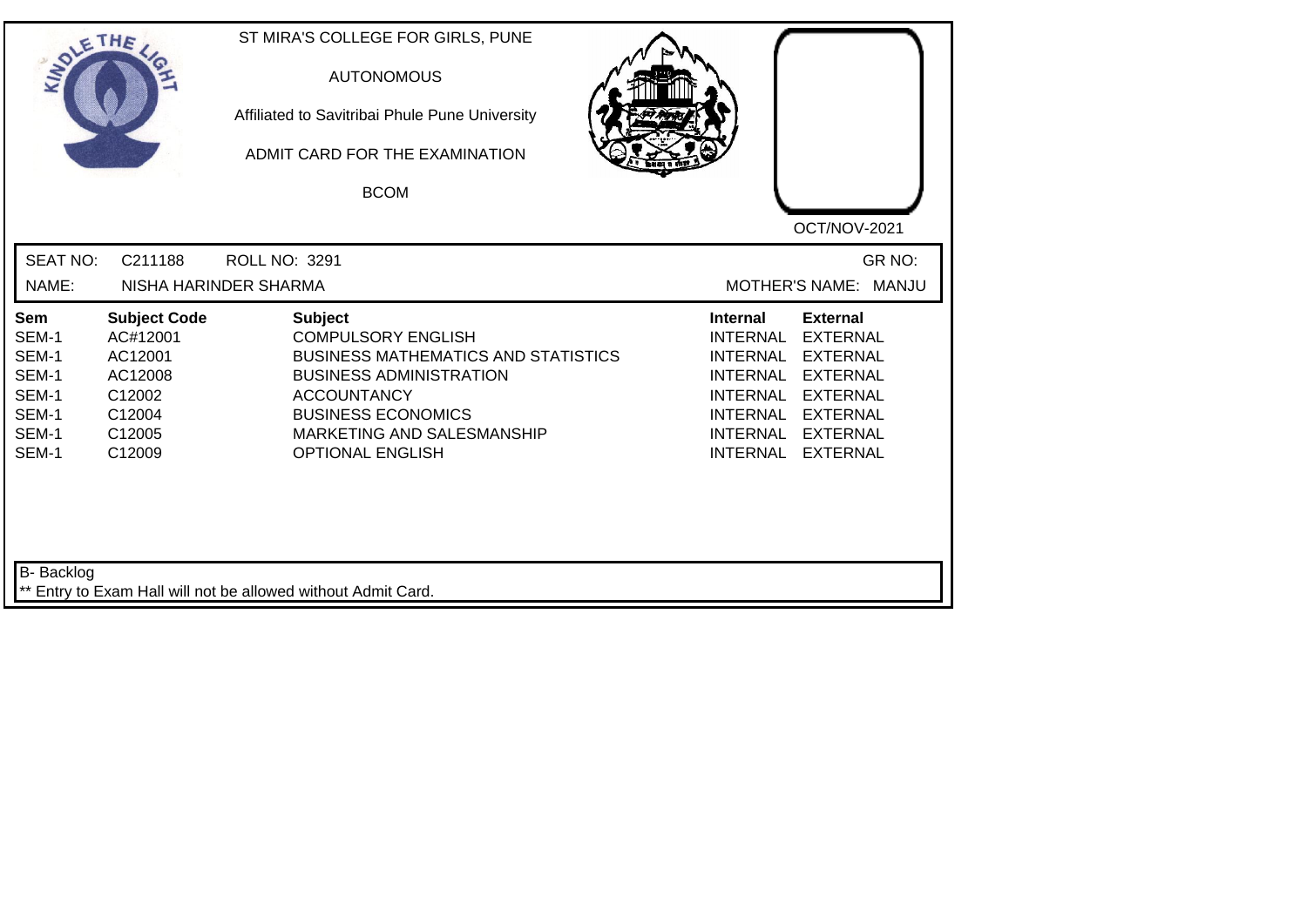|                                                                           | SOLETHE .                                                                                     | <b>AUTONOMOUS</b><br>Affiliated to Savitribai Phule Pune University<br>ADMIT CARD FOR THE EXAMINATION<br><b>BCOM</b>                                                                                                                | OCT/NOV-2021                                                                                                                                                                                                                                                                                   |
|---------------------------------------------------------------------------|-----------------------------------------------------------------------------------------------|-------------------------------------------------------------------------------------------------------------------------------------------------------------------------------------------------------------------------------------|------------------------------------------------------------------------------------------------------------------------------------------------------------------------------------------------------------------------------------------------------------------------------------------------|
| <b>SEAT NO:</b><br>NAME:                                                  | C211277<br>ROLL NO: 3292<br>KHUSHI PAWANKUMAR AGRAWAL                                         |                                                                                                                                                                                                                                     | GR NO:<br>MOTHER'S NAME: KAMLESH                                                                                                                                                                                                                                                               |
| <b>Sem</b><br>SEM-1<br>SEM-1<br>SEM-1<br>SEM-1<br>SEM-1<br>SEM-1<br>SEM-1 | <b>Subject Code</b><br>AC#12001<br>AC12001<br>AC12007<br>C12002<br>C12004<br>C12005<br>C12009 | <b>Subject</b><br><b>COMPULSORY ENGLISH</b><br><b>BUSINESS MATHEMATICS AND STATISTICS</b><br><b>BANKING AND FINANCE</b><br><b>ACCOUNTANCY</b><br><b>BUSINESS ECONOMICS</b><br>MARKETING AND SALESMANSHIP<br><b>OPTIONAL ENGLISH</b> | <b>Internal</b><br><b>External</b><br><b>INTERNAL</b><br><b>EXTERNAL</b><br><b>INTERNAL</b><br><b>EXTERNAL</b><br><b>INTERNAL</b><br><b>EXTERNAL</b><br><b>INTERNAL</b><br><b>EXTERNAL</b><br>INTERNAL<br><b>EXTERNAL</b><br><b>INTERNAL</b><br><b>EXTERNAL</b><br>INTERNAL<br><b>EXTERNAL</b> |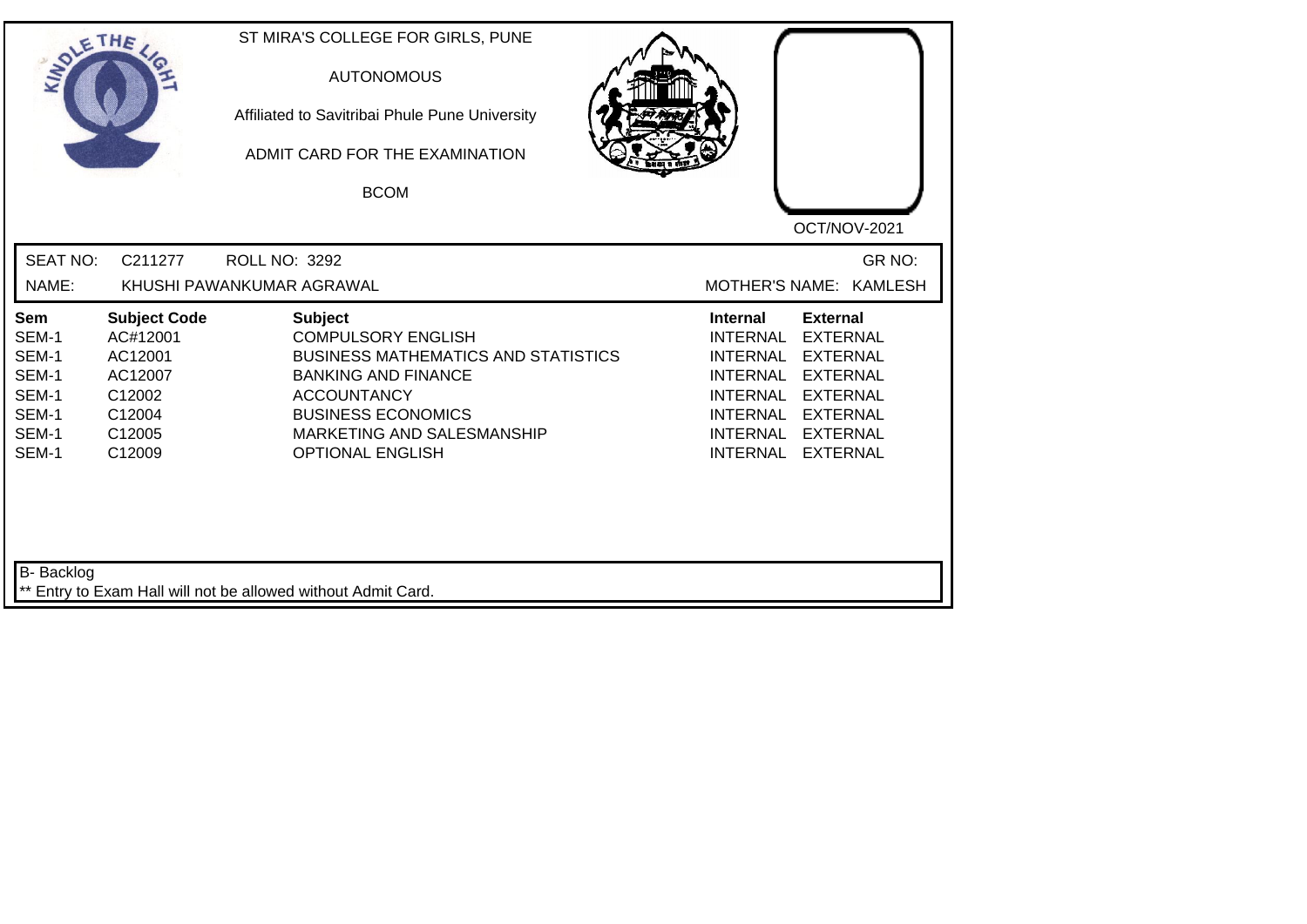|                                                                                                                                                                            | Affiliated to Savitribai Phule Pune University<br>ADMIT CARD FOR THE EXAMINATION<br><b>BCOM</b>                                                                                                                                        | OCT/NOV-2021                                                                                                                                                                                                                                                                                   |
|----------------------------------------------------------------------------------------------------------------------------------------------------------------------------|----------------------------------------------------------------------------------------------------------------------------------------------------------------------------------------------------------------------------------------|------------------------------------------------------------------------------------------------------------------------------------------------------------------------------------------------------------------------------------------------------------------------------------------------|
| <b>SEAT NO:</b><br>C211248<br>NAME:                                                                                                                                        | ROLL NO: 3293<br><b>GAWADE MEGHANA KRISHNA</b>                                                                                                                                                                                         | GR NO:<br>MOTHER'S NAME: ANITA                                                                                                                                                                                                                                                                 |
| <b>Subject Code</b><br><b>Sem</b><br>SEM-1<br>AC#12001<br>SEM-1<br>AC12001<br>SEM-1<br>AC12008<br>SEM-1<br>C12002<br>SEM-1<br>C12004<br>SEM-1<br>C12005<br>SEM-1<br>C12008 | <b>Subject</b><br><b>COMPULSORY ENGLISH</b><br><b>BUSINESS MATHEMATICS AND STATISTICS</b><br><b>BUSINESS ADMINISTRATION</b><br><b>ACCOUNTANCY</b><br><b>BUSINESS ECONOMICS</b><br>MARKETING AND SALESMANSHIP<br><b>MARATHI GENERAL</b> | <b>Internal</b><br><b>External</b><br><b>INTERNAL</b><br><b>EXTERNAL</b><br><b>INTERNAL</b><br><b>EXTERNAL</b><br><b>INTERNAL</b><br><b>EXTERNAL</b><br><b>INTERNAL</b><br><b>EXTERNAL</b><br>INTERNAL<br><b>EXTERNAL</b><br><b>INTERNAL</b><br><b>EXTERNAL</b><br>INTERNAL<br><b>EXTERNAL</b> |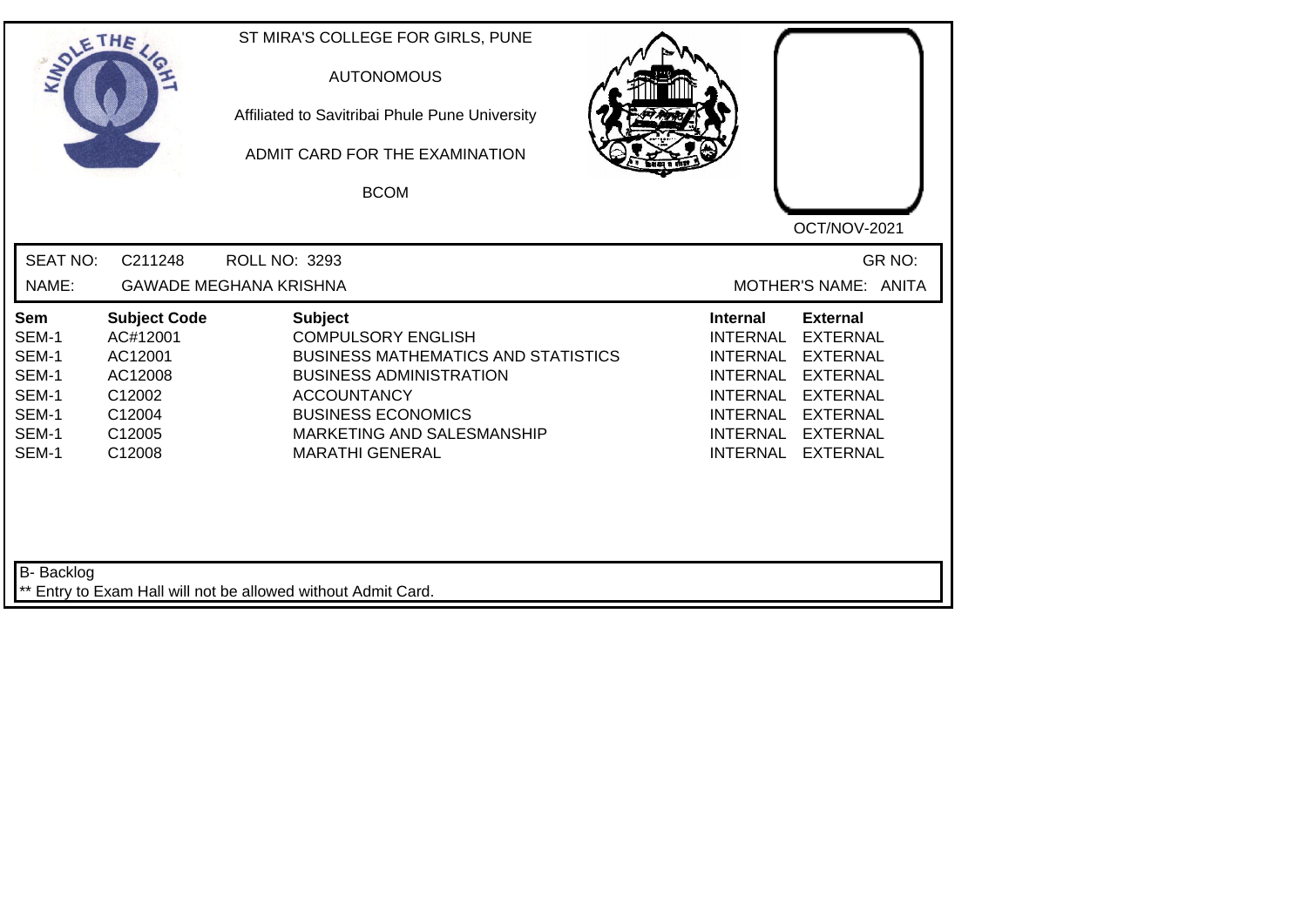|                                                                           |                                                                                               | Affiliated to Savitribai Phule Pune University<br>ADMIT CARD FOR THE EXAMINATION<br><b>BCOM</b>                                                                                                                                        | OCT/NOV-2021                                                                                                                                                                                                                                                                                          |
|---------------------------------------------------------------------------|-----------------------------------------------------------------------------------------------|----------------------------------------------------------------------------------------------------------------------------------------------------------------------------------------------------------------------------------------|-------------------------------------------------------------------------------------------------------------------------------------------------------------------------------------------------------------------------------------------------------------------------------------------------------|
| <b>SEAT NO:</b><br>NAME:                                                  | C211228<br><b>ROLL NO: 3294</b><br>SINTALAN LEKHESHWARI MUNNA                                 |                                                                                                                                                                                                                                        | GR NO:<br>MOTHER'S NAME: JAMUNA                                                                                                                                                                                                                                                                       |
| <b>Sem</b><br>SEM-1<br>SEM-1<br>SEM-1<br>SEM-1<br>SEM-1<br>SEM-1<br>SEM-1 | <b>Subject Code</b><br>AC#12001<br>AC12001<br>AC12008<br>C12002<br>C12004<br>C12005<br>C12008 | <b>Subject</b><br><b>COMPULSORY ENGLISH</b><br><b>BUSINESS MATHEMATICS AND STATISTICS</b><br><b>BUSINESS ADMINISTRATION</b><br><b>ACCOUNTANCY</b><br><b>BUSINESS ECONOMICS</b><br>MARKETING AND SALESMANSHIP<br><b>MARATHI GENERAL</b> | <b>Internal</b><br><b>External</b><br><b>INTERNAL</b><br><b>EXTERNAL</b><br><b>INTERNAL</b><br><b>EXTERNAL</b><br><b>INTERNAL</b><br><b>EXTERNAL</b><br><b>INTERNAL</b><br><b>EXTERNAL</b><br>INTERNAL<br><b>EXTERNAL</b><br><b>INTERNAL</b><br><b>EXTERNAL</b><br><b>INTERNAL</b><br><b>EXTERNAL</b> |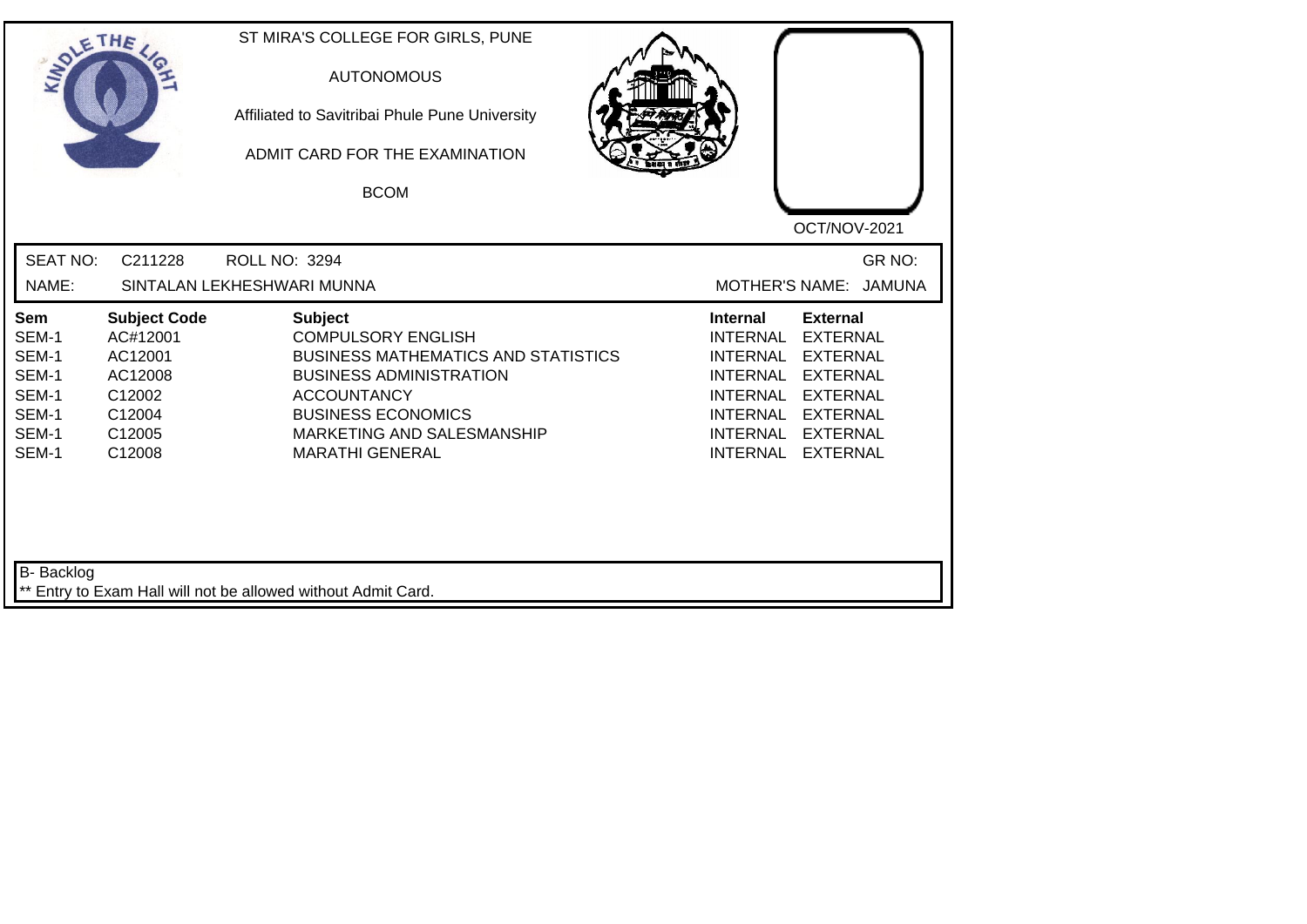| SOLE THE                                                                  |                                                                                               | ST MIRA'S COLLEGE FOR GIRLS, PUNE<br><b>AUTONOMOUS</b><br>Affiliated to Savitribai Phule Pune University<br>ADMIT CARD FOR THE EXAMINATION<br><b>BCOM</b>                                                                              | OCT/NOV-2021                                                                                                                                                                                                                                                                                   |
|---------------------------------------------------------------------------|-----------------------------------------------------------------------------------------------|----------------------------------------------------------------------------------------------------------------------------------------------------------------------------------------------------------------------------------------|------------------------------------------------------------------------------------------------------------------------------------------------------------------------------------------------------------------------------------------------------------------------------------------------|
| <b>SEAT NO:</b><br>NAME:                                                  | C211395                                                                                       | ROLL NO: 3295<br>PALLAVI SHIVRAJ PARIHAR                                                                                                                                                                                               | GR NO:<br>MOTHER'S NAME: BEBI                                                                                                                                                                                                                                                                  |
| <b>Sem</b><br>SEM-1<br>SEM-1<br>SEM-1<br>SEM-1<br>SEM-1<br>SEM-1<br>SEM-1 | <b>Subject Code</b><br>AC#12001<br>AC12001<br>AC12009<br>C12002<br>C12004<br>C12005<br>C12007 | <b>Subject</b><br><b>COMPULSORY ENGLISH</b><br><b>BUSINESS MATHEMATICS AND STATISTICS</b><br><b>BUSINESS ENTREPRENEURSHIP</b><br><b>ACCOUNTANCY</b><br><b>BUSINESS ECONOMICS</b><br>MARKETING AND SALESMANSHIP<br><b>HINDI GENERAL</b> | <b>External</b><br>Internal<br><b>INTERNAL</b><br><b>EXTERNAL</b><br><b>INTERNAL</b><br><b>EXTERNAL</b><br><b>INTERNAL</b><br><b>EXTERNAL</b><br><b>INTERNAL</b><br><b>EXTERNAL</b><br>INTERNAL<br><b>EXTERNAL</b><br><b>INTERNAL</b><br><b>EXTERNAL</b><br><b>INTERNAL</b><br><b>EXTERNAL</b> |
| B- Backlog                                                                |                                                                                               | ** Entry to Exam Hall will not be allowed without Admit Card.                                                                                                                                                                          |                                                                                                                                                                                                                                                                                                |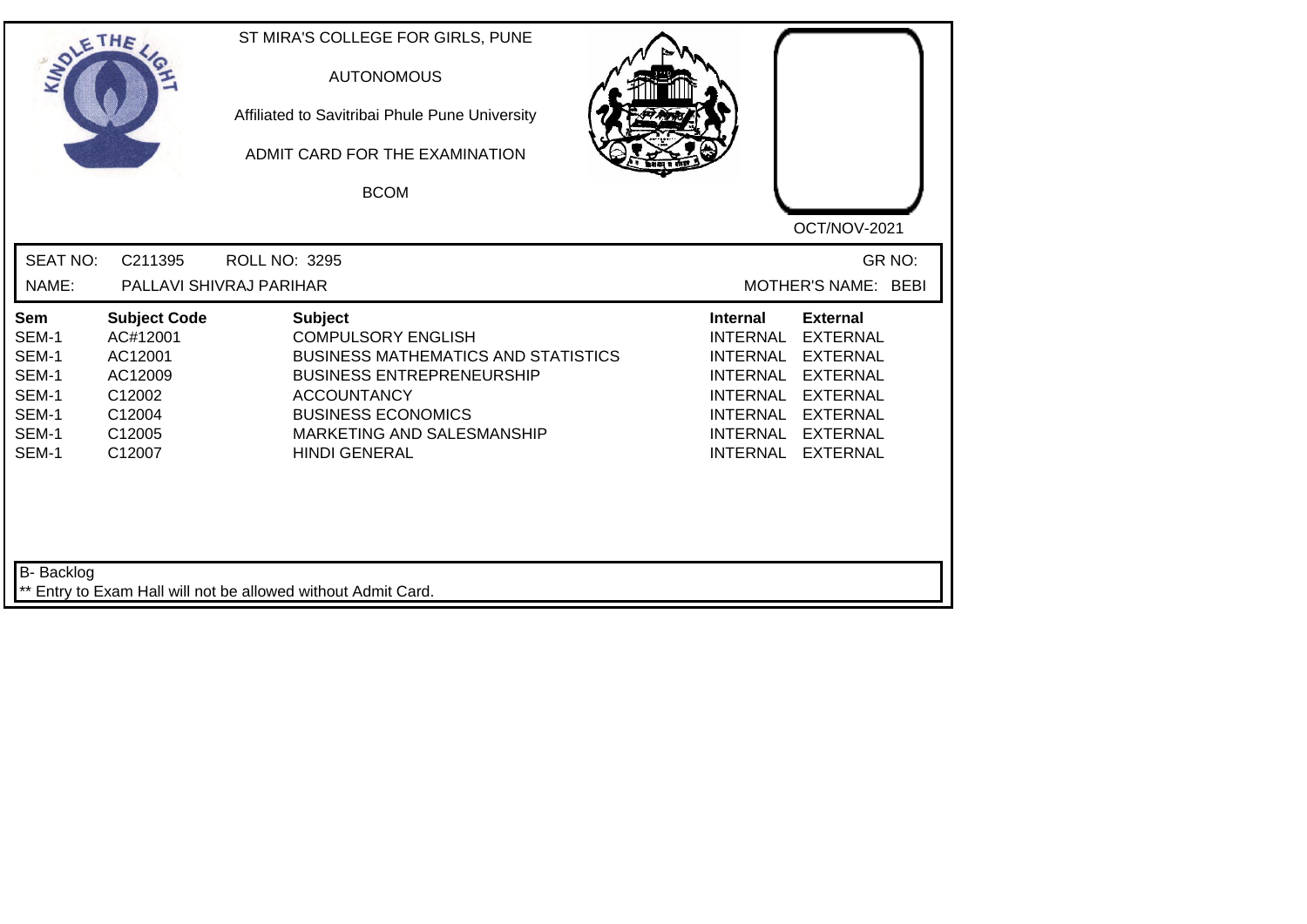| SOLETHE ,                                                          |                                                                                               | ST MIRA'S COLLEGE FOR GIRLS, PUNE<br><b>AUTONOMOUS</b><br>Affiliated to Savitribai Phule Pune University<br>ADMIT CARD FOR THE EXAMINATION<br><b>BCOM</b>                                                            |                                                                                                                                                                                                                                                                                                              |
|--------------------------------------------------------------------|-----------------------------------------------------------------------------------------------|----------------------------------------------------------------------------------------------------------------------------------------------------------------------------------------------------------------------|--------------------------------------------------------------------------------------------------------------------------------------------------------------------------------------------------------------------------------------------------------------------------------------------------------------|
|                                                                    |                                                                                               |                                                                                                                                                                                                                      | OCT/NOV-2021                                                                                                                                                                                                                                                                                                 |
| <b>SEAT NO:</b><br>NAME:                                           | C211421<br><b>SUTAR SONI GEMARAM</b>                                                          | <b>ROLL NO: 3297</b>                                                                                                                                                                                                 | GR NO:<br>MOTHER'S NAME: NANDINI                                                                                                                                                                                                                                                                             |
| Sem<br>SEM-1<br>SEM-1<br>SEM-1<br>SEM-1<br>SEM-1<br>SEM-1<br>SEM-1 | <b>Subject Code</b><br>AC#12001<br>AC12004<br>AC12009<br>C12002<br>C12004<br>C12005<br>C12007 | <b>Subject</b><br><b>COMPULSORY ENGLISH</b><br><b>EDUCATION GENERAL</b><br><b>BUSINESS ENTREPRENEURSHIP</b><br><b>ACCOUNTANCY</b><br><b>BUSINESS ECONOMICS</b><br>MARKETING AND SALESMANSHIP<br><b>HINDI GENERAL</b> | <b>External</b><br><b>Internal</b><br><b>INTERNAL</b><br><b>EXTERNAL</b><br><b>INTERNAL</b><br><b>EXTERNAL</b><br><b>INTERNAL</b><br><b>EXTERNAL</b><br><b>INTERNAL</b><br><b>EXTERNAL</b><br><b>INTERNAL</b><br><b>EXTERNAL</b><br><b>INTERNAL</b><br><b>EXTERNAL</b><br><b>INTERNAL</b><br><b>EXTERNAL</b> |
| <b>B-</b> Backlog                                                  |                                                                                               | ** Entry to Exam Hall will not be allowed without Admit Card.                                                                                                                                                        |                                                                                                                                                                                                                                                                                                              |

┛╹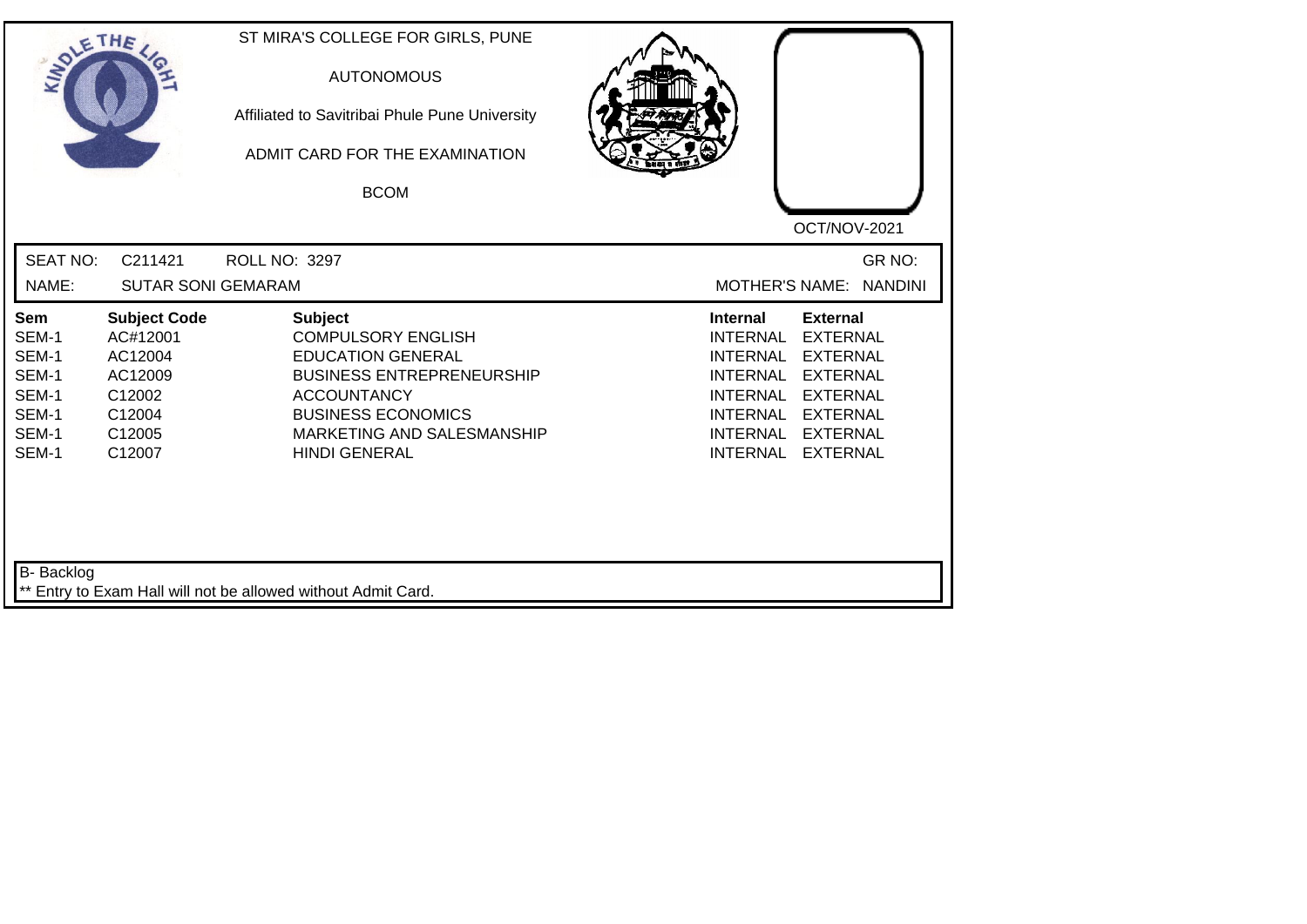| SOLETHE .                                                                 |                                                                                               | ST MIRA'S COLLEGE FOR GIRLS, PUNE<br><b>AUTONOMOUS</b><br>Affiliated to Savitribai Phule Pune University<br>ADMIT CARD FOR THE EXAMINATION<br><b>BCOM</b>                                                                            | OCT/NOV-2021                                                                                                                                                                                                                                                                                          |
|---------------------------------------------------------------------------|-----------------------------------------------------------------------------------------------|--------------------------------------------------------------------------------------------------------------------------------------------------------------------------------------------------------------------------------------|-------------------------------------------------------------------------------------------------------------------------------------------------------------------------------------------------------------------------------------------------------------------------------------------------------|
| <b>SEAT NO:</b><br>NAME:                                                  | C211330<br><b>GANDHI RUCHI JINESH</b>                                                         | ROLL NO: 3299                                                                                                                                                                                                                        | GR NO:<br>MOTHER'S NAME: AKSHADA                                                                                                                                                                                                                                                                      |
| <b>Sem</b><br>SEM-1<br>SEM-1<br>SEM-1<br>SEM-1<br>SEM-1<br>SEM-1<br>SEM-1 | <b>Subject Code</b><br>AC#12001<br>AC12001<br>AC12009<br>C12002<br>C12004<br>C12005<br>C12010 | <b>Subject</b><br><b>COMPULSORY ENGLISH</b><br><b>BUSINESS MATHEMATICS AND STATISTICS</b><br><b>BUSINESS ENTREPRENEURSHIP</b><br><b>ACCOUNTANCY</b><br><b>BUSINESS ECONOMICS</b><br>MARKETING AND SALESMANSHIP<br><b>ADVANCED IT</b> | <b>Internal</b><br><b>External</b><br><b>EXTERNAL</b><br><b>INTERNAL</b><br><b>INTERNAL</b><br><b>EXTERNAL</b><br>INTERNAL<br><b>EXTERNAL</b><br><b>INTERNAL</b><br><b>EXTERNAL</b><br><b>INTERNAL</b><br><b>EXTERNAL</b><br><b>INTERNAL</b><br><b>EXTERNAL</b><br><b>INTERNAL</b><br><b>EXTERNAL</b> |
| <b>B-</b> Backlog                                                         |                                                                                               | ** Entry to Exam Hall will not be allowed without Admit Card.                                                                                                                                                                        |                                                                                                                                                                                                                                                                                                       |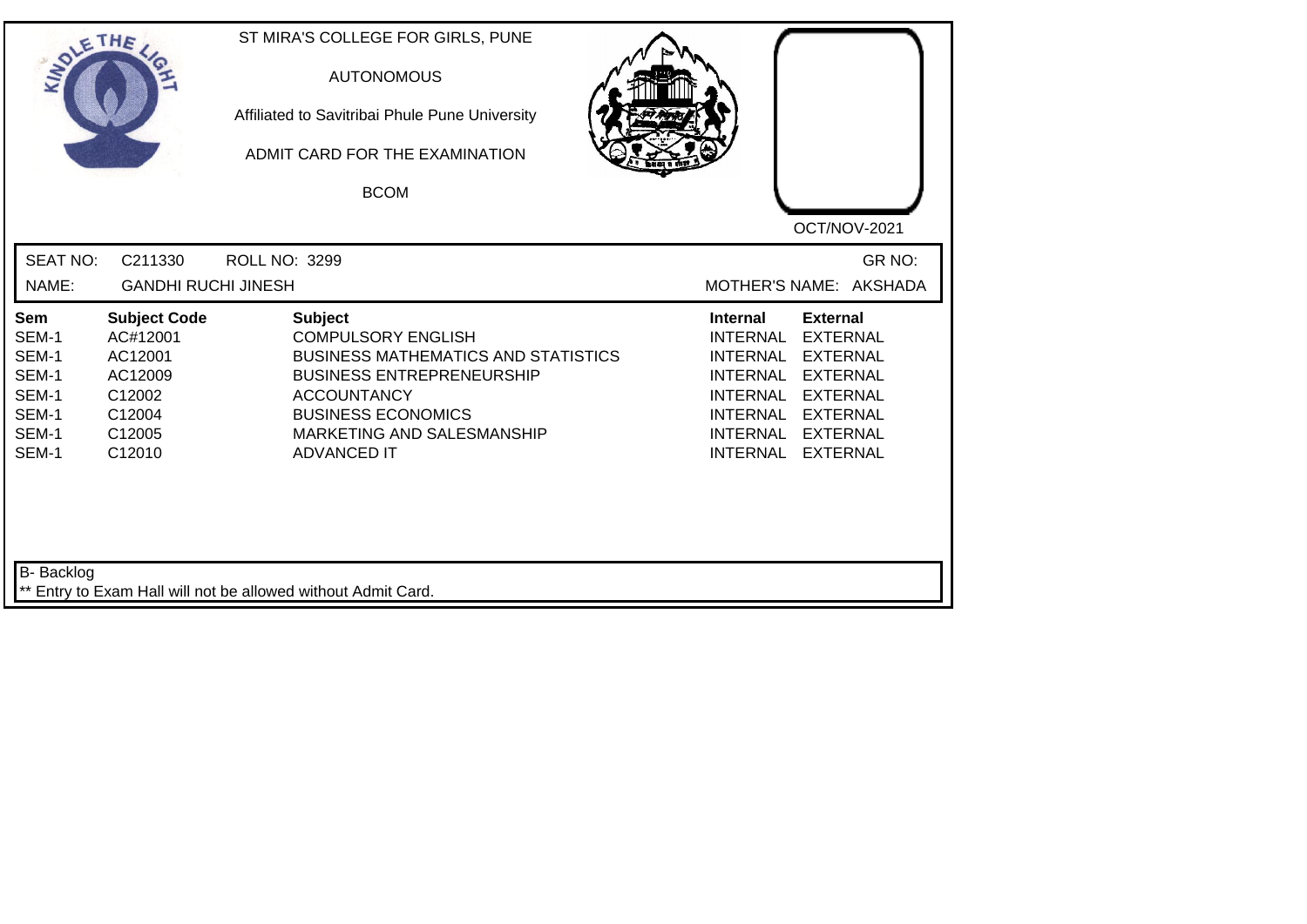| SOLETHE ,                                                                                                                                                                  | ST MIRA'S COLLEGE FOR GIRLS, PUNE<br><b>AUTONOMOUS</b><br>Affiliated to Savitribai Phule Pune University<br>ADMIT CARD FOR THE EXAMINATION<br><b>BCOM</b>                                                                           | OCT/NOV-2021                                                                                                                                                                                                                                                                                          |
|----------------------------------------------------------------------------------------------------------------------------------------------------------------------------|-------------------------------------------------------------------------------------------------------------------------------------------------------------------------------------------------------------------------------------|-------------------------------------------------------------------------------------------------------------------------------------------------------------------------------------------------------------------------------------------------------------------------------------------------------|
| <b>SEAT NO:</b><br>C211350<br>NAME:                                                                                                                                        | <b>ROLL NO: 3300</b><br>RASHMI SAMPAT WARKHADE                                                                                                                                                                                      | GR NO:<br>MOTHER'S NAME: VANDANA                                                                                                                                                                                                                                                                      |
| <b>Subject Code</b><br><b>Sem</b><br>SEM-1<br>AC#12001<br>SEM-1<br>AC12001<br>SEM-1<br>AC12007<br>SEM-1<br>C12002<br>SEM-1<br>C12004<br>SEM-1<br>C12005<br>SEM-1<br>C12009 | <b>Subject</b><br><b>COMPULSORY ENGLISH</b><br><b>BUSINESS MATHEMATICS AND STATISTICS</b><br><b>BANKING AND FINANCE</b><br><b>ACCOUNTANCY</b><br><b>BUSINESS ECONOMICS</b><br>MARKETING AND SALESMANSHIP<br><b>OPTIONAL ENGLISH</b> | <b>Internal</b><br><b>External</b><br><b>INTERNAL</b><br><b>EXTERNAL</b><br><b>INTERNAL</b><br><b>EXTERNAL</b><br><b>INTERNAL</b><br><b>EXTERNAL</b><br><b>INTERNAL</b><br><b>EXTERNAL</b><br>INTERNAL<br><b>EXTERNAL</b><br><b>INTERNAL</b><br><b>EXTERNAL</b><br><b>INTERNAL</b><br><b>EXTERNAL</b> |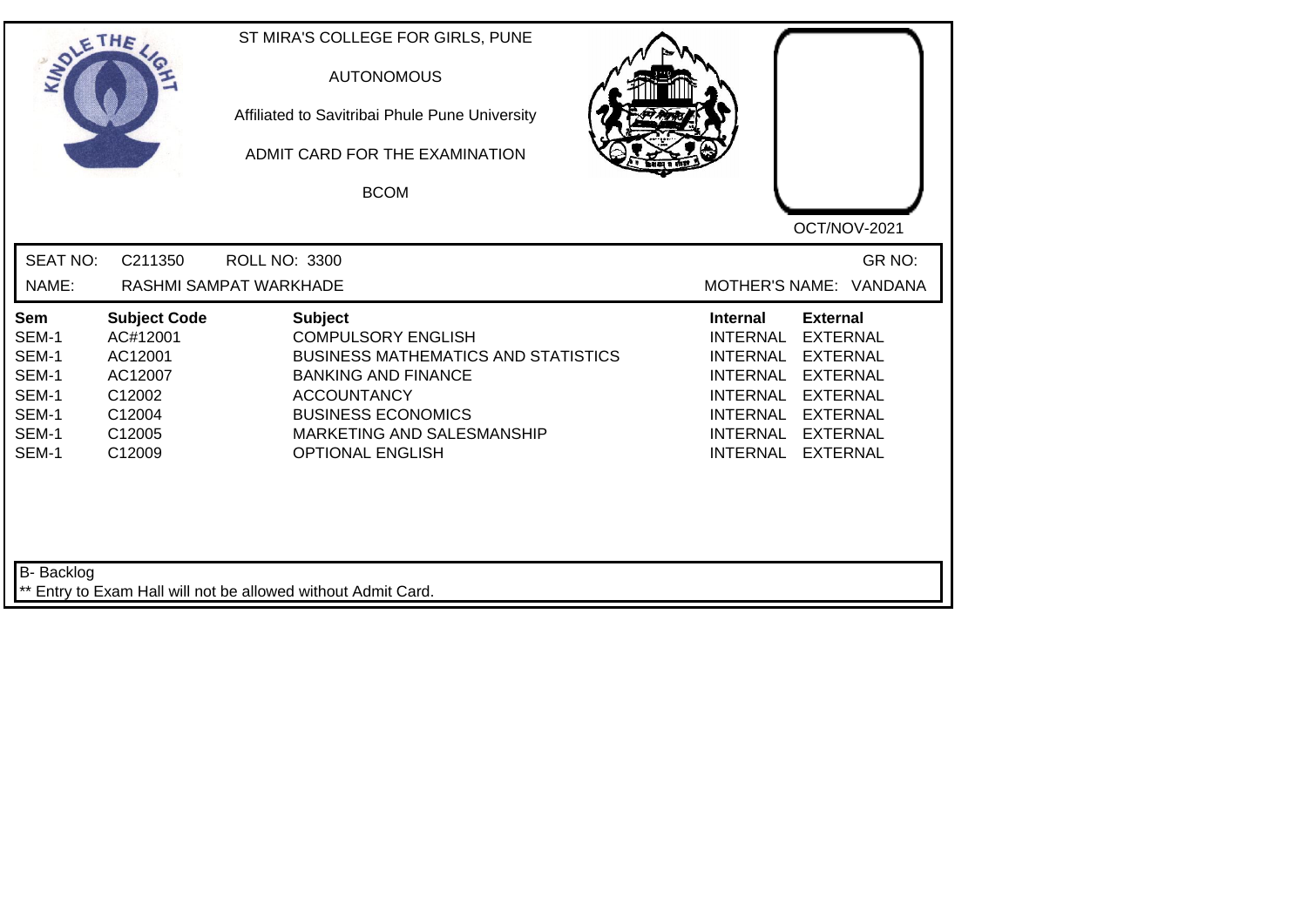| SOLETHE .                                                                 |                                                                                               | ST MIRA'S COLLEGE FOR GIRLS, PUNE<br><b>AUTONOMOUS</b><br>Affiliated to Savitribai Phule Pune University<br>ADMIT CARD FOR THE EXAMINATION<br><b>BCOM</b>                                                          | OCT/NOV-2021                                                                                                                                                                                                                                                                                                 |
|---------------------------------------------------------------------------|-----------------------------------------------------------------------------------------------|--------------------------------------------------------------------------------------------------------------------------------------------------------------------------------------------------------------------|--------------------------------------------------------------------------------------------------------------------------------------------------------------------------------------------------------------------------------------------------------------------------------------------------------------|
| <b>SEAT NO:</b><br>NAME:                                                  | C211408<br><b>ASHTE SHWETA BHARAT</b>                                                         | <b>ROLL NO: 3301</b>                                                                                                                                                                                               | GR NO:<br>MOTHER'S NAME: ANJALI                                                                                                                                                                                                                                                                              |
| <b>Sem</b><br>SEM-1<br>SEM-1<br>SEM-1<br>SEM-1<br>SEM-1<br>SEM-1<br>SEM-1 | <b>Subject Code</b><br>AC#12001<br>AC12004<br>AC12008<br>C12002<br>C12004<br>C12005<br>C12007 | <b>Subject</b><br><b>COMPULSORY ENGLISH</b><br><b>EDUCATION GENERAL</b><br><b>BUSINESS ADMINISTRATION</b><br><b>ACCOUNTANCY</b><br><b>BUSINESS ECONOMICS</b><br>MARKETING AND SALESMANSHIP<br><b>HINDI GENERAL</b> | <b>Internal</b><br><b>External</b><br><b>INTERNAL</b><br><b>EXTERNAL</b><br><b>INTERNAL</b><br><b>EXTERNAL</b><br><b>INTERNAL</b><br><b>EXTERNAL</b><br><b>INTERNAL</b><br><b>EXTERNAL</b><br><b>INTERNAL</b><br><b>EXTERNAL</b><br><b>INTERNAL</b><br><b>EXTERNAL</b><br><b>INTERNAL</b><br><b>EXTERNAL</b> |
| <b>B-</b> Backlog                                                         |                                                                                               | ** Entry to Exam Hall will not be allowed without Admit Card.                                                                                                                                                      |                                                                                                                                                                                                                                                                                                              |

┛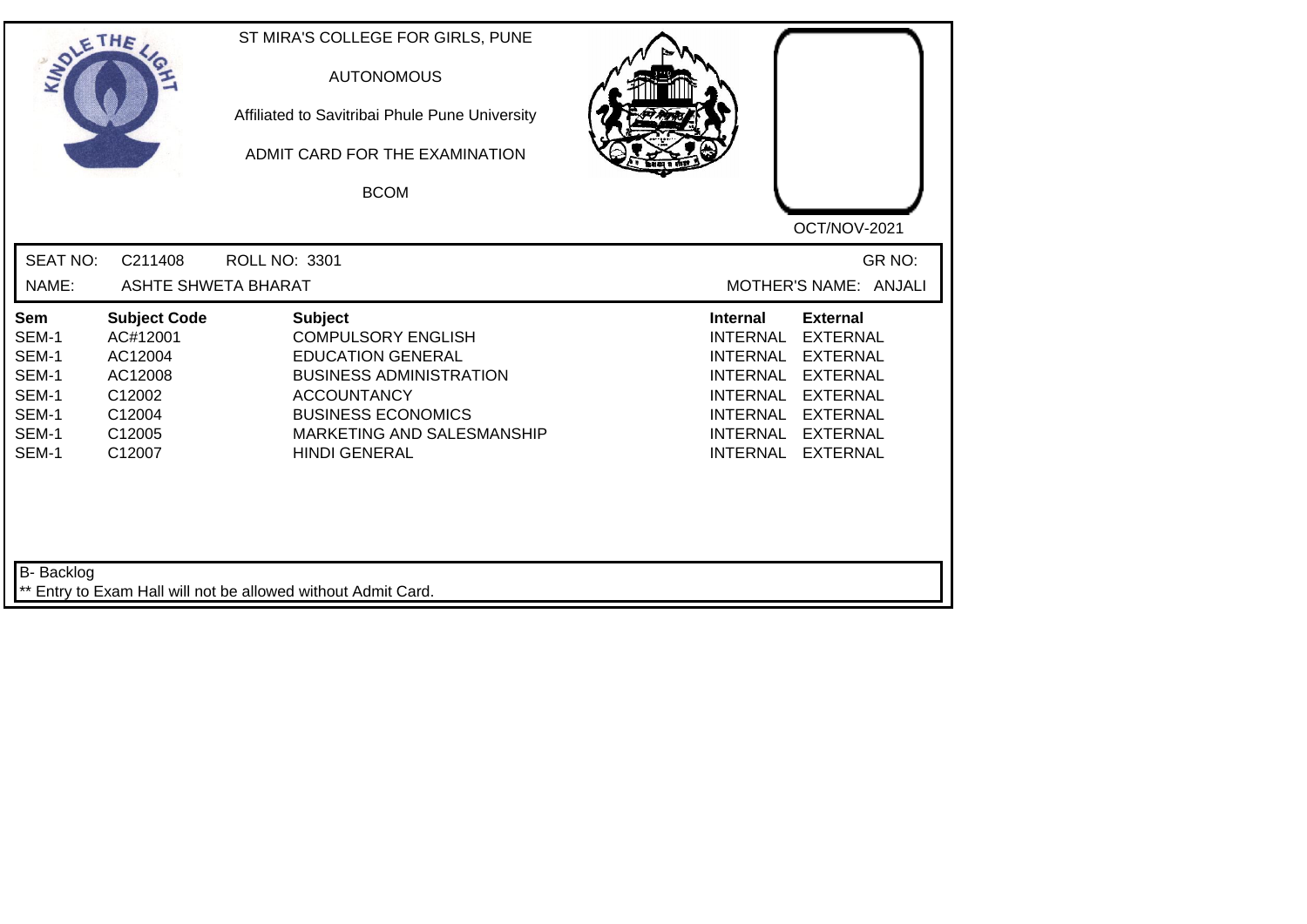| SOLE THE                                                                  |                                                                                               | ST MIRA'S COLLEGE FOR GIRLS, PUNE<br><b>AUTONOMOUS</b><br>Affiliated to Savitribai Phule Pune University<br>ADMIT CARD FOR THE EXAMINATION<br><b>BCOM</b>                                                                          | OCT/NOV-2021                                                                                                                                                                                                                                                                                                 |
|---------------------------------------------------------------------------|-----------------------------------------------------------------------------------------------|------------------------------------------------------------------------------------------------------------------------------------------------------------------------------------------------------------------------------------|--------------------------------------------------------------------------------------------------------------------------------------------------------------------------------------------------------------------------------------------------------------------------------------------------------------|
| <b>SEAT NO:</b><br>NAME:                                                  | C211399                                                                                       | ROLL NO: 3302<br><b>TRIPATHI SHRIYA JAGDISH</b>                                                                                                                                                                                    | GR NO:<br>MOTHER'S NAME: RUPA                                                                                                                                                                                                                                                                                |
| <b>Sem</b><br>SEM-1<br>SEM-1<br>SEM-1<br>SEM-1<br>SEM-1<br>SEM-1<br>SEM-1 | <b>Subject Code</b><br>AC#12001<br>AC12001<br>AC12008<br>C12002<br>C12004<br>C12005<br>C12010 | <b>Subject</b><br><b>COMPULSORY ENGLISH</b><br><b>BUSINESS MATHEMATICS AND STATISTICS</b><br><b>BUSINESS ADMINISTRATION</b><br><b>ACCOUNTANCY</b><br><b>BUSINESS ECONOMICS</b><br>MARKETING AND SALESMANSHIP<br><b>ADVANCED IT</b> | <b>External</b><br><b>Internal</b><br><b>INTERNAL</b><br><b>EXTERNAL</b><br><b>INTERNAL</b><br><b>EXTERNAL</b><br><b>INTERNAL</b><br><b>EXTERNAL</b><br><b>INTERNAL</b><br><b>EXTERNAL</b><br><b>INTERNAL</b><br><b>EXTERNAL</b><br><b>INTERNAL</b><br><b>EXTERNAL</b><br><b>INTERNAL</b><br><b>EXTERNAL</b> |
| B- Backlog                                                                |                                                                                               | ** Entry to Exam Hall will not be allowed without Admit Card.                                                                                                                                                                      |                                                                                                                                                                                                                                                                                                              |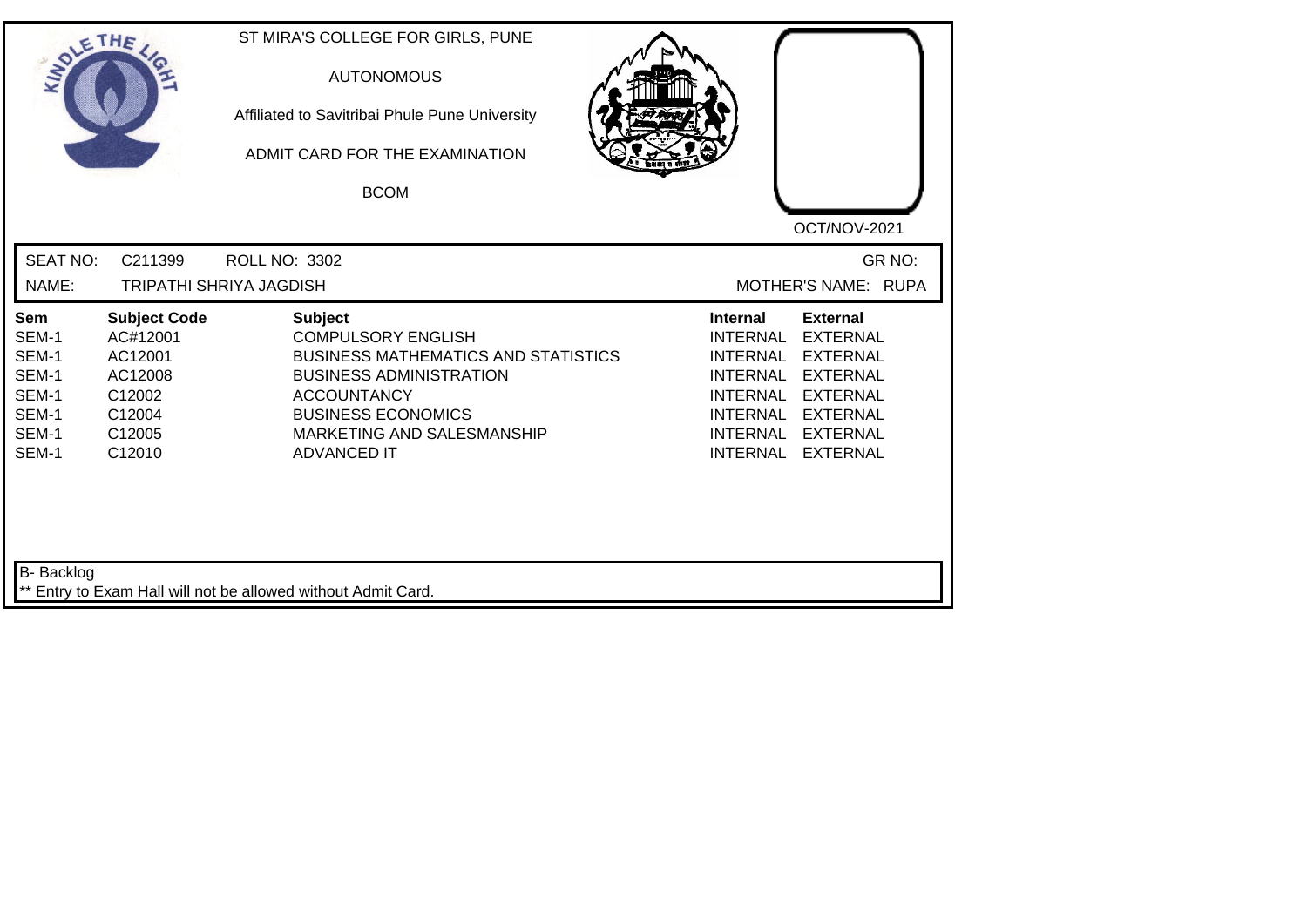| <b>SEAT NO:</b><br>GR NO:<br>C211403<br><b>ROLL NO: 3303</b><br>NAME:<br>MORE SHRUTI RAVINDRA<br>MOTHER'S NAME: RANJANA<br><b>Subject Code</b><br><b>Subject</b><br><b>Internal</b><br><b>External</b><br><b>Sem</b><br>AC#12001<br><b>COMPULSORY ENGLISH</b><br><b>INTERNAL</b><br><b>EXTERNAL</b><br>SEM-1<br>SEM-1<br>AC12001<br><b>BUSINESS MATHEMATICS AND STATISTICS</b><br><b>INTERNAL</b><br><b>EXTERNAL</b><br>SEM-1<br>AC12009<br><b>BUSINESS ENTREPRENEURSHIP</b><br><b>INTERNAL</b><br><b>EXTERNAL</b><br>SEM-1<br>C12002<br><b>ACCOUNTANCY</b><br><b>INTERNAL</b><br><b>EXTERNAL</b><br>SEM-1<br><b>BUSINESS ECONOMICS</b><br>C12004<br>INTERNAL<br><b>EXTERNAL</b><br>SEM-1<br>C12005<br>MARKETING AND SALESMANSHIP<br><b>INTERNAL</b><br><b>EXTERNAL</b><br>SEM-1<br><b>INTERNAL</b><br>C12009<br><b>OPTIONAL ENGLISH</b><br><b>EXTERNAL</b> | SOLETHE . | ST MIRA'S COLLEGE FOR GIRLS, PUNE<br><b>AUTONOMOUS</b><br>Affiliated to Savitribai Phule Pune University<br>ADMIT CARD FOR THE EXAMINATION<br><b>BCOM</b> | OCT/NOV-2021 |
|-------------------------------------------------------------------------------------------------------------------------------------------------------------------------------------------------------------------------------------------------------------------------------------------------------------------------------------------------------------------------------------------------------------------------------------------------------------------------------------------------------------------------------------------------------------------------------------------------------------------------------------------------------------------------------------------------------------------------------------------------------------------------------------------------------------------------------------------------------------|-----------|-----------------------------------------------------------------------------------------------------------------------------------------------------------|--------------|
|                                                                                                                                                                                                                                                                                                                                                                                                                                                                                                                                                                                                                                                                                                                                                                                                                                                             |           |                                                                                                                                                           |              |
|                                                                                                                                                                                                                                                                                                                                                                                                                                                                                                                                                                                                                                                                                                                                                                                                                                                             |           |                                                                                                                                                           |              |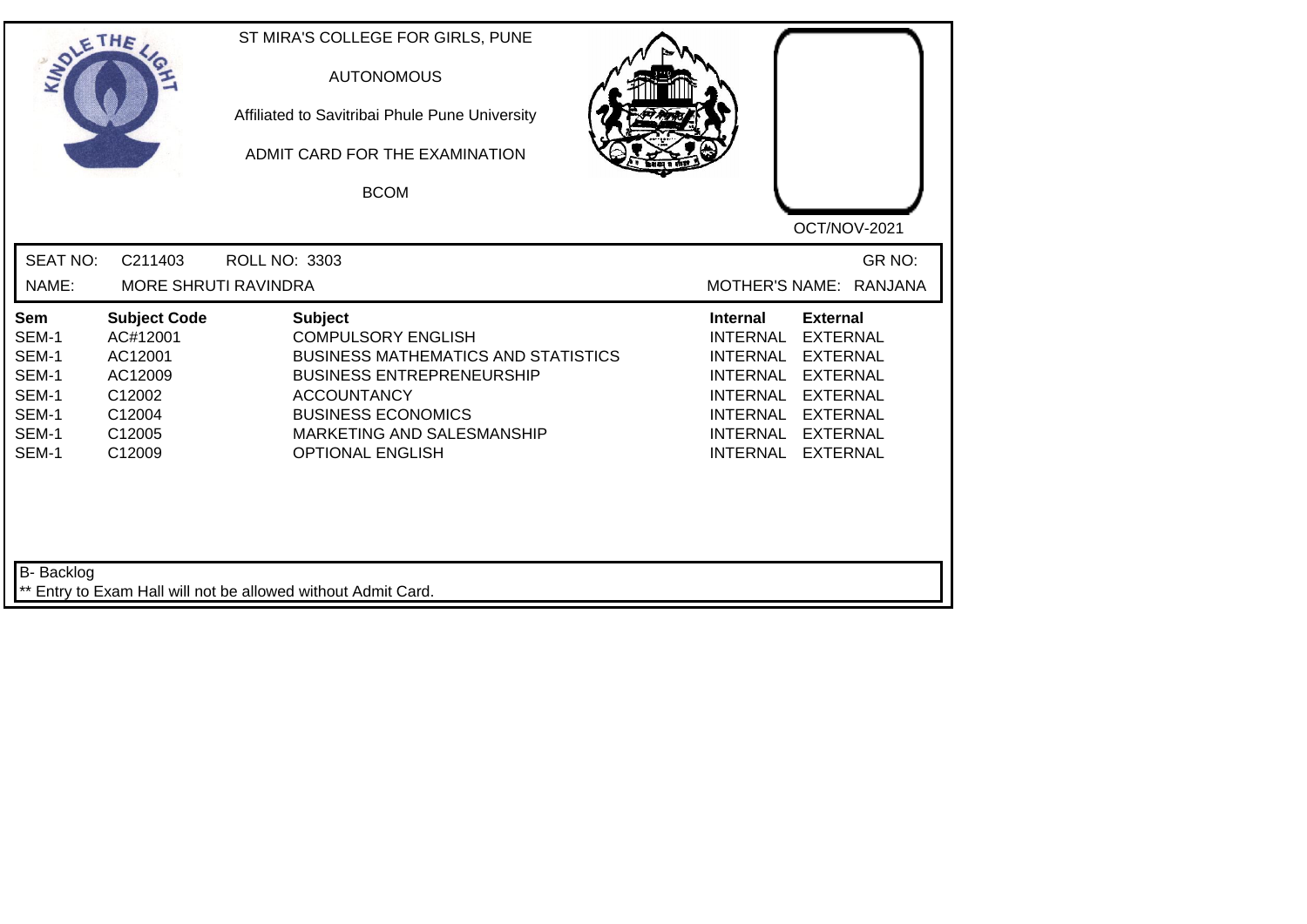| SOLE THE                                                                  |                                                                                               | ST MIRA'S COLLEGE FOR GIRLS, PUNE<br><b>AUTONOMOUS</b><br>Affiliated to Savitribai Phule Pune University<br>ADMIT CARD FOR THE EXAMINATION<br><b>BCOM</b>                                                                                | OCT/NOV-2021                                                                                                                                                                                                                                                                                                 |
|---------------------------------------------------------------------------|-----------------------------------------------------------------------------------------------|------------------------------------------------------------------------------------------------------------------------------------------------------------------------------------------------------------------------------------------|--------------------------------------------------------------------------------------------------------------------------------------------------------------------------------------------------------------------------------------------------------------------------------------------------------------|
| <b>SEAT NO:</b><br>NAME:                                                  | C211396                                                                                       | <b>ROLL NO: 3304</b><br>UTTEKAR SHRAVANI MAHESH                                                                                                                                                                                          | GR NO:<br><b>MOTHER'S NAME:</b><br><b>MADHURI</b>                                                                                                                                                                                                                                                            |
| <b>Sem</b><br>SEM-1<br>SEM-1<br>SEM-1<br>SEM-1<br>SEM-1<br>SEM-1<br>SEM-1 | <b>Subject Code</b><br>AC#12001<br>AC12001<br>AC12009<br>C12002<br>C12004<br>C12005<br>C12008 | <b>Subject</b><br><b>COMPULSORY ENGLISH</b><br><b>BUSINESS MATHEMATICS AND STATISTICS</b><br><b>BUSINESS ENTREPRENEURSHIP</b><br><b>ACCOUNTANCY</b><br><b>BUSINESS ECONOMICS</b><br>MARKETING AND SALESMANSHIP<br><b>MARATHI GENERAL</b> | <b>External</b><br><b>Internal</b><br><b>INTERNAL</b><br><b>EXTERNAL</b><br><b>INTERNAL</b><br><b>EXTERNAL</b><br><b>INTERNAL</b><br><b>EXTERNAL</b><br><b>INTERNAL</b><br><b>EXTERNAL</b><br><b>INTERNAL</b><br><b>EXTERNAL</b><br><b>INTERNAL</b><br><b>EXTERNAL</b><br><b>INTERNAL</b><br><b>EXTERNAL</b> |
| B- Backlog                                                                |                                                                                               | ** Entry to Exam Hall will not be allowed without Admit Card.                                                                                                                                                                            |                                                                                                                                                                                                                                                                                                              |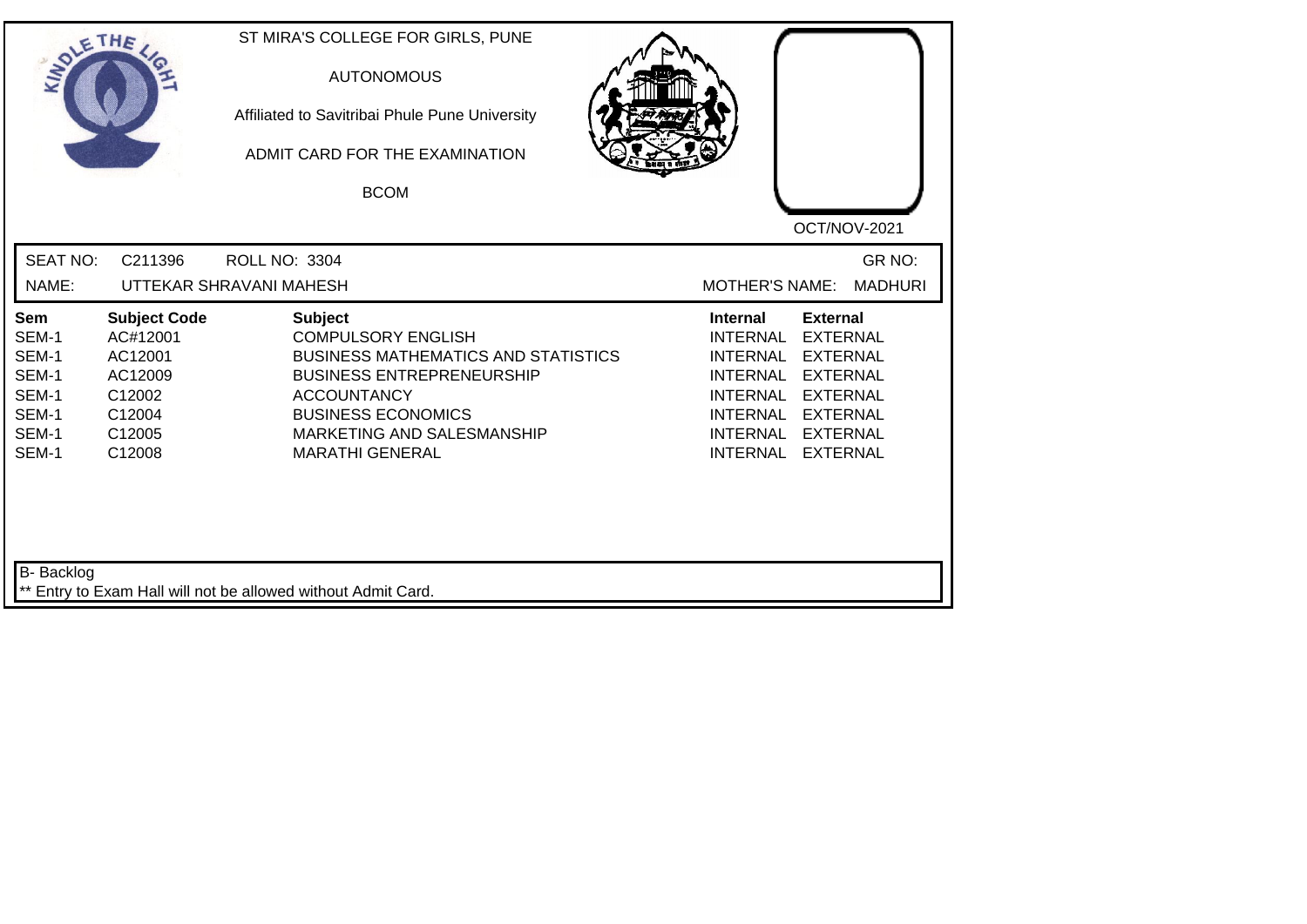| SOLETHE .                                                                 |                                                                                               | ST MIRA'S COLLEGE FOR GIRLS, PUNE<br><b>AUTONOMOUS</b><br>Affiliated to Savitribai Phule Pune University<br>ADMIT CARD FOR THE EXAMINATION<br><b>BCOM</b>                                                                               | OCT/NOV-2021                                                                                                                                                                                                                                                                                          |
|---------------------------------------------------------------------------|-----------------------------------------------------------------------------------------------|-----------------------------------------------------------------------------------------------------------------------------------------------------------------------------------------------------------------------------------------|-------------------------------------------------------------------------------------------------------------------------------------------------------------------------------------------------------------------------------------------------------------------------------------------------------|
| <b>SEAT NO:</b><br>NAME:                                                  | C211366                                                                                       | ROLL NO: 3305<br>PRADNYA SANTOSH LONDHE                                                                                                                                                                                                 | GR NO:<br>MOTHER'S NAME: BABYNANDA                                                                                                                                                                                                                                                                    |
| <b>Sem</b><br>SEM-1<br>SEM-1<br>SEM-1<br>SEM-1<br>SEM-1<br>SEM-1<br>SEM-1 | <b>Subject Code</b><br>AC#12001<br>AC12001<br>AC12008<br>C12002<br>C12004<br>C12005<br>C12009 | <b>Subject</b><br><b>COMPULSORY ENGLISH</b><br><b>BUSINESS MATHEMATICS AND STATISTICS</b><br><b>BUSINESS ADMINISTRATION</b><br><b>ACCOUNTANCY</b><br><b>BUSINESS ECONOMICS</b><br>MARKETING AND SALESMANSHIP<br><b>OPTIONAL ENGLISH</b> | <b>Internal</b><br><b>External</b><br><b>INTERNAL</b><br><b>EXTERNAL</b><br><b>EXTERNAL</b><br>INTERNAL<br><b>INTERNAL</b><br><b>EXTERNAL</b><br><b>INTERNAL</b><br><b>EXTERNAL</b><br><b>INTERNAL</b><br><b>EXTERNAL</b><br><b>INTERNAL</b><br><b>EXTERNAL</b><br><b>INTERNAL</b><br><b>EXTERNAL</b> |
| <b>B-</b> Backlog                                                         |                                                                                               | ** Entry to Exam Hall will not be allowed without Admit Card.                                                                                                                                                                           |                                                                                                                                                                                                                                                                                                       |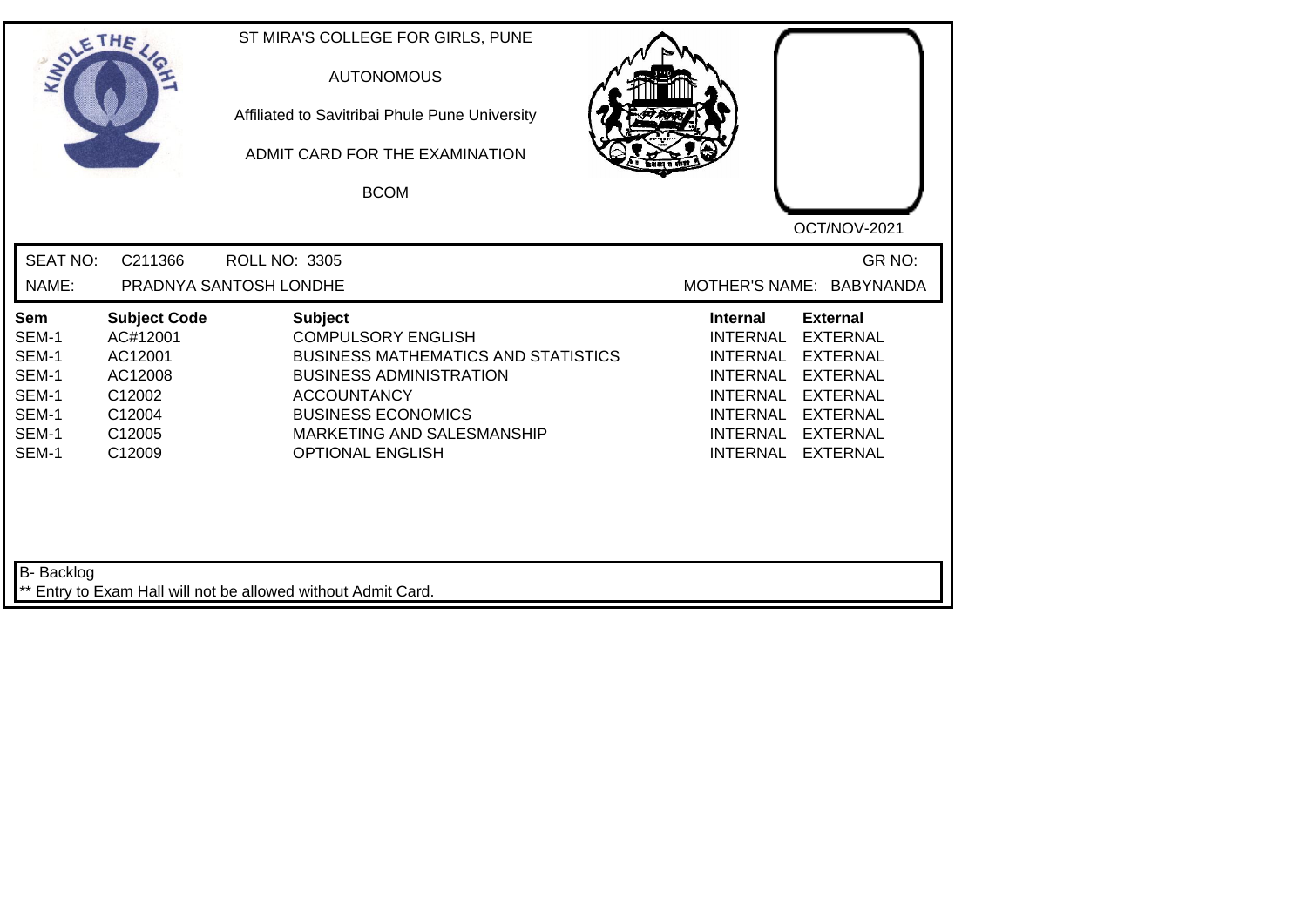| SOLE THE                                                           |                                                                                               | ST MIRA'S COLLEGE FOR GIRLS, PUNE<br><b>AUTONOMOUS</b><br>Affiliated to Savitribai Phule Pune University<br>ADMIT CARD FOR THE EXAMINATION<br><b>BCOM</b>                                                                                | OCT/NOV-2021                                                                                                                                                                                                                                                                                |
|--------------------------------------------------------------------|-----------------------------------------------------------------------------------------------|------------------------------------------------------------------------------------------------------------------------------------------------------------------------------------------------------------------------------------------|---------------------------------------------------------------------------------------------------------------------------------------------------------------------------------------------------------------------------------------------------------------------------------------------|
| <b>SEAT NO:</b><br>NAME:                                           | C211107                                                                                       | <b>ROLL NO: 3306</b><br>PRANALI ABASAHEB KADAM                                                                                                                                                                                           | GR NO:<br>MOTHER'S NAME: SUJATA                                                                                                                                                                                                                                                             |
| Sem<br>SEM-1<br>SEM-1<br>SEM-1<br>SEM-1<br>SEM-1<br>SEM-1<br>SEM-1 | <b>Subject Code</b><br>AC#12001<br>AC12001<br>AC12009<br>C12002<br>C12004<br>C12005<br>C12008 | <b>Subject</b><br><b>COMPULSORY ENGLISH</b><br><b>BUSINESS MATHEMATICS AND STATISTICS</b><br><b>BUSINESS ENTREPRENEURSHIP</b><br><b>ACCOUNTANCY</b><br><b>BUSINESS ECONOMICS</b><br>MARKETING AND SALESMANSHIP<br><b>MARATHI GENERAL</b> | <b>External</b><br><b>Internal</b><br><b>INTERNAL</b><br><b>EXTERNAL</b><br><b>INTERNAL</b><br><b>EXTERNAL</b><br><b>INTERNAL</b><br><b>EXTERNAL</b><br><b>INTERNAL</b><br><b>EXTERNAL</b><br><b>INTERNAL</b><br><b>EXTERNAL</b><br>INTERNAL EXTERNAL<br><b>INTERNAL</b><br><b>EXTERNAL</b> |
| <b>B-</b> Backlog                                                  |                                                                                               | ** Entry to Exam Hall will not be allowed without Admit Card.                                                                                                                                                                            |                                                                                                                                                                                                                                                                                             |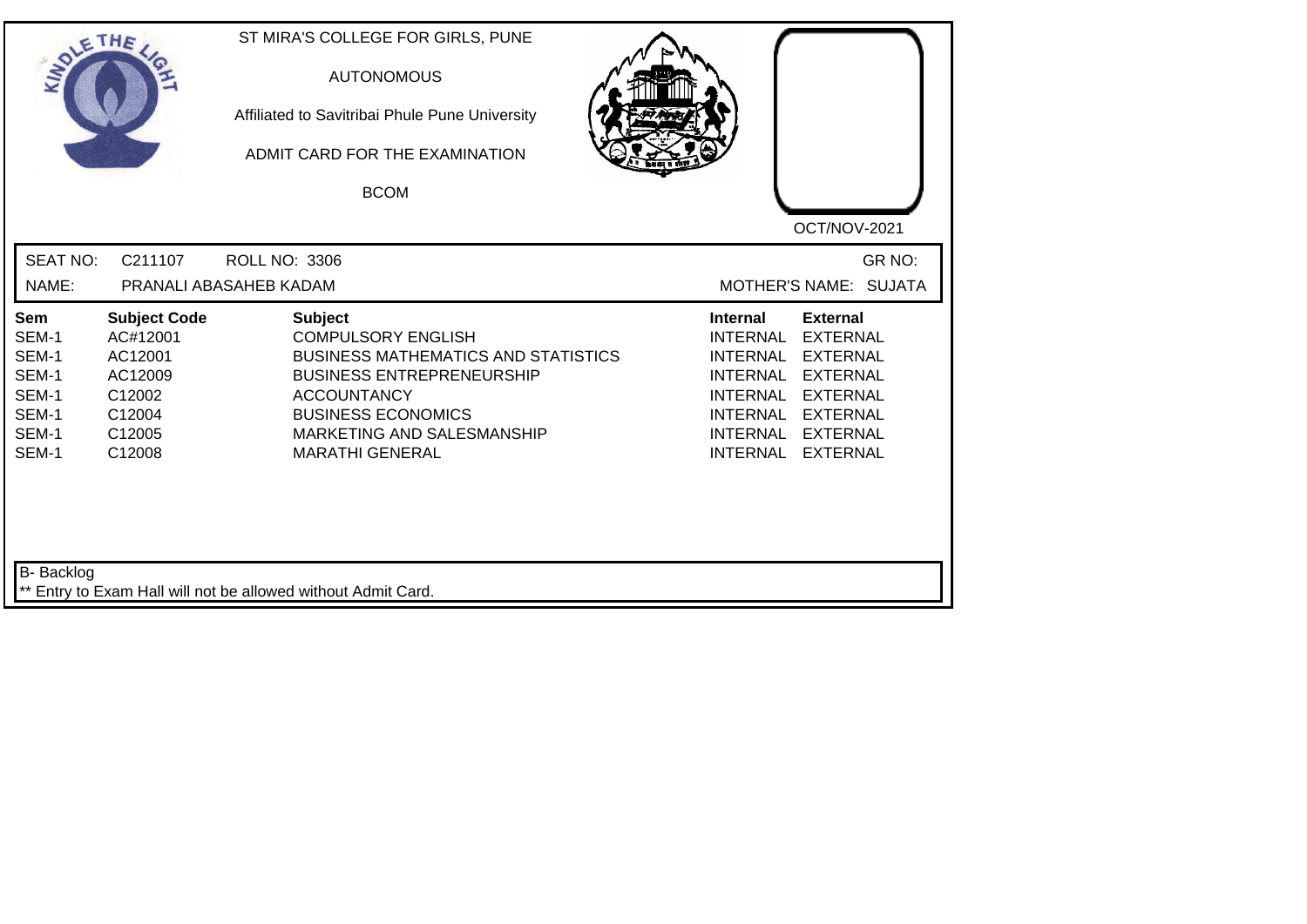| <b>SEAT NO:</b><br>C211249<br>ROLL NO: 3307<br>NAME:<br><b>RAJESH MEGHNA RAMGIR</b><br><b>Subject Code</b><br><b>Subject</b><br><b>Internal</b><br><b>External</b><br><b>Sem</b><br>SEM-1<br>AC#12001<br><b>COMPULSORY ENGLISH</b><br><b>INTERNAL</b><br><b>EXTERNAL</b><br>SEM-1<br>AC12001<br><b>BUSINESS MATHEMATICS AND STATISTICS</b><br><b>INTERNAL</b><br><b>EXTERNAL</b><br>SEM-1<br>AC12009<br><b>BUSINESS ENTREPRENEURSHIP</b><br><b>INTERNAL</b><br><b>EXTERNAL</b><br>SEM-1<br>C12002<br><b>ACCOUNTANCY</b><br><b>INTERNAL</b><br><b>EXTERNAL</b> | SOLETHE . |        | ST MIRA'S COLLEGE FOR GIRLS, PUNE<br><b>AUTONOMOUS</b><br>Affiliated to Savitribai Phule Pune University<br>ADMIT CARD FOR THE EXAMINATION<br><b>BCOM</b> | OCT/NOV-2021                    |
|---------------------------------------------------------------------------------------------------------------------------------------------------------------------------------------------------------------------------------------------------------------------------------------------------------------------------------------------------------------------------------------------------------------------------------------------------------------------------------------------------------------------------------------------------------------|-----------|--------|-----------------------------------------------------------------------------------------------------------------------------------------------------------|---------------------------------|
|                                                                                                                                                                                                                                                                                                                                                                                                                                                                                                                                                               |           |        |                                                                                                                                                           | GR NO:<br>MOTHER'S NAME: SHITAL |
| SEM-1<br>C12005<br>MARKETING AND SALESMANSHIP<br><b>INTERNAL</b><br><b>EXTERNAL</b><br>SEM-1<br>C12009<br><b>OPTIONAL ENGLISH</b><br><b>INTERNAL</b><br><b>EXTERNAL</b>                                                                                                                                                                                                                                                                                                                                                                                       | SEM-1     | C12004 | <b>BUSINESS ECONOMICS</b>                                                                                                                                 | INTERNAL<br><b>EXTERNAL</b>     |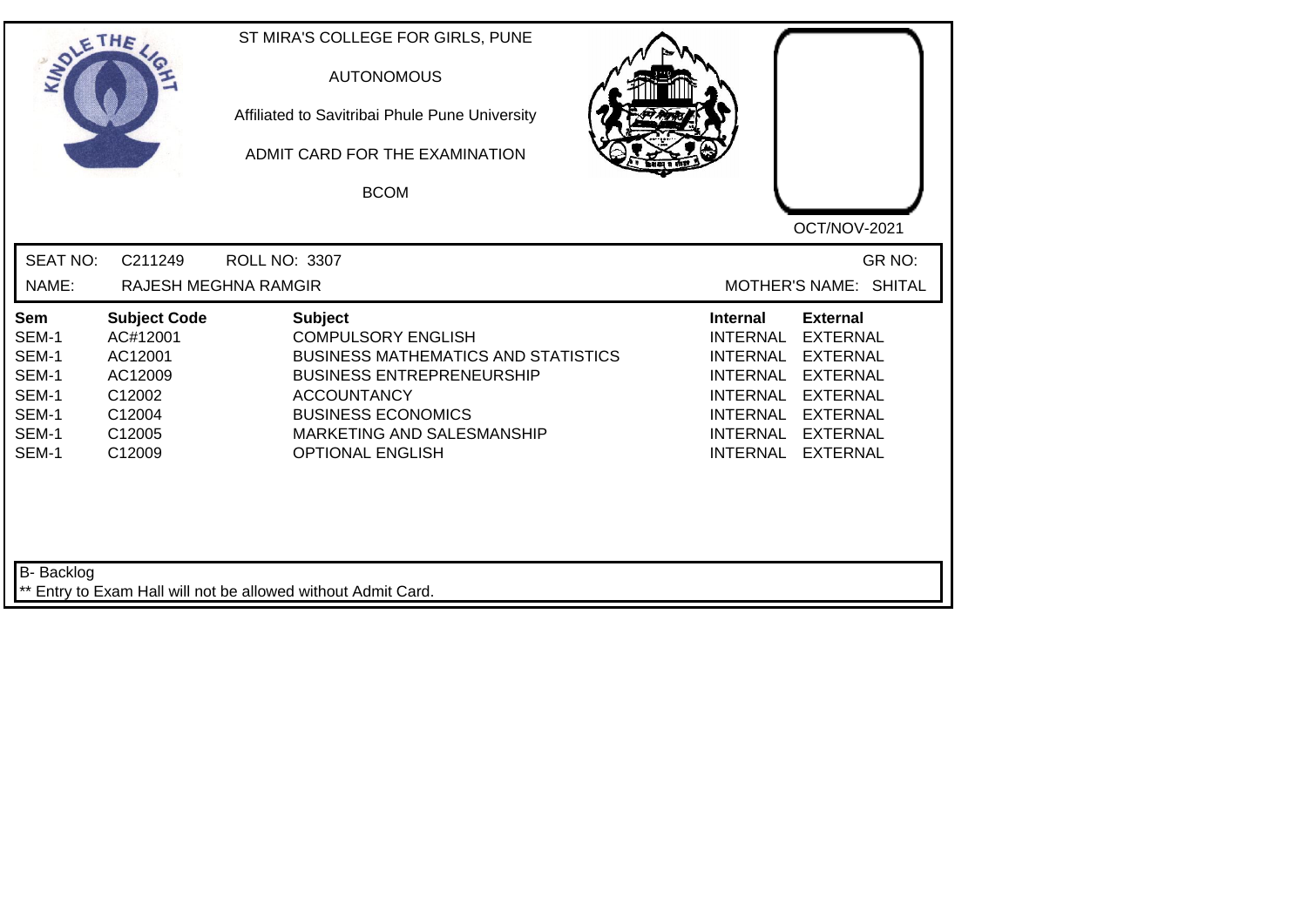| SOLETHE .                                                          |                                                                                               | ST MIRA'S COLLEGE FOR GIRLS, PUNE<br><b>AUTONOMOUS</b><br>Affiliated to Savitribai Phule Pune University<br>ADMIT CARD FOR THE EXAMINATION<br><b>BCOM</b>                                                            | OCT/NOV-2021                                                                                                                                                                                                                                                                                |
|--------------------------------------------------------------------|-----------------------------------------------------------------------------------------------|----------------------------------------------------------------------------------------------------------------------------------------------------------------------------------------------------------------------|---------------------------------------------------------------------------------------------------------------------------------------------------------------------------------------------------------------------------------------------------------------------------------------------|
| <b>SEAT NO:</b><br>NAME:                                           | C211282                                                                                       | <b>ROLL NO: 3308</b><br><b>DOGRA POOJA SHRIDHAR</b>                                                                                                                                                                  | GR NO:<br>MOTHER'S NAME: AARTI                                                                                                                                                                                                                                                              |
| Sem<br>SEM-1<br>SEM-1<br>SEM-1<br>SEM-1<br>SEM-1<br>SEM-1<br>SEM-1 | <b>Subject Code</b><br>AC#12001<br>AC12004<br>AC12009<br>C12002<br>C12004<br>C12005<br>C12007 | <b>Subject</b><br><b>COMPULSORY ENGLISH</b><br><b>EDUCATION GENERAL</b><br><b>BUSINESS ENTREPRENEURSHIP</b><br><b>ACCOUNTANCY</b><br><b>BUSINESS ECONOMICS</b><br>MARKETING AND SALESMANSHIP<br><b>HINDI GENERAL</b> | <b>External</b><br><b>Internal</b><br><b>INTERNAL</b><br><b>EXTERNAL</b><br><b>INTERNAL</b><br><b>EXTERNAL</b><br><b>EXTERNAL</b><br><b>INTERNAL</b><br><b>EXTERNAL</b><br><b>INTERNAL</b><br>INTERNAL EXTERNAL<br><b>INTERNAL</b><br><b>EXTERNAL</b><br><b>INTERNAL</b><br><b>EXTERNAL</b> |
| <b>B-</b> Backlog                                                  |                                                                                               | ** Entry to Exam Hall will not be allowed without Admit Card.                                                                                                                                                        |                                                                                                                                                                                                                                                                                             |

┛╵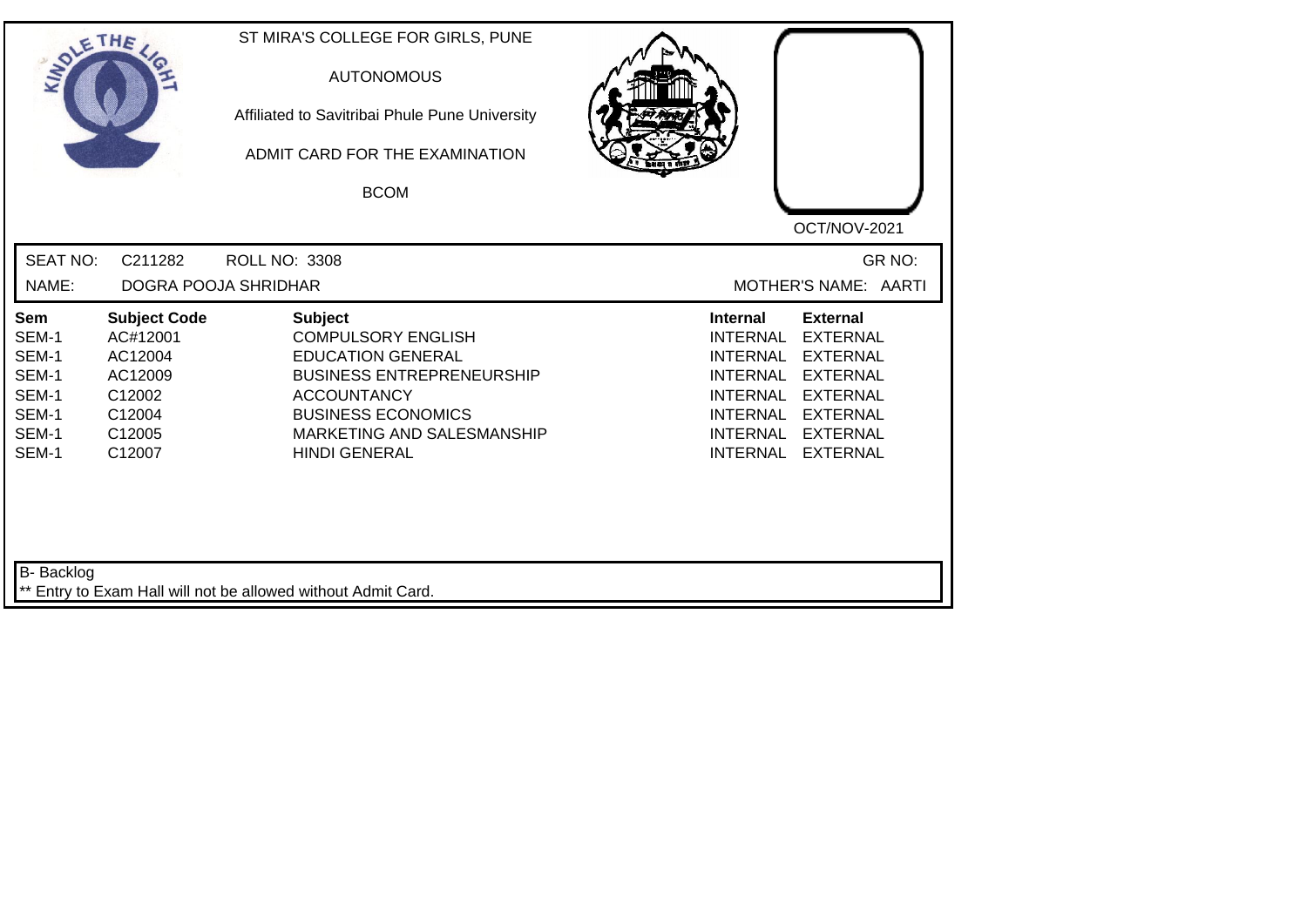| SOLETHE .                                                          |                                                                                               | ST MIRA'S COLLEGE FOR GIRLS, PUNE<br><b>AUTONOMOUS</b><br>Affiliated to Savitribai Phule Pune University<br>ADMIT CARD FOR THE EXAMINATION<br><b>BCOM</b>                                                                              | OCT/NOV-2021                                                                                                                                                                                                                                                                                          |
|--------------------------------------------------------------------|-----------------------------------------------------------------------------------------------|----------------------------------------------------------------------------------------------------------------------------------------------------------------------------------------------------------------------------------------|-------------------------------------------------------------------------------------------------------------------------------------------------------------------------------------------------------------------------------------------------------------------------------------------------------|
| <b>SEAT NO:</b><br>NAME:                                           | C211155                                                                                       | <b>ROLL NO: 3309</b><br>PALLAVI DEEPAK ADHAGALE                                                                                                                                                                                        | GR NO:<br><b>VAISHALI</b><br>MOTHER'S NAME:                                                                                                                                                                                                                                                           |
| Sem<br>SEM-1<br>SEM-1<br>SEM-1<br>SEM-1<br>SEM-1<br>SEM-1<br>SEM-1 | <b>Subject Code</b><br>AC#12001<br>AC12001<br>AC12009<br>C12002<br>C12004<br>C12005<br>C12007 | <b>Subject</b><br><b>COMPULSORY ENGLISH</b><br><b>BUSINESS MATHEMATICS AND STATISTICS</b><br><b>BUSINESS ENTREPRENEURSHIP</b><br><b>ACCOUNTANCY</b><br><b>BUSINESS ECONOMICS</b><br>MARKETING AND SALESMANSHIP<br><b>HINDI GENERAL</b> | <b>External</b><br><b>Internal</b><br><b>EXTERNAL</b><br>INTERNAL<br><b>INTERNAL</b><br><b>EXTERNAL</b><br><b>INTERNAL</b><br><b>EXTERNAL</b><br><b>INTERNAL</b><br><b>EXTERNAL</b><br><b>INTERNAL</b><br><b>EXTERNAL</b><br><b>INTERNAL</b><br><b>EXTERNAL</b><br><b>INTERNAL</b><br><b>EXTERNAL</b> |
| B- Backlog                                                         |                                                                                               | ** Entry to Exam Hall will not be allowed without Admit Card.                                                                                                                                                                          |                                                                                                                                                                                                                                                                                                       |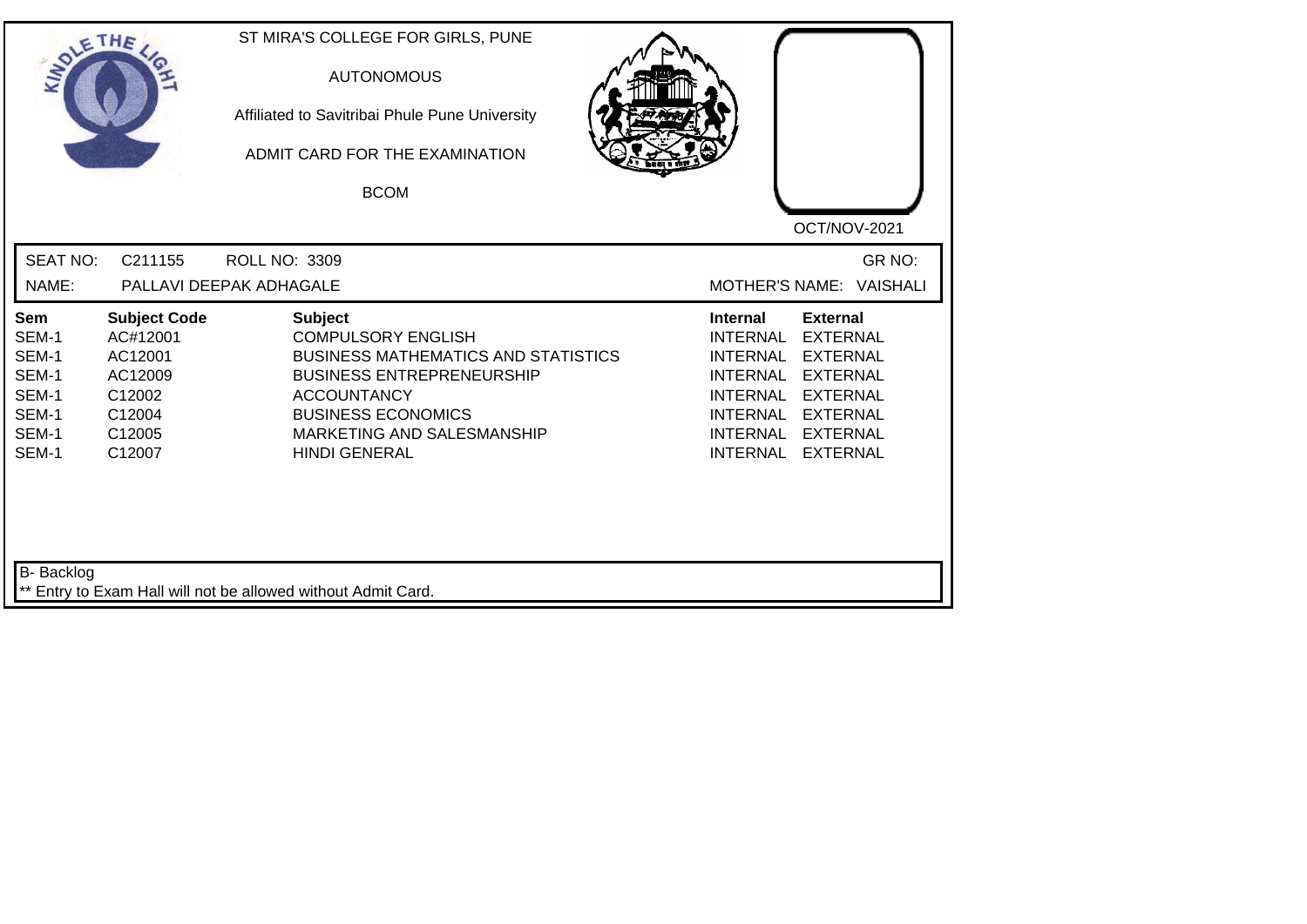| SOLETHE .                                                                 |                                                                                               | ST MIRA'S COLLEGE FOR GIRLS, PUNE<br><b>AUTONOMOUS</b><br>Affiliated to Savitribai Phule Pune University<br>ADMIT CARD FOR THE EXAMINATION<br><b>BCOM</b>                                                            |                                                                                                                                                                                                                                                                                                       |
|---------------------------------------------------------------------------|-----------------------------------------------------------------------------------------------|----------------------------------------------------------------------------------------------------------------------------------------------------------------------------------------------------------------------|-------------------------------------------------------------------------------------------------------------------------------------------------------------------------------------------------------------------------------------------------------------------------------------------------------|
| <b>SEAT NO:</b><br>NAME:                                                  | C211177                                                                                       | <b>ROLL NO: 3310</b><br><b>SHARMA GAYATRI UPDESH</b>                                                                                                                                                                 | OCT/NOV-2021<br>GR NO:<br><b>MAYADEVI</b><br><b>MOTHER'S NAME:</b>                                                                                                                                                                                                                                    |
| <b>Sem</b><br>SEM-1<br>SEM-1<br>SEM-1<br>SEM-1<br>SEM-1<br>SEM-1<br>SEM-1 | <b>Subject Code</b><br>AC#12001<br>AC12004<br>AC12009<br>C12002<br>C12004<br>C12005<br>C12007 | <b>Subject</b><br><b>COMPULSORY ENGLISH</b><br><b>EDUCATION GENERAL</b><br><b>BUSINESS ENTREPRENEURSHIP</b><br><b>ACCOUNTANCY</b><br><b>BUSINESS ECONOMICS</b><br>MARKETING AND SALESMANSHIP<br><b>HINDI GENERAL</b> | <b>External</b><br>Internal<br><b>INTERNAL</b><br><b>EXTERNAL</b><br><b>INTERNAL</b><br><b>EXTERNAL</b><br><b>INTERNAL</b><br><b>EXTERNAL</b><br><b>INTERNAL</b><br><b>EXTERNAL</b><br><b>INTERNAL</b><br><b>EXTERNAL</b><br><b>INTERNAL</b><br><b>EXTERNAL</b><br><b>INTERNAL</b><br><b>EXTERNAL</b> |
| B- Backlog                                                                |                                                                                               | ** Entry to Exam Hall will not be allowed without Admit Card.                                                                                                                                                        |                                                                                                                                                                                                                                                                                                       |

┛╵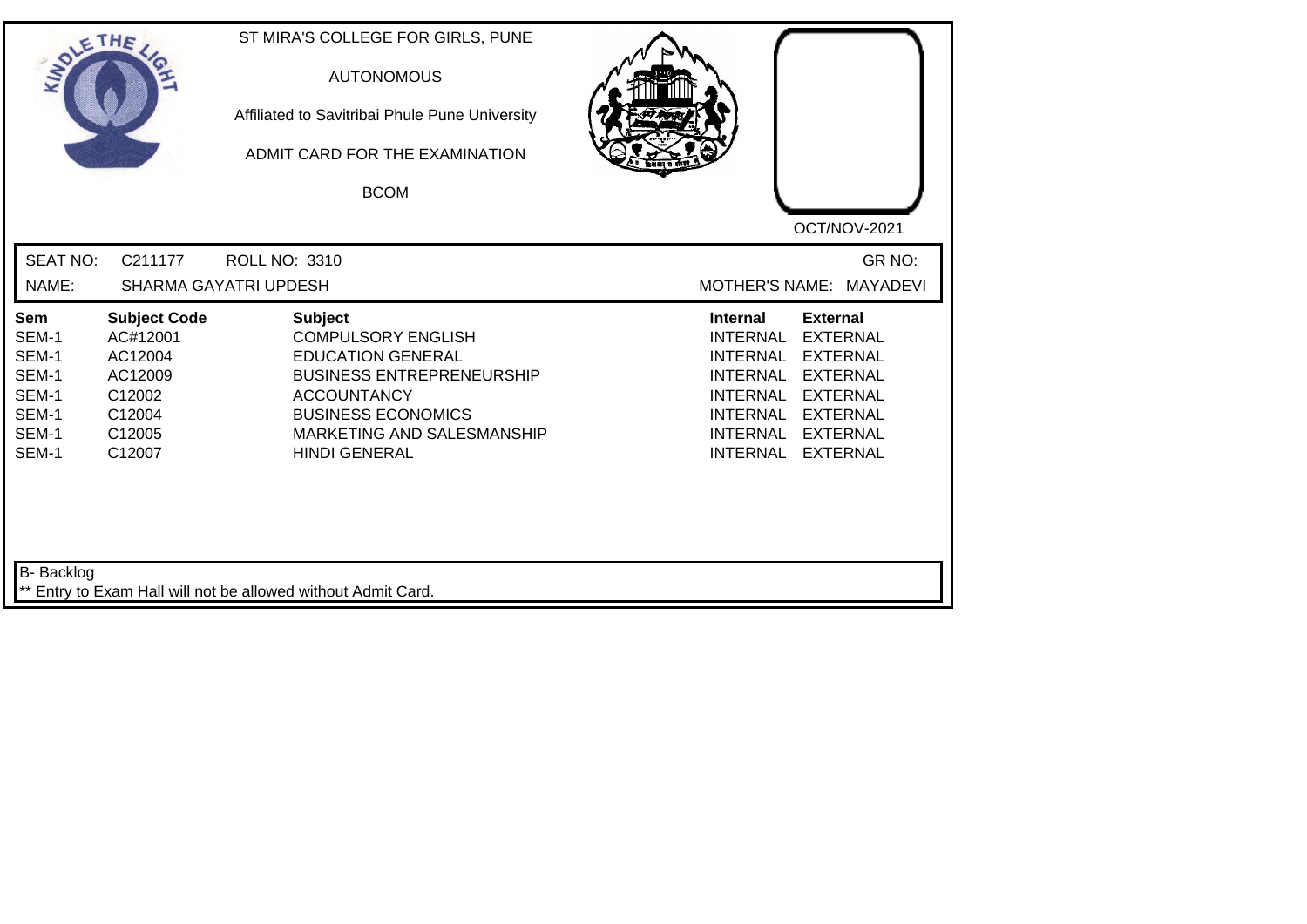| SOLETHE .                                                          |                                                                                               |                      | ST MIRA'S COLLEGE FOR GIRLS, PUNE<br><b>AUTONOMOUS</b><br>Affiliated to Savitribai Phule Pune University<br>ADMIT CARD FOR THE EXAMINATION<br><b>BCOM</b>                                                                            |                                                                                                                                                      | OCT/NOV-2021                                                                                                                                         |        |
|--------------------------------------------------------------------|-----------------------------------------------------------------------------------------------|----------------------|--------------------------------------------------------------------------------------------------------------------------------------------------------------------------------------------------------------------------------------|------------------------------------------------------------------------------------------------------------------------------------------------------|------------------------------------------------------------------------------------------------------------------------------------------------------|--------|
| <b>SEAT NO:</b>                                                    | C211415                                                                                       | <b>ROLL NO: 3311</b> |                                                                                                                                                                                                                                      |                                                                                                                                                      |                                                                                                                                                      | GR NO: |
| NAME:                                                              | <b>GHULE SIYA SATISH</b>                                                                      |                      |                                                                                                                                                                                                                                      |                                                                                                                                                      | MOTHER'S NAME: NEETA                                                                                                                                 |        |
| Sem<br>SEM-1<br>SEM-1<br>SEM-1<br>SEM-1<br>SEM-1<br>SEM-1<br>SEM-1 | <b>Subject Code</b><br>AC#12001<br>AC12001<br>AC12008<br>C12002<br>C12004<br>C12005<br>C12007 |                      | <b>Subject</b><br><b>COMPULSORY ENGLISH</b><br><b>BUSINESS MATHEMATICS AND STATISTICS</b><br><b>BUSINESS ADMINISTRATION</b><br><b>ACCOUNTANCY</b><br><b>BUSINESS ECONOMICS</b><br>MARKETING AND SALESMANSHIP<br><b>HINDI GENERAL</b> | <b>Internal</b><br><b>INTERNAL</b><br><b>INTERNAL</b><br><b>INTERNAL</b><br><b>INTERNAL</b><br><b>INTERNAL</b><br><b>INTERNAL</b><br><b>INTERNAL</b> | <b>External</b><br><b>EXTERNAL</b><br><b>EXTERNAL</b><br><b>EXTERNAL</b><br><b>EXTERNAL</b><br><b>EXTERNAL</b><br><b>EXTERNAL</b><br><b>EXTERNAL</b> |        |
| <b>B-</b> Backlog                                                  |                                                                                               |                      | Entry to Exam Hall will not be allowed without Admit Card.                                                                                                                                                                           |                                                                                                                                                      |                                                                                                                                                      |        |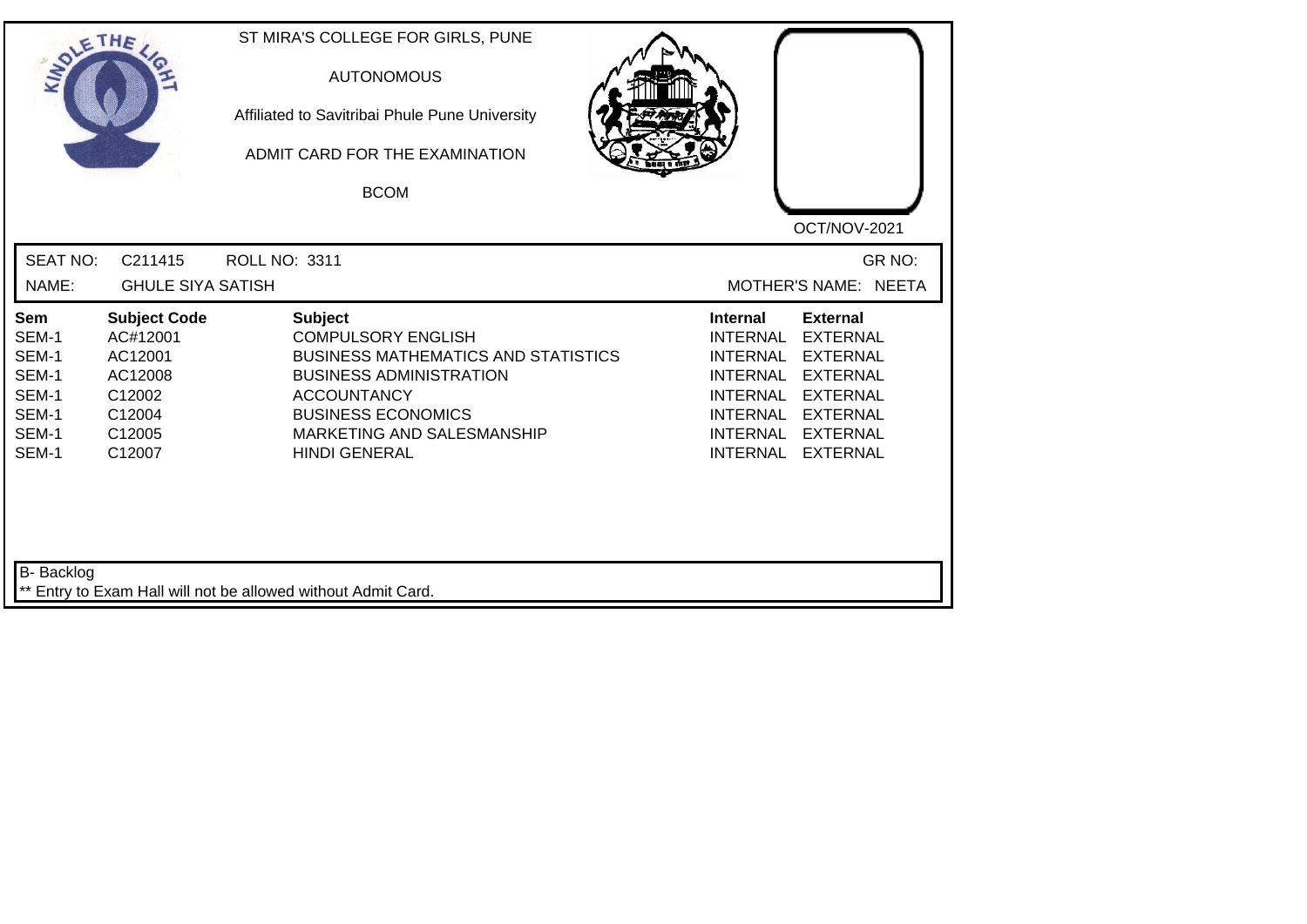| <b>SEAT NO:</b><br>GR NO:<br>C211381<br><b>ROLL NO: 3312</b><br>NAME:<br>LOKAHANDE SEJAL PRAKASH<br><b>MOTHER'S NAME:</b><br><b>MANISHA</b><br><b>Subject Code</b><br><b>Subject</b><br><b>Internal</b><br><b>External</b><br><b>Sem</b><br>SEM-1<br>AC#12001<br><b>COMPULSORY ENGLISH</b><br><b>INTERNAL</b><br><b>EXTERNAL</b><br>SEM-1<br>AC12001<br><b>BUSINESS MATHEMATICS AND STATISTICS</b><br><b>INTERNAL</b><br><b>EXTERNAL</b><br>SEM-1<br>AC12008<br><b>BUSINESS ADMINISTRATION</b><br><b>INTERNAL</b><br><b>EXTERNAL</b><br>SEM-1<br>C12002<br><b>ACCOUNTANCY</b><br><b>INTERNAL</b><br><b>EXTERNAL</b><br>SEM-1<br><b>BUSINESS ECONOMICS</b><br>C12004<br>INTERNAL<br><b>EXTERNAL</b><br>SEM-1<br>C12005<br>MARKETING AND SALESMANSHIP<br><b>INTERNAL</b><br><b>EXTERNAL</b><br>SEM-1<br>C12010<br><b>ADVANCED IT</b><br><b>INTERNAL</b><br><b>EXTERNAL</b> | SOLETHE . | ST MIRA'S COLLEGE FOR GIRLS, PUNE<br><b>AUTONOMOUS</b><br>Affiliated to Savitribai Phule Pune University<br>ADMIT CARD FOR THE EXAMINATION<br><b>BCOM</b> | OCT/NOV-2021 |
|--------------------------------------------------------------------------------------------------------------------------------------------------------------------------------------------------------------------------------------------------------------------------------------------------------------------------------------------------------------------------------------------------------------------------------------------------------------------------------------------------------------------------------------------------------------------------------------------------------------------------------------------------------------------------------------------------------------------------------------------------------------------------------------------------------------------------------------------------------------------------|-----------|-----------------------------------------------------------------------------------------------------------------------------------------------------------|--------------|
|                                                                                                                                                                                                                                                                                                                                                                                                                                                                                                                                                                                                                                                                                                                                                                                                                                                                          |           |                                                                                                                                                           |              |
|                                                                                                                                                                                                                                                                                                                                                                                                                                                                                                                                                                                                                                                                                                                                                                                                                                                                          |           |                                                                                                                                                           |              |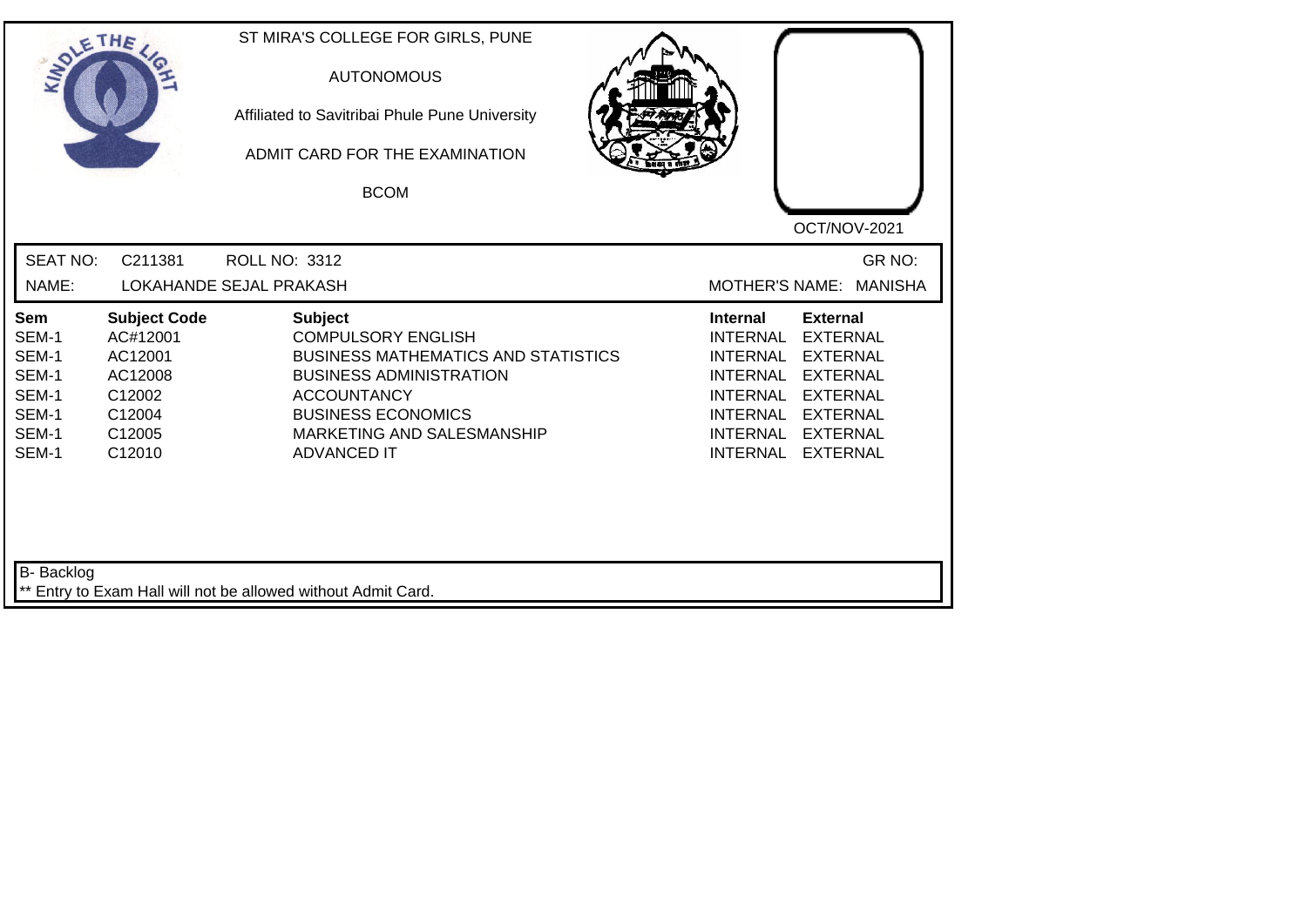| SOLETHE .                                                                 |                                                                                               | ST MIRA'S COLLEGE FOR GIRLS, PUNE<br><b>AUTONOMOUS</b><br>Affiliated to Savitribai Phule Pune University<br>ADMIT CARD FOR THE EXAMINATION<br><b>BCOM</b>                                                                           | OCT/NOV-2021                                                                                                                                                                                                                                                                                          |
|---------------------------------------------------------------------------|-----------------------------------------------------------------------------------------------|-------------------------------------------------------------------------------------------------------------------------------------------------------------------------------------------------------------------------------------|-------------------------------------------------------------------------------------------------------------------------------------------------------------------------------------------------------------------------------------------------------------------------------------------------------|
| <b>SEAT NO:</b><br>NAME:                                                  | C211128                                                                                       | <b>ROLL NO: 3313</b><br>KONDHALKAR ANKITA RAMDAS                                                                                                                                                                                    | GR NO:<br><b>MOTHER'S NAME:</b><br><b>MANISHA</b>                                                                                                                                                                                                                                                     |
| <b>Sem</b><br>SEM-1<br>SEM-1<br>SEM-1<br>SEM-1<br>SEM-1<br>SEM-1<br>SEM-1 | <b>Subject Code</b><br>AC#12001<br>AC12001<br>AC12007<br>C12002<br>C12004<br>C12005<br>C12009 | <b>Subject</b><br><b>COMPULSORY ENGLISH</b><br><b>BUSINESS MATHEMATICS AND STATISTICS</b><br><b>BANKING AND FINANCE</b><br><b>ACCOUNTANCY</b><br><b>BUSINESS ECONOMICS</b><br>MARKETING AND SALESMANSHIP<br><b>OPTIONAL ENGLISH</b> | <b>Internal</b><br><b>External</b><br><b>INTERNAL</b><br><b>EXTERNAL</b><br><b>INTERNAL</b><br><b>EXTERNAL</b><br><b>INTERNAL</b><br><b>EXTERNAL</b><br><b>INTERNAL</b><br><b>EXTERNAL</b><br>INTERNAL<br><b>EXTERNAL</b><br><b>INTERNAL</b><br><b>EXTERNAL</b><br><b>INTERNAL</b><br><b>EXTERNAL</b> |
| <b>B-</b> Backlog                                                         |                                                                                               | ** Entry to Exam Hall will not be allowed without Admit Card.                                                                                                                                                                       |                                                                                                                                                                                                                                                                                                       |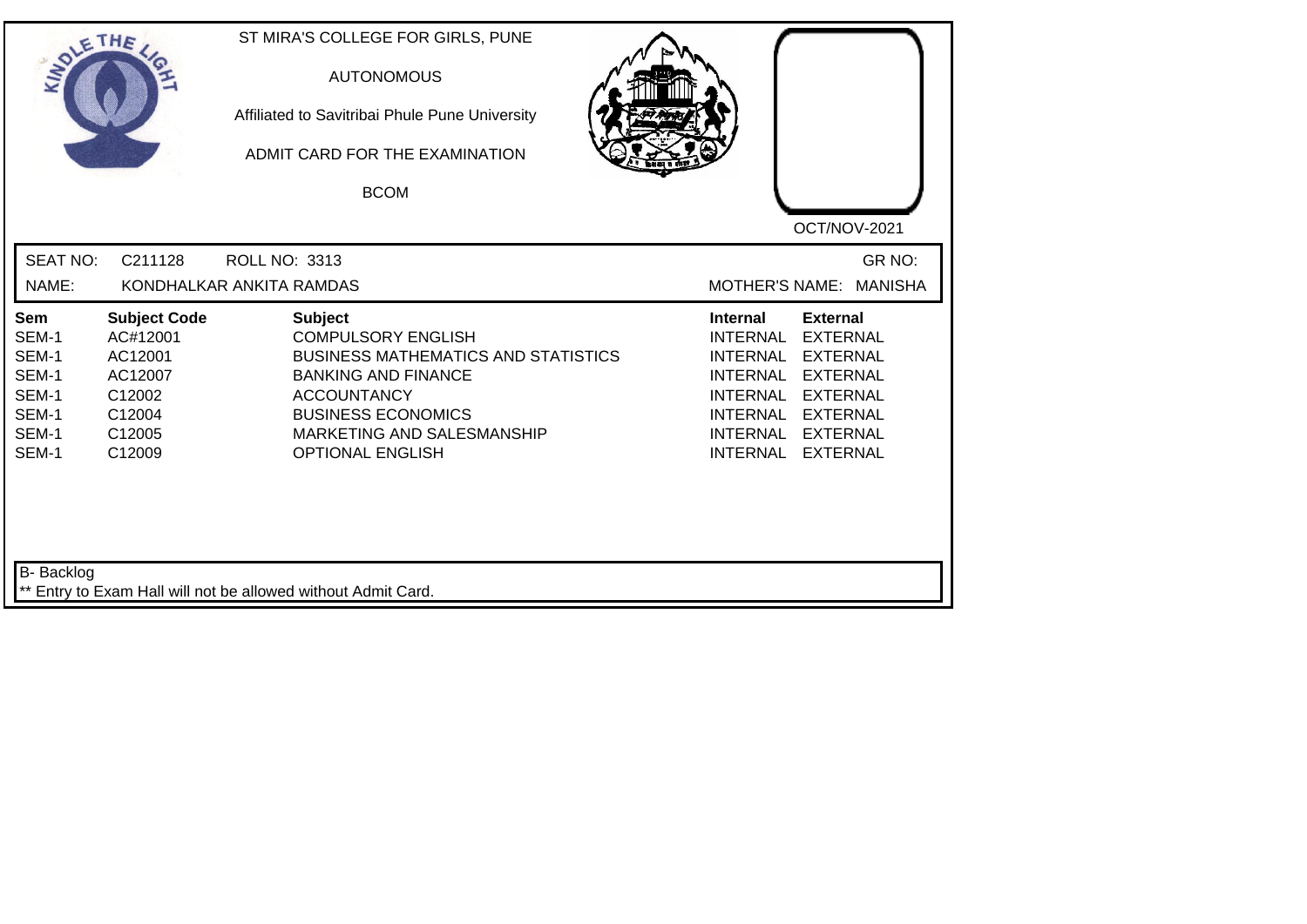| <b>SOLETHE</b>                                                     |                                                                                               | ST MIRA'S COLLEGE FOR GIRLS, PUNE<br><b>AUTONOMOUS</b><br>Affiliated to Savitribai Phule Pune University<br>ADMIT CARD FOR THE EXAMINATION<br><b>BCOM</b>                                                                              | OCT/NOV-2021                                                                                                                                                                                                                                                                                                 |
|--------------------------------------------------------------------|-----------------------------------------------------------------------------------------------|----------------------------------------------------------------------------------------------------------------------------------------------------------------------------------------------------------------------------------------|--------------------------------------------------------------------------------------------------------------------------------------------------------------------------------------------------------------------------------------------------------------------------------------------------------------|
| <b>SEAT NO:</b><br>NAME:                                           | C211290                                                                                       | <b>ROLL NO: 3314</b><br>KARANDE PRACHI SANTOSH                                                                                                                                                                                         | GR NO:<br>MOTHER'S NAME: KAVITA                                                                                                                                                                                                                                                                              |
| Sem<br>SEM-1<br>SEM-1<br>SEM-1<br>SEM-1<br>SEM-1<br>SEM-1<br>SEM-1 | <b>Subject Code</b><br>AC#12001<br>AC12001<br>AC12009<br>C12002<br>C12004<br>C12005<br>C12007 | <b>Subject</b><br><b>COMPULSORY ENGLISH</b><br><b>BUSINESS MATHEMATICS AND STATISTICS</b><br><b>BUSINESS ENTREPRENEURSHIP</b><br><b>ACCOUNTANCY</b><br><b>BUSINESS ECONOMICS</b><br>MARKETING AND SALESMANSHIP<br><b>HINDI GENERAL</b> | <b>Internal</b><br><b>External</b><br><b>INTERNAL</b><br><b>EXTERNAL</b><br><b>INTERNAL</b><br><b>EXTERNAL</b><br><b>EXTERNAL</b><br><b>INTERNAL</b><br><b>INTERNAL</b><br><b>EXTERNAL</b><br><b>INTERNAL</b><br><b>EXTERNAL</b><br><b>INTERNAL</b><br><b>EXTERNAL</b><br><b>INTERNAL</b><br><b>EXTERNAL</b> |
| <b>B-</b> Backlog                                                  |                                                                                               | ** Entry to Exam Hall will not be allowed without Admit Card.                                                                                                                                                                          |                                                                                                                                                                                                                                                                                                              |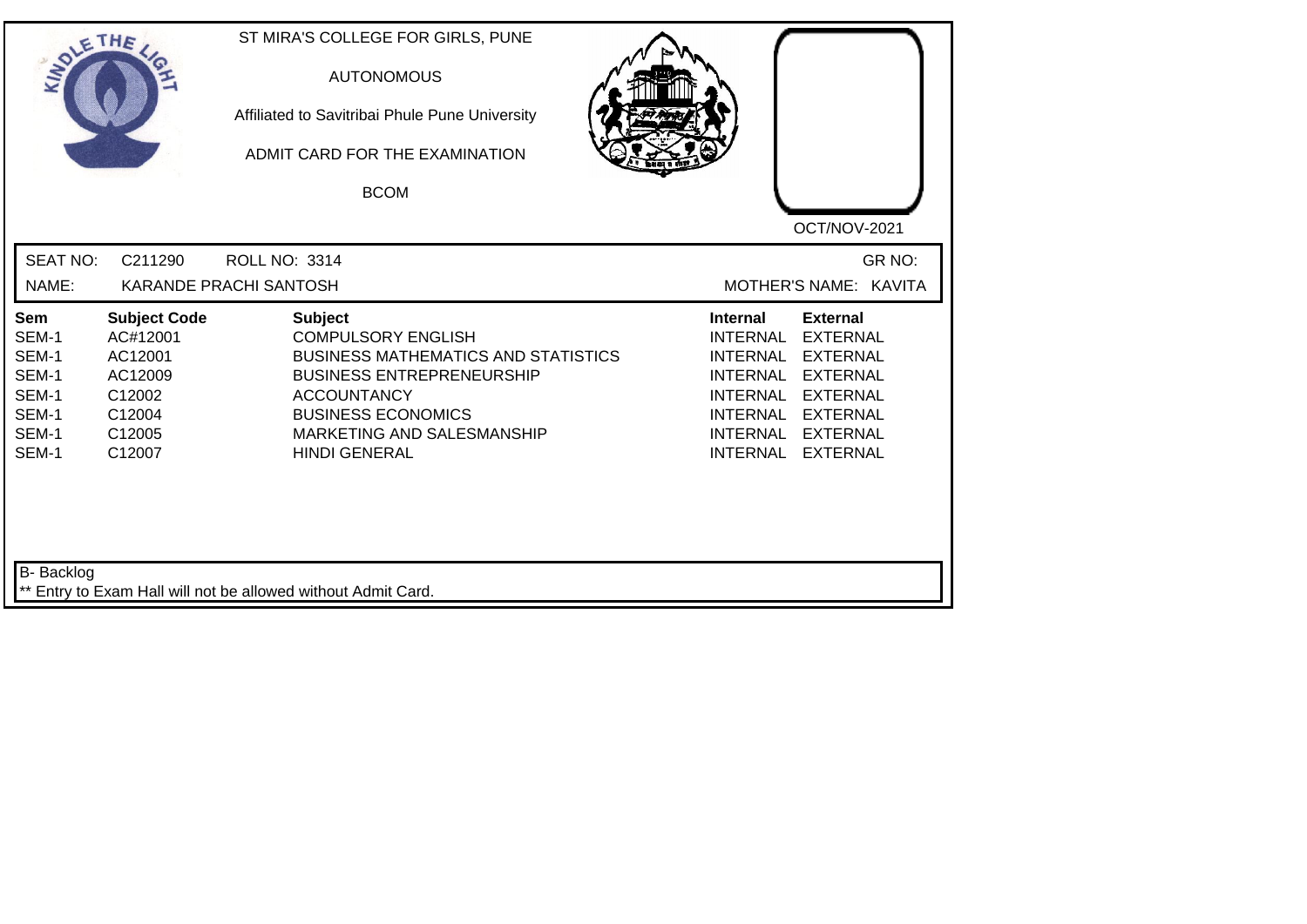| <b>SOLETHE</b>                                                     |                                                                                               | ST MIRA'S COLLEGE FOR GIRLS, PUNE<br><b>AUTONOMOUS</b><br>Affiliated to Savitribai Phule Pune University<br>ADMIT CARD FOR THE EXAMINATION<br><b>BCOM</b>                                                                              | OCT/NOV-2021                                                                                                                                                                                                                                                 |
|--------------------------------------------------------------------|-----------------------------------------------------------------------------------------------|----------------------------------------------------------------------------------------------------------------------------------------------------------------------------------------------------------------------------------------|--------------------------------------------------------------------------------------------------------------------------------------------------------------------------------------------------------------------------------------------------------------|
| <b>SEAT NO:</b><br>NAME:                                           | C211325                                                                                       | <b>ROLL NO: 3315</b><br>ANTHONY REBECCA SIMON                                                                                                                                                                                          | GR NO:<br>MOTHER'S NAME: JENNIFER                                                                                                                                                                                                                            |
| Sem<br>SEM-1<br>SEM-1<br>SEM-1<br>SEM-1<br>SEM-1<br>SEM-1<br>SEM-1 | <b>Subject Code</b><br>AC#12001<br>AC12001<br>AC12009<br>C12002<br>C12004<br>C12005<br>C12007 | <b>Subject</b><br><b>COMPULSORY ENGLISH</b><br><b>BUSINESS MATHEMATICS AND STATISTICS</b><br><b>BUSINESS ENTREPRENEURSHIP</b><br><b>ACCOUNTANCY</b><br><b>BUSINESS ECONOMICS</b><br>MARKETING AND SALESMANSHIP<br><b>HINDI GENERAL</b> | <b>External</b><br><b>Internal</b><br>INTERNAL<br><b>EXTERNAL</b><br><b>INTERNAL</b><br><b>EXTERNAL</b><br><b>EXTERNAL</b><br>INTERNAL<br><b>INTERNAL</b><br><b>EXTERNAL</b><br>INTERNAL EXTERNAL<br><b>INTERNAL</b><br><b>EXTERNAL</b><br>INTERNAL EXTERNAL |
| <b>B-</b> Backlog                                                  |                                                                                               | ** Entry to Exam Hall will not be allowed without Admit Card.                                                                                                                                                                          |                                                                                                                                                                                                                                                              |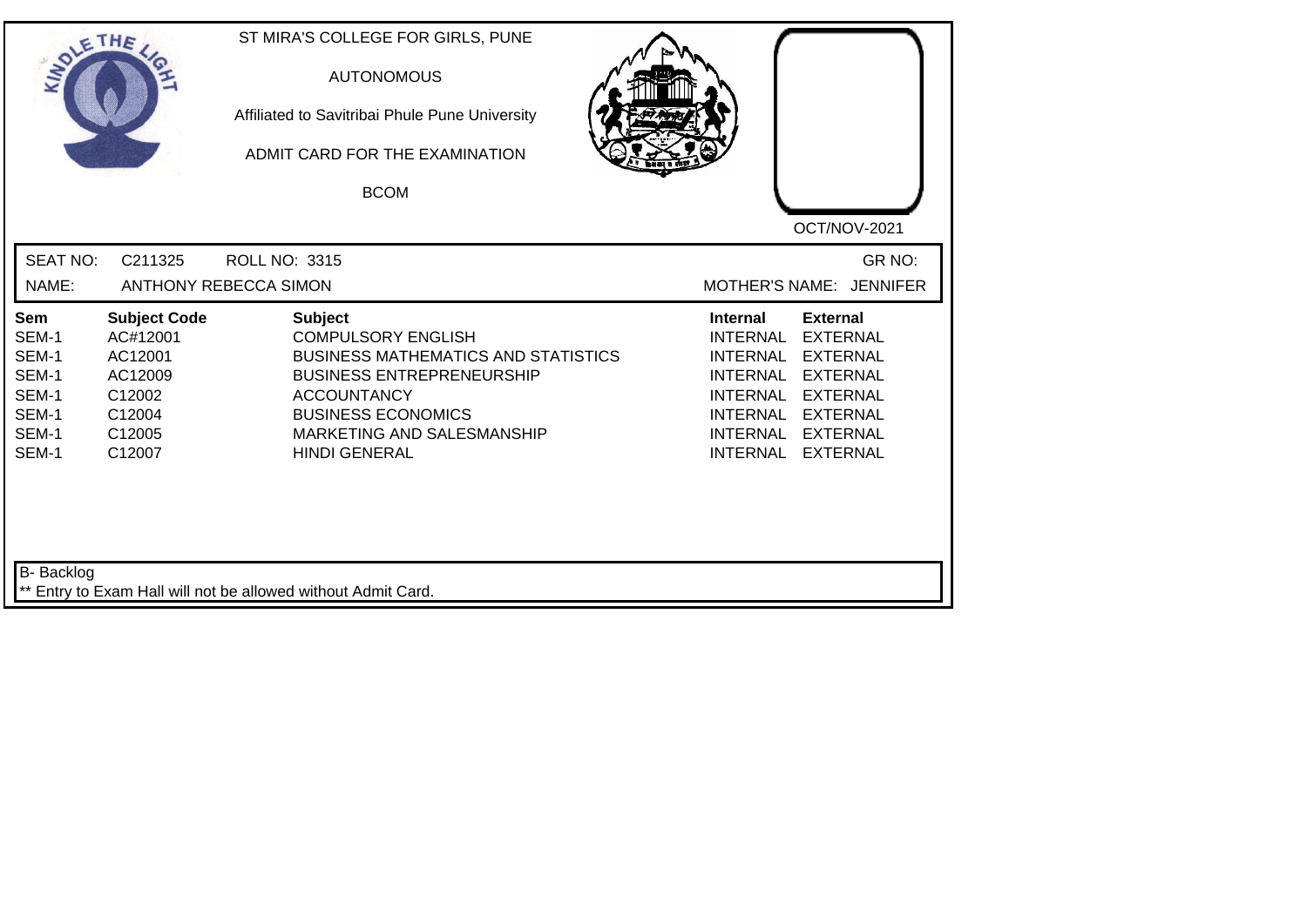| <b>SOLETHE</b>                                                     |                                                                                               | ST MIRA'S COLLEGE FOR GIRLS, PUNE<br><b>AUTONOMOUS</b><br>Affiliated to Savitribai Phule Pune University<br>ADMIT CARD FOR THE EXAMINATION<br><b>BCOM</b>                                                                              | OCT/NOV-2021                                                                                                                                                                                                                                                    |
|--------------------------------------------------------------------|-----------------------------------------------------------------------------------------------|----------------------------------------------------------------------------------------------------------------------------------------------------------------------------------------------------------------------------------------|-----------------------------------------------------------------------------------------------------------------------------------------------------------------------------------------------------------------------------------------------------------------|
| <b>SEAT NO:</b><br>NAME:                                           | C211460                                                                                       | <b>ROLL NO: 3316</b><br>DIYA YASHWANT WAGHELA                                                                                                                                                                                          | GR NO:<br>MOTHER'S NAME: JYOTSNA                                                                                                                                                                                                                                |
| Sem<br>SEM-1<br>SEM-1<br>SEM-1<br>SEM-1<br>SEM-1<br>SEM-1<br>SEM-1 | <b>Subject Code</b><br>AC#12001<br>AC12001<br>AC12009<br>C12002<br>C12004<br>C12005<br>C12007 | <b>Subject</b><br><b>COMPULSORY ENGLISH</b><br><b>BUSINESS MATHEMATICS AND STATISTICS</b><br><b>BUSINESS ENTREPRENEURSHIP</b><br><b>ACCOUNTANCY</b><br><b>BUSINESS ECONOMICS</b><br>MARKETING AND SALESMANSHIP<br><b>HINDI GENERAL</b> | <b>External</b><br>Internal<br>INTERNAL<br><b>EXTERNAL</b><br>INTERNAL<br><b>EXTERNAL</b><br>INTERNAL<br><b>EXTERNAL</b><br><b>INTERNAL</b><br><b>EXTERNAL</b><br>INTERNAL EXTERNAL<br><b>INTERNAL</b><br><b>EXTERNAL</b><br><b>INTERNAL</b><br><b>EXTERNAL</b> |
| <b>B-</b> Backlog                                                  |                                                                                               | ** Entry to Exam Hall will not be allowed without Admit Card.                                                                                                                                                                          |                                                                                                                                                                                                                                                                 |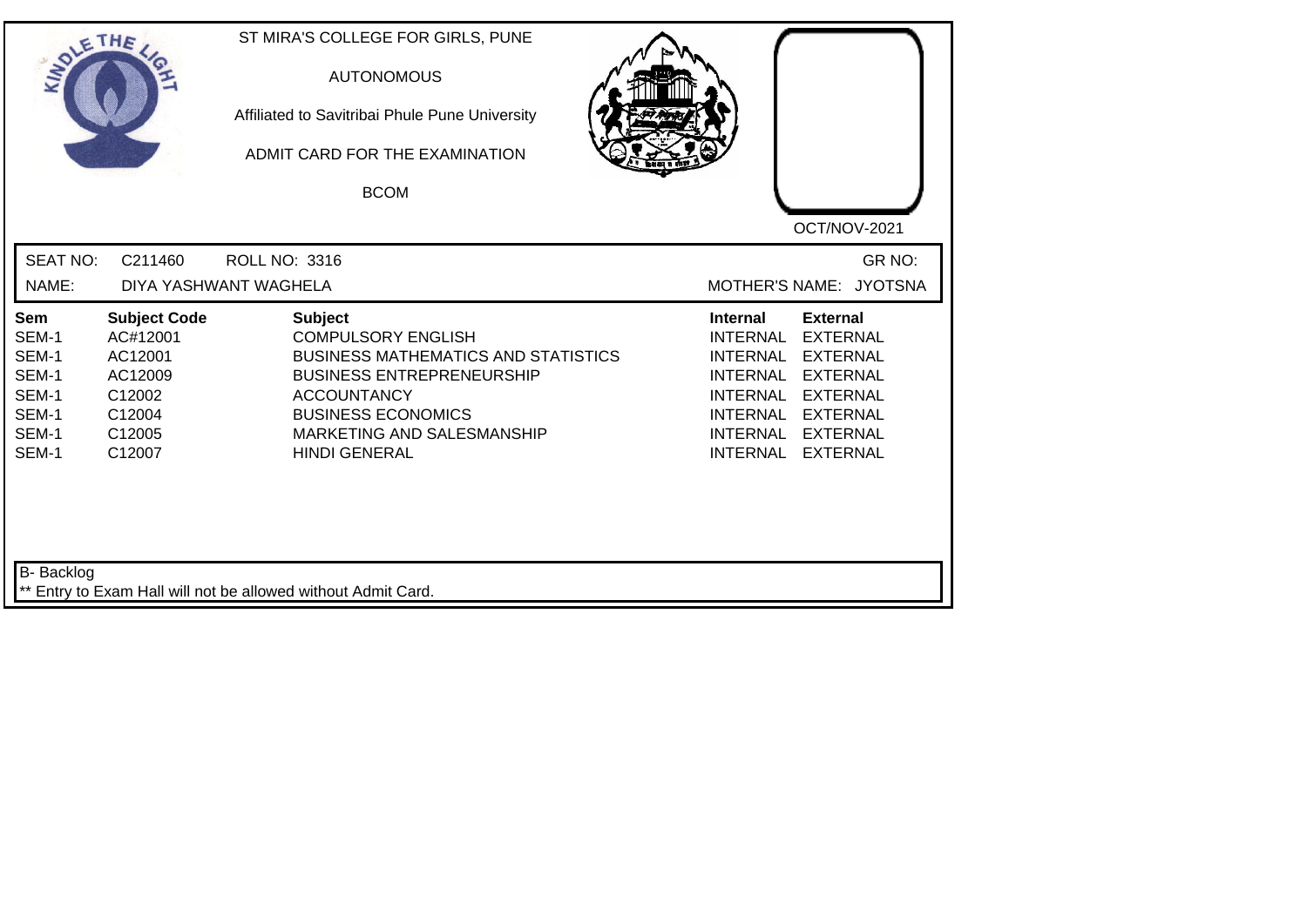| <b>SEAT NO:</b><br>GR NO:<br>C211114<br>ROLL NO: 3318<br>MOTHER'S NAME: LATA<br>NAME:<br>THEURKAR AISHWARYA SANTOSH<br><b>Subject Code</b><br><b>Subject</b><br><b>Internal</b><br><b>External</b><br>Sem<br>SEM-1<br><b>COMPULSORY ENGLISH</b><br><b>INTERNAL</b><br><b>EXTERNAL</b><br>AC#12001<br>SEM-1<br><b>BUSINESS MATHEMATICS AND STATISTICS</b><br>AC12001<br><b>INTERNAL</b><br><b>EXTERNAL</b><br>SEM-1<br><b>BUSINESS ENTREPRENEURSHIP</b><br><b>INTERNAL</b><br><b>EXTERNAL</b><br>AC12009<br>SEM-1<br>C12002<br><b>ACCOUNTANCY</b><br><b>INTERNAL</b><br><b>EXTERNAL</b><br>SEM-1<br><b>BUSINESS ECONOMICS</b><br>C12004<br><b>INTERNAL</b><br><b>EXTERNAL</b><br>SEM-1<br>C12005<br>MARKETING AND SALESMANSHIP<br><b>INTERNAL</b><br><b>EXTERNAL</b><br>SEM-1<br>C12009<br><b>OPTIONAL ENGLISH</b><br><b>INTERNAL</b><br><b>EXTERNAL</b> | SOLETHE , | ST MIRA'S COLLEGE FOR GIRLS, PUNE<br><b>AUTONOMOUS</b><br>Affiliated to Savitribai Phule Pune University<br>ADMIT CARD FOR THE EXAMINATION<br><b>BCOM</b> | OCT/NOV-2021 |
|---------------------------------------------------------------------------------------------------------------------------------------------------------------------------------------------------------------------------------------------------------------------------------------------------------------------------------------------------------------------------------------------------------------------------------------------------------------------------------------------------------------------------------------------------------------------------------------------------------------------------------------------------------------------------------------------------------------------------------------------------------------------------------------------------------------------------------------------------------|-----------|-----------------------------------------------------------------------------------------------------------------------------------------------------------|--------------|
|                                                                                                                                                                                                                                                                                                                                                                                                                                                                                                                                                                                                                                                                                                                                                                                                                                                         |           |                                                                                                                                                           |              |
|                                                                                                                                                                                                                                                                                                                                                                                                                                                                                                                                                                                                                                                                                                                                                                                                                                                         |           |                                                                                                                                                           |              |

┙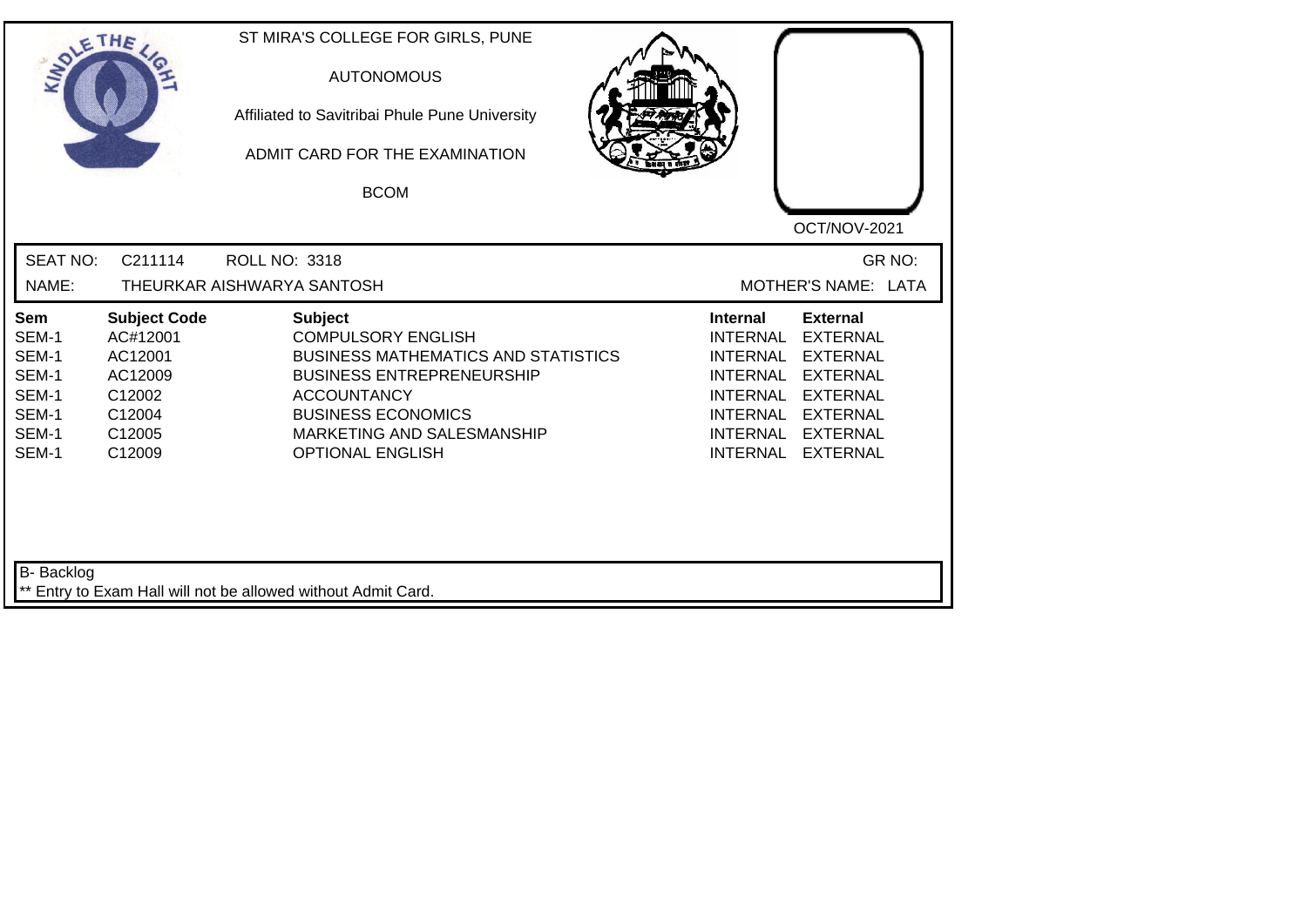| <b>SEAT NO:</b><br>GR NO:<br>C211435<br>ROLL NO: 3319<br>NAME:<br>KADAM TANUJA TUKARAM<br>MOTHER'S NAME: MANDA<br><b>Subject Code</b><br><b>Subject</b><br><b>Internal</b><br><b>External</b><br>Sem<br>AC#12001<br><b>COMPULSORY ENGLISH</b><br><b>INTERNAL</b><br><b>EXTERNAL</b><br>SEM-1<br>SEM-1<br>AC12001<br><b>BUSINESS MATHEMATICS AND STATISTICS</b><br><b>INTERNAL</b><br><b>EXTERNAL</b><br>SEM-1<br>AC12009<br><b>BUSINESS ENTREPRENEURSHIP</b><br><b>INTERNAL</b><br><b>EXTERNAL</b><br>SEM-1<br>C12002<br><b>ACCOUNTANCY</b><br><b>INTERNAL</b><br><b>EXTERNAL</b><br>SEM-1<br><b>BUSINESS ECONOMICS</b><br>C12004<br>INTERNAL<br><b>EXTERNAL</b><br>SEM-1<br>C12005<br>MARKETING AND SALESMANSHIP<br><b>INTERNAL</b><br><b>EXTERNAL</b><br>SEM-1<br><b>INTERNAL</b><br>C12008<br><b>MARATHI GENERAL</b><br><b>EXTERNAL</b> | SOLETHE . | ST MIRA'S COLLEGE FOR GIRLS, PUNE<br><b>AUTONOMOUS</b><br>Affiliated to Savitribai Phule Pune University<br>ADMIT CARD FOR THE EXAMINATION<br><b>BCOM</b> | OCT/NOV-2021 |
|--------------------------------------------------------------------------------------------------------------------------------------------------------------------------------------------------------------------------------------------------------------------------------------------------------------------------------------------------------------------------------------------------------------------------------------------------------------------------------------------------------------------------------------------------------------------------------------------------------------------------------------------------------------------------------------------------------------------------------------------------------------------------------------------------------------------------------------------|-----------|-----------------------------------------------------------------------------------------------------------------------------------------------------------|--------------|
|                                                                                                                                                                                                                                                                                                                                                                                                                                                                                                                                                                                                                                                                                                                                                                                                                                            |           |                                                                                                                                                           |              |
|                                                                                                                                                                                                                                                                                                                                                                                                                                                                                                                                                                                                                                                                                                                                                                                                                                            |           |                                                                                                                                                           |              |

┙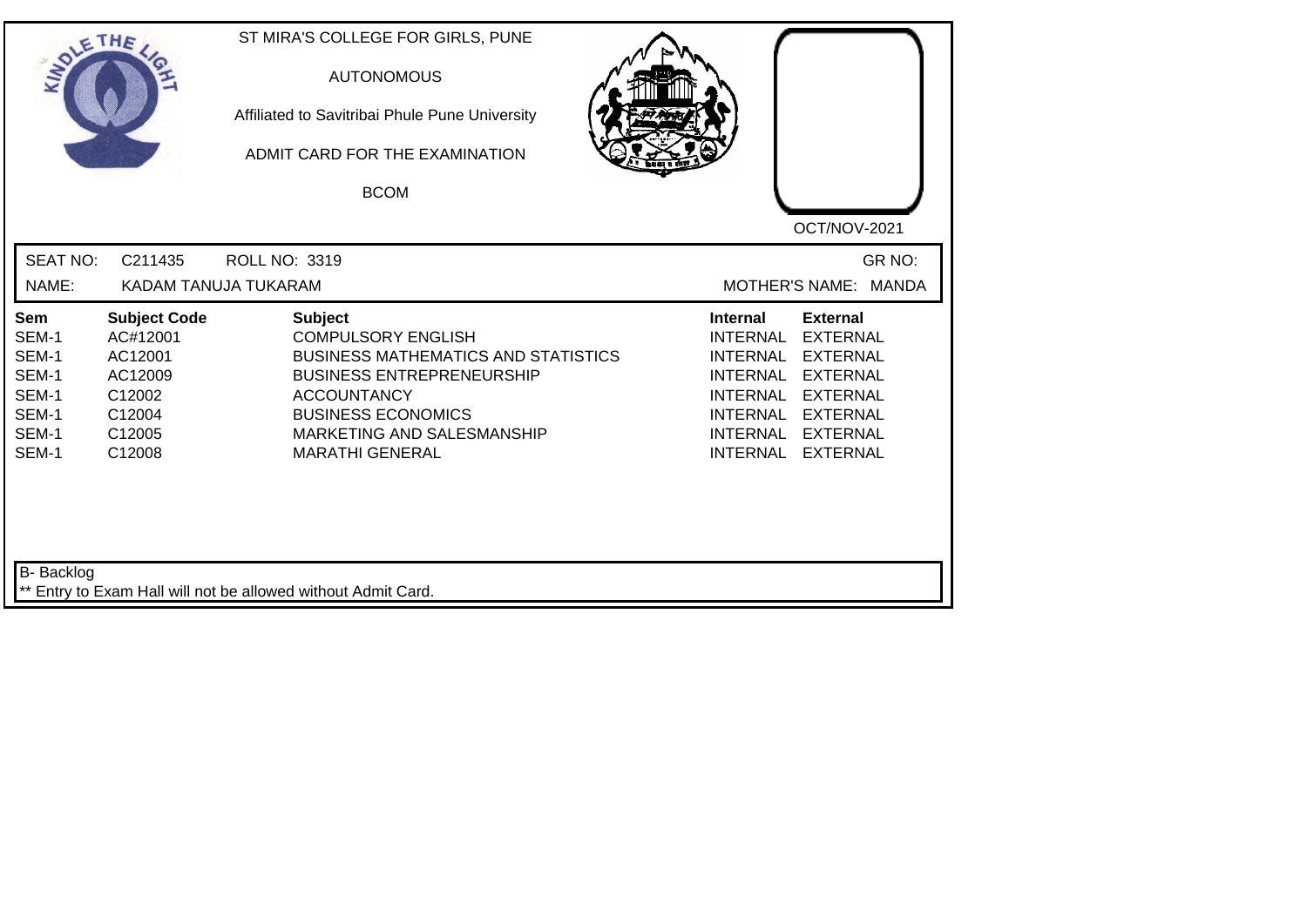| SOLETHE .                                                          |                                                                                               | ST MIRA'S COLLEGE FOR GIRLS, PUNE<br><b>AUTONOMOUS</b><br>Affiliated to Savitribai Phule Pune University<br>ADMIT CARD FOR THE EXAMINATION<br><b>BCOM</b>                                                         |                                                                                                                                                                                                                                                                                                              |
|--------------------------------------------------------------------|-----------------------------------------------------------------------------------------------|-------------------------------------------------------------------------------------------------------------------------------------------------------------------------------------------------------------------|--------------------------------------------------------------------------------------------------------------------------------------------------------------------------------------------------------------------------------------------------------------------------------------------------------------|
|                                                                    |                                                                                               |                                                                                                                                                                                                                   | OCT/NOV-2021                                                                                                                                                                                                                                                                                                 |
| <b>SEAT NO:</b>                                                    | C211189                                                                                       | <b>ROLL NO: 3320</b>                                                                                                                                                                                              | GR NO:                                                                                                                                                                                                                                                                                                       |
| NAME:                                                              |                                                                                               | CHOUDHARY HEENA MAGARAM                                                                                                                                                                                           | MOTHER'S NAME: SWATI                                                                                                                                                                                                                                                                                         |
| Sem<br>SEM-1<br>SEM-1<br>SEM-1<br>SEM-1<br>SEM-1<br>SEM-1<br>SEM-1 | <b>Subject Code</b><br>AC#12001<br>AC12004<br>AC12007<br>C12002<br>C12004<br>C12005<br>C12009 | <b>Subject</b><br><b>COMPULSORY ENGLISH</b><br><b>EDUCATION GENERAL</b><br><b>BANKING AND FINANCE</b><br><b>ACCOUNTANCY</b><br><b>BUSINESS ECONOMICS</b><br>MARKETING AND SALESMANSHIP<br><b>OPTIONAL ENGLISH</b> | <b>External</b><br><b>Internal</b><br><b>EXTERNAL</b><br><b>INTERNAL</b><br><b>INTERNAL</b><br><b>EXTERNAL</b><br><b>INTERNAL</b><br><b>EXTERNAL</b><br><b>EXTERNAL</b><br><b>INTERNAL</b><br><b>INTERNAL</b><br><b>EXTERNAL</b><br><b>INTERNAL</b><br><b>EXTERNAL</b><br><b>INTERNAL</b><br><b>EXTERNAL</b> |
| B- Backlog                                                         |                                                                                               | ** Entry to Exam Hall will not be allowed without Admit Card.                                                                                                                                                     |                                                                                                                                                                                                                                                                                                              |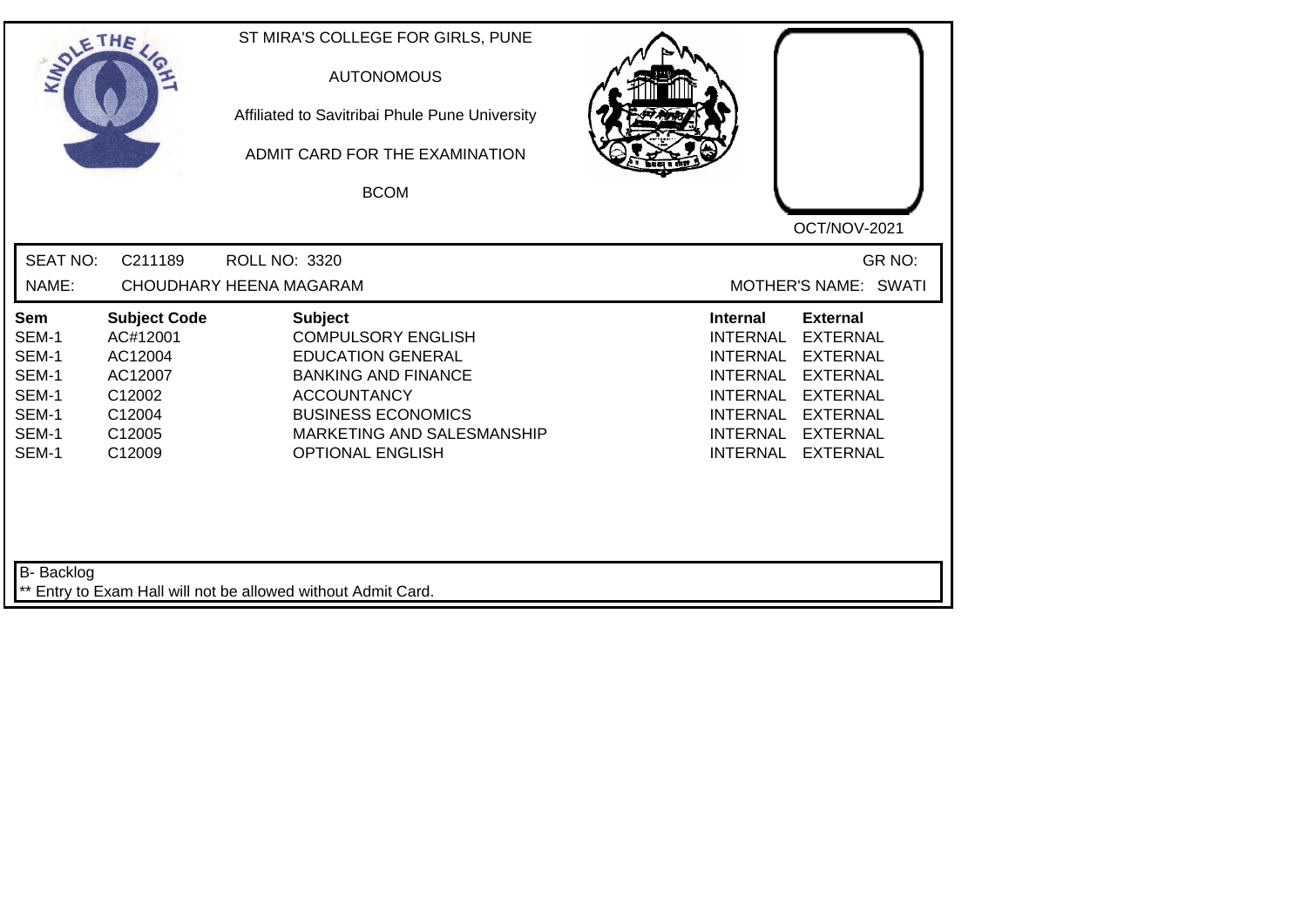| <b>SEAT NO:</b><br>C211345<br>ROLL NO: 3321<br>NAME:<br><b>BAMBE SAKSHI DNYANESHWAR</b><br><b>Subject</b><br><b>Subject Code</b><br><b>Internal</b><br><b>External</b><br><b>Sem</b><br>AC#12001<br><b>COMPULSORY ENGLISH</b><br><b>INTERNAL</b><br><b>EXTERNAL</b><br>SEM-1<br>SEM-1<br>AC12001<br><b>BUSINESS MATHEMATICS AND STATISTICS</b><br><b>INTERNAL</b><br><b>EXTERNAL</b><br>SEM-1<br>AC12008<br><b>BUSINESS ADMINISTRATION</b><br><b>INTERNAL</b><br><b>EXTERNAL</b><br>SEM-1<br>C12002<br><b>ACCOUNTANCY</b><br><b>INTERNAL</b><br><b>EXTERNAL</b><br>SEM-1<br><b>BUSINESS ECONOMICS</b><br>C12004<br>INTERNAL<br><b>EXTERNAL</b><br>SEM-1<br>C12005<br>MARKETING AND SALESMANSHIP<br><b>INTERNAL</b><br><b>EXTERNAL</b> | SOLETHE . |        | ST MIRA'S COLLEGE FOR GIRLS, PUNE<br><b>AUTONOMOUS</b><br>Affiliated to Savitribai Phule Pune University<br>ADMIT CARD FOR THE EXAMINATION<br><b>BCOM</b> | OCT/NOV-2021                       |
|---------------------------------------------------------------------------------------------------------------------------------------------------------------------------------------------------------------------------------------------------------------------------------------------------------------------------------------------------------------------------------------------------------------------------------------------------------------------------------------------------------------------------------------------------------------------------------------------------------------------------------------------------------------------------------------------------------------------------------------|-----------|--------|-----------------------------------------------------------------------------------------------------------------------------------------------------------|------------------------------------|
|                                                                                                                                                                                                                                                                                                                                                                                                                                                                                                                                                                                                                                                                                                                                       |           |        |                                                                                                                                                           | GR NO:<br>MOTHER'S NAME: SUJATA    |
|                                                                                                                                                                                                                                                                                                                                                                                                                                                                                                                                                                                                                                                                                                                                       | SEM-1     | C12010 | <b>ADVANCED IT</b>                                                                                                                                        | <b>INTERNAL</b><br><b>EXTERNAL</b> |

 $\Box$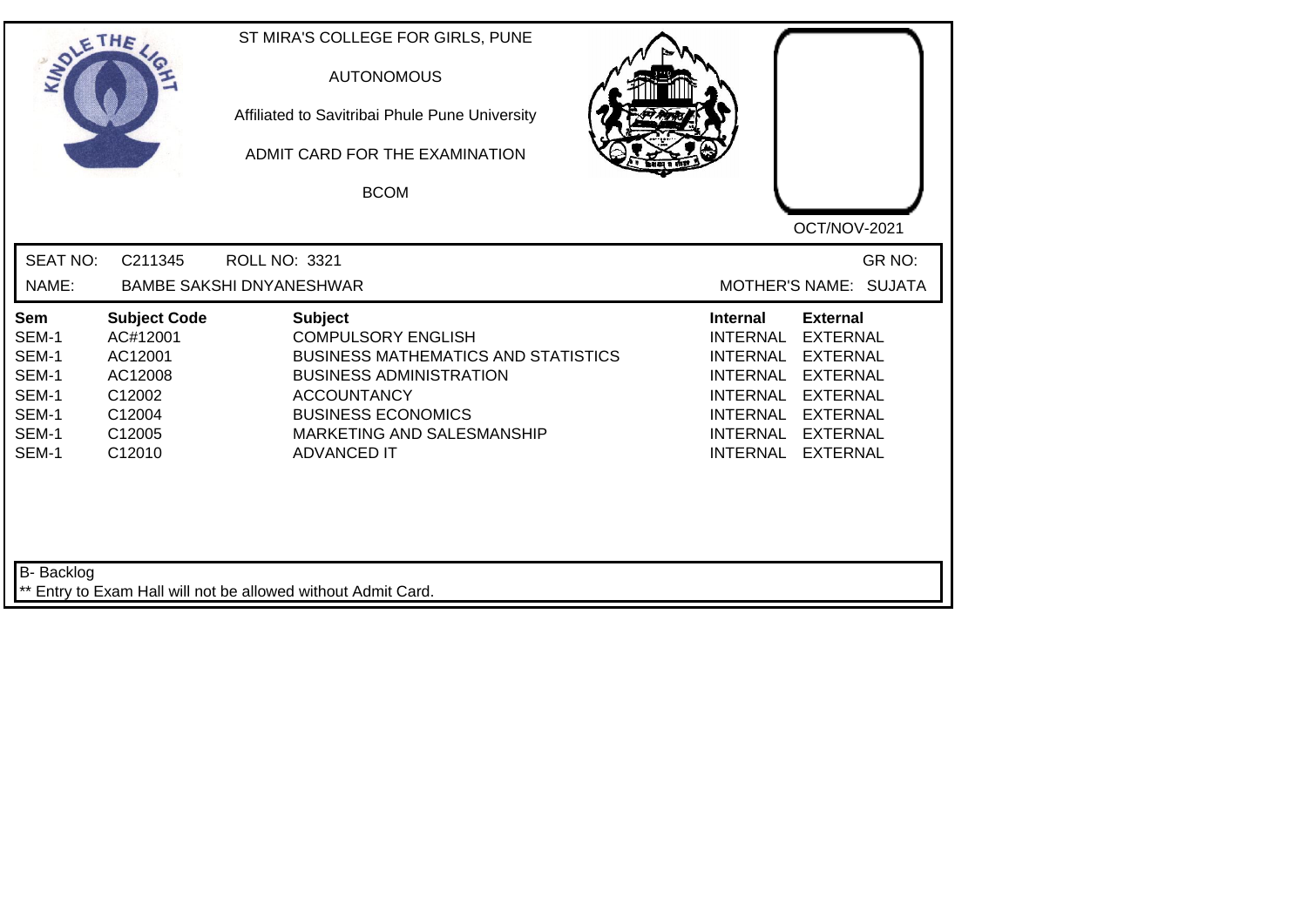| <b>SEAT NO:</b><br>C211240<br>ROLL NO: 3322<br>NAME:<br>CHOUDHARY MANISHA JASARAM<br>MOTHER'S NAME: SHANTA<br><b>Subject Code</b><br><b>Subject</b><br>Sem<br>Internal<br><b>External</b><br><b>COMPULSORY ENGLISH</b><br>SEM-1<br>AC#12001<br><b>INTERNAL</b><br><b>EXTERNAL</b><br>SEM-1<br>AC12001<br><b>BUSINESS MATHEMATICS AND STATISTICS</b><br><b>EXTERNAL</b><br>INTERNAL<br>SEM-1<br>AC12009<br><b>BUSINESS ENTREPRENEURSHIP</b><br><b>INTERNAL</b><br><b>EXTERNAL</b><br>SEM-1<br>C12002<br><b>ACCOUNTANCY</b><br><b>INTERNAL</b><br><b>EXTERNAL</b> | ST MIRA'S COLLEGE FOR GIRLS, PUNE<br>SOLETHE .<br>Affiliated to Savitribai Phule Pune University<br>ADMIT CARD FOR THE EXAMINATION | OCT/NOV-2021 |
|-----------------------------------------------------------------------------------------------------------------------------------------------------------------------------------------------------------------------------------------------------------------------------------------------------------------------------------------------------------------------------------------------------------------------------------------------------------------------------------------------------------------------------------------------------------------|------------------------------------------------------------------------------------------------------------------------------------|--------------|
|                                                                                                                                                                                                                                                                                                                                                                                                                                                                                                                                                                 |                                                                                                                                    | GR NO:       |
| SEM-1<br><b>BUSINESS ECONOMICS</b><br><b>INTERNAL</b><br>C12004<br><b>EXTERNAL</b><br>SEM-1<br>C12005<br>MARKETING AND SALESMANSHIP<br><b>INTERNAL</b><br><b>EXTERNAL</b><br>SEM-1<br><b>HINDI GENERAL</b><br><b>INTERNAL</b><br><b>EXTERNAL</b><br>C12007                                                                                                                                                                                                                                                                                                      |                                                                                                                                    |              |

 $\Box$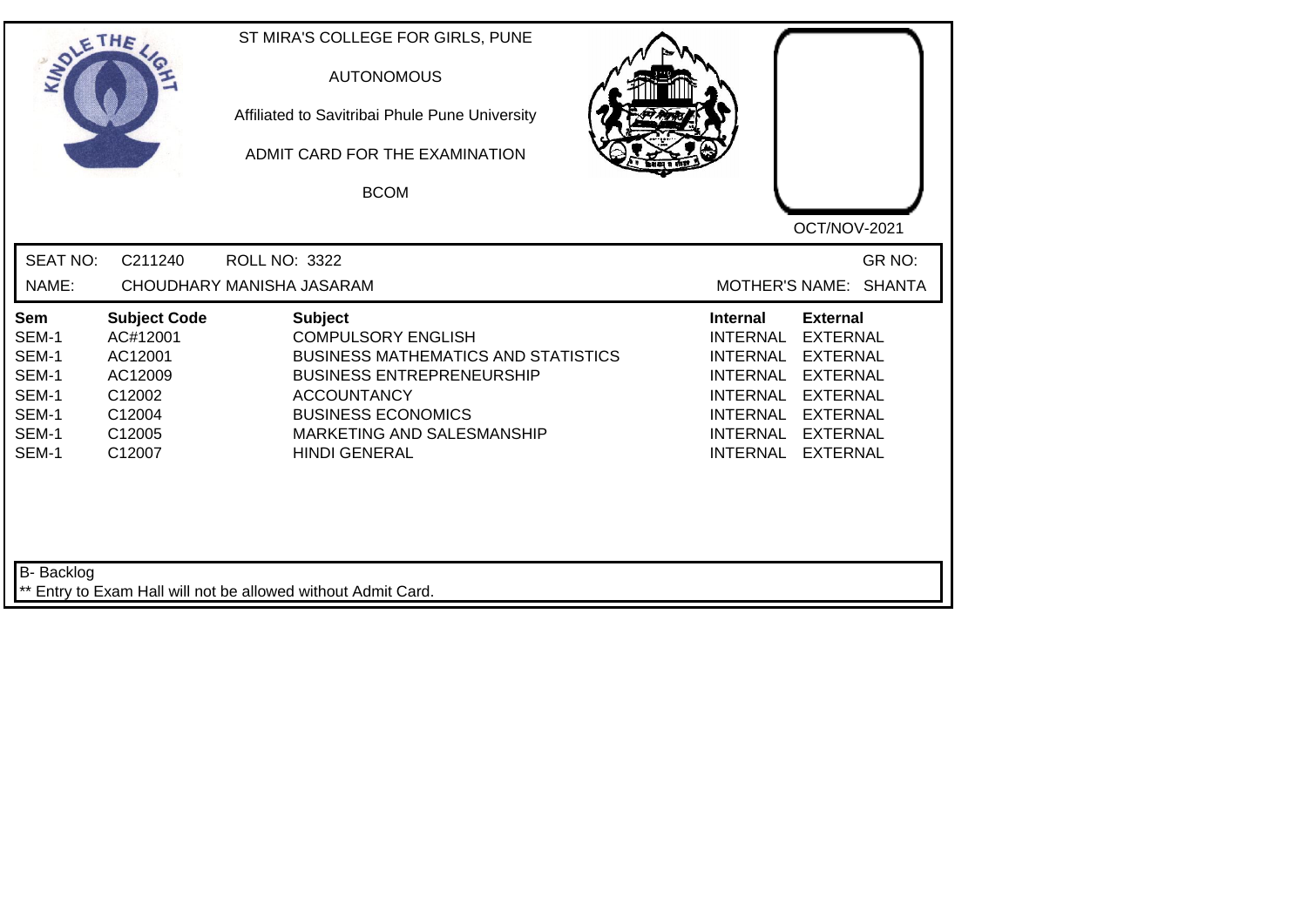| SOLETHE ,                                                          |                                                                                               | ST MIRA'S COLLEGE FOR GIRLS, PUNE<br><b>AUTONOMOUS</b><br>Affiliated to Savitribai Phule Pune University<br>ADMIT CARD FOR THE EXAMINATION<br><b>BCOM</b>                                                                                 | OCT/NOV-2021                                                                                                                                                                                                                                                                                                 |
|--------------------------------------------------------------------|-----------------------------------------------------------------------------------------------|-------------------------------------------------------------------------------------------------------------------------------------------------------------------------------------------------------------------------------------------|--------------------------------------------------------------------------------------------------------------------------------------------------------------------------------------------------------------------------------------------------------------------------------------------------------------|
| <b>SEAT NO:</b><br>NAME:                                           | C211404                                                                                       | <b>ROLL NO: 3323</b><br>NAHARIYA SHRUTI VIRJIT                                                                                                                                                                                            | GR NO:<br>MOTHER'S NAME: RANJITA                                                                                                                                                                                                                                                                             |
| Sem<br>SEM-1<br>SEM-1<br>SEM-1<br>SEM-1<br>SEM-1<br>SEM-1<br>SEM-1 | <b>Subject Code</b><br>AC#12001<br>AC12001<br>AC12009<br>C12002<br>C12004<br>C12005<br>C12009 | <b>Subject</b><br><b>COMPULSORY ENGLISH</b><br><b>BUSINESS MATHEMATICS AND STATISTICS</b><br><b>BUSINESS ENTREPRENEURSHIP</b><br><b>ACCOUNTANCY</b><br><b>BUSINESS ECONOMICS</b><br>MARKETING AND SALESMANSHIP<br><b>OPTIONAL ENGLISH</b> | <b>External</b><br><b>Internal</b><br><b>INTERNAL</b><br><b>EXTERNAL</b><br><b>EXTERNAL</b><br><b>INTERNAL</b><br><b>EXTERNAL</b><br><b>INTERNAL</b><br><b>INTERNAL</b><br><b>EXTERNAL</b><br><b>INTERNAL</b><br><b>EXTERNAL</b><br><b>INTERNAL</b><br><b>EXTERNAL</b><br><b>INTERNAL</b><br><b>EXTERNAL</b> |
| <b>B-</b> Backlog                                                  |                                                                                               | ** Entry to Exam Hall will not be allowed without Admit Card.                                                                                                                                                                             |                                                                                                                                                                                                                                                                                                              |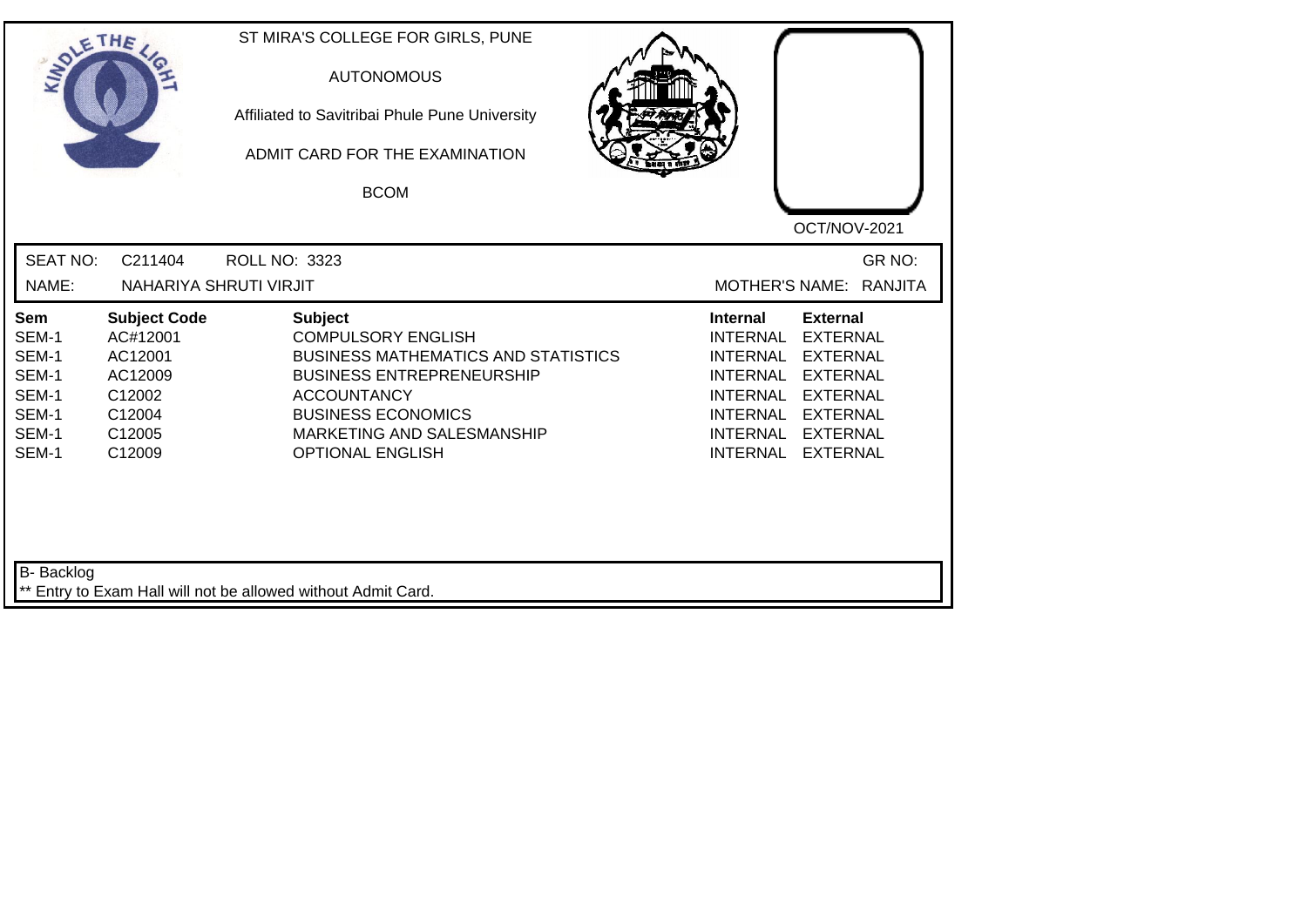| SOLETHE ,                                                          |                                                                                               | ST MIRA'S COLLEGE FOR GIRLS, PUNE<br><b>AUTONOMOUS</b><br>Affiliated to Savitribai Phule Pune University<br>ADMIT CARD FOR THE EXAMINATION<br><b>BCOM</b>                                                                              | OCT/NOV-2021                                                                                                                                                                                                                                                                                                 |
|--------------------------------------------------------------------|-----------------------------------------------------------------------------------------------|----------------------------------------------------------------------------------------------------------------------------------------------------------------------------------------------------------------------------------------|--------------------------------------------------------------------------------------------------------------------------------------------------------------------------------------------------------------------------------------------------------------------------------------------------------------|
| <b>SEAT NO:</b><br>NAME:                                           | C211457<br><b>SANIKA VINOD SURVE</b>                                                          | <b>ROLL NO: 3325</b>                                                                                                                                                                                                                   | GR NO:<br>MOTHER'S NAME: SHOBHA                                                                                                                                                                                                                                                                              |
| Sem<br>SEM-1<br>SEM-1<br>SEM-1<br>SEM-1<br>SEM-1<br>SEM-1<br>SEM-1 | <b>Subject Code</b><br>AC#12001<br>AC12001<br>AC12008<br>C12002<br>C12004<br>C12005<br>C12008 | <b>Subject</b><br><b>COMPULSORY ENGLISH</b><br><b>BUSINESS MATHEMATICS AND STATISTICS</b><br><b>BUSINESS ADMINISTRATION</b><br><b>ACCOUNTANCY</b><br><b>BUSINESS ECONOMICS</b><br>MARKETING AND SALESMANSHIP<br><b>MARATHI GENERAL</b> | <b>External</b><br><b>Internal</b><br><b>INTERNAL</b><br><b>EXTERNAL</b><br><b>INTERNAL</b><br><b>EXTERNAL</b><br><b>INTERNAL</b><br><b>EXTERNAL</b><br><b>INTERNAL</b><br><b>EXTERNAL</b><br><b>INTERNAL</b><br><b>EXTERNAL</b><br><b>INTERNAL</b><br><b>EXTERNAL</b><br><b>INTERNAL</b><br><b>EXTERNAL</b> |
| <b>B-</b> Backlog                                                  |                                                                                               | ** Entry to Exam Hall will not be allowed without Admit Card.                                                                                                                                                                          |                                                                                                                                                                                                                                                                                                              |